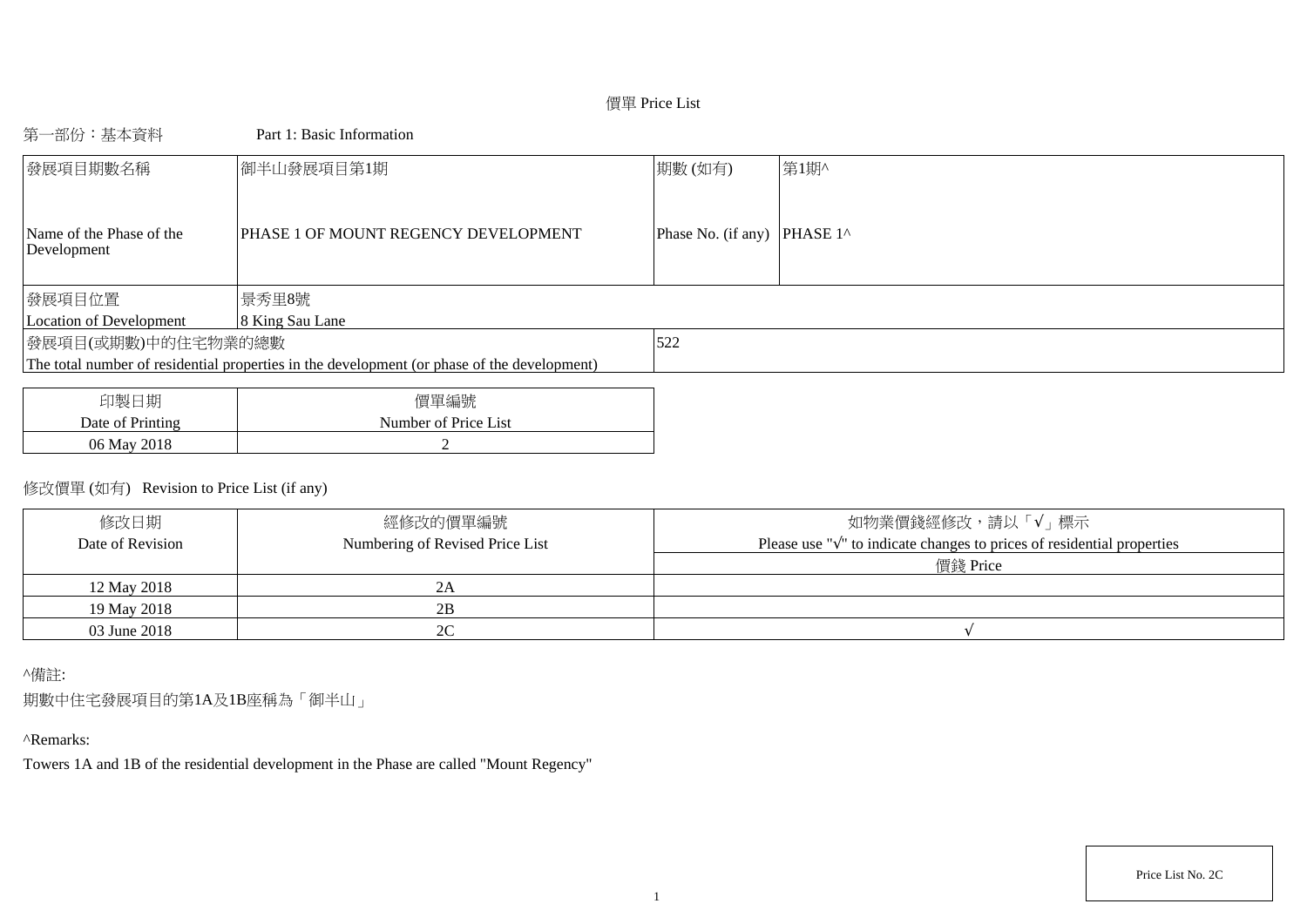## 第二部份:面積及售價資料 Part 2: Information on Area and Price

|                           | 物業的描述<br>Description of Residential Property |            | 實用面積<br>(包括露台,工作平台及陽台如有)<br>平方米(平方呎)<br>Saleable Area                                | 售價<br>$(\vec{\pi})$<br>Price<br>$($)$ | 實用面積<br>每平方米/呎售價<br>元,每平方米<br>(元,每平方呎)                                        |                                              |                          |    |                                 | 平方米(平方呎)<br>sq. metre (sq. ft.) | 其他指明項目的面積(不計算入實用面積)     |            | Area of other specified items (Not included in the Saleable Area) |                          |            |
|---------------------------|----------------------------------------------|------------|--------------------------------------------------------------------------------------|---------------------------------------|-------------------------------------------------------------------------------|----------------------------------------------|--------------------------|----|---------------------------------|---------------------------------|-------------------------|------------|-------------------------------------------------------------------|--------------------------|------------|
| 大廈名稱<br><b>Block Name</b> | 樓層<br>Floor                                  | 單位<br>Unit | (including balcony, utility platform<br>and verandah, if any)<br>sq. metre (sq. ft.) |                                       | Unit Rate of<br>Saleable Area<br>\$ per sq. metre<br>$(\bar{\S}$ per sq. ft.) | 空調機房<br>$Air-$<br>conditioning<br>plant room | 窗台<br>Bay<br>window      | 閣樓 | 平台<br>Cockloft Flat roof Garden | 花園                              | 停車位<br>Parking<br>space | 天台<br>Roof | 梯屋<br>Stairhood                                                   | 前庭<br>Terrace            | 庭院<br>Yard |
|                           |                                              |            | 29.014 (312)                                                                         | 6,754,800                             | 232,812                                                                       |                                              |                          |    |                                 |                                 |                         |            |                                                                   |                          |            |
| 1A                        | 11                                           | A          | 露台 Balcony:1.955 (21);                                                               |                                       | (21,650)                                                                      |                                              |                          |    |                                 |                                 |                         |            |                                                                   |                          |            |
|                           |                                              |            | 工作平台 Utility Platform:0.000 (0)                                                      |                                       |                                                                               |                                              |                          |    |                                 |                                 |                         |            |                                                                   |                          |            |
|                           |                                              |            | 29.014 (312)                                                                         | 6,729,700                             | 231,947                                                                       | $\sim$                                       | $\overline{\phantom{a}}$ |    |                                 |                                 |                         | ÷          |                                                                   | $\overline{\phantom{a}}$ |            |
| 1A                        | 10                                           | A          | 露台 Balcony:1.955 (21);                                                               |                                       | (21,570)                                                                      |                                              |                          |    |                                 |                                 |                         |            |                                                                   |                          |            |
|                           |                                              |            | 工作平台 Utility Platform:0.000 (0)                                                      |                                       |                                                                               |                                              |                          |    |                                 |                                 |                         |            |                                                                   |                          |            |
|                           |                                              |            | 29.014 (312)                                                                         | 6,704,500                             | 231.078                                                                       |                                              |                          |    |                                 |                                 |                         |            |                                                                   |                          |            |
| 1A                        | 9                                            | A          | 露台 Balcony:1.955 (21);                                                               |                                       | (21, 489)                                                                     |                                              |                          |    |                                 |                                 |                         |            |                                                                   |                          |            |
|                           |                                              |            | 工作平台 Utility Platform:0.000 (0)                                                      |                                       |                                                                               |                                              |                          |    |                                 |                                 |                         |            |                                                                   |                          |            |
|                           |                                              |            | 29.014 (312)                                                                         | 6,695,000                             | 230,751                                                                       |                                              |                          |    |                                 |                                 |                         |            |                                                                   |                          |            |
| 1A                        | 8                                            | A          | 露台 Balcony:1.955 (21);                                                               |                                       | (21, 458)                                                                     |                                              |                          |    |                                 |                                 |                         |            |                                                                   |                          |            |
|                           |                                              |            | 工作平台 Utility Platform:0.000 (0)                                                      |                                       |                                                                               |                                              |                          |    |                                 |                                 |                         |            |                                                                   |                          |            |
|                           |                                              |            | 29.014 (312)                                                                         | 6,654,200                             | 229,344                                                                       | $\overline{\phantom{a}}$                     |                          |    |                                 |                                 |                         |            |                                                                   |                          |            |
| 1A                        | $\overline{7}$                               | A          | 露台 Balcony:1.955 (21);                                                               |                                       | (21, 328)                                                                     |                                              |                          |    |                                 |                                 |                         |            |                                                                   |                          |            |
|                           |                                              |            | 工作平台 Utility Platform:0.000 (0)                                                      |                                       |                                                                               |                                              |                          |    |                                 |                                 |                         |            |                                                                   |                          |            |
|                           |                                              |            | 29.014 (312)                                                                         | 6,629,000                             | 228,476                                                                       |                                              |                          |    |                                 |                                 |                         |            |                                                                   |                          |            |
| 1A                        | 6                                            | A          | 露台 Balcony:1.955 (21);                                                               |                                       | (21, 247)                                                                     |                                              |                          |    |                                 |                                 |                         |            |                                                                   |                          |            |
|                           |                                              |            | 工作平台 Utility Platform:0.000 (0)                                                      |                                       |                                                                               |                                              |                          |    |                                 |                                 |                         |            |                                                                   |                          |            |
|                           |                                              |            | 29.014 (312)                                                                         | 6,603,700                             | 227.604                                                                       |                                              |                          |    |                                 |                                 |                         |            |                                                                   |                          |            |
| 1A                        | 5                                            | A          | 露台 Balcony:1.955 (21);                                                               |                                       | (21, 166)                                                                     |                                              |                          |    |                                 |                                 |                         |            |                                                                   |                          |            |
|                           |                                              |            | 工作平台 Utility Platform:0.000 (0)                                                      |                                       |                                                                               |                                              |                          |    |                                 |                                 |                         |            |                                                                   |                          |            |
|                           |                                              |            | 29.014 (312)                                                                         | 6,578,500                             | 226,735                                                                       |                                              |                          |    |                                 |                                 |                         |            |                                                                   |                          |            |
| 1A                        | 3                                            | A          | 露台 Balcony:1.955 (21);                                                               |                                       | (21,085)                                                                      |                                              |                          |    |                                 |                                 |                         |            |                                                                   |                          |            |
|                           |                                              |            | 工作平台 Utility Platform:0.000 (0)                                                      |                                       |                                                                               |                                              |                          |    |                                 |                                 |                         |            |                                                                   |                          |            |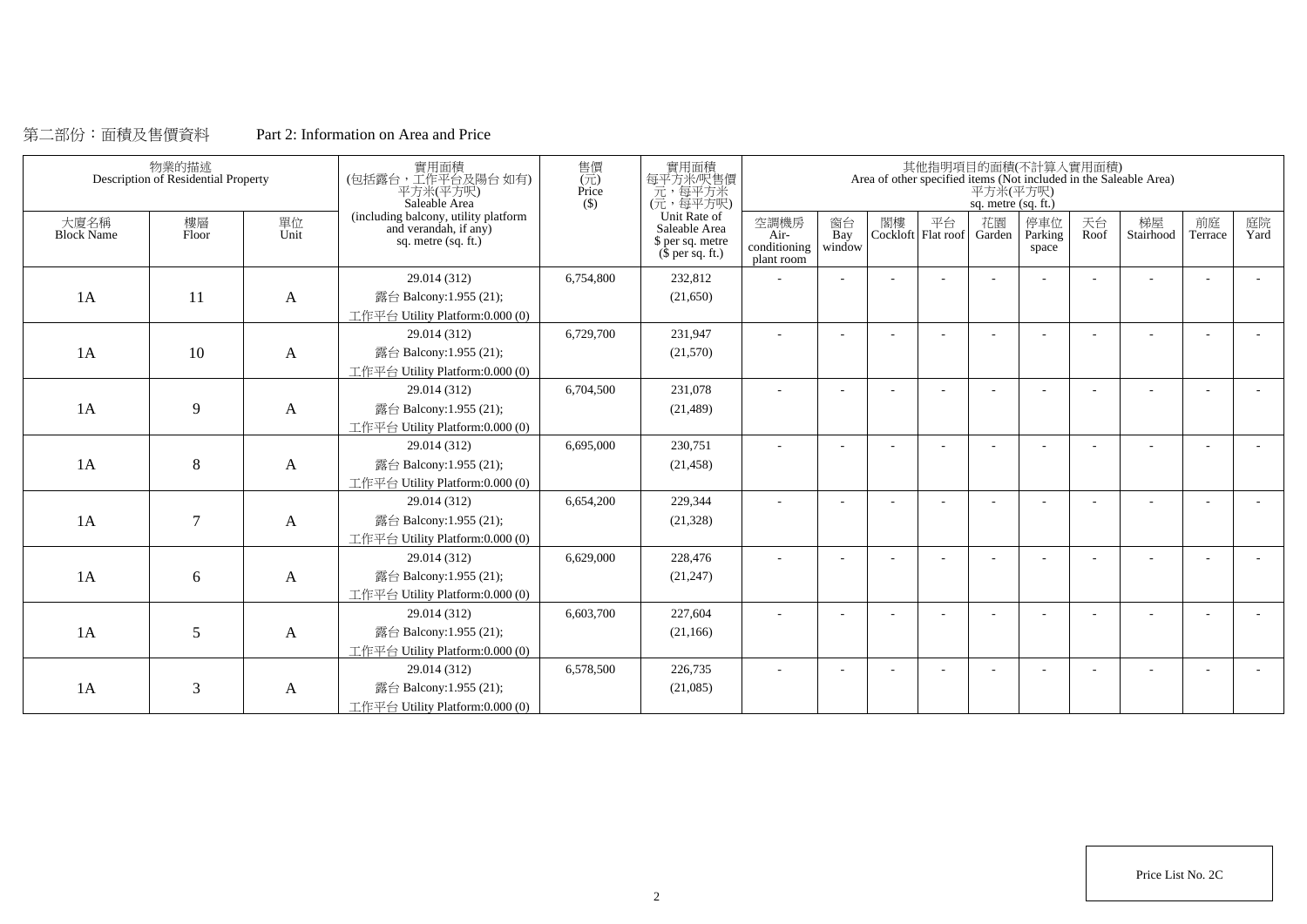|                           | 物業的描述<br>Description of Residential Property |                | 實用面積<br>(包括露台,工作平台及陽台如有)<br>平方米(平方呎)<br>Saleable Area                                | 售價<br>(元)<br>Price<br>$($ \$ | 實用面積<br>每平方米/呎售價<br>一元,每平方米<br>(元,每平方呎)                               |                                            |                          |    |                                 | 平方米(平方呎)<br>sq. metre (sq. ft.) | 其他指明項目的面積(不計算入實用面積)     |            | Area of other specified items (Not included in the Saleable Area) |                          |            |
|---------------------------|----------------------------------------------|----------------|--------------------------------------------------------------------------------------|------------------------------|-----------------------------------------------------------------------|--------------------------------------------|--------------------------|----|---------------------------------|---------------------------------|-------------------------|------------|-------------------------------------------------------------------|--------------------------|------------|
| 大廈名稱<br><b>Block Name</b> | 樓層<br>Floor                                  | 單位<br>Unit     | (including balcony, utility platform<br>and verandah, if any)<br>sq. metre (sq. ft.) |                              | Unit Rate of<br>Saleable Area<br>\$ per sq. metre<br>$$$ per sq. ft.) | 空調機房<br>Air-<br>conditioning<br>plant room | 窗台<br>Bay<br>window      | 閣樓 | 平台<br>Cockloft Flat roof Garden | 花園                              | 停車位<br>Parking<br>space | 天台<br>Roof | 梯屋<br>Stairhood                                                   | 前庭<br>Terrace            | 庭院<br>Yard |
|                           |                                              |                | 35.883 (386)                                                                         | 8,582,900                    | 239,191                                                               | ä,                                         |                          |    |                                 |                                 |                         |            |                                                                   |                          |            |
| 1A                        | 32                                           | $C^*$          | 露台 Balcony:1.957 (21);                                                               |                              | (22, 235)                                                             |                                            |                          |    |                                 |                                 |                         |            |                                                                   |                          |            |
|                           |                                              |                | 工作平台 Utility Platform: 1.500 (16)                                                    | 8,754,500                    | 243.973                                                               |                                            |                          |    |                                 |                                 |                         |            |                                                                   |                          |            |
|                           |                                              |                |                                                                                      |                              | (22,680)                                                              |                                            |                          |    |                                 |                                 |                         |            |                                                                   |                          |            |
|                           |                                              |                | 41.549 (447)                                                                         | 8,860,100                    | 213,245                                                               | $\sim$                                     |                          |    |                                 |                                 | <b>1</b>                |            |                                                                   | $\overline{\phantom{a}}$ |            |
| 1A                        | 31                                           | $\mathrm{C}^*$ | 露台 Balcony:2.000 (22);                                                               |                              | (19, 821)                                                             |                                            |                          |    |                                 |                                 |                         |            |                                                                   |                          |            |
|                           |                                              |                | 工作平台 Utility Platform:1.500 (16)                                                     |                              |                                                                       |                                            |                          |    |                                 |                                 |                         |            |                                                                   |                          |            |
|                           |                                              |                | 41.549 (447)                                                                         | 8,814,600                    | 212,150                                                               |                                            |                          |    |                                 |                                 |                         |            |                                                                   |                          |            |
| 1A                        | 30                                           | $C^*$          | 露台 Balcony:2.000 (22);                                                               |                              | (19,719)                                                              |                                            |                          |    |                                 |                                 |                         |            |                                                                   |                          |            |
|                           |                                              |                | 工作平台 Utility Platform: 1.500 (16)                                                    | 8,902,700                    | 214,270                                                               |                                            |                          |    |                                 |                                 |                         |            |                                                                   |                          |            |
|                           |                                              |                |                                                                                      |                              | (19,917)                                                              |                                            |                          |    |                                 |                                 |                         |            |                                                                   |                          |            |
|                           |                                              |                | 41.549 (447)                                                                         | 8,769,000                    | 211,052                                                               |                                            |                          |    |                                 |                                 |                         |            |                                                                   |                          |            |
| 1A                        | 29                                           | $C^*$          | 露台 Balcony:2.000 (22);                                                               |                              | (19,617)                                                              |                                            |                          |    |                                 |                                 |                         |            |                                                                   |                          |            |
|                           |                                              |                | 工作平台 Utility Platform:1.500 (16)                                                     |                              |                                                                       |                                            |                          |    |                                 |                                 |                         |            |                                                                   |                          |            |
|                           |                                              |                | 41.549 (447)                                                                         | 8,746,400                    | 210,508                                                               | ۰                                          |                          |    |                                 |                                 |                         |            |                                                                   | $\overline{\phantom{a}}$ |            |
| 1A                        | 28                                           | $C^*$          | 露台 Balcony:2.000 (22);                                                               |                              | (19, 567)                                                             |                                            |                          |    |                                 |                                 |                         |            |                                                                   |                          |            |
|                           |                                              |                | 工作平台 Utility Platform:1.500 (16)                                                     | 8.833.700                    | 212,609                                                               |                                            |                          |    |                                 |                                 |                         |            |                                                                   |                          |            |
|                           |                                              |                |                                                                                      |                              | (19,762)                                                              |                                            |                          |    |                                 |                                 |                         |            |                                                                   |                          |            |
|                           |                                              |                | 41.549 (447)                                                                         | 8,677,900                    | 208,859                                                               | $\sim$                                     | $\overline{\phantom{a}}$ |    |                                 |                                 | <b>1</b>                |            |                                                                   | $\overline{\phantom{a}}$ |            |
| 1A                        | 27                                           | $C^*$          | 露台 Balcony:2.000 (22);                                                               |                              | (19, 414)                                                             |                                            |                          |    |                                 |                                 |                         |            |                                                                   |                          |            |
|                           |                                              |                | 工作平台 Utility Platform:1.500 (16)                                                     |                              |                                                                       |                                            |                          |    |                                 |                                 |                         |            |                                                                   |                          |            |
|                           |                                              |                | 41.549 (447)                                                                         | 8.632.400                    | 207.764                                                               | ÷                                          |                          |    |                                 |                                 |                         |            |                                                                   |                          |            |
| 1A                        | 26                                           | $C^*$          | 露台 Balcony:2.000 (22);                                                               |                              | (19,312)                                                              |                                            |                          |    |                                 |                                 |                         |            |                                                                   |                          |            |
|                           |                                              |                | 工作平台 Utility Platform:1.500 (16)                                                     |                              |                                                                       |                                            |                          |    |                                 |                                 |                         |            |                                                                   |                          |            |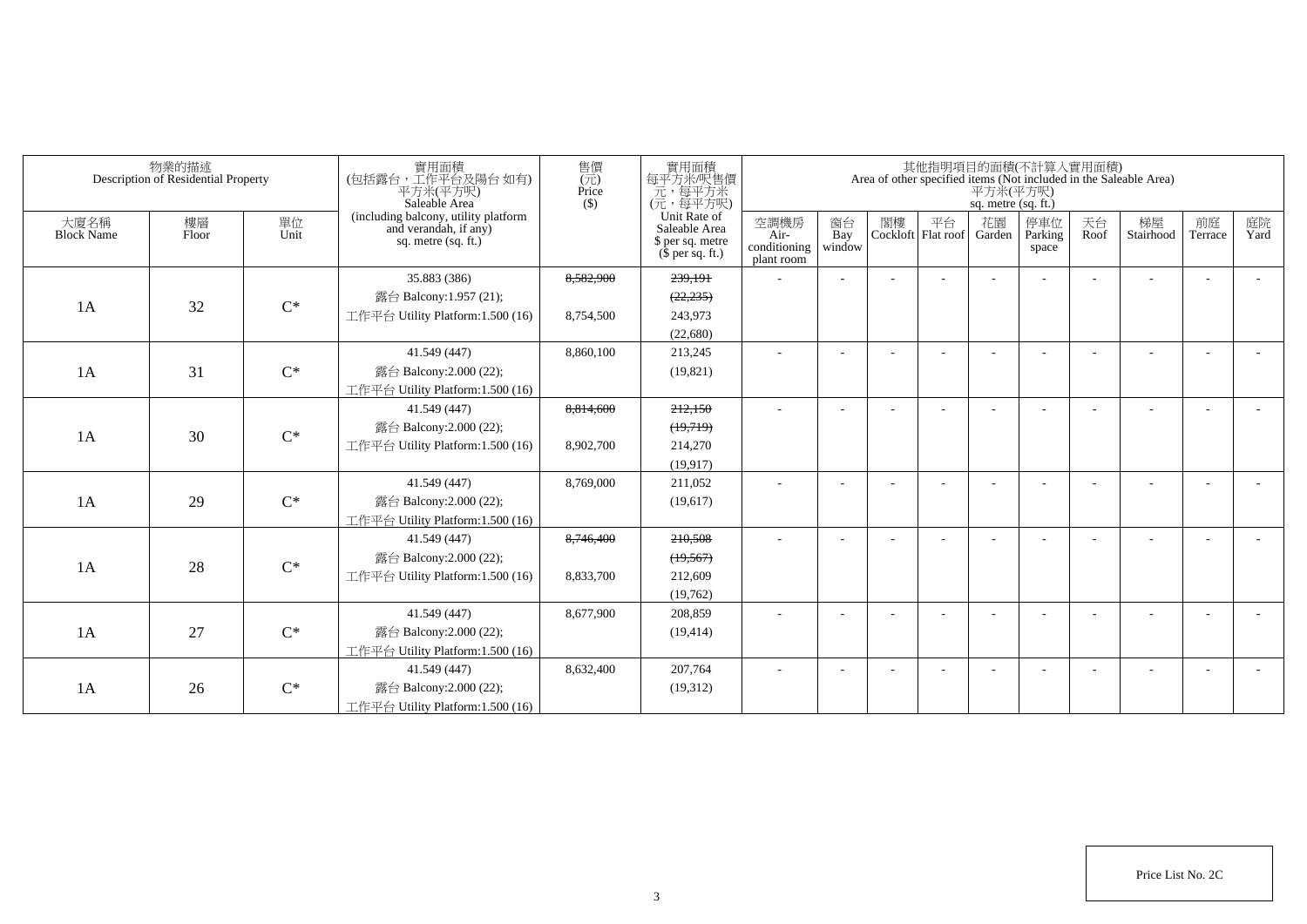|                           | 物業的描述<br>Description of Residential Property |                | 實用面積<br>(包括露台,工作平台及陽台如有)<br>平方米(平方呎)<br>Saleable Area                                  | 售價<br>$(\vec{\pi})$<br>Price<br>$($ \$) | 實用面積<br>每平方米/呎售價<br>一元,每平方米<br>(元,每平方呎)                               |                                            |                          |    | 其他指明項目的面積(不計算入實用面積)        | 平方米(平方呎)<br>sq. metre (sq. ft.) |                         |            | Area of other specified items (Not included in the Saleable Area) |                          |            |
|---------------------------|----------------------------------------------|----------------|----------------------------------------------------------------------------------------|-----------------------------------------|-----------------------------------------------------------------------|--------------------------------------------|--------------------------|----|----------------------------|---------------------------------|-------------------------|------------|-------------------------------------------------------------------|--------------------------|------------|
| 大廈名稱<br><b>Block Name</b> | 樓層<br>Floor                                  | 單位<br>Unit     | (including balcony, utility platform<br>and verandah, if any)<br>sq. metre $(sq, ft.)$ |                                         | Unit Rate of<br>Saleable Area<br>\$ per sq. metre<br>$$$ per sq. ft.) | 空調機房<br>Air-<br>conditioning<br>plant room | 窗台<br>Bay<br>window      | 閣樓 | 平台<br>Cockloft   Flat roof | 花園<br>Garden                    | 停車位<br>Parking<br>space | 天台<br>Roof | 梯屋<br>Stairhood                                                   | 前庭<br>Terrace            | 庭院<br>Yard |
|                           |                                              |                | 41.549 (447)                                                                           | 8.586.900                               | 206,669                                                               |                                            |                          |    |                            |                                 |                         |            |                                                                   |                          |            |
| 1A                        | 25                                           | $C^*$          | 露台 Balcony:2.000 (22);                                                                 |                                         | (19,210)                                                              |                                            |                          |    |                            |                                 |                         |            |                                                                   |                          |            |
|                           |                                              |                | 工作平台 Utility Platform:1.500 (16)                                                       |                                         |                                                                       |                                            |                          |    |                            |                                 |                         |            |                                                                   |                          |            |
|                           |                                              |                | 41.549 (447)                                                                           | 8,541,300                               | 205,572                                                               |                                            |                          |    |                            |                                 |                         |            |                                                                   |                          |            |
| 1A                        | 23                                           | $C^*$          | 露台 Balcony:2.000 (22);                                                                 |                                         | (19,108)                                                              |                                            |                          |    |                            |                                 |                         |            |                                                                   |                          |            |
|                           |                                              |                | 工作平台 Utility Platform: 1.500 (16)                                                      |                                         |                                                                       |                                            |                          |    |                            |                                 |                         |            |                                                                   |                          |            |
|                           |                                              |                | 41.549 (447)                                                                           | 8,508,600                               | 204,785                                                               |                                            |                          |    |                            |                                 |                         |            |                                                                   |                          |            |
| 1A                        | 22                                           | $C^*$          | 露台 Balcony:2.000 (22);                                                                 |                                         | (19,035)                                                              |                                            |                          |    |                            |                                 |                         |            |                                                                   |                          |            |
|                           |                                              |                | 工作平台 Utility Platform: 1.500 (16)                                                      |                                         |                                                                       |                                            |                          |    |                            |                                 |                         |            |                                                                   |                          |            |
|                           |                                              |                | 41.549 (447)                                                                           | 8,450,200                               | 203,379                                                               |                                            |                          |    |                            |                                 |                         |            |                                                                   |                          |            |
| 1A                        | 21                                           | $\mathrm{C}^*$ | 露台 Balcony:2.000 (22);                                                                 |                                         | (18,904)                                                              |                                            |                          |    |                            |                                 |                         |            |                                                                   |                          |            |
|                           |                                              |                | 工作平台 Utility Platform:1.500 (16)                                                       |                                         |                                                                       |                                            |                          |    |                            |                                 |                         |            |                                                                   |                          |            |
|                           |                                              |                | 41.549 (447)                                                                           | 8,406,000                               | 202,315                                                               | ÷                                          |                          |    |                            |                                 |                         |            |                                                                   | $\overline{\phantom{a}}$ |            |
| 1A                        | 20                                           | $C^*$          | 露台 Balcony:2.000 (22);                                                                 |                                         | (18, 805)                                                             |                                            |                          |    |                            |                                 |                         |            |                                                                   |                          |            |
|                           |                                              |                | 工作平台 Utility Platform:1.500 (16)                                                       |                                         |                                                                       |                                            |                          |    |                            |                                 |                         |            |                                                                   |                          |            |
|                           |                                              |                | 41.549 (447)                                                                           | 8,253,000                               | 198,633                                                               |                                            |                          |    |                            |                                 |                         |            |                                                                   |                          |            |
| 1A                        | 9                                            | $C^*$          | 露台 Balcony:2.000 (22);                                                                 |                                         | (18, 463)                                                             |                                            |                          |    |                            |                                 |                         |            |                                                                   |                          |            |
|                           |                                              |                | 工作平台 Utility Platform: 1.500 (16)                                                      |                                         |                                                                       |                                            |                          |    |                            |                                 |                         |            |                                                                   |                          |            |
|                           |                                              |                | 41.549 (447)                                                                           | 8,224,300                               | 197,942                                                               | ÷                                          | $\overline{\phantom{a}}$ |    |                            |                                 |                         |            |                                                                   | $\overline{\phantom{a}}$ |            |
| 1A                        | 8                                            | $C^*$          | 露台 Balcony:2.000 (22);                                                                 |                                         | (18, 399)                                                             |                                            |                          |    |                            |                                 |                         |            |                                                                   |                          |            |
|                           |                                              |                | 工作平台 Utility Platform: 1.500 (16)                                                      |                                         |                                                                       |                                            |                          |    |                            |                                 |                         |            |                                                                   |                          |            |
|                           |                                              |                | 41.549 (447)                                                                           | 8,195,500                               | 197.249                                                               |                                            |                          |    |                            |                                 |                         |            |                                                                   |                          |            |
| 1A                        | $\tau$                                       | $C^*$          | 露台 Balcony: 2.000 (22);                                                                |                                         | (18, 334)                                                             |                                            |                          |    |                            |                                 |                         |            |                                                                   |                          |            |
|                           |                                              |                | 工作平台 Utility Platform:1.500 (16)                                                       |                                         |                                                                       |                                            |                          |    |                            |                                 |                         |            |                                                                   |                          |            |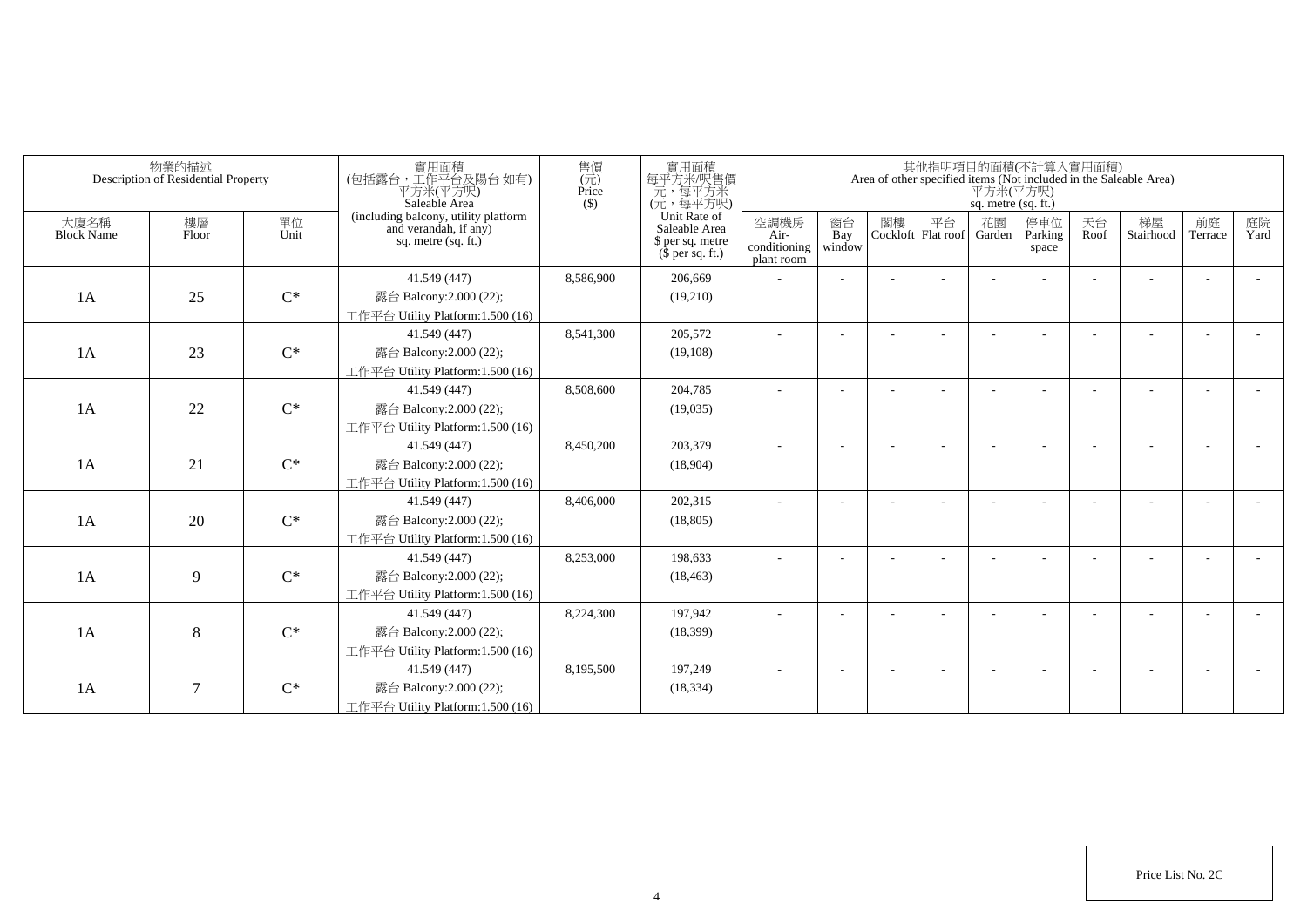|                           | 物業的描述<br>Description of Residential Property |                | 實用面積<br>(包括露台,工作平台及陽台如有)<br>平方米(平方呎)<br>Saleable Area                                | 售價<br>$(\vec{\pi})$<br>Price<br>$($)$ | 實用面積<br>每平方米/呎售價<br>一元, 每平方米<br>(元, 每平方呎)                             |                                            |                          |    |                          | 平方米(平方呎)<br>sq. metre (sq. ft.) | 其他指明項目的面積(不計算入實用面積)     |            | Area of other specified items (Not included in the Saleable Area) |               |            |
|---------------------------|----------------------------------------------|----------------|--------------------------------------------------------------------------------------|---------------------------------------|-----------------------------------------------------------------------|--------------------------------------------|--------------------------|----|--------------------------|---------------------------------|-------------------------|------------|-------------------------------------------------------------------|---------------|------------|
| 大廈名稱<br><b>Block Name</b> | 樓層<br>Floor                                  | 單位<br>Unit     | (including balcony, utility platform<br>and verandah, if any)<br>sq. metre (sq. ft.) |                                       | Unit Rate of<br>Saleable Area<br>\$ per sq. metre<br>$$$ per sq. ft.) | 空調機房<br>Air-<br>conditioning<br>plant room | 窗台<br>Bay<br>window      | 閣樓 | 平台<br>Cockloft Flat roof | 花園<br>Garden                    | 停車位<br>Parking<br>space | 天台<br>Roof | 梯屋<br>Stairhood                                                   | 前庭<br>Terrace | 庭院<br>Yard |
| 1A                        | 6                                            | $C^*$          | 41.549 (447)<br>露台 Balcony:2.000 (22);<br>工作平台 Utility Platform:1.500 (16)           | 8,166,800                             | 196.558<br>(18,270)                                                   |                                            | $\overline{\phantom{a}}$ |    |                          |                                 |                         |            |                                                                   |               |            |
| 1A                        | 5                                            | $C^*$          | 41.549 (447)<br>露台 Balcony: $2.000(22)$ ;<br>工作平台 Utility Platform:1.500 (16)        | 8,138,000                             | 195,865<br>(18,206)                                                   |                                            |                          |    |                          |                                 |                         |            |                                                                   |               |            |
| 1A                        | 3                                            | $C^*$          | 41.549 (447)<br>露台 Balcony:2.000 (22);<br>工作平台 Utility Platform:1.500 (16)           | 8.109.300                             | 195.174<br>(18, 142)                                                  |                                            |                          |    |                          |                                 |                         |            |                                                                   |               |            |
| 1A                        | $\overline{2}$                               | $C^*$          | 41.549 (447)<br>露台 Balcony:2.000 (22);<br>工作平台 Utility Platform:1.500 (16)           | 8.080.500                             | 194,481<br>(18,077)                                                   |                                            | ÷                        |    |                          |                                 |                         |            | ۰                                                                 |               |            |
| 1A                        |                                              | $C^*$          | 41.549 (447)<br>露台 Balcony:2.000 (22);<br>工作平台 Utility Platform:1.500 (16)           | 8,051,700                             | 193,788<br>(18,013)                                                   |                                            |                          |    |                          |                                 |                         |            |                                                                   |               |            |
| 1A                        | 31                                           | $\mathrm{D}^*$ | 37.075 (399)<br>露台 Balcony:2.000 (22);<br>工作平台 Utility Platform:1.500 (16)           | 8,235,800<br>8,318,000                | 222,139<br>(20, 641)<br>224,356<br>(20, 847)                          |                                            |                          |    |                          |                                 |                         |            |                                                                   |               |            |
| 1A                        | 30                                           | $D^*$          | 37.075 (399)<br>露台 Balcony:2.000 (22);<br>工作平台 Utility Platform:1.500 (16)           | 8,195,600<br>8,277,500                | 221.055<br>(20,540)<br>223,264<br>(20,746)                            |                                            |                          |    |                          |                                 |                         |            |                                                                   |               |            |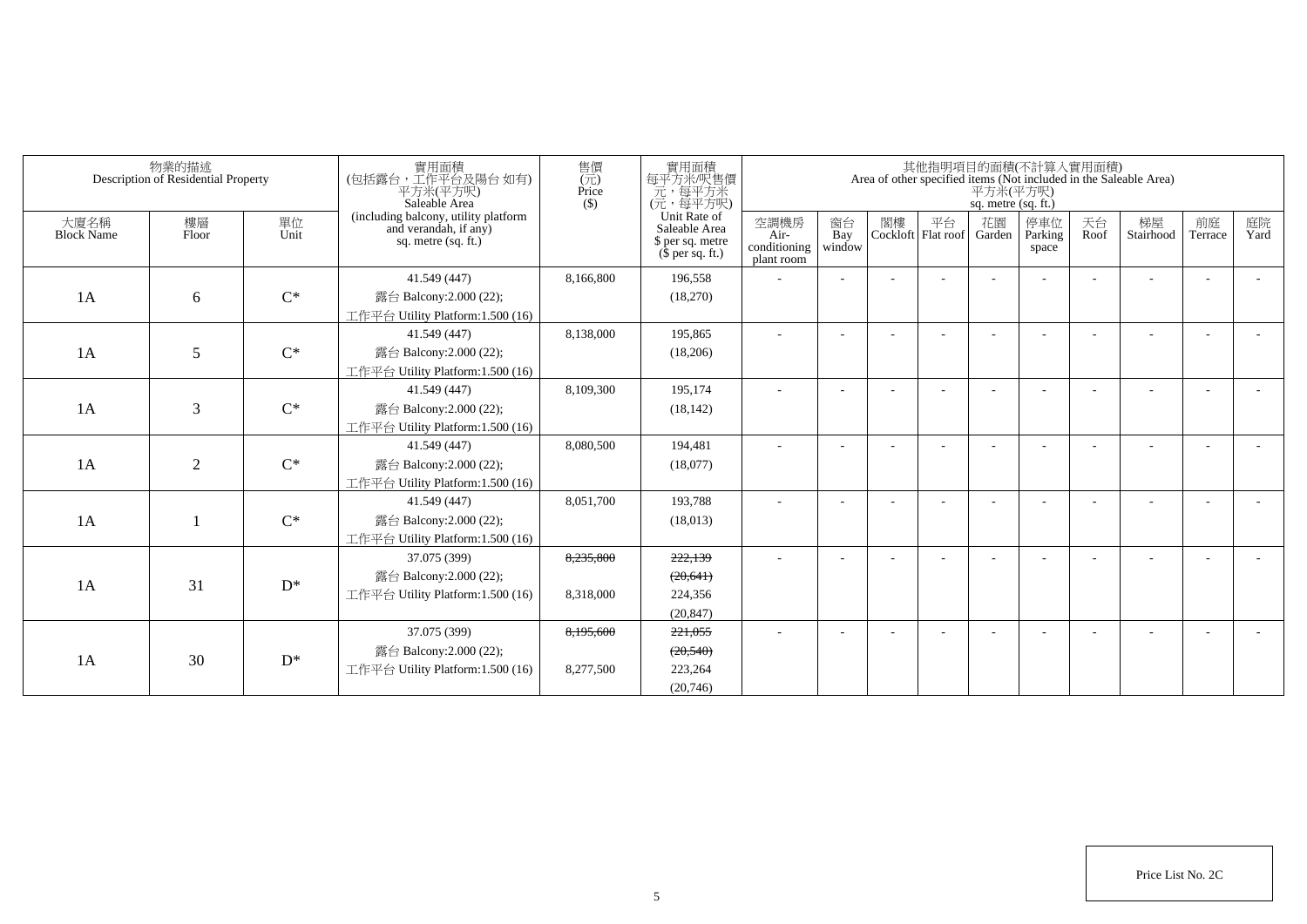|                           | 物業的描述<br>Description of Residential Property |            | 實用面積<br>(包括露台,工作平台及陽台如有)<br>平方米(平方呎)<br>Saleable Area                                | 售價<br>(元)<br>Price<br>$($ \$ | 實用面積<br>每平方米/呎售價<br>元,每平方米<br>(元,每平方呎)                                |                                            |                          |    |                          | 平方米(平方呎)<br>sq. metre (sq. ft.) | 其他指明項目的面積(不計算入實用面積)     |            | Area of other specified items (Not included in the Saleable Area) |                          |            |
|---------------------------|----------------------------------------------|------------|--------------------------------------------------------------------------------------|------------------------------|-----------------------------------------------------------------------|--------------------------------------------|--------------------------|----|--------------------------|---------------------------------|-------------------------|------------|-------------------------------------------------------------------|--------------------------|------------|
| 大廈名稱<br><b>Block Name</b> | 樓層<br>Floor                                  | 單位<br>Unit | (including balcony, utility platform<br>and verandah, if any)<br>sq. metre (sq. ft.) |                              | Unit Rate of<br>Saleable Area<br>\$ per sq. metre<br>$$$ per sq. ft.) | 空調機房<br>Air-<br>conditioning<br>plant room | 窗台<br>Bay<br>window      | 閣樓 | 平台<br>Cockloft Flat roof | 花園<br>Garden                    | 停車位<br>Parking<br>space | 天台<br>Roof | 梯屋<br>Stairhood                                                   | 前庭<br>Terrace            | 庭院<br>Yard |
|                           |                                              |            | 37.075 (399)                                                                         | 8,155,300                    | 219,968                                                               | ٠                                          | $\sim$                   |    |                          |                                 |                         |            |                                                                   | $\overline{\phantom{a}}$ |            |
| 1A                        | 29                                           | $D^*$      | 露台 Balcony:2.000 (22);                                                               |                              | (20, 439)                                                             |                                            |                          |    |                          |                                 |                         |            |                                                                   |                          |            |
|                           |                                              |            | 工作平台 Utility Platform: 1.500 (16)                                                    | 8,236,800                    | 222,166                                                               |                                            |                          |    |                          |                                 |                         |            |                                                                   |                          |            |
|                           |                                              |            |                                                                                      |                              | (20.644)                                                              |                                            |                          |    |                          |                                 |                         |            |                                                                   |                          |            |
|                           |                                              |            | 37.075 (399)                                                                         | 8,135,100                    | 219,423                                                               | $\sim$                                     | $\overline{\phantom{a}}$ |    |                          |                                 |                         |            |                                                                   | $\overline{\phantom{a}}$ |            |
| 1A                        | 28                                           | $D^*$      | 露台 Balcony:2.000 (22);                                                               |                              | (20, 389)                                                             |                                            |                          |    |                          |                                 |                         |            |                                                                   |                          |            |
|                           |                                              |            | 工作平台 Utility Platform:1.500 (16)                                                     | 8,216,400                    | 221,616                                                               |                                            |                          |    |                          |                                 |                         |            |                                                                   |                          |            |
|                           |                                              |            |                                                                                      |                              | (20, 592)                                                             |                                            |                          |    |                          |                                 |                         |            |                                                                   |                          |            |
|                           |                                              |            | 37.075 (399)                                                                         | 8,074,800                    | 217,796                                                               | $\sim$                                     |                          |    |                          |                                 |                         |            |                                                                   | $\overline{\phantom{a}}$ |            |
| 1A                        | 27                                           | $D^*$      | 露台 Balcony:2.000 (22);                                                               |                              | (20, 238)                                                             |                                            |                          |    |                          |                                 |                         |            |                                                                   |                          |            |
|                           |                                              |            | 工作平台 Utility Platform:1.500 (16)                                                     | 8,195,700                    | 221,057                                                               |                                            |                          |    |                          |                                 |                         |            |                                                                   |                          |            |
|                           |                                              |            |                                                                                      |                              | (20, 541)                                                             |                                            |                          |    |                          |                                 |                         |            |                                                                   |                          |            |
|                           |                                              |            | 37.075 (399)                                                                         | 8,034,400                    | 216,707                                                               | $\sim$                                     | $\overline{\phantom{a}}$ |    |                          |                                 |                         |            |                                                                   | $\overline{\phantom{a}}$ |            |
| 1A                        | 26                                           | $D^*$      | 露台 Balcony:2.000 (22);                                                               |                              | (20, 136)                                                             |                                            |                          |    |                          |                                 |                         |            |                                                                   |                          |            |
|                           |                                              |            | 工作平台 Utility Platform: 1.500 (16)                                                    | 8,178,900                    | 220,604                                                               |                                            |                          |    |                          |                                 |                         |            |                                                                   |                          |            |
|                           |                                              |            |                                                                                      |                              | (20, 498)                                                             |                                            |                          |    |                          |                                 |                         |            |                                                                   |                          |            |
|                           |                                              |            | 37.075 (399)                                                                         | 7,994,200                    | 215,622                                                               | $\sim$                                     |                          |    |                          |                                 |                         |            |                                                                   | $\overline{a}$           |            |
| 1A                        | 25                                           | $D^*$      | 露台 Balcony:2.000 (22);                                                               |                              | (20, 036)                                                             |                                            |                          |    |                          |                                 |                         |            |                                                                   |                          |            |
|                           |                                              |            | 工作平台 Utility Platform: 1.500 (16)                                                    | 8,154,100                    | 219,935                                                               |                                            |                          |    |                          |                                 |                         |            |                                                                   |                          |            |
|                           |                                              |            |                                                                                      |                              | (20, 436)                                                             |                                            |                          |    |                          |                                 |                         |            |                                                                   |                          |            |
|                           |                                              |            | 37.075 (399)                                                                         | 7,953,900                    | 214,535                                                               | $\overline{\phantom{a}}$                   |                          |    |                          |                                 |                         |            |                                                                   | $\overline{\phantom{a}}$ |            |
| 1A                        | 23                                           | $D^*$      | 露台 Balcony:2.000 (22);                                                               |                              | (19,935)                                                              |                                            |                          |    |                          |                                 |                         |            |                                                                   |                          |            |
|                           |                                              |            | 工作平台 Utility Platform:1.500 (16)                                                     | 8.136.800                    | 219,469                                                               |                                            |                          |    |                          |                                 |                         |            |                                                                   |                          |            |
|                           |                                              |            |                                                                                      |                              | (20.393)                                                              |                                            |                          |    |                          |                                 |                         |            |                                                                   |                          |            |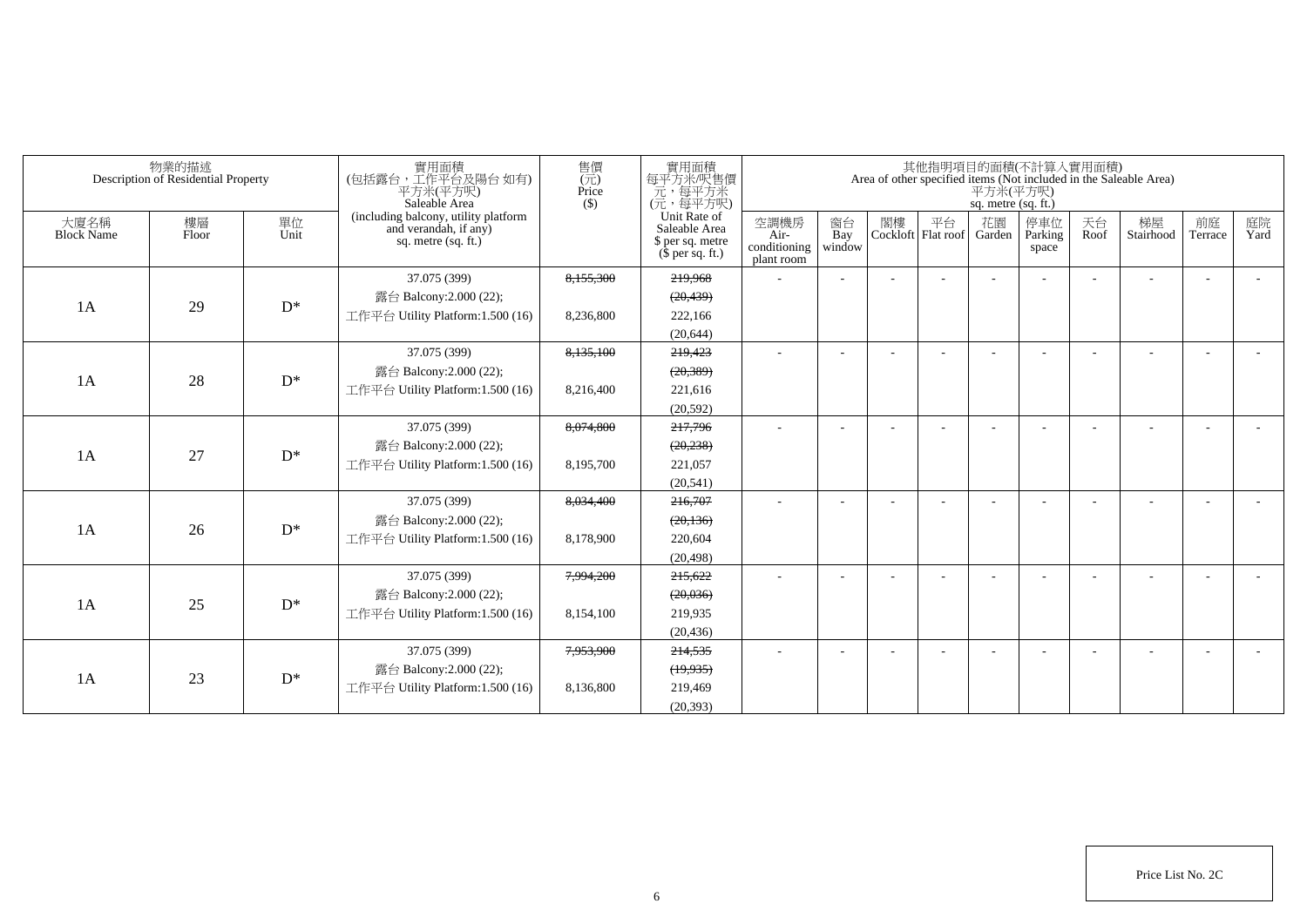|                           | 物業的描述<br>Description of Residential Property |                 | 實用面積<br>(包括露台,工作平台及陽台如有)<br>平方米(平方呎)<br>Saleable Area                                | 售價<br>$\overline{(\overline{\pi})}$<br>Price<br>$($ \$) | 實用面積<br>每平方米/呎售價<br>元,每平方米<br>(元,每平方呎)                                |                                            |                          |    |                          | 平方米(平方呎)<br>sq. metre (sq. ft.) | 其他指明項目的面積(不計算入實用面積)     |            | Area of other specified items (Not included in the Saleable Area) |                          |            |
|---------------------------|----------------------------------------------|-----------------|--------------------------------------------------------------------------------------|---------------------------------------------------------|-----------------------------------------------------------------------|--------------------------------------------|--------------------------|----|--------------------------|---------------------------------|-------------------------|------------|-------------------------------------------------------------------|--------------------------|------------|
| 大廈名稱<br><b>Block Name</b> | 樓層<br>Floor                                  | 單位<br>Unit      | (including balcony, utility platform<br>and verandah, if any)<br>sq. metre (sq. ft.) |                                                         | Unit Rate of<br>Saleable Area<br>\$ per sq. metre<br>$$$ per sq. ft.) | 空調機房<br>Air-<br>conditioning<br>plant room | 窗台<br>Bay<br>window      | 閣樓 | 平台<br>Cockloft Flat roof | 花園<br>Garden                    | 停車位<br>Parking<br>space | 天台<br>Roof | 梯屋<br>Stairhood                                                   | 前庭<br>Terrace            | 庭院<br>Yard |
|                           |                                              |                 | 37.075 (399)                                                                         | 7,913,700                                               | 213,451                                                               |                                            |                          |    |                          |                                 |                         |            |                                                                   |                          |            |
|                           |                                              | $D^*$           | 露台 Balcony:2.000 (22);                                                               |                                                         | (19, 834)                                                             |                                            |                          |    |                          |                                 |                         |            |                                                                   |                          |            |
| 1A                        | 22                                           |                 | 工作平台 Utility Platform:1.500 (16)                                                     | 8,135,200                                               | 219,425                                                               |                                            |                          |    |                          |                                 |                         |            |                                                                   |                          |            |
|                           |                                              |                 |                                                                                      |                                                         | (20, 389)                                                             |                                            |                          |    |                          |                                 |                         |            |                                                                   |                          |            |
|                           |                                              |                 | 37.075 (399)                                                                         | 7,873,400                                               | 212,364                                                               |                                            | $\overline{\phantom{a}}$ |    |                          |                                 |                         |            |                                                                   | ÷                        |            |
| 1A                        |                                              | $D^*$           | 露台 Balcony: 2.000 (22);                                                              |                                                         | (19,733)                                                              |                                            |                          |    |                          |                                 |                         |            |                                                                   |                          |            |
|                           | 21                                           |                 | 工作平台 Utility Platform: 1.500 (16)                                                    | 8,109,400                                               | 218,730                                                               |                                            |                          |    |                          |                                 |                         |            |                                                                   |                          |            |
|                           |                                              |                 |                                                                                      |                                                         | (20, 324)                                                             |                                            |                          |    |                          |                                 |                         |            |                                                                   |                          |            |
|                           |                                              |                 | 41.041 (442)                                                                         | 9,205,800                                               | 224,307                                                               |                                            |                          |    |                          |                                 |                         |            |                                                                   | $\overline{\phantom{a}}$ |            |
| 1A                        | 31                                           | $\mathcal{E}^*$ | 露台 Balcony:2.000 (22);                                                               |                                                         | (20, 828)                                                             |                                            |                          |    |                          |                                 |                         |            |                                                                   |                          |            |
|                           |                                              |                 | 工作平台 Utility Platform:1.500 (16)                                                     |                                                         |                                                                       |                                            |                          |    |                          |                                 |                         |            |                                                                   |                          |            |
|                           |                                              |                 | 41.041 (442)                                                                         | 9,160,300                                               | 223,199                                                               | $\sim$                                     |                          |    |                          |                                 |                         |            |                                                                   |                          |            |
| 1A                        | 30                                           | $\mathcal{E}^*$ | 露台 Balcony:2.000 (22);                                                               |                                                         | (20, 725)                                                             |                                            |                          |    |                          |                                 |                         |            |                                                                   |                          |            |
|                           |                                              |                 | 工作平台 Utility Platform: 1.500 (16)                                                    | 9,343,500                                               | 227,663                                                               |                                            |                          |    |                          |                                 |                         |            |                                                                   |                          |            |
|                           |                                              |                 |                                                                                      |                                                         | (21, 139)                                                             |                                            |                          |    |                          |                                 |                         |            |                                                                   |                          |            |
|                           |                                              |                 | 41.041 (442)                                                                         | 9,114,800                                               | 222,090                                                               | $\sim$                                     | $\overline{\phantom{a}}$ |    |                          |                                 |                         |            |                                                                   | $\overline{\phantom{a}}$ |            |
| 1A                        | 29                                           | $E^*$           | 露台 Balcony: 2.000 (22);                                                              |                                                         | (20,622)                                                              |                                            |                          |    |                          |                                 |                         |            |                                                                   |                          |            |
|                           |                                              |                 | 工作平台 Utility Platform: 1.500 (16)                                                    |                                                         |                                                                       |                                            |                          |    |                          |                                 |                         |            |                                                                   |                          |            |
|                           |                                              |                 | 41.041 (442)                                                                         | 9,092,100                                               | 221,537                                                               | ÷                                          |                          |    |                          |                                 |                         |            |                                                                   | $\overline{\phantom{a}}$ |            |
| 1A                        | 28                                           | $\mathcal{E}^*$ | 露台 Balcony:2.000 (22);                                                               |                                                         | (20, 570)                                                             |                                            |                          |    |                          |                                 |                         |            |                                                                   |                          |            |
|                           |                                              |                 | 工作平台 Utility Platform: 1.500 (16)                                                    | 9,273,800                                               | 225,964                                                               |                                            |                          |    |                          |                                 |                         |            |                                                                   |                          |            |
|                           |                                              |                 |                                                                                      |                                                         | (20,981)                                                              |                                            |                          |    |                          |                                 |                         |            |                                                                   |                          |            |
|                           |                                              |                 | 41.041 (442)                                                                         | 9,023,900                                               | 219,875                                                               | ٠                                          |                          |    |                          |                                 |                         |            |                                                                   | $\overline{\phantom{a}}$ |            |
| 1A                        | 27                                           | $\mathcal{E}^*$ | 露台 Balcony:2.000 (22);                                                               |                                                         | (20, 416)                                                             |                                            |                          |    |                          |                                 |                         |            |                                                                   |                          |            |
|                           |                                              |                 | 工作平台 Utility Platform: 1.500 (16)                                                    |                                                         |                                                                       |                                            |                          |    |                          |                                 |                         |            |                                                                   |                          |            |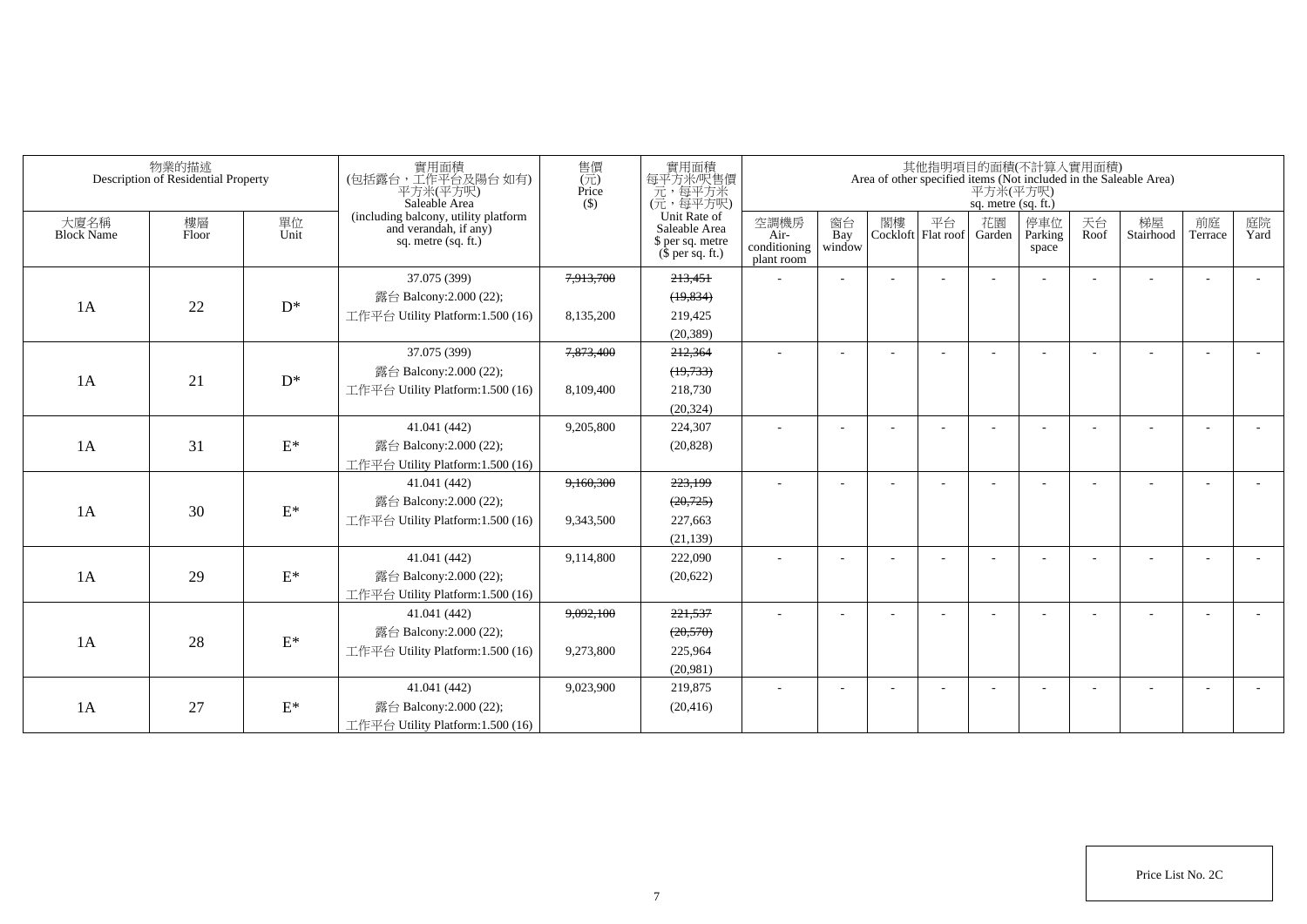|                           | 物業的描述<br>Description of Residential Property |                 | 實用面積<br>(包括露台,工作平台及陽台如有)<br>平方米(平方呎)<br>Saleable Area                                  | 售價<br>$(\vec{\pi})$<br>Price<br>$($ \$) | 實用面積<br>每平方米/呎售價<br>一元,每平方米<br>(元,每平方呎)                               |                                            |                          |    |                            | 平方米(平方呎)<br>sq. metre (sq. ft.) | 其他指明項目的面積(不計算入實用面積)     |            | Area of other specified items (Not included in the Saleable Area) |                          |            |
|---------------------------|----------------------------------------------|-----------------|----------------------------------------------------------------------------------------|-----------------------------------------|-----------------------------------------------------------------------|--------------------------------------------|--------------------------|----|----------------------------|---------------------------------|-------------------------|------------|-------------------------------------------------------------------|--------------------------|------------|
| 大廈名稱<br><b>Block Name</b> | 樓層<br>Floor                                  | 單位<br>Unit      | (including balcony, utility platform<br>and verandah, if any)<br>sq. metre $(sq, ft.)$ |                                         | Unit Rate of<br>Saleable Area<br>\$ per sq. metre<br>$$$ per sq. ft.) | 空調機房<br>Air-<br>conditioning<br>plant room | 窗台<br>Bay<br>window      | 閣樓 | 平台<br>Cockloft   Flat roof | 花園<br>Garden                    | 停車位<br>Parking<br>space | 天台<br>Roof | 梯屋<br>Stairhood                                                   | 前庭<br>Terrace            | 庭院<br>Yard |
|                           |                                              |                 | 41.041 (442)                                                                           | 8,978,400                               | 218,767                                                               |                                            |                          |    |                            |                                 |                         |            |                                                                   |                          |            |
| 1A                        | 26                                           | $\mathcal{E}^*$ | 露台 Balcony:2.000 (22);                                                                 |                                         | (20,313)                                                              |                                            |                          |    |                            |                                 |                         |            |                                                                   |                          |            |
|                           |                                              |                 | 工作平台 Utility Platform:1.500 (16)                                                       |                                         |                                                                       |                                            |                          |    |                            |                                 |                         |            |                                                                   |                          |            |
|                           |                                              |                 | 41.041 (442)                                                                           | 8,932,800                               | 217,656                                                               |                                            |                          |    |                            |                                 |                         |            |                                                                   |                          |            |
| 1A                        | 25                                           | $\mathbf{E}^*$  | 露台 Balcony:2.000 (22);                                                                 |                                         | (20, 210)                                                             |                                            |                          |    |                            |                                 |                         |            |                                                                   |                          |            |
|                           |                                              |                 | 工作平台 Utility Platform:1.500 (16)                                                       |                                         |                                                                       |                                            |                          |    |                            |                                 |                         |            |                                                                   |                          |            |
|                           |                                              |                 | 41.041 (442)                                                                           | 8,887,300                               | 216,547                                                               | ٠                                          | $\overline{\phantom{a}}$ |    |                            |                                 |                         |            |                                                                   | $\overline{\phantom{a}}$ |            |
| 1A                        | 23                                           | $\mathcal{E}^*$ | 露台 Balcony:2.000 (22);                                                                 |                                         | (20, 107)                                                             |                                            |                          |    |                            |                                 |                         |            |                                                                   |                          |            |
|                           |                                              |                 | 工作平台 Utility Platform: 1.500 (16)                                                      |                                         |                                                                       |                                            |                          |    |                            |                                 |                         |            |                                                                   |                          |            |
|                           |                                              |                 | 41.041 (442)                                                                           | 8,841,800                               | 215,438                                                               |                                            |                          |    |                            |                                 |                         |            |                                                                   |                          |            |
| 1A                        | 22                                           | $\mathbf{E}^*$  | 露台 Balcony: 2.000 (22);                                                                |                                         | (20,004)                                                              |                                            |                          |    |                            |                                 |                         |            |                                                                   |                          |            |
|                           |                                              |                 | 工作平台 Utility Platform:1.500 (16)                                                       |                                         |                                                                       |                                            |                          |    |                            |                                 |                         |            |                                                                   |                          |            |
|                           |                                              |                 | 41.041 (442)                                                                           | 8,796,300                               | 214,330                                                               |                                            |                          |    |                            |                                 |                         |            |                                                                   |                          |            |
| 1A                        | 21                                           | $\mathcal{E}^*$ | 露台 Balcony: 2.000 (22);                                                                |                                         | (19,901)                                                              |                                            |                          |    |                            |                                 |                         |            |                                                                   |                          |            |
|                           |                                              |                 | 工作平台 Utility Platform:1.500 (16)                                                       |                                         |                                                                       |                                            |                          |    |                            |                                 |                         |            |                                                                   |                          |            |
|                           |                                              |                 | 41.041 (442)                                                                           | 8,750,900                               | 213,223                                                               |                                            |                          |    |                            |                                 |                         |            |                                                                   |                          |            |
| 1A                        | 20                                           | $\mathcal{E}^*$ | 露台 Balcony: 2.000 (22);                                                                |                                         | (19,798)                                                              |                                            |                          |    |                            |                                 |                         |            |                                                                   |                          |            |
|                           |                                              |                 | 工作平台 Utility Platform:1.500 (16)                                                       |                                         |                                                                       |                                            |                          |    |                            |                                 |                         |            |                                                                   |                          |            |
|                           |                                              |                 | 41.041 (442)                                                                           | 8,705,400                               | 212,115                                                               |                                            |                          |    |                            |                                 |                         |            |                                                                   | $\overline{\phantom{a}}$ |            |
| 1A                        | 19                                           | $\mathcal{E}^*$ | 露台 Balcony: 2.000 (22);                                                                |                                         | (19,695)                                                              |                                            |                          |    |                            |                                 |                         |            |                                                                   |                          |            |
|                           |                                              |                 | 工作平台 Utility Platform:1.500 (16)                                                       |                                         |                                                                       |                                            |                          |    |                            |                                 |                         |            |                                                                   |                          |            |
|                           |                                              |                 | 41.041 (442)                                                                           | 8,691,700                               | 211,781                                                               |                                            |                          |    |                            |                                 |                         |            |                                                                   | ÷                        |            |
| 1A                        | 18                                           | $\mathcal{E}^*$ | 露台 Balcony: 2.000 (22);                                                                |                                         | (19,664)                                                              |                                            |                          |    |                            |                                 |                         |            |                                                                   |                          |            |
|                           |                                              |                 | 工作平台 Utility Platform:1.500 (16)                                                       |                                         |                                                                       |                                            |                          |    |                            |                                 |                         |            |                                                                   |                          |            |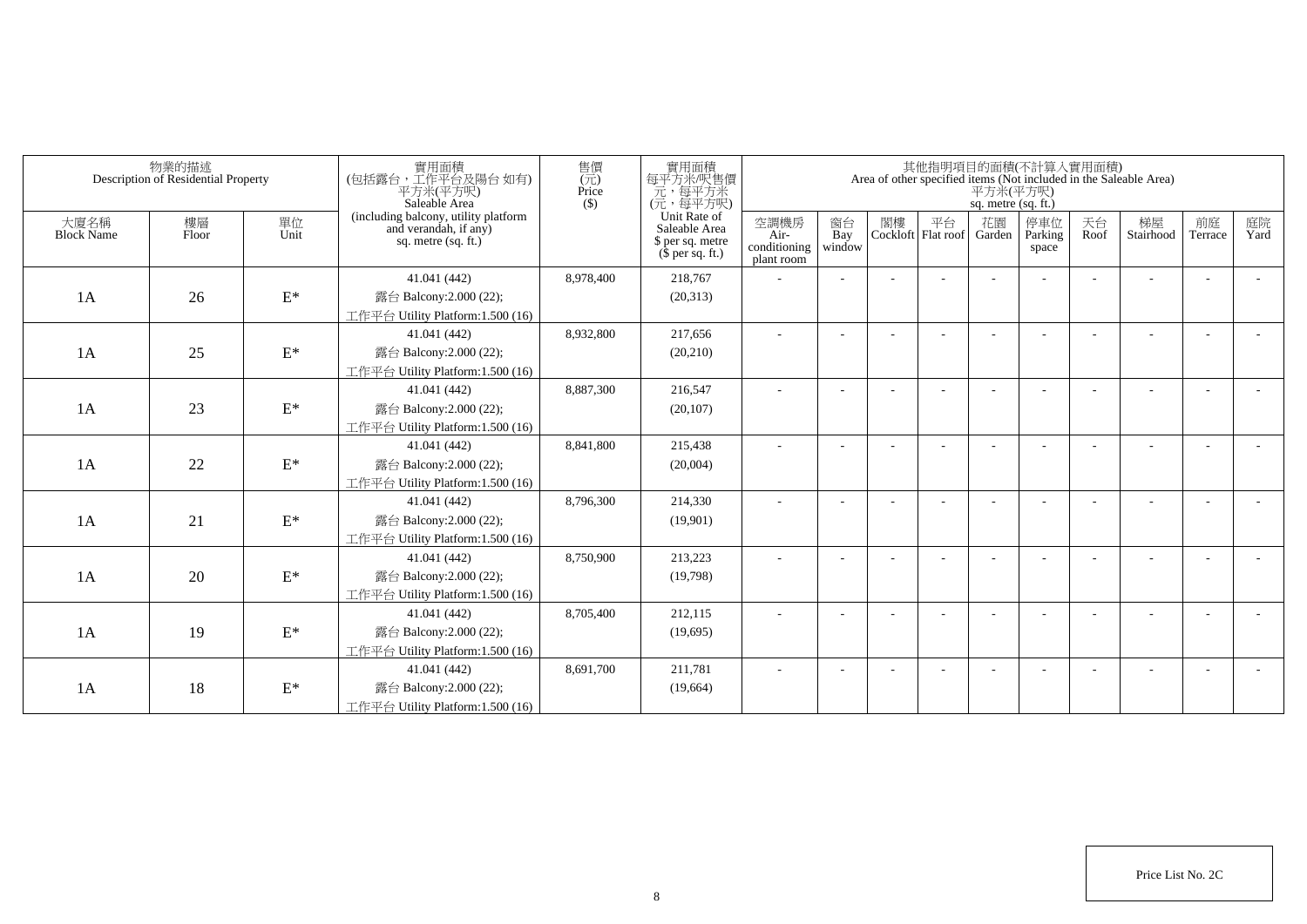|                           | 物業的描述<br>Description of Residential Property |                 | 實用面積<br>(包括露台,工作平台及陽台如有)<br>平方米(平方呎)<br>Saleable Area                                  | 售價<br>$(\vec{\pi})$<br>Price<br>$($ \$) | 實用面積<br>每平方米/呎售價<br>一元,每平方米<br>(元,每平方呎)                               |                                            |                          |    |                            | 平方米(平方呎)<br>sq. metre (sq. ft.) | 其他指明項目的面積(不計算入實用面積)     |            | Area of other specified items (Not included in the Saleable Area) |                          |            |
|---------------------------|----------------------------------------------|-----------------|----------------------------------------------------------------------------------------|-----------------------------------------|-----------------------------------------------------------------------|--------------------------------------------|--------------------------|----|----------------------------|---------------------------------|-------------------------|------------|-------------------------------------------------------------------|--------------------------|------------|
| 大廈名稱<br><b>Block Name</b> | 樓層<br>Floor                                  | 單位<br>Unit      | (including balcony, utility platform<br>and verandah, if any)<br>sq. metre $(sq, ft.)$ |                                         | Unit Rate of<br>Saleable Area<br>\$ per sq. metre<br>$$$ per sq. ft.) | 空調機房<br>Air-<br>conditioning<br>plant room | 窗台<br>Bay<br>window      | 閣樓 | 平台<br>Cockloft   Flat roof | 花園<br>Garden                    | 停車位<br>Parking<br>space | 天台<br>Roof | 梯屋<br>Stairhood                                                   | 前庭<br>Terrace            | 庭院<br>Yard |
|                           |                                              |                 | 41.041 (442)                                                                           | 8,632,500                               | 210,338                                                               |                                            |                          |    |                            |                                 |                         |            |                                                                   |                          |            |
| 1A                        | 17                                           | $\mathcal{E}^*$ | 露台 Balcony:2.000 (22);                                                                 |                                         | (19, 531)                                                             |                                            |                          |    |                            |                                 |                         |            |                                                                   |                          |            |
|                           |                                              |                 | 工作平台 Utility Platform:1.500 (16)                                                       |                                         |                                                                       |                                            |                          |    |                            |                                 |                         |            |                                                                   |                          |            |
|                           |                                              |                 | 41.041 (442)                                                                           | 8,596,100                               | 209,452                                                               |                                            |                          |    |                            |                                 |                         |            |                                                                   |                          |            |
| 1A                        | 16                                           | $\mathbf{E}^*$  | 露台 Balcony:2.000 (22);                                                                 |                                         | (19, 448)                                                             |                                            |                          |    |                            |                                 |                         |            |                                                                   |                          |            |
|                           |                                              |                 | 工作平台 Utility Platform:1.500 (16)                                                       |                                         |                                                                       |                                            |                          |    |                            |                                 |                         |            |                                                                   |                          |            |
|                           |                                              |                 | 41.041 (442)                                                                           | 8,559,700                               | 208,565                                                               | ٠                                          | $\overline{\phantom{a}}$ |    |                            |                                 |                         |            |                                                                   | $\overline{\phantom{a}}$ |            |
| 1A                        | 15                                           | $\mathcal{E}^*$ | 露台 Balcony:2.000 (22);                                                                 |                                         | (19,366)                                                              |                                            |                          |    |                            |                                 |                         |            |                                                                   |                          |            |
|                           |                                              |                 | 工作平台 Utility Platform: 1.500 (16)                                                      |                                         |                                                                       |                                            |                          |    |                            |                                 |                         |            |                                                                   |                          |            |
|                           |                                              |                 | 41.041 (442)                                                                           | 8,523,400                               | 207,680                                                               |                                            |                          |    |                            |                                 |                         |            |                                                                   |                          |            |
| 1A                        | 12                                           | $\mathbf{E}^*$  | 露台 Balcony:2.000 (22);                                                                 |                                         | (19, 284)                                                             |                                            |                          |    |                            |                                 |                         |            |                                                                   |                          |            |
|                           |                                              |                 | 工作平台 Utility Platform:1.500 (16)                                                       |                                         |                                                                       |                                            |                          |    |                            |                                 |                         |            |                                                                   |                          |            |
|                           |                                              |                 | 41.041 (442)                                                                           | 8,487,000                               | 206,793                                                               |                                            |                          |    |                            |                                 |                         |            |                                                                   |                          |            |
| 1A                        | 11                                           | $\mathcal{E}^*$ | 露台 Balcony: 2.000 (22);                                                                |                                         | (19,201)                                                              |                                            |                          |    |                            |                                 |                         |            |                                                                   |                          |            |
|                           |                                              |                 | 工作平台 Utility Platform:1.500 (16)                                                       |                                         |                                                                       |                                            |                          |    |                            |                                 |                         |            |                                                                   |                          |            |
|                           |                                              |                 | 41.041 (442)                                                                           | 8,450,600                               | 205,906                                                               |                                            |                          |    |                            |                                 |                         |            |                                                                   |                          |            |
| 1A                        | 10                                           | $\mathcal{E}^*$ | 露台 Balcony: 2.000 (22);                                                                |                                         | (19, 119)                                                             |                                            |                          |    |                            |                                 |                         |            |                                                                   |                          |            |
|                           |                                              |                 | 工作平台 Utility Platform:1.500 (16)                                                       |                                         |                                                                       |                                            |                          |    |                            |                                 |                         |            |                                                                   |                          |            |
|                           |                                              |                 | 41.041 (442)                                                                           | 8,414,200                               | 205,019                                                               |                                            |                          |    |                            |                                 |                         |            |                                                                   | $\overline{\phantom{a}}$ |            |
| 1A                        | 9                                            | $\mathbf{E}^*$  | 露台 Balcony: 2.000 (22);                                                                |                                         | (19,037)                                                              |                                            |                          |    |                            |                                 |                         |            |                                                                   |                          |            |
|                           |                                              |                 | 工作平台 Utility Platform:1.500 (16)                                                       |                                         |                                                                       |                                            |                          |    |                            |                                 |                         |            |                                                                   |                          |            |
|                           |                                              |                 | 41.041 (442)                                                                           | 8,400,600                               | 204,688                                                               |                                            |                          |    |                            |                                 |                         |            |                                                                   | ÷                        |            |
| 1A                        | 8                                            | $\mathcal{E}^*$ | 露台 Balcony: 2.000 (22);                                                                |                                         | (19,006)                                                              |                                            |                          |    |                            |                                 |                         |            |                                                                   |                          |            |
|                           |                                              |                 | 工作平台 Utility Platform:1.500 (16)                                                       |                                         |                                                                       |                                            |                          |    |                            |                                 |                         |            |                                                                   |                          |            |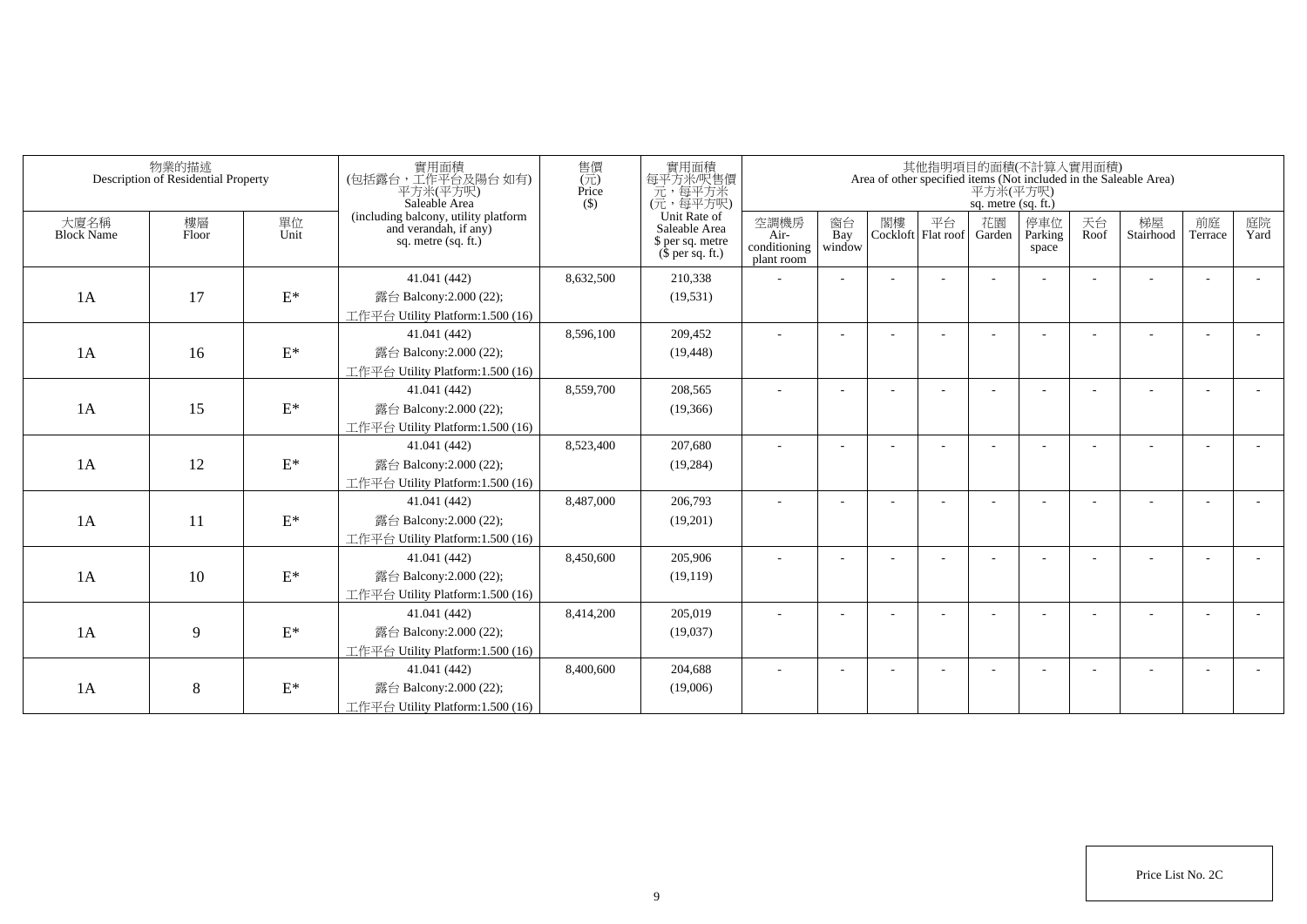|                           | 物業的描述<br>Description of Residential Property |                 | 實用面積<br>(包括露台,工作平台及陽台 如有)<br>平方米(平方呎)<br>Saleable Area                                 | 售價<br>$\overline{(\overline{\pi})}$<br>Price<br>$($ \$) | 實用面積<br>每平方米/呎售價<br>元,每平方米<br>(元,每平方呎)                                |                                            |                          |    |                          | 平方米(平方呎)<br>sq. metre (sq. ft.) | 其他指明項目的面積(不計算入實用面積)     |            | Area of other specified items (Not included in the Saleable Area) |                          |            |
|---------------------------|----------------------------------------------|-----------------|----------------------------------------------------------------------------------------|---------------------------------------------------------|-----------------------------------------------------------------------|--------------------------------------------|--------------------------|----|--------------------------|---------------------------------|-------------------------|------------|-------------------------------------------------------------------|--------------------------|------------|
| 大廈名稱<br><b>Block Name</b> | 樓層<br>Floor                                  | 單位<br>Unit      | (including balcony, utility platform<br>and verandah, if any)<br>sq. metre $(sq. ft.)$ |                                                         | Unit Rate of<br>Saleable Area<br>\$ per sq. metre<br>$$$ per sq. ft.) | 空調機房<br>Air-<br>conditioning<br>plant room | 窗台<br>Bay<br>window      | 閣樓 | 平台<br>Cockloft Flat roof | 花園<br>Garden                    | 停車位<br>Parking<br>space | 天台<br>Roof | 梯屋<br>Stairhood                                                   | 前庭<br>Terrace            | 庭院<br>Yard |
| 1A                        | $\tau$                                       | $\mathcal{E}^*$ | 41.041 (442)<br>露台 Balcony:2.000 (22);<br>工作平台 Utility Platform:1.500 (16)             | 8.341.400                                               | 203,246<br>(18, 872)                                                  |                                            |                          |    |                          |                                 |                         |            |                                                                   |                          |            |
| 1A                        | 6                                            | $\mathcal{E}^*$ | 41.041 (442)<br>露台 Balcony:2.000 (22);<br>工作平台 Utility Platform:1.500 (16)             | 8,305,100                                               | 202,361<br>(18,790)                                                   | $\overline{a}$                             | ÷                        |    |                          |                                 |                         |            |                                                                   |                          |            |
| 1A                        | 5                                            | $\mathcal{E}^*$ | 41.041 (442)<br>露台 Balcony:2.000 (22);<br>工作平台 Utility Platform:1.500 (16)             | 8.268.500                                               | 201.469<br>(18,707)                                                   |                                            | $\sim$                   |    |                          |                                 |                         |            |                                                                   | $\overline{\phantom{a}}$ |            |
| 1A                        | 3                                            | $\mathbf{E}^*$  | 41.041 (442)<br>露台 Balcony:2.000 (22);<br>工作平台 Utility Platform:1.500 (16)             | 8,232,300                                               | 200.587<br>(18,625)                                                   | $\sim$                                     | $\overline{\phantom{a}}$ |    |                          |                                 |                         |            |                                                                   |                          |            |
| 1A                        | $\overline{2}$                               | $\mathcal{E}^*$ | 41.041 (442)<br>露台 Balcony:2.000 (22);<br>工作平台 Utility Platform:1.500 (16)             | 8.195.800                                               | 199.698<br>(18, 543)                                                  |                                            | $\overline{\phantom{a}}$ |    |                          |                                 |                         |            |                                                                   |                          |            |
| 1A                        |                                              | $\mathcal{E}^*$ | 41.041 (442)<br>露台 Balcony:2.000 (22);<br>工作平台 Utility Platform:1.500 (16)             | 8.159.500                                               | 198.813<br>(18, 460)                                                  |                                            | $\overline{\phantom{a}}$ |    |                          |                                 |                         |            |                                                                   |                          |            |
| 1B                        | 26                                           | $A^*$           | 43.467 (468)<br>露台 Balcony:2.000 (22);<br>工作平台 Utility Platform: 1.500 (16)            | 10,595,100<br>10,807,000                                | 243,750<br>(22, 639)<br>248,625<br>(23,092)                           |                                            | $\sim$                   |    |                          |                                 |                         |            |                                                                   |                          |            |
| 1B                        | 25                                           | $A^*$           | 43.467 (468)<br>露台 Balcony: $2.000(22)$ ;<br>工作平台 Utility Platform:1.500 (16)          | 10,547,800<br>10.758.700                                | 242,662<br>(22, 538)<br>247.514<br>(22,989)                           |                                            |                          |    |                          |                                 |                         |            |                                                                   |                          |            |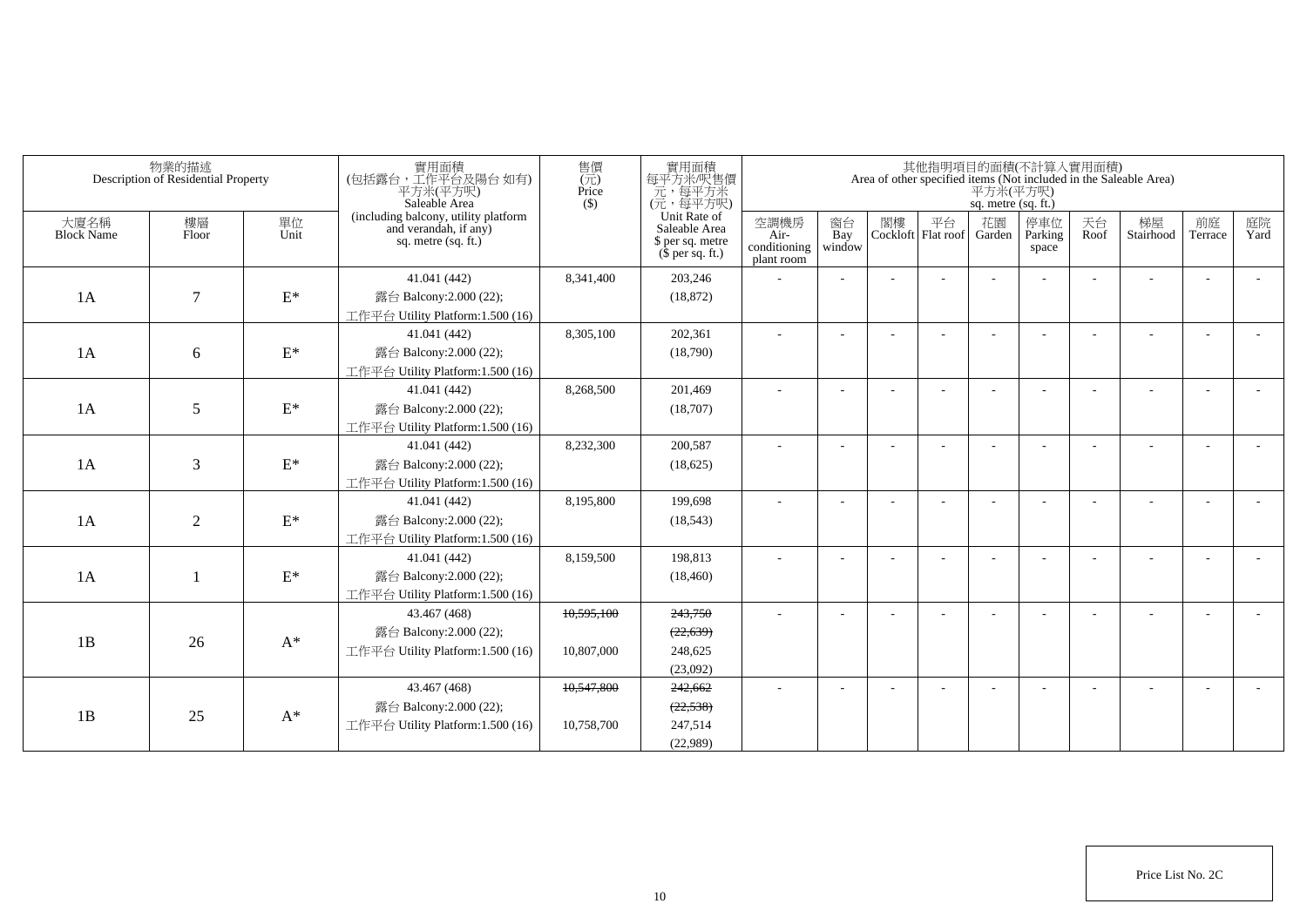| 物業的描述<br>Description of Residential Property |             |                | 實用面積<br>(包括露台,工作平台及陽台 如有)<br>平方米(平方呎)<br>Saleable Area | 售價<br>(元)<br>Price<br>$($ \$)                                 | 實用面積<br>每平方米/呎售價<br>元,每平方呎)<br>(元,每平方呎) | 其他指明項目的面積(不計算入實用面積)<br>Area of other specified items (Not included in the Saleable Area)<br>平方米(平方呎)<br>sq. metre (sq. ft.) |                                            |                     |  |                             |              |                         |            |                          |               |            |
|----------------------------------------------|-------------|----------------|--------------------------------------------------------|---------------------------------------------------------------|-----------------------------------------|-----------------------------------------------------------------------------------------------------------------------------|--------------------------------------------|---------------------|--|-----------------------------|--------------|-------------------------|------------|--------------------------|---------------|------------|
| 大廈名稱<br><b>Block Name</b>                    | 樓層<br>Floor | 單位<br>Unit     | sq. metre $(sq, ft.)$                                  | (including balcony, utility platform<br>and verandah, if any) |                                         | Unit Rate of<br>Saleable Area<br>\$ per sq. metre<br>$$$ per sq. ft.)                                                       | 空調機房<br>Air-<br>conditioning<br>plant room | 窗台<br>Bay<br>window |  | 閣樓 平台<br>Cockloft Flat roof | 花園<br>Garden | 停車位<br>Parking<br>space | 天台<br>Roof | 梯屋<br>Stairhood          | 前庭<br>Terrace | 庭院<br>Yard |
|                                              |             |                | 43.467 (468)                                           | 10,500,600                                                    | 241,576                                 |                                                                                                                             |                                            |                     |  |                             |              |                         |            |                          |               |            |
| 1B                                           | 23          | $A^*$          | 露台 Balcony:2.000 (22);                                 |                                                               | (22, 437)                               |                                                                                                                             |                                            |                     |  |                             |              |                         |            |                          |               |            |
|                                              |             |                | 工作平台 Utility Platform:1.500 (16)                       |                                                               |                                         |                                                                                                                             |                                            |                     |  |                             |              |                         |            |                          |               |            |
|                                              |             |                | 43.467 (468)                                           | 10,453,400                                                    | 240,490                                 |                                                                                                                             | $\overline{a}$                             |                     |  |                             |              |                         |            | $\overline{a}$           |               |            |
| 1B                                           | 22          | $\mathrm{A}^*$ | 露台 Balcony:2.000 (22);                                 |                                                               | (22, 336)                               |                                                                                                                             |                                            |                     |  |                             |              |                         |            |                          |               |            |
|                                              |             |                | 工作平台 Utility Platform: $1.500(16)$                     |                                                               |                                         |                                                                                                                             |                                            |                     |  |                             |              |                         |            |                          |               |            |
|                                              |             |                | 43.467 (468)                                           | 10,406,200                                                    | 239,405                                 |                                                                                                                             |                                            |                     |  |                             |              |                         |            |                          |               |            |
| 1B                                           | 21          | $A^*$          | 露台 Balcony:2.000 (22);                                 |                                                               | (22, 235)                               |                                                                                                                             |                                            |                     |  |                             |              |                         |            |                          |               |            |
|                                              |             |                | 工作平台 Utility Platform:1.500 (16)                       |                                                               |                                         |                                                                                                                             |                                            |                     |  |                             |              |                         |            |                          |               |            |
|                                              |             |                | 43.467 (468)                                           | 10,358,900                                                    | 238,316                                 |                                                                                                                             |                                            |                     |  |                             |              |                         |            |                          |               |            |
| 1B                                           | 20          | $A^*$          | 露台 Balcony: 2.000 (22);                                |                                                               | (22, 134)                               |                                                                                                                             |                                            |                     |  |                             |              |                         |            |                          |               |            |
|                                              |             |                | 工作平台 Utility Platform:1.500 (16)                       | 10,623,000                                                    | 244,392                                 |                                                                                                                             |                                            |                     |  |                             |              |                         |            |                          |               |            |
|                                              |             |                |                                                        |                                                               | (22,699)                                |                                                                                                                             |                                            |                     |  |                             |              |                         |            |                          |               |            |
|                                              |             |                | 35.171 (379)                                           | 7,968,300                                                     | 226,559                                 |                                                                                                                             | $\overline{a}$                             |                     |  |                             |              |                         |            | $\overline{\phantom{a}}$ |               |            |
| 1B                                           | 31          | $\mathbf{J}^*$ | 露台 Balcony:1.955 (21);                                 |                                                               | (21,025)                                |                                                                                                                             |                                            |                     |  |                             |              |                         |            |                          |               |            |
|                                              |             |                | 工作平台 Utility Platform:1.500 (16)                       |                                                               |                                         |                                                                                                                             |                                            |                     |  |                             |              |                         |            |                          |               |            |
|                                              |             |                | 35.171 (379)                                           | 7,930,100                                                     | 225,473                                 |                                                                                                                             |                                            |                     |  |                             |              |                         |            |                          |               |            |
| 1B                                           | 30          | $J^*$          | 露台 Balcony:1.955 (21);                                 |                                                               | (20, 924)                               |                                                                                                                             |                                            |                     |  |                             |              |                         |            |                          |               |            |
|                                              |             |                | 工作平台 Utility Platform:1.500 (16)                       |                                                               |                                         |                                                                                                                             |                                            |                     |  |                             |              |                         |            |                          |               |            |
|                                              |             |                | 35.171 (379)                                           | 7,891,800                                                     | 224,384                                 |                                                                                                                             |                                            |                     |  |                             |              |                         |            |                          |               |            |
| 1B                                           | 29          | $J^*$          | 露台 Balcony:1.955 (21);                                 |                                                               | (20, 823)                               |                                                                                                                             |                                            |                     |  |                             |              |                         |            |                          |               |            |
|                                              |             |                | 工作平台 Utility Platform:1.500 (16)                       |                                                               |                                         |                                                                                                                             |                                            |                     |  |                             |              |                         |            |                          |               |            |
|                                              |             |                | 35.171 (379)                                           | 7,872,700                                                     | 223,841                                 |                                                                                                                             |                                            |                     |  |                             |              |                         |            | ٠                        |               |            |
| 1B                                           | 28          | $J^*$          | 露台 Balcony:1.955 (21);                                 |                                                               | (20,772)                                |                                                                                                                             |                                            |                     |  |                             |              |                         |            |                          |               |            |
|                                              |             |                | 工作平台 Utility Platform:1.500 (16)                       |                                                               |                                         |                                                                                                                             |                                            |                     |  |                             |              |                         |            |                          |               |            |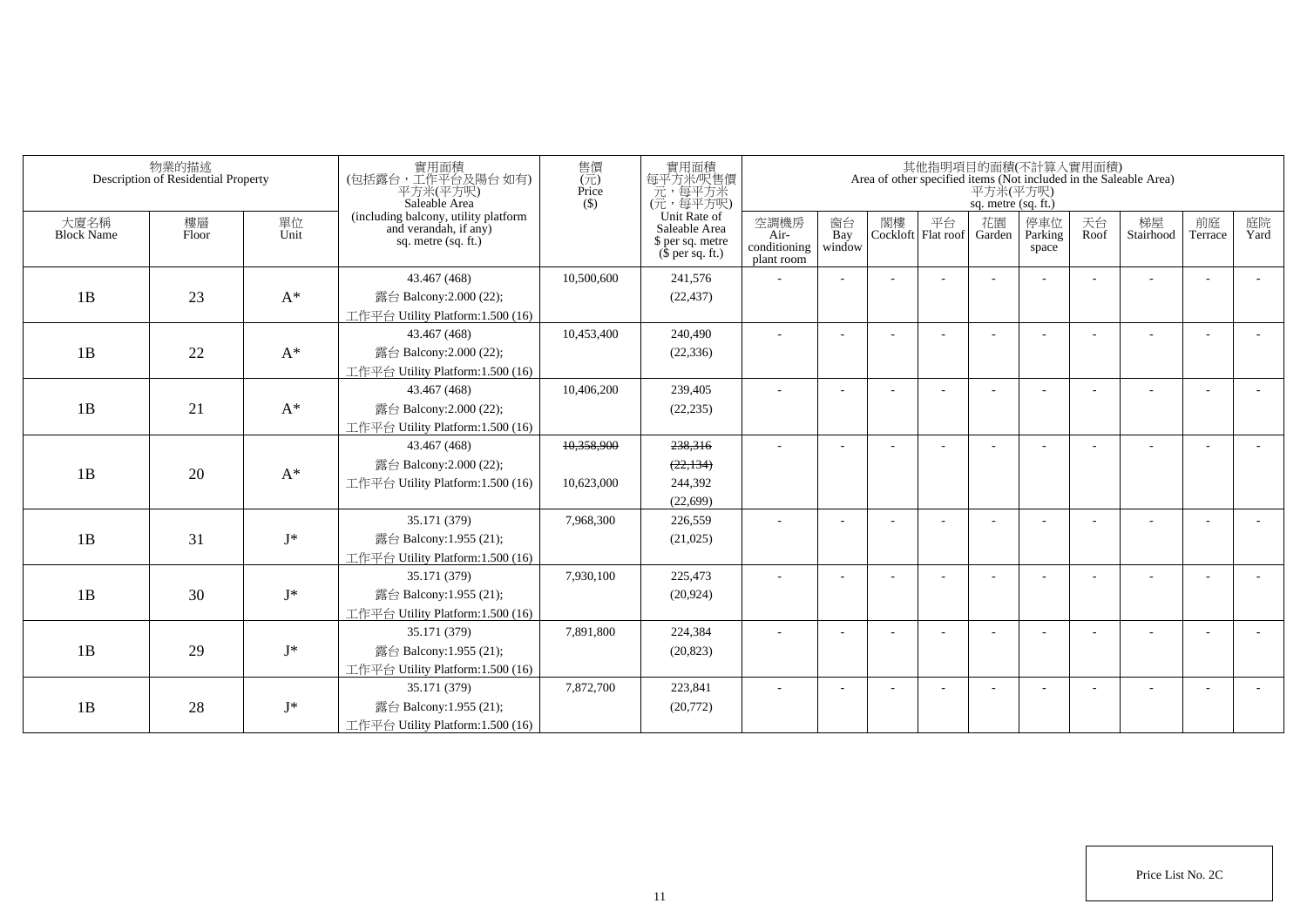| 物業的描述<br>Description of Residential Property |             |            | 實用面積<br>(包括露台,工作平台及陽台如有)<br>平方米(平方呎)<br>Saleable Area                                  | 售價<br>$(\vec{\pi})$<br>Price<br>$($ \$) | 實用面積<br>每平方米/呎售價<br>一元,每平方米<br>(元,每平方呎)                               | 其他指明項目的面積(不計算入實用面積)<br>Area of other specified items (Not included in the Saleable Area)<br>平方米(平方呎)<br>sq. metre (sq. ft.) |                          |    |                            |              |                         |            |                 |               |            |  |
|----------------------------------------------|-------------|------------|----------------------------------------------------------------------------------------|-----------------------------------------|-----------------------------------------------------------------------|-----------------------------------------------------------------------------------------------------------------------------|--------------------------|----|----------------------------|--------------|-------------------------|------------|-----------------|---------------|------------|--|
| 大廈名稱<br><b>Block Name</b>                    | 樓層<br>Floor | 單位<br>Unit | (including balcony, utility platform<br>and verandah, if any)<br>sq. metre $(sq, ft.)$ |                                         | Unit Rate of<br>Saleable Area<br>\$ per sq. metre<br>$$$ per sq. ft.) | 空調機房<br>Air-<br>conditioning<br>plant room                                                                                  | 窗台<br>Bay<br>window      | 閣樓 | 平台<br>Cockloft   Flat roof | 花園<br>Garden | 停車位<br>Parking<br>space | 天台<br>Roof | 梯屋<br>Stairhood | 前庭<br>Terrace | 庭院<br>Yard |  |
|                                              |             |            | 35.171 (379)                                                                           | 7,815,300                               | 222,209                                                               |                                                                                                                             |                          |    |                            |              |                         |            |                 |               |            |  |
| 1B                                           | 27          | $I^*$      | 露台 Balcony:1.955 (21);                                                                 |                                         | (20,621)                                                              |                                                                                                                             |                          |    |                            |              |                         |            |                 |               |            |  |
|                                              |             |            | 工作平台 Utility Platform:1.500 (16)                                                       |                                         |                                                                       |                                                                                                                             |                          |    |                            |              |                         |            |                 |               |            |  |
|                                              |             |            | 35.171 (379)                                                                           | 7,777,100                               | 221,123                                                               |                                                                                                                             |                          |    |                            |              |                         |            |                 |               |            |  |
| 1B                                           | 26          | $I^*$      | 露台 Balcony:1.955 (21);                                                                 |                                         | (20,520)                                                              |                                                                                                                             |                          |    |                            |              |                         |            |                 |               |            |  |
|                                              |             |            | 工作平台 Utility Platform:1.500 (16)                                                       |                                         |                                                                       |                                                                                                                             |                          |    |                            |              |                         |            |                 |               |            |  |
|                                              |             |            | 35.171 (379)                                                                           | 7,738,900                               | 220,036                                                               | $\sim$                                                                                                                      | $\overline{\phantom{a}}$ |    |                            |              |                         |            |                 |               |            |  |
| 1B                                           | 25          | $J^*$      | 露台 Balcony:1.955 (21);                                                                 |                                         | (20, 419)                                                             |                                                                                                                             |                          |    |                            |              |                         |            |                 |               |            |  |
|                                              |             |            | 工作平台 Utility Platform: 1.500 (16)                                                      |                                         |                                                                       |                                                                                                                             |                          |    |                            |              |                         |            |                 |               |            |  |
|                                              |             |            | 35.171 (379)                                                                           | 7,700,600                               | 218,947                                                               |                                                                                                                             |                          |    |                            |              |                         |            |                 |               |            |  |
| 1B                                           | 23          | $J^*$      | 露台 Balcony:1.955 (21);                                                                 |                                         | (20,318)                                                              |                                                                                                                             |                          |    |                            |              |                         |            |                 |               |            |  |
|                                              |             |            | 工作平台 Utility Platform:1.500 (16)                                                       |                                         |                                                                       |                                                                                                                             |                          |    |                            |              |                         |            |                 |               |            |  |
|                                              |             |            | 35.171 (379)                                                                           | 7,662,300                               | 217,858                                                               |                                                                                                                             |                          |    |                            |              |                         |            |                 |               |            |  |
| 1B                                           | 22          | $J^*$      | 露台 Balcony:1.955 (21);                                                                 |                                         | (20, 217)                                                             |                                                                                                                             |                          |    |                            |              |                         |            |                 |               |            |  |
|                                              |             |            | 工作平台 Utility Platform:1.500 (16)                                                       |                                         |                                                                       |                                                                                                                             |                          |    |                            |              |                         |            |                 |               |            |  |
|                                              |             |            | 35.171 (379)                                                                           | 7,624,100                               | 216,772                                                               |                                                                                                                             |                          |    |                            |              |                         |            |                 |               |            |  |
| 1B                                           | 21          | $J^*$      | 露台 Balcony:1.955 (21);                                                                 |                                         | (20, 116)                                                             |                                                                                                                             |                          |    |                            |              |                         |            |                 |               |            |  |
|                                              |             |            | 工作平台 Utility Platform:1.500 (16)                                                       |                                         |                                                                       |                                                                                                                             |                          |    |                            |              |                         |            |                 |               |            |  |
|                                              |             |            | 35.171 (379)                                                                           | 7,585,900                               | 215,686                                                               |                                                                                                                             |                          |    |                            |              |                         |            |                 |               |            |  |
| 1B                                           | 20          | $J^*$      | 露台 Balcony:1.955 (21);                                                                 |                                         | (20,016)                                                              |                                                                                                                             |                          |    |                            |              |                         |            |                 |               |            |  |
|                                              |             |            | 工作平台 Utility Platform: 1.500 (16)<br>35.171 (379)                                      | 7,547,700                               | 214,600                                                               |                                                                                                                             |                          |    |                            |              |                         |            |                 |               |            |  |
| 1B                                           | 19          |            | 露台 Balcony:1.955 (21);                                                                 |                                         | (19, 915)                                                             |                                                                                                                             |                          |    |                            |              |                         |            |                 |               |            |  |
|                                              |             |            | 工作平台 Utility Platform:1.500 (16)                                                       |                                         |                                                                       |                                                                                                                             |                          |    |                            |              |                         |            |                 |               |            |  |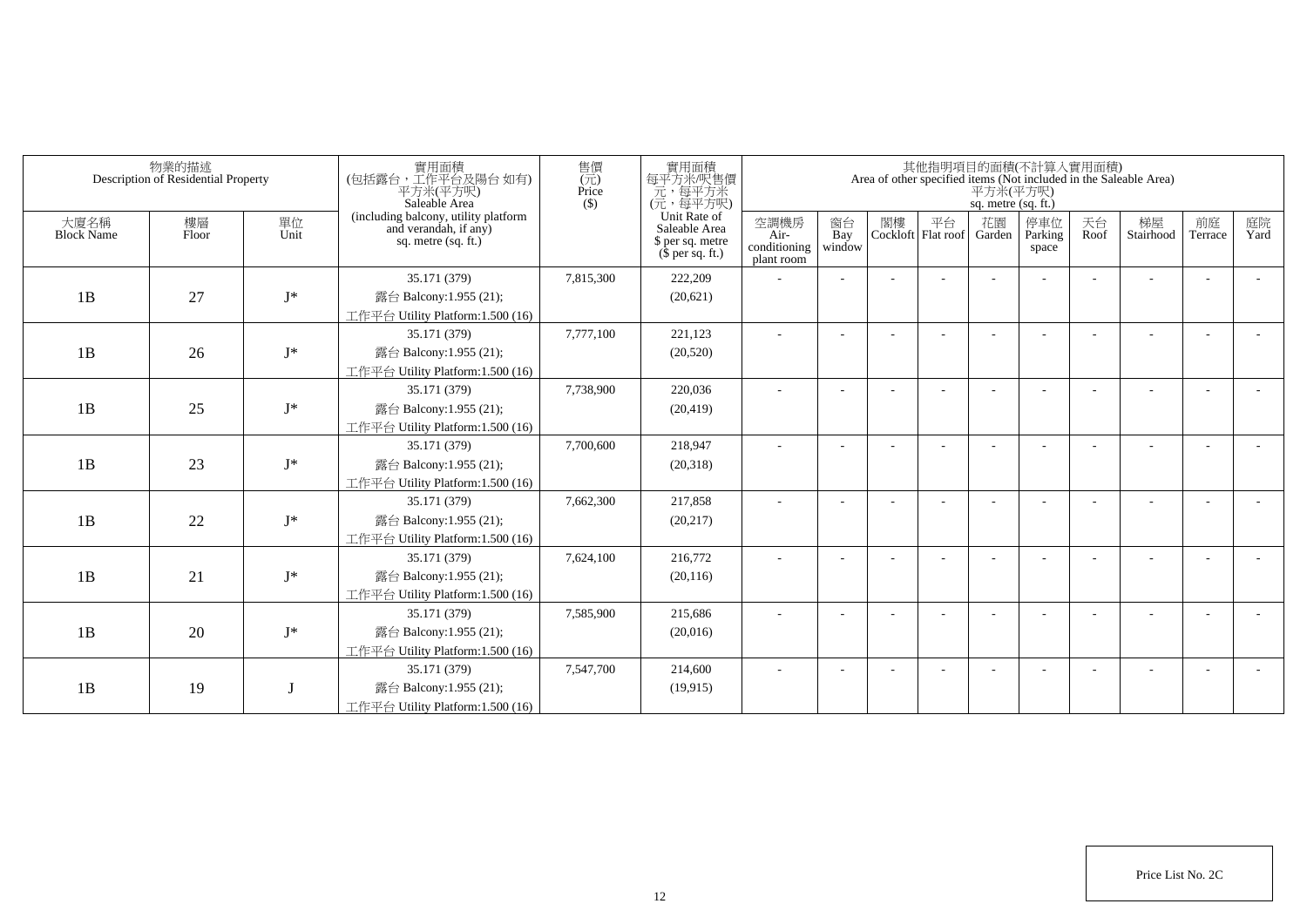| 物業的描述<br>Description of Residential Property |             |            | 實用面積<br>(包括露台,工作平台及陽台如有)<br>平方米(平方呎)<br>Saleable Area                                  | 售價<br>$(\vec{\pi})$<br>Price<br>$($ \$) | 實用面積<br>每平方米/呎售價<br>一元,每平方米<br>(元,每平方呎)                               | 其他指明項目的面積(不計算入實用面積)<br>Area of other specified items (Not included in the Saleable Area)<br>平方米(平方呎)<br>sq. metre (sq. ft.) |                          |    |                            |              |                         |            |                 |               |            |  |
|----------------------------------------------|-------------|------------|----------------------------------------------------------------------------------------|-----------------------------------------|-----------------------------------------------------------------------|-----------------------------------------------------------------------------------------------------------------------------|--------------------------|----|----------------------------|--------------|-------------------------|------------|-----------------|---------------|------------|--|
| 大廈名稱<br><b>Block Name</b>                    | 樓層<br>Floor | 單位<br>Unit | (including balcony, utility platform<br>and verandah, if any)<br>sq. metre $(sq, ft.)$ |                                         | Unit Rate of<br>Saleable Area<br>\$ per sq. metre<br>$$$ per sq. ft.) | 空調機房<br>Air-<br>conditioning<br>plant room                                                                                  | 窗台<br>Bay<br>window      | 閣樓 | 平台<br>Cockloft   Flat roof | 花園<br>Garden | 停車位<br>Parking<br>space | 天台<br>Roof | 梯屋<br>Stairhood | 前庭<br>Terrace | 庭院<br>Yard |  |
|                                              |             |            | 35.171 (379)                                                                           | 7,536,100                               | 214,270                                                               |                                                                                                                             |                          |    |                            |              |                         |            |                 |               |            |  |
| 1B                                           | 18          |            | 露台 Balcony:1.955 (21);                                                                 |                                         | (19,884)                                                              |                                                                                                                             |                          |    |                            |              |                         |            |                 |               |            |  |
|                                              |             |            | 工作平台 Utility Platform:1.500 (16)                                                       |                                         |                                                                       |                                                                                                                             |                          |    |                            |              |                         |            |                 |               |            |  |
|                                              |             |            | 35.171 (379)                                                                           | 7,486,500                               | 212,860                                                               |                                                                                                                             |                          |    |                            |              |                         |            |                 |               |            |  |
| 1B                                           | 17          |            | 露台 Balcony:1.955 (21);                                                                 |                                         | (19,753)                                                              |                                                                                                                             |                          |    |                            |              |                         |            |                 |               |            |  |
|                                              |             |            | 工作平台 Utility Platform:1.500 (16)                                                       |                                         |                                                                       |                                                                                                                             |                          |    |                            |              |                         |            |                 |               |            |  |
|                                              |             |            | 35.171 (379)                                                                           | 7,455,800                               | 211,987                                                               | ٠                                                                                                                           | $\overline{\phantom{a}}$ |    |                            |              |                         |            |                 |               |            |  |
| 1B                                           | 16          |            | 露台 Balcony:1.955 (21);                                                                 |                                         | (19,672)                                                              |                                                                                                                             |                          |    |                            |              |                         |            |                 |               |            |  |
|                                              |             |            | 工作平台 Utility Platform:1.500 (16)                                                       |                                         |                                                                       |                                                                                                                             |                          |    |                            |              |                         |            |                 |               |            |  |
|                                              |             |            | 35.171 (379)                                                                           | 7,425,300                               | 211,120                                                               |                                                                                                                             |                          |    |                            |              |                         |            |                 |               |            |  |
| 1B                                           | 15          |            | 露台 Balcony:1.955 (21);                                                                 |                                         | (19, 592)                                                             |                                                                                                                             |                          |    |                            |              |                         |            |                 |               |            |  |
|                                              |             |            | 工作平台 Utility Platform:1.500 (16)                                                       |                                         |                                                                       |                                                                                                                             |                          |    |                            |              |                         |            |                 |               |            |  |
|                                              |             |            | 35.171 (379)                                                                           | 7,394,700                               | 210,250                                                               |                                                                                                                             |                          |    |                            |              |                         |            |                 |               |            |  |
| 1B                                           | 12          |            | 露台 Balcony:1.955 (21);                                                                 |                                         | (19,511)                                                              |                                                                                                                             |                          |    |                            |              |                         |            |                 |               |            |  |
|                                              |             |            | 工作平台 Utility Platform: 1.500 (16)<br>35.171 (379)                                      | 7,364,100                               | 209,380                                                               |                                                                                                                             |                          |    |                            |              |                         |            |                 |               |            |  |
| 1B                                           | 11          |            | 露台 Balcony:1.955 (21);                                                                 |                                         | (19, 430)                                                             |                                                                                                                             |                          |    |                            |              |                         |            |                 |               |            |  |
|                                              |             |            | 工作平台 Utility Platform:1.500 (16)                                                       |                                         |                                                                       |                                                                                                                             |                          |    |                            |              |                         |            |                 |               |            |  |
|                                              |             |            | 35.171 (379)                                                                           | 7,333,600                               | 208,513                                                               |                                                                                                                             |                          |    |                            |              |                         |            |                 |               |            |  |
| 1B                                           | 10          |            | 露台 Balcony:1.955 (21);                                                                 |                                         | (19,350)                                                              |                                                                                                                             |                          |    |                            |              |                         |            |                 |               |            |  |
|                                              |             |            | 工作平台 Utility Platform: 1.500 (16)                                                      |                                         |                                                                       |                                                                                                                             |                          |    |                            |              |                         |            |                 |               |            |  |
|                                              |             |            | 35.171 (379)                                                                           | 7,302,900                               | 207,640                                                               |                                                                                                                             |                          |    |                            |              |                         |            |                 |               |            |  |
| 1B                                           | 9           |            | 露台 Balcony:1.955 (21);                                                                 |                                         | (19,269)                                                              |                                                                                                                             |                          |    |                            |              |                         |            |                 |               |            |  |
|                                              |             |            | 工作平台 Utility Platform:1.500 (16)                                                       |                                         |                                                                       |                                                                                                                             |                          |    |                            |              |                         |            |                 |               |            |  |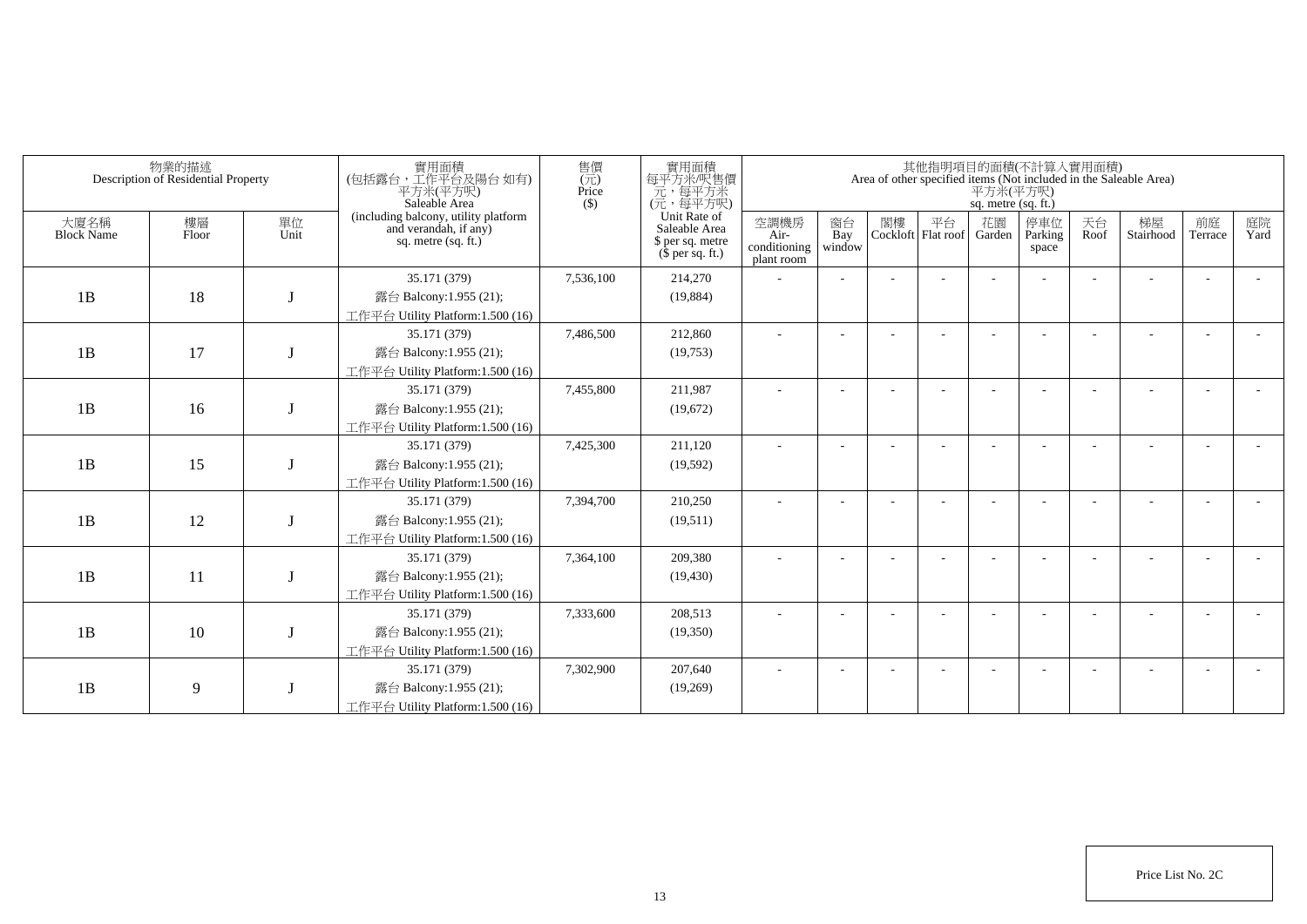| 物業的描述<br>Description of Residential Property |                |            | 寶用面積<br>(包括露台 · 工作平台及陽台 如有)<br>平方米(平方呎)<br>Saleable Area                             | 售價<br>(元)<br>Price<br>$($)$ | 實用面積<br>每平方米/呎售價<br>元,每平方米<br>(元,每平方呎)                                | 其他指明項目的面積(不計算人實用面積)<br>Area of other specified items (Not included in the Saleable Area)<br>平方米(平方呎)<br>sq. metre (sq. ft.) |                     |    |                            |              |                         |            |                 |               |            |  |
|----------------------------------------------|----------------|------------|--------------------------------------------------------------------------------------|-----------------------------|-----------------------------------------------------------------------|-----------------------------------------------------------------------------------------------------------------------------|---------------------|----|----------------------------|--------------|-------------------------|------------|-----------------|---------------|------------|--|
| 大廈名稱<br><b>Block Name</b>                    | 樓層<br>Floor    | 單位<br>Unit | (including balcony, utility platform<br>and verandah, if any)<br>sq. metre (sq. ft.) |                             | Unit Rate of<br>Saleable Area<br>\$ per sq. metre<br>$$$ per sq. ft.) | 空調機房<br>Air-<br>conditioning<br>plant room                                                                                  | 窗台<br>Bay<br>window | 閣樓 | 平台<br>Cockloft   Flat roof | 花園<br>Garden | 停車位<br>Parking<br>space | 天台<br>Roof | 梯屋<br>Stairhood | 前庭<br>Terrace | 庭院<br>Yard |  |
| 1B                                           | 8              |            | 35.171 (379)<br>露台 Balcony:1.955 (21);<br>工作平台 Utility Platform:1.500 (16)           | 7,291,400                   | 207,313<br>(19,239)                                                   |                                                                                                                             |                     |    |                            |              |                         |            |                 |               |            |  |
| 1B                                           | $\overline{7}$ |            | 35.171 (379)<br>露台 Balcony:1.955 (21);<br>工作平台 Utility Platform:1.500 (16)           | 7,241,700                   | 205,900<br>(19, 107)                                                  |                                                                                                                             |                     |    |                            |              |                         |            |                 |               |            |  |
| 1B                                           | 6              |            | 35.171 (379)<br>露台 Balcony:1.955 (21);<br>工作平台 Utility Platform:1.500 (16)           | 7,211,100                   | 205,030<br>(19,027)                                                   |                                                                                                                             |                     |    |                            |              |                         |            |                 |               |            |  |
| 1B                                           | 5              |            | 35.171 (379)<br>露台 Balcony:1.955 (21);<br>工作平台 Utility Platform:1.500 (16)           | 7,180,600                   | 204,163<br>(18,946)                                                   |                                                                                                                             |                     |    |                            |              |                         |            |                 |               |            |  |
| 1B                                           | 3              |            | 35.171 (379)<br>露台 Balcony:1.955 (21);<br>工作平台 Utility Platform:1.500 (16)           | 7,149,900                   | 203,290<br>(18, 865)                                                  |                                                                                                                             |                     |    |                            |              |                         |            |                 |               |            |  |
| 1B                                           | $\overline{2}$ |            | 35.171 (379)<br>露台 Balcony:1.955 (21);<br>工作平台 Utility Platform:1.500 (16)           | 7,119,300                   | 202,420<br>(18, 784)                                                  |                                                                                                                             |                     |    |                            |              |                         |            |                 |               |            |  |
| 1B                                           |                |            | 35.171 (379)<br>露台 Balcony:1.955 (21);<br>工作平台 Utility Platform:1.500 (16)           | 7,088,700                   | 201,550<br>(18,704)                                                   |                                                                                                                             |                     |    |                            |              |                         |            |                 |               |            |  |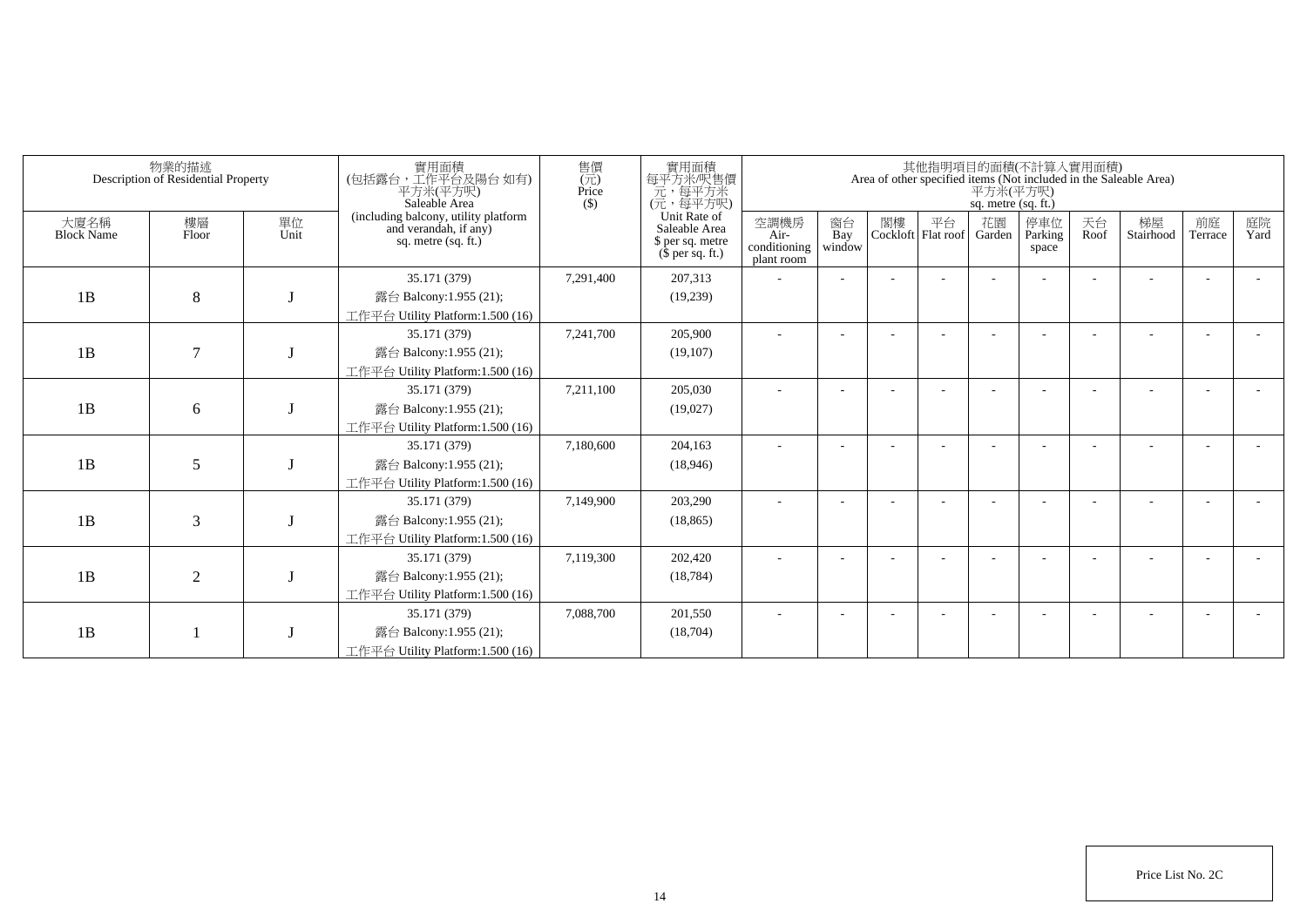#### 第三部份:其他資料 Part 3:Other Information

# (1) 準買家應參閱該期數的售樓說明書,以了解該期數的資料。

Prospective purchasers are advised to refer to the sales brochure for the Phase for information on the Phase.

(2) 根據 《一手住宅物業銷售條例》第 52(1)條及第 53(2)及(3)條,-

According to sections 52(1) and 53(2) and (3) of the Residential Properties (First-hand Sales) Ordinance,-

## 第 52(1)條 / Section 52(1)

在某人就指明住宅物業與擁有人訂立臨時買賣合約時,該人須向擁有人支付售價的 5%的臨時訂金。

A preliminary deposit of 5% of the purchase price is payable by a person to the owner on entering into a preliminary agreement for sale and purchase in respect of the specified residential property with the owner.

#### 第 53(2)條 / Section 53(2)

如某人於某日期訂立臨時買賣合約,並於該日期後的5個工作日內,就有關住宅物業簽立買賣合約,則擁有人必須在該日期後的8個工作日內,簽立該買賣合約。

If a person executes an agreement for sale and purchase in respect of the residential property within 5 working days after the date on which the person enters into the preliminary agreement for sale and purchase, the owner must execute the agreement for sale and purchase within 8 working days after that date.

### 第 53(3) 條 / Section 53(3)

如某人於某日期訂立臨時買賣合約,但沒有於該日期後的 5 個工作日内,就有關住宅物業簽立買賣合約,則 – (i) 該臨時合約即告終止; (ii) 有關的臨時訂金即予沒收; 及 (iii) 擁有人不得就該人沒有簽立買賣合約而針對該人提出進一步申索。

If a person does not execute an agreement for sale and purchase in respect of the residential property within 5 working days after the date on which the person enters into the preliminary agreement for sale and purchase  $-$  (i) the preliminary agreement is terminated; (ii) the preliminary deposit is forfeited; and (iii) the owner does not have any further claim against the person for the failure.

(3) 實用面積及屬該住宅物業其他指明項目的面積是按 《一手住宅物業銷售條例》第 8 條及附表二第 2 部的計算得出的。

The saleable area and area of other specified items of the residential property are calculated in accordance with section 8 and Part 2 of Schedule 2 to the Residential Properties (First-hand Sales) Ordinance.

(4) 註:『售價』指本價單第二部份中所列之住宅物業的售價,而『樓價』指臨時買賣合約(或買賣合約或經修訂的買賣合約)中訂明的住宅物業的實際售價。因應相關折扣 (如 有) 按售價計算得出之價目,皆以向下捨入方式換算至百位數作為樓價。買方須為於同一份臨時買賣合約下購買的所有住宅物業選擇相同的付款計劃。 Note: "price" means the price of the residential property set out in Part 2 of this price list, and "purchase price" means the actual price of the residential property set out in the preliminary agreement for sale and purchase (or the agreement for sale and purchase or the amended agreement for sale and purchase). The price obtained after applying the relevant discount(s) (if any) on the price will be rounded down to the nearest hundred to determine the purchase price. The Purchaser must choose the same payment plan for all the residential properties purchased under the same preliminary agreement for sale and purchase.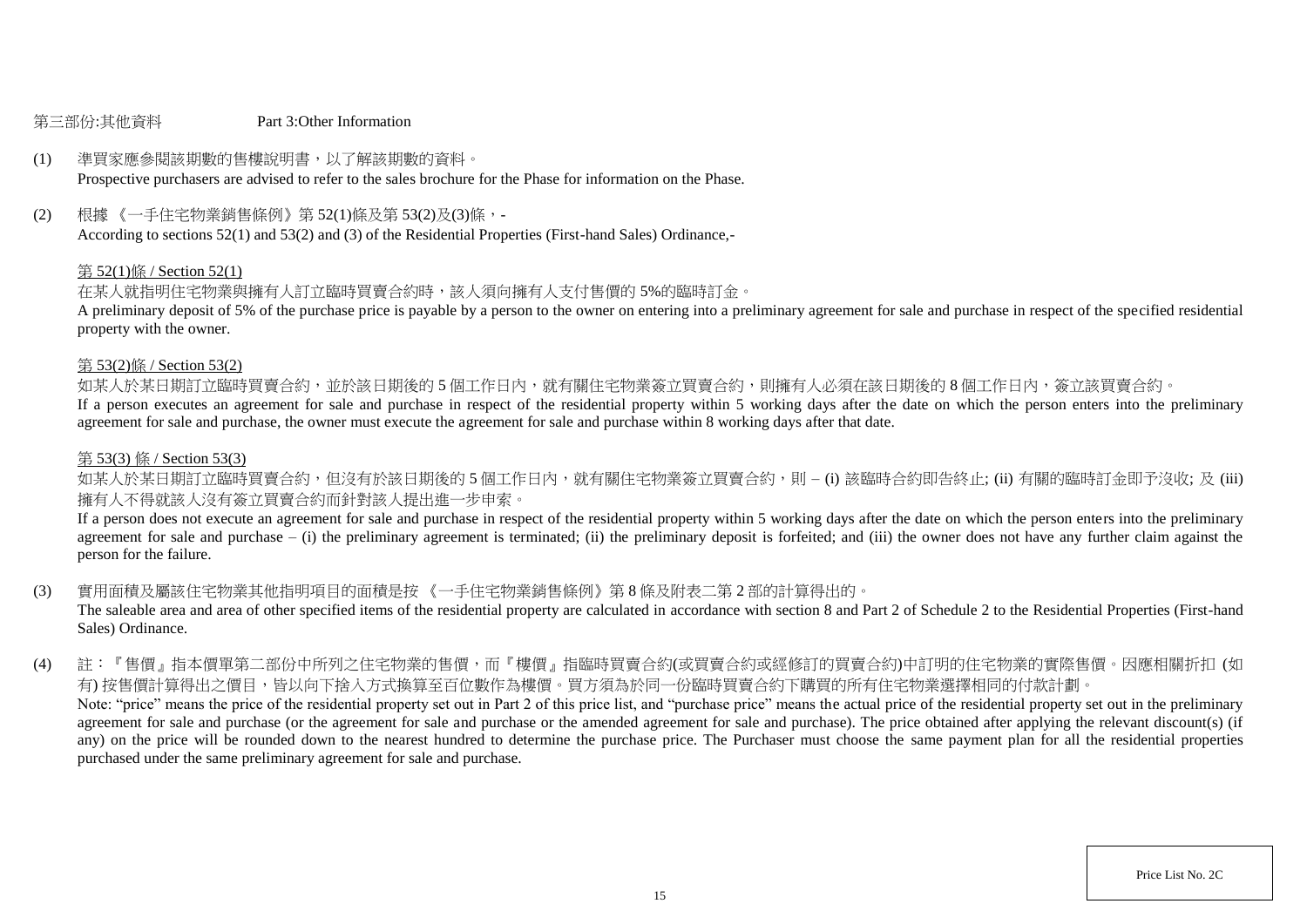- (4)(A1) 現金付款計劃 Cash Payment Plan
	- (i) 支付條款 The Terms of Payment

買方於簽署臨時買賣合約時須繳付相等於樓價 5%之金額作為臨時訂金,其中港幣\$100,000 作爲部分臨時訂金必須以銀行本票支付,臨時訂金的餘額可以支票及/ 或銀行本票支付,本票及支票抬頭請寫『胡關李羅律師行』。

Upon signing of the preliminary agreement for sale and purchase, the Purchaser shall pay the preliminary deposit which is equivalent to 5% of the purchase price. HK\$100,000 being part of the preliminary deposit must be paid by cashier order(s) and the balance of the preliminary deposit may be paid by cheque(s) and/or cashier order(s). The cashier order(s) and cheque(s) should be made payable to "Woo Kwan Lee & Lo".

1. 臨時訂金即樓價 5% (『臨時訂金』)於簽署臨時買賣合約時繳付,買方須於簽署臨時買賣合約的日期後 5 個工作日內簽署買賣合約。

A preliminary deposit equivalent to 5% of the purchase price ("preliminary deposit") shall be paid upon signing of the preliminary agreement for sale and purchase. The agreement for sale and purchase shall be signed by the Purchaser within 5 working days after the date of signing of the preliminary agreement for sale and purchase.

2. 樓價 5%於簽署臨時買賣合約的日期後 90 日内,或於賣方就其有能力將該期數中的指明物業有效地轉讓予買方一事向買方發出通知的日期後的 14 日內繳付, 以較早者為準。

5% of the purchase price shall be paid within 90 days after the date of signing of the preliminary agreement for sale and purchase, or within 14 days after the date of the notification to the Purchaser that the Vendor is in a position validly to assign the specified residential property in the Phase to the Purchaser, whichever is earlier.

3. 樓價 90%(樓價餘額)於簽署臨時買賣合約的日期後 180 日内,或於賣方就其有能力將該期數中的指明物業有效地轉讓予買方一事向買方發出涌知的日期後的 14 日內繳付,以較早者為準。

90% of the purchase price (balance of purchase price) shall be paid within 180 days after the date of signing of the preliminary agreement for sale and purchase, or within 14 days after the date of the notification to the Purchaser that the Vendor is in a position validly to assign the specified residential property in the Phase to the Purchaser. whichever is earlier.

(ii) 售價獲得折扣的基礎

The basis on which any discount on the price is available

1. 付款計劃優惠

Payment Plan Benefit

選擇第(4)(A1)段所述的付款計劃之買方,可獲 5%售價折扣優惠。

A 5% discount on the price would be offered to the Purchaser if the Purchaser elects the payment plan stated in paragraph (4)(A1).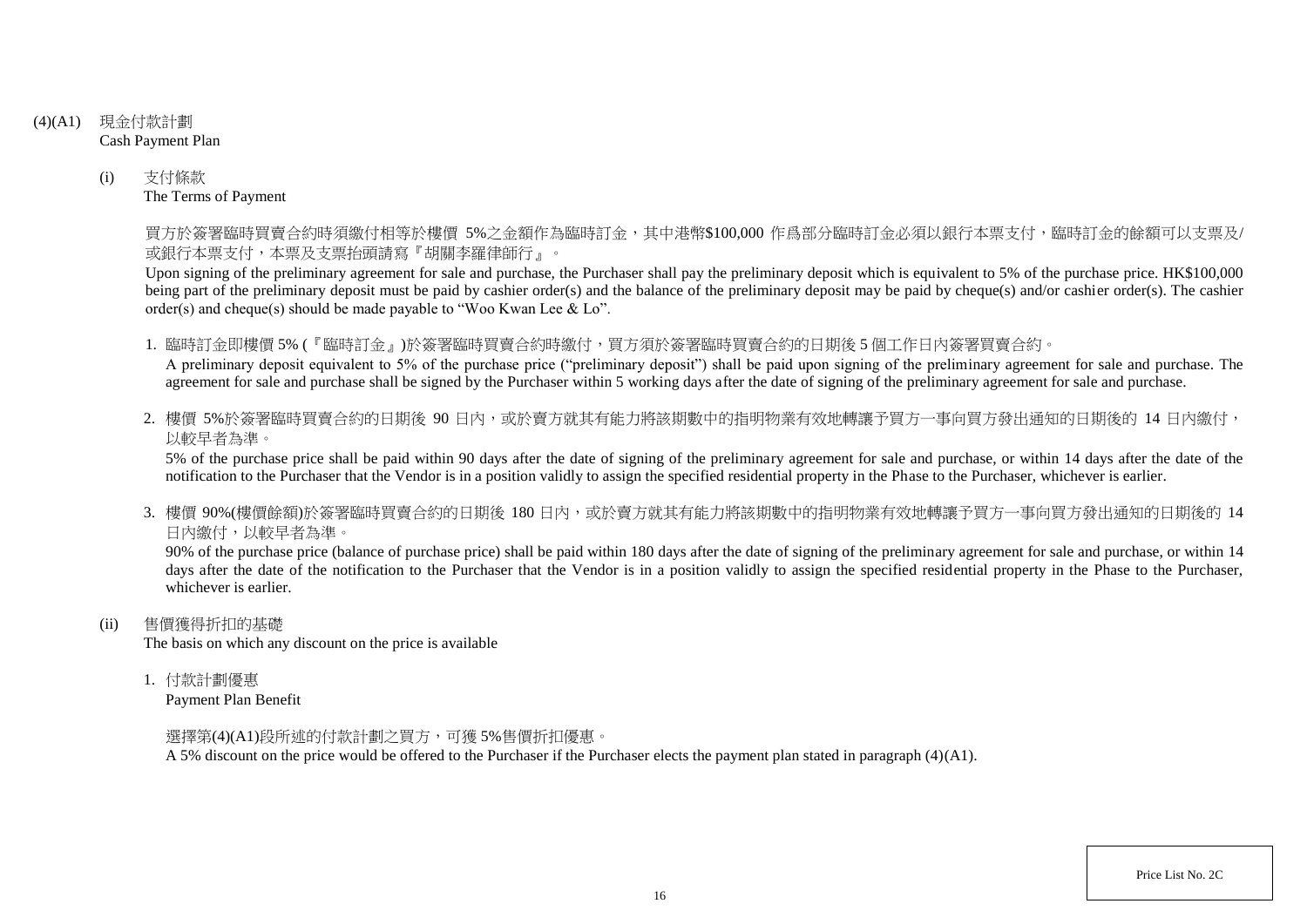### 2. 置業售價折扣

Home Purchase Price Discount

如買方於2018年6月30日或之前簽署臨時買賣合約,買方可獲8%售價折扣優惠。

If the Purchaser signs the preliminary agreement for sale and purchase on or before 30 June 2018, the Purchaser will be offered 8% discount on the price.

## 3. 特別折扣

Special Discount

- (a) 如買方於簽署臨時買賣合約時選擇特別折扣,買方可獲7%售價折扣優惠。 If the Purchaser chooses the Special Discount upon the signing of preliminary agreement for sale and purchase, the Purchaser will be offered 7% discount on the price.
- (b) 如買方為個人及於簽署臨時買賣合約時不選擇特別折扣,買方可申請第(4)(A1)(iii)2(d)段所述之3年免息貸款計劃。為免疑問,就購買每個住宅物業,買方 只可享有:
	- 特別折扣;或
	- 申請 3 年免息貸款計劃的權利或(如買方沒有使用 3 年免息貸款計劃並符合相關要求)第(4)(A1)(iii)1 段所述之特別現金回贈的其中一項。

買方須為於同一份臨時買賣合約下購買的所有住宅物業選擇相同之優惠。

If the Purchaser is individual(s) and does not choose the Special Discount upon the signing of preliminary agreement for sale and purchase, the Purchaser may apply for 3 Years Interest-free Loan Plan as set out in paragraph (4)(A1)(iii)2(d). For the avoidance of doubt, for the purchase of each residential property, the Purchaser is only entitled to either:

- the Special Discount; or
- the right to apply for 3 Years Interest-free Loan Plan or (if the Purchaser has not utilized 3 Years Interest-free Loan Plan and met the relevant requirement) a Special Cash Rebate as set out in paragraph (4)(A1)(iii)1.

The Purchaser must choose the same offer for all the residential properties purchased under the same preliminary agreement for sale and purchase.

# 4. 新地會會員售價折扣優惠

Price Discount Offer for SHKP Club Member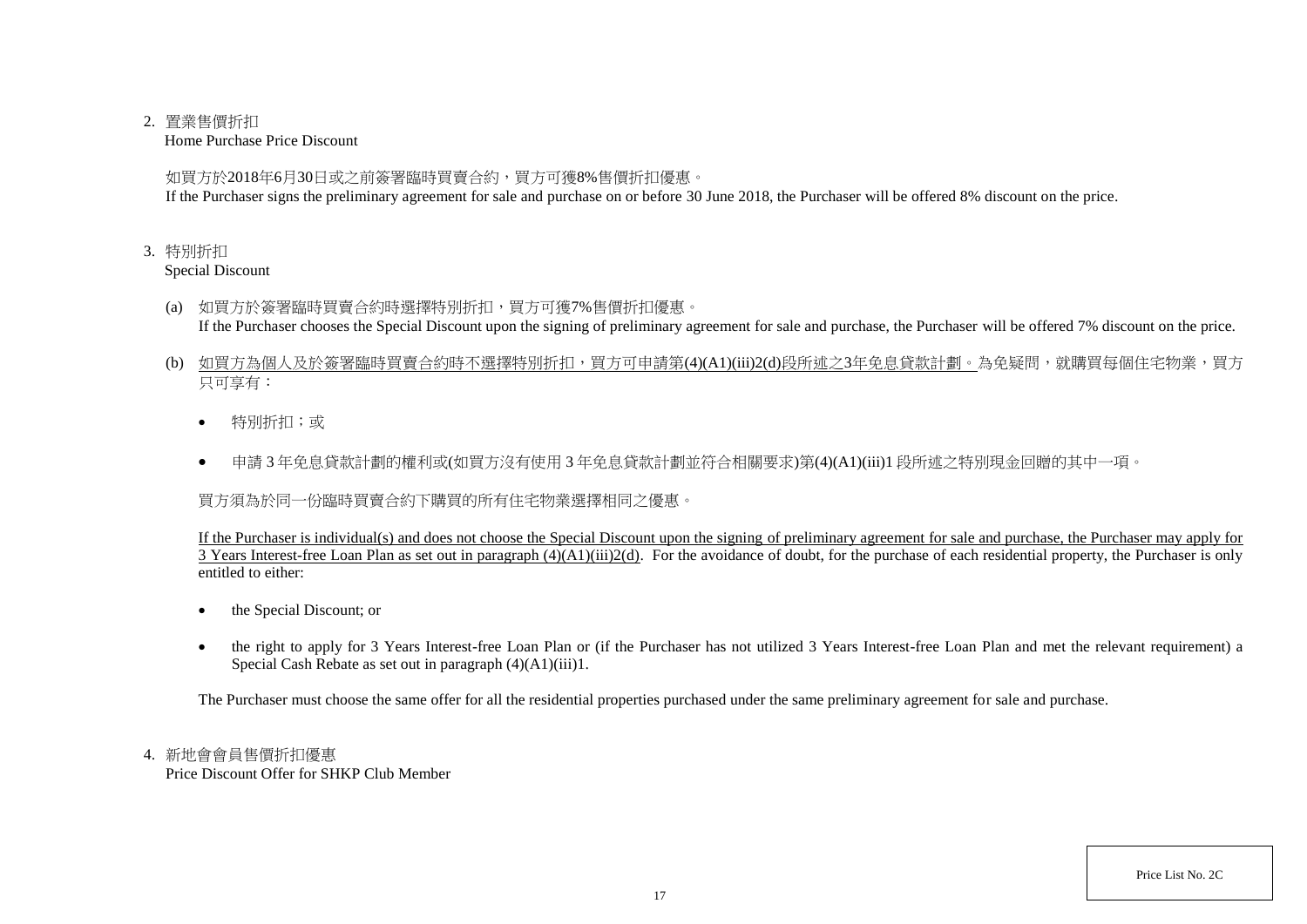凡於2018年6月30日或之前簽署臨時買賣合約,如買方為新地會會員 (即在簽署臨時買賣合約當日或之前,最少一位個人買方 (如買方是以個人名義) 或最少一位 買方之董事 (如買方是以公司名義) 須為新地會會員),買方可獲1%售價折扣優惠。

Where the preliminary agreement for sale and purchase is signed on or before 30 June 2018, if the Purchaser is a SHKP Club member (i.e. at least one individual Purchaser (if the Purchaser is an individual(s)) or at least one director of the Purchaser (if the Purchaser is a corporation) is a SHKP Club member on or before the date of signing the preliminary agreement for sale and purchase), the Purchaser will be offered 1% discount on the price.

### (iii) 可就購買該期數中的指明住宅物業而連帶獲得的任何贈品、財務優惠或利益

Any gift, or any financial advantage or benefit, to be made available in connection with the purchase of a specified residential property in the Phase

1. 特別現金回贈

Special Cash Rebate

如買方: Where the Purchaser:

- 於簽署臨時買賣合約時不選擇第(4)(A1)(ii)3段所述之特別折扣;及 does not choose the Special Discount as set out in paragraph (4)(A1)(ii)3 upon the signing of preliminary agreement for sale and purchase; and
- 沒有使用第(4)(A1)(iii)2(d)段所述的3年免息貸款計劃;及 has not utilized 3 Years Interest-free Loan Plan as set out in paragraph (4)(A1)(iii)2(d); and
- 按買賣合約付清樓價餘額, settles the balance of the purchase price in accordance with the agreement for sale and purchase,

### 買方可獲賣方送出特別現金回贈(『特別現金回贈』)。特別現金回贈的金額相等於樓價7%。

the Purchaser shall be entitled to a Special Cash Rebate ("Special Cash Rebate") offered by the Vendor. The amount of the Special Cash Rebate shall be equal to 7% of the purchase price.

買方須於付清樓價餘額之日或(如適用)買賣合約內訂明的該期數的預計關鍵日期(以較早者為準)前最少30日以書面向賣方申請特別現金回贈,賣方會於收到申請 並確認有關資料無誤後將特別現金回贈直接用於支付部份樓價餘額。

The Purchaser shall apply to the Vendor in writing for the Special Cash Rebate at least 30 days before the date of settlement of the balance of the purchase price or (if applicable) the estimated material date for the Phase as specified in the agreement for sale and purchase (whichever is earlier). After the Vendor has received the application and duly verified the information to be correct, the Vendor will apply the Special Cash Rebate for part payment of the balance of the purchase price directly.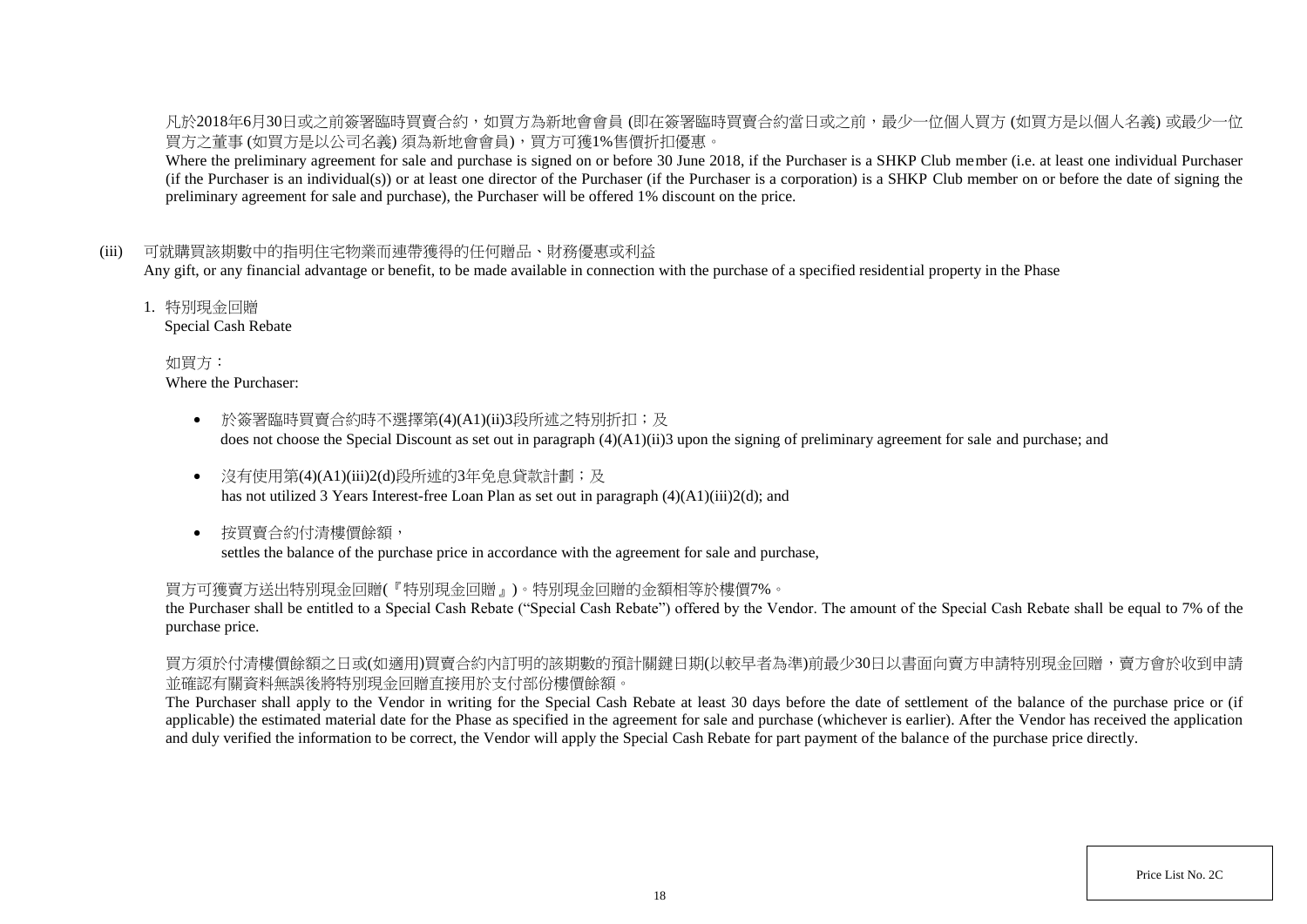# 2. 貸款優惠

Loan Benefit

### 買方可向賣方的指定財務機構申請以下其中一項貸款優惠:

The Purchaser may apply for ONLY ONE of the following loan benefits from the Vendor's designated financing company:

(a) 備用第一按揭貸款

Standby First Mortgage Loan

備用第一按揭貸款的最高金額為淨樓價的80%或(如買方屬特選客戶)90%,惟貸款金額不可超過應繳付之樓價餘額。詳情請參閱附錄2(a) 。

The maximum Standby First Mortgage Loan amount shall be 80% or (if the Purchaser is a designated customer) 90% of the net purchase price, provided that the loan amount shall not exceed the balance of purchase price payable. Please see Annex 2(a) for details.

上文『特選客戶』一詞指(i)個人名義買方;及(ii)至少一位買方或其擔保人為香港相關專業機構註冊之建築師、會計師、測量師、獸醫、牙醫、醫生、註冊 護士、精算師、律師、特許金融分析師、民航機師、香港醫院管理局之僱員(其薪金為醫院管理局一般職系薪級表34(33A)點或以上)或香港特別行政區政府 之公務員(其薪金為公務員總薪級表34(33A)點或以上) (統稱為『指定專業人士』)。指定財務機構保留對『特選客戶』及『指定專業人士』定義的最終解釋 權。

The term "designated customer" above means (i) the Purchaser(s) who is/are individual(s); and (ii) at least one of the Purchaser(s) or his/her guarantor(s) is/are registered with the relevant professional bodies in Hong Kong as architect, accountant, surveyor, veterinarian, dentist, doctor, registered nurse, actuary, lawyer, Chartered Financial Analyst, airline pilot, staff of Hospital Authority of Hong Kong (with salary at Hospital Authority General Pay Scale Point 34 (33A) or above) or civil servants of the government of HKSAR (with salary at Civil Services Master Pay Scale Point 34 (33A) or above) (collectively "designated professional person"). The designated financing company reserves the right of final interpretation of the definitions of "designated customer" and "designated professional person".

(b) 備用第二按揭貸款

Standby Second Mortgage Loan

備用第二按揭貸款的最高金額為淨樓價的30%,惟第一按揭貸款(由第一按揭銀行提供)及備用第二按揭貸款總金額不可超過淨樓價的80%,或應繳付之樓 價餘額,以較低者為準。詳情請參閱附錄2(b) 。

The maximum Standby Second Mortgage Loan amount shall be 30% of the net purchase price, provided that the total amount of first mortgage loan (offered by the first mortgagee bank) and the Standby Second Mortgage Loan shall not exceed 80% of the net purchase price, or the balance of purchase price payable, whichever is lower. Please see Annex 2(b) for details.

(c) Regency 120 Plus(只適用於個人名義買方)

Regency 120 Plus (applicable only to the Purchaser(s) who is/are individual(s))

Regency 120 Plus 的最高貸款金額為樓價 120%。詳情請參閱附錄 2(c) 。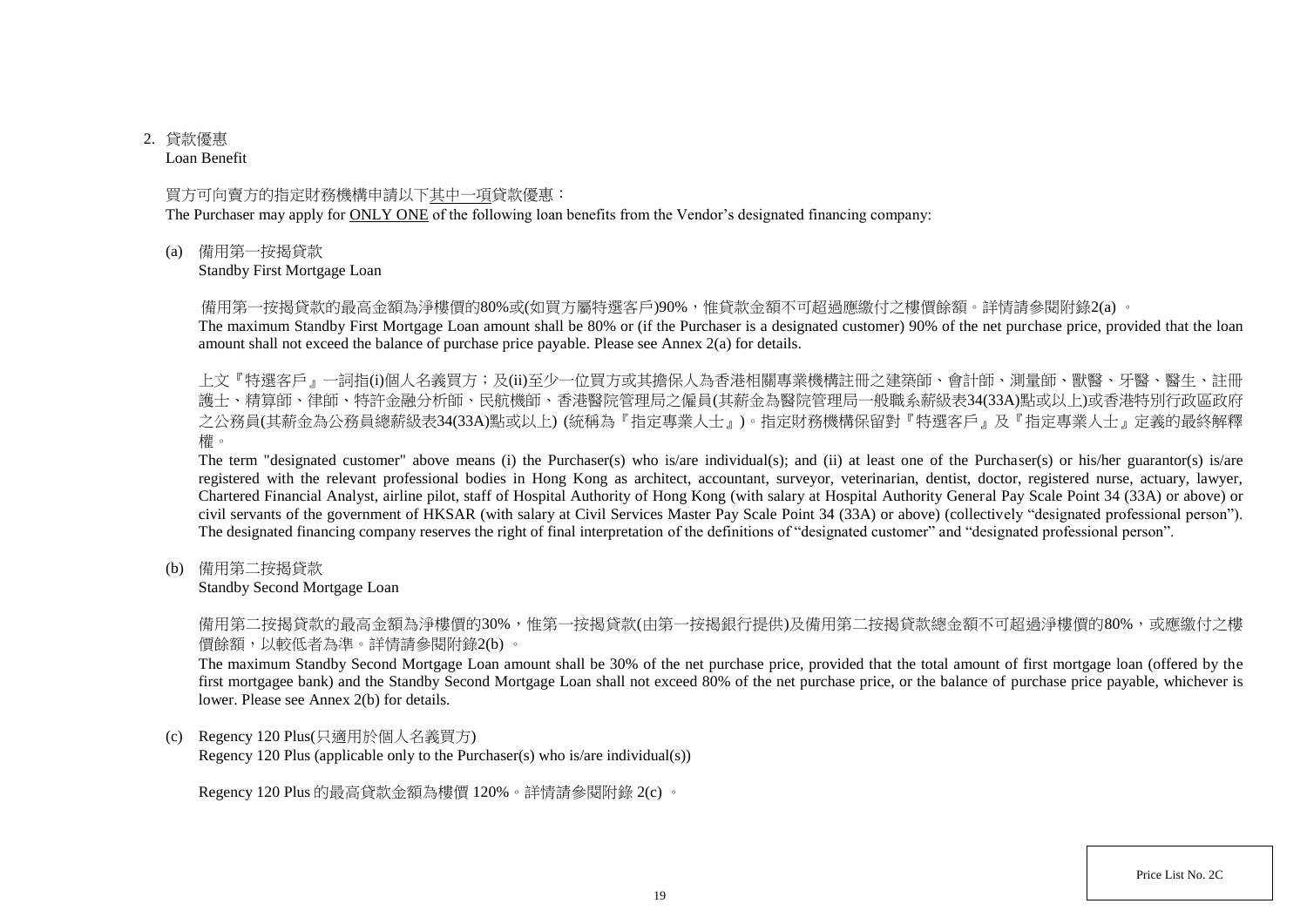The maximum loan amount of Regency 120 Plus shall be 120% of the purchase price. Please see Annex 2(c) for details.

## (d) 3年免息貸款計劃(只適用於個人名義買方)

3 Years Interest-free Loan Plan (applicable only to the Purchaser(s) who is/are individual(s))

如買方於簽署臨時買賣合約時不選擇第(4)(A1)(ii)3段所述之特別折扣,則買方可申請3年免息貸款計劃。3年免息貸款計劃的最高貸款金額為淨樓價的85%, 惟貸款金額不可超過應繳付之樓價餘額。如買方使用3年免息貸款計劃,買方將不會享有第(4)(A1)(iii)1段所述的特別現金回贈。如買方符合相關要求,將 獲**(i)**豁免貸款利息及**/**或**(ii)**提前償還現金回贈。相關要求及詳情請參閱附錄2(d) 。

If the Purchaser does not choose the Special Discount as set out in paragraph (4)(A1)(ii)3 upon the signing of preliminary agreement for sale and purchase, then the Purchaser may apply for 3 Years Interest-free Loan Plan. The maximum loan amount of 3 Years Interest-free Loan Plan shall be 85% of the net purchase price, provided that the loan amount shall not exceed the balance of purchase price payable. If the Purchaser has utilized the 3 Years Interest-free Loan Plan, then the Purchaser shall not be entitled to the Special Cash Rebate as set out in paragraph (4)(A1)(iii)1. **If the Purchaser complies with the relevant requirements, (i) the** interest on loan will be waived and/or (ii) the Purchaser shall be entitled to the Early Repayment Cash Rebate. Please see Annex 2(d) for the relevant requirements and details.

上文『淨樓價』一詞指扣除第(4)(A1)(iii)1段所述的特別現金回贈(如有)後的住宅物業之樓價。

The term "net purchase price" above means the amount of the purchase price of the residential property after deducting the Special Cash Rebate (if any) as set out in paragraph  $(4)(A1)(iii)1$ .

### 3. 首 3 年保修優惠

### First 3 Years Warranty Offer

在不影響買方於買賣合約下之權利的前提下,凡住宅物業(但不包括住宅物業的花園内的園景及盆栽(如有))有欠妥之處(正常損耗除外),而該欠妥之處並非由任 何人之行為或疏忽造成,買方可於該期數的滿意紙或轉讓同意書發出日(以較早者計)起計 3 年内向賣方發出書面通知,賣方須在收到書面通知後在合理地切實 可行的範圍內盡快自費作出修補。首 3 年保修優惠受其他條款及細則約束。

Without affecting the Purchaser's rights under the agreement for sale and purchase, the Vendor shall at its own cost and as soon as reasonably practicable after receipt of a written notice served by the Purchaser within 3 years from the date of issuance of the certificate of compliance or consent to assign in respect of the Phase (whichever is earlier) rectify any defects (fair wear and tear excepted) to the residential property (excluding the landscape area and potted plants in the garden of the residential property (if any)) caused otherwise than by the act or neglect of any person. The First 3 Years Warranty Offer is subject to other terms and conditions.

### 4. 住戶停車位優惠

Offer of Residential Car Parking Space(s)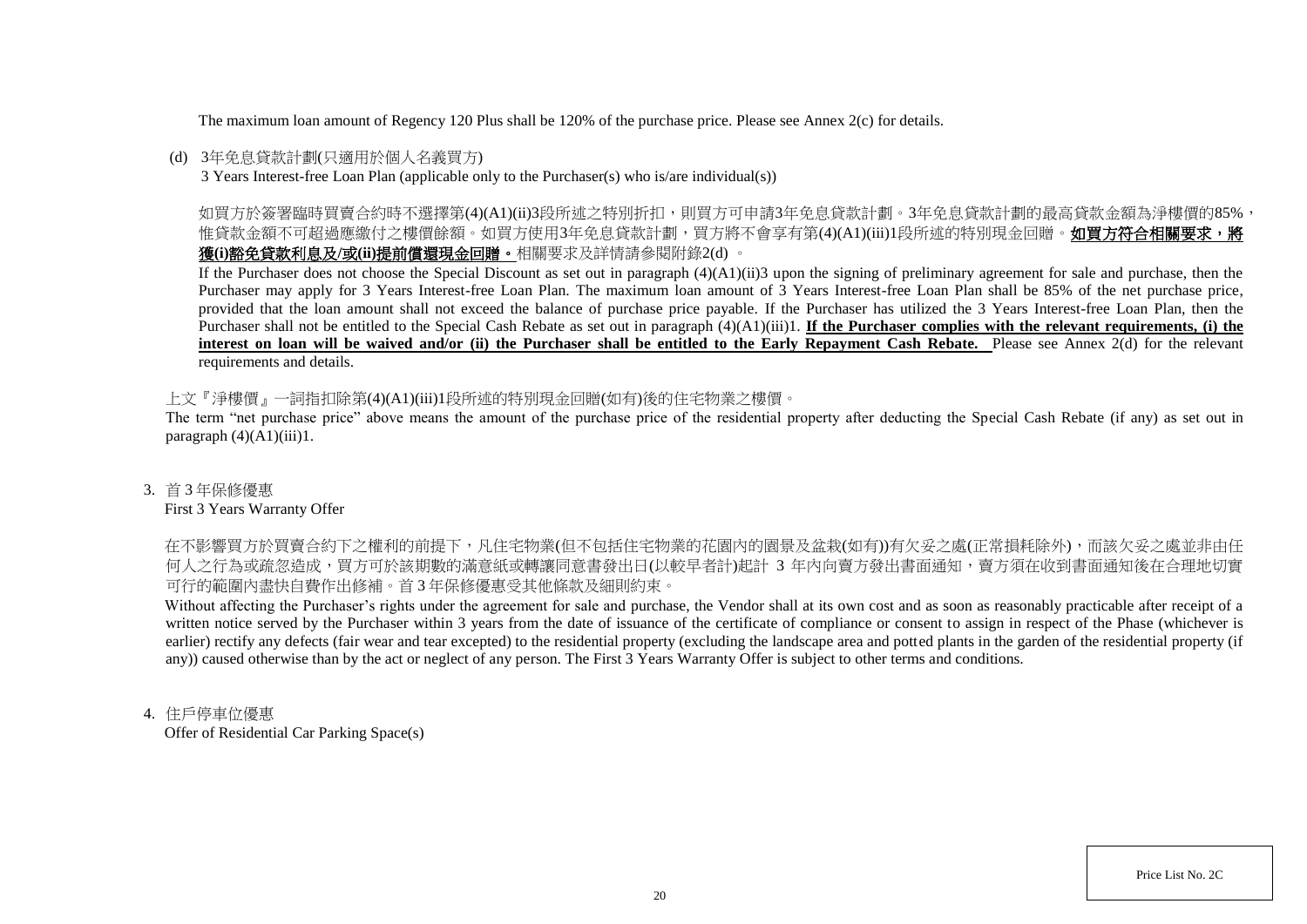(a) 選購於價單上設有符號"#"之住宅物業之買方,可享有認購該期數或其他地政總署署長屆時已發出預售樓花同意書或轉讓同意書的期數內的一個住戶停車 位的權利。買方可根據賣方日後公佈的住戶停車位之銷售安排所規定的時限及方法行使其認購住戶停車位的權利。賣方不作出任何陳述、承諾或保證買方 會獲認購與住宅物業相同期數內的住戶停車位。

The Purchaser of a residential property that is marked with a "#" in the price list is entitled to have an option to purchase one residential car parking space in the Phase or other Phase(s) in respect of which presale consent(s) or consent(s) to assign has/have been issued by the Director of Lands. The Purchaser can exercise his/her/its option to purchase a residential car parking space in accordance with time limit and manner as prescribed by the sales arrangement of the residential car parking spaces to be announced by the Vendor. The Vendor makes no representation, warranty or guarantee that the Purchaser will be offered a residential car parking space within the same Phase as the residential property.

- (b) 如買方不根據賣方日後公佈的住戶停車位之銷售安排行使其認購住戶停車位的權利,其認購住戶停車位的權利將會自動失效,買方不會為此獲得任何補償。 If the Purchaser does not exercise the option to purchase a residential car parking space in accordance with time limit and manner prescribed by the sales arrangement of the residential car parking spaces to be announced by the Vendor, the option to purchase a residential car parking space shall lapse automatically and the Purchaser shall not be entitled to any compensation therefor.
- (c) 住戶停車位的售價及銷售安排詳情將由賣方全權及絕對酌情決定,並容後公佈。 The price and sales arrangement details of residential car parking spaces will be determined by the Vendor at its sole and absolute discretion and will be announced later.
- (d) 住戶停車位優惠受其他條款及細則(包括但不限於土地批出的條款及細則) 約束。 Offer of Residential Car Parking Space(s) is subject to other terms and conditions (including but not limited to terms and conditions of land grant).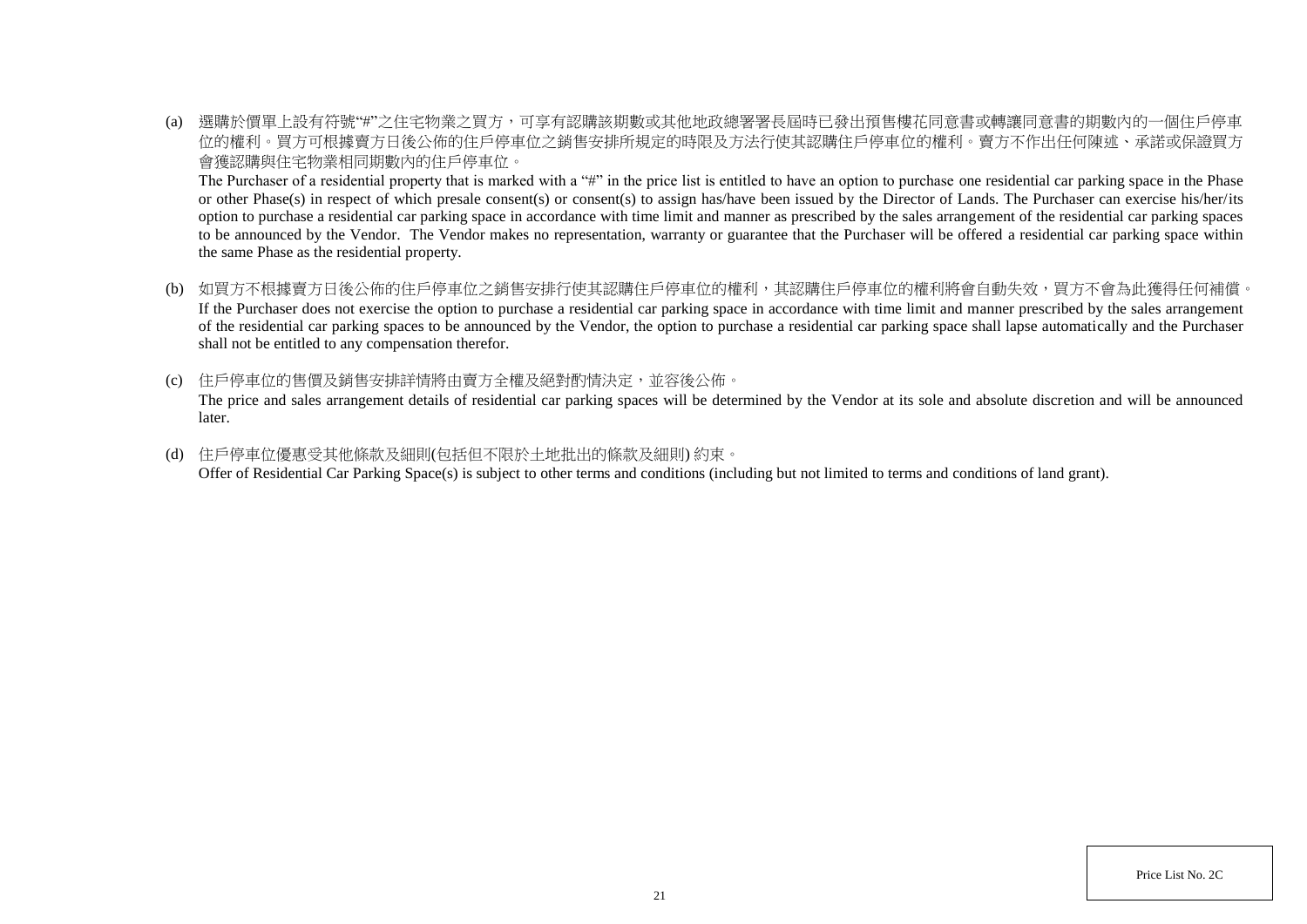- (4)(B1) 現金 Plus 付款計劃 Cash Plus Payment Plan
	- (i) 支付條款 The Terms of Payment

買方於簽署臨時買賣合約時須繳付相等於樓價 5%之金額作為臨時訂金,其中港幣\$100,000 作爲部分臨時訂金必須以銀行本票支付,臨時訂金的餘額可以支票及/ 或銀行本票支付,本票及支票抬頭請寫『胡關李羅律師行』。

Upon signing of the preliminary agreement for sale and purchase, the Purchaser shall pay the preliminary deposit which is equivalent to 5% of the purchase price. HK\$100,000 being part of the preliminary deposit must be paid by cashier order(s) and the balance of the preliminary deposit may be paid by cheque(s) and/or cashier order(s). The cashier order(s) and cheque(s) should be made payable to "Woo Kwan Lee & Lo".

1. 臨時訂金即樓價 5% (『臨時訂金』)於簽署臨時買賣合約時繳付,買方須於簽署臨時買賣合約的日期後 5 個工作日內簽署買賣合約。

A preliminary deposit equivalent to 5% of the purchase price ("preliminary deposit") shall be paid upon signing of the preliminary agreement for sale and purchase. The agreement for sale and purchase shall be signed by the Purchaser within 5 working days after the date of signing of the preliminary agreement for sale and purchase.

2. 加付訂金即樓價 5%於簽署臨時買賣合約的日期後 90 日内,或於賣方就其有能力將該期數中的指明物業有效地轉讓予買方一事向買方發出通知的日期後的 14 日內繳付,以較早者為準。

A further deposit equivalent to 5% of the purchase price shall be paid within 90 days after the date of signing of the preliminary agreement for sale and purchase, or within 14 days after the date of the notification to the Purchaser that the Vendor is in a position validly to assign the specified residential property in the Phase to the Purchaser, whichever is earlier.

3. 樓價 90%(樓價餘額)於簽署臨時買賣合約的日期後 360 日內,或於賣方就其有能力將該期數中的指明物業有效地轉讓予買方一事向買方發出通知的日期後的 14 日內繳付,以較早者為準。

90% of the purchase price (balance of purchase price) shall be paid within 360 days after the date of signing of the preliminary agreement for sale and purchase, or within 14 days after the date of the notification to the Purchaser that the Vendor is in a position validly to assign the specified residential property in the Phase to the Purchaser, whichever is earlier.

(ii) 售價獲得折扣的基礎

The basis on which any discount on the price is available

1. 付款計劃優惠

Payment Plan Benefit

選擇第(4)(B1)段所述的付款計劃之買方,可獲 4%售價折扣優惠。

A 4% discount on the price would be offered to the Purchaser if the Purchaser elects the payment plan stated in paragraph (4)(B1).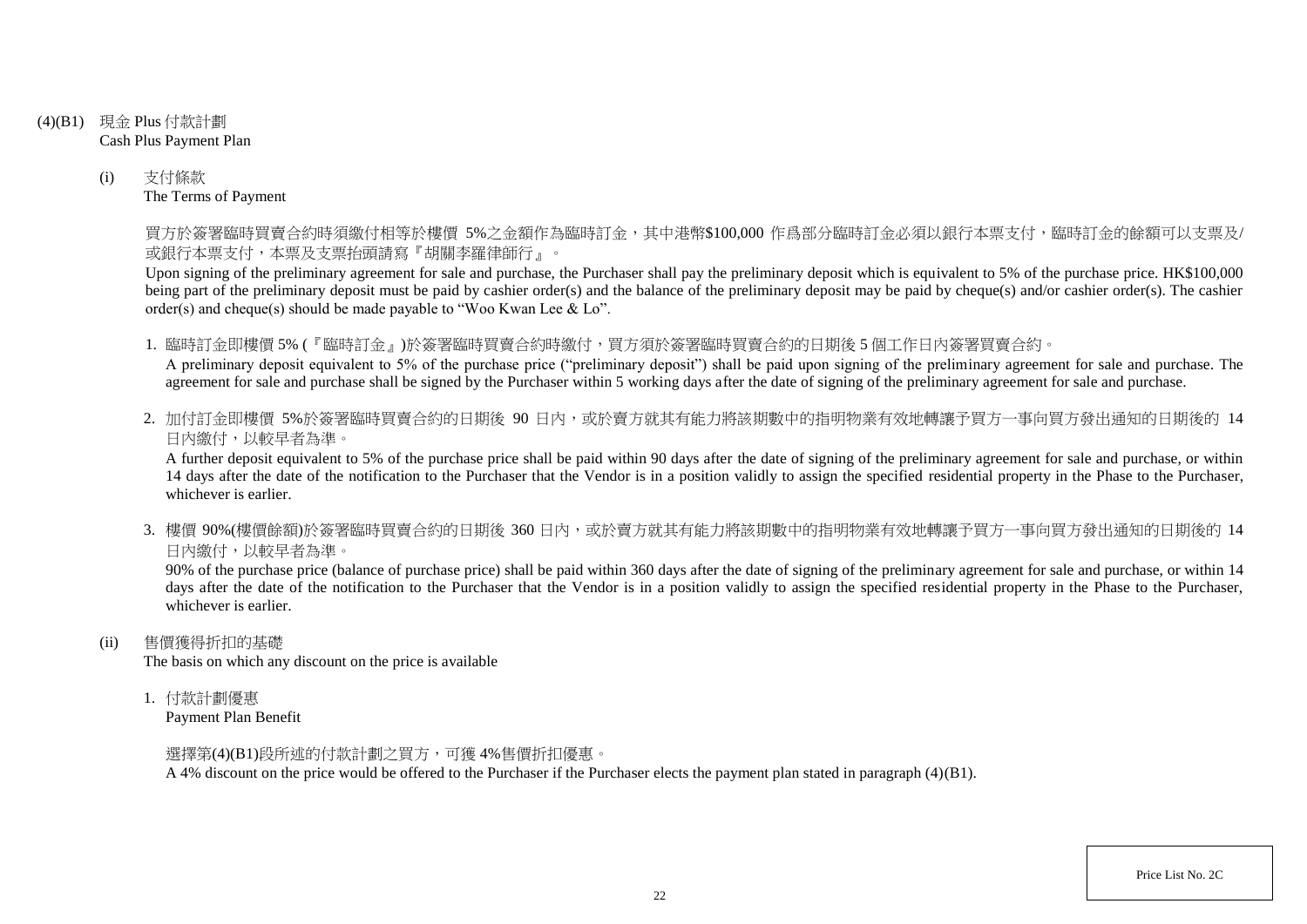# 2. 特別折扣

Special Discount

- (a) 如買方於簽署臨時買賣合約時選擇特別折扣,買方可獲7%售價折扣優惠。 If the Purchaser chooses the Special Discount upon the signing of preliminary agreement for sale and purchase, the Purchaser will be offered 7% discount on the price.
- (b) 如買方為個人及於簽署臨時買賣合約時不選擇特別折扣,買方可申請第(4)(B1)(iii)3(d)段所述之3年免息貸款計劃。為免疑問,就購買每個住宅物業,買方 只可享有:
	- 特別折扣;或
	- 申請 3 年免息貸款計劃的權利或(如買方沒有使用 3 年免息貸款計劃並符合相關要求)第(4)(B1)(iii)2 段所述之特別現金回贈的其中一項。

買方須為於同一份臨時買賣合約下購買的所有住宅物業選擇相同之優惠。

If the Purchaser is individual(s) and does not choose the Special Discount upon the signing of preliminary agreement for sale and purchase, the Purchaser may apply for  $\overline{3}$  Years Interest-free Loan Plan as set out in paragraph  $(4)(B1)(iii)3(d)$ . For the avoidance of doubt, for the purchase of each residential property, the Purchaser is only entitled to either:

- the Special Discount; or
- the right to apply for 3 Years Interest-free Loan Plan or (if the Purchaser has not utilized 3 Years Interest-free Loan Plan and met the relevant requirement) a Special Cash Rebate as set out in paragraph (4)(B1)(iii)2.

The Purchaser must choose the same offer for all the residential properties purchased under the same preliminary agreement for sale and purchase.

# 3. 新地會會員售價折扣優惠

Price Discount Offer for SHKP Club Member

凡於2018年6月30日或之前簽署臨時買賣合約,如買方為新地會會員 (即在簽署臨時買賣合約當日或之前,最少一位個人買方 (如買方是以個人名義) 或最少一位 買方之董事 (如買方是以公司名義) 須為新地會會員),買方可獲1%售價折扣優惠。

Where the preliminary agreement for sale and purchase is signed on or before 30 June 2018, if the Purchaser is a SHKP Club member (i.e. at least one individual Purchaser (if the Purchaser is an individual(s)) or at least one director of the Purchaser (if the Purchaser is a corporation) is a SHKP Club member on or before the date of signing the preliminary agreement for sale and purchase), the Purchaser will be offered 1% discount on the price.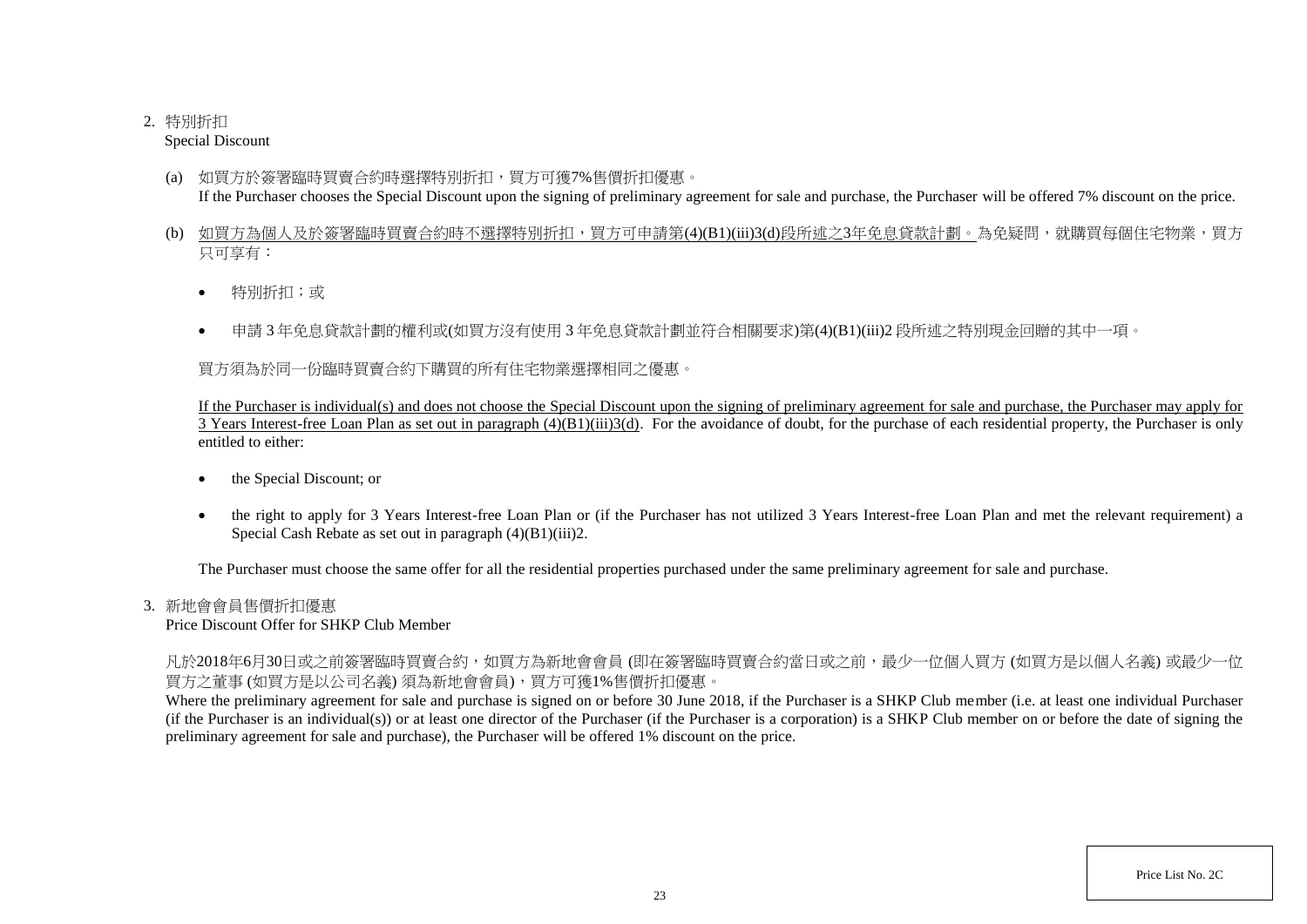(iii) 可就購買該期數中的指明住宅物業而連帶獲得的任何贈品、財務優惠或利益

Any gift, or any financial advantage or benefit, to be made available in connection with the purchase of a specified residential property in the Phase

### 1. 印花稅優惠

Stamp Duty Offer(s)

# 買方可獲下述印花稅優惠:

The Purchaser will be offered the following Stamp Duty Offer(s):

(a) 印花稅現金回贈

Stamp Duty Cash Rebate

### 買方在按買賣合約付清樓價餘額的情況下,可獲賣方提供印花稅現金回贈。印花稅現金回贈的金額相等於(視情況而定):

Subject to settlement of the balance of the purchase price in accordance with the agreement for sale and purchase, the Purchaser shall be entitled to a Stamp Duty Cash Rebate offered by the Vendor which amount shall be equal to (as the case may be):

- (i) (就從價印花稅以較高稅率(第1標準)計算)就買賣合約應付的從價印花稅的70%,上限為樓價的10.5%;或 (if ad valorem stamp duty at higher rates (Scale 1) applies) 70% of the ad valorem stamp duty chargeable on the agreement for sale and purchase, subject to a cap of 10.5% of the purchase price; or
- (ii) (就從價印花稅以較低稅率(第2標準)計算)就買賣合約應付的從價印花稅的100%加上樓價的4.25%,上限為樓價的8%。 (if ad valorem stamp duty at lower rates (Scale 2) applies) 100% of the ad valorem stamp duty chargeable on the agreement for sale and purchase plus 4.25% of the purchase price, subject to a cap of 8% of the purchase price.

詳情請參閱附錄1(a)。 Please see Annex 1(a) for details.

(b) 過渡性貸款(只適用於買方為個人或香港註冊成立的有限公司及其所有股東及董事均為個人)

Transitional Loan (only applicable to the Purchaser who is individual or limited company incorporated in Hong Kong with all its shareholder(s) and director(s) being individual(s))

買方可向賣方的指定財務機構申請過渡性貸款或(如買方沒有使用過渡性貸款)可獲港幣\$5,000現金回贈,過渡性貸款的最高金額相等於(視情況而定): The Purchaser may apply for a Transitional Loan from the Vendor's designated financing company or (if the Purchaser has not utilized the Transitional Loan) shall be entitled to a HK\$5,000 Cash Rebate. The maximum Transitional Loan amount shall be equal to (as the case may be):

(i) (就從價印花稅以較高稅率(第1標準)計算)就買賣合約應付的從價印花稅的70%,上限為樓價的10.5%;或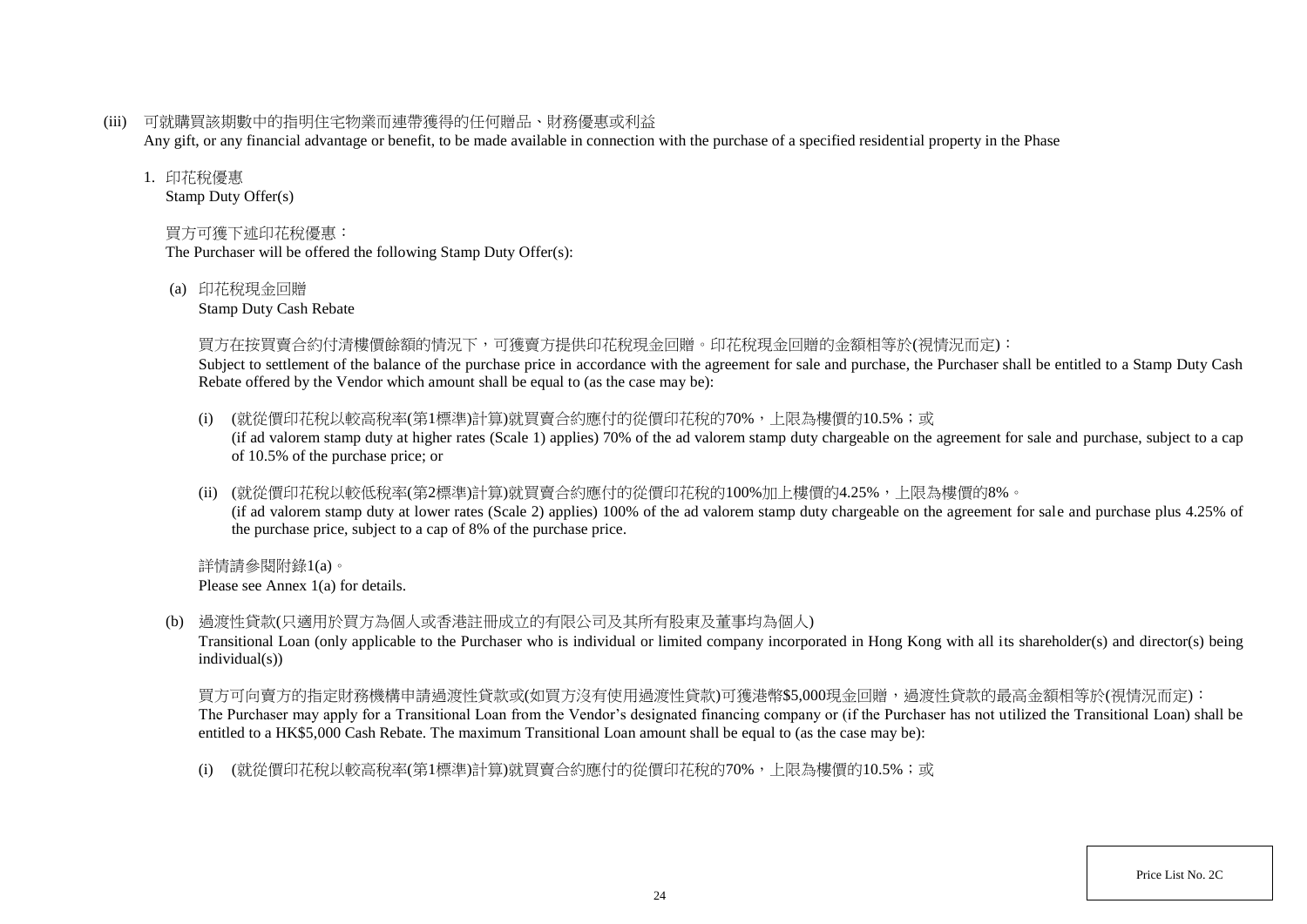(if ad valorem stamp duty at higher rates (Scale 1) applies) 70% of the ad valorem stamp duty chargeable on the agreement for sale and purchase, subject to a cap of 10.5% of the purchase price; or

(ii) (就從價印花稅以較低稅率(第2標準)計算)就買賣合約應付的從價印花稅的70%,上限為樓價的2.625%。

(if ad valorem stamp duty at lower rates (Scale 2) applies) 70% of the ad valorem stamp duty chargeable on the agreement for sale and purchase, subject to a cap of 2.625% of the purchase price.

詳情請參閱附錄1(b)。 Please see Annex 1(b) for details.

2. 特別現金回贈 Special Cash Rebate

> 如買方: Where the Purchaser:

- 於簽署臨時買賣合約時不選擇第(4)(B1)(ii)2段所述之特別折扣;及 does not choose the Special Discount as set out in paragraph (4)(B1)(ii)2 upon the signing of preliminary agreement for sale and purchase; and
- 沒有使用第(4)(B1)(iii)3(d)段所述的3年免息貸款計劃;及 has not utilized 3 Years Interest-free Loan Plan as set out in paragraph (4)(B1)(iii)3(d); and
- 按買賣合約付清樓價餘額, settles the balance of the purchase price in accordance with the agreement for sale and purchase,

買方可獲賣方送出特別現金回贈(『特別現金回贈』)。特別現金回贈的金額相等於樓價7%。

the Purchaser shall be entitled to a Special Cash Rebate ("Special Cash Rebate") offered by the Vendor. The amount of the Special Cash Rebate shall be equal to 7% of the purchase price.

買方須於付清樓價餘額之日或(如適用)買賣合約內訂明的該期數的預計關鍵日期(以較早者為準)前最少30日以書面向賣方申請特別現金回贈,賣方會於收到申請 並確認有關資料無誤後將特別現金回贈直接用於支付部份樓價餘額。

The Purchaser shall apply to the Vendor in writing for the Special Cash Rebate at least 30 days before the date of settlement of the balance of the purchase price or (if applicable) the estimated material date for the Phase as specified in the agreement for sale and purchase (whichever is earlier). After the Vendor has received the application and duly verified the information to be correct, the Vendor will apply the Special Cash Rebate for part payment of the balance of the purchase price directly.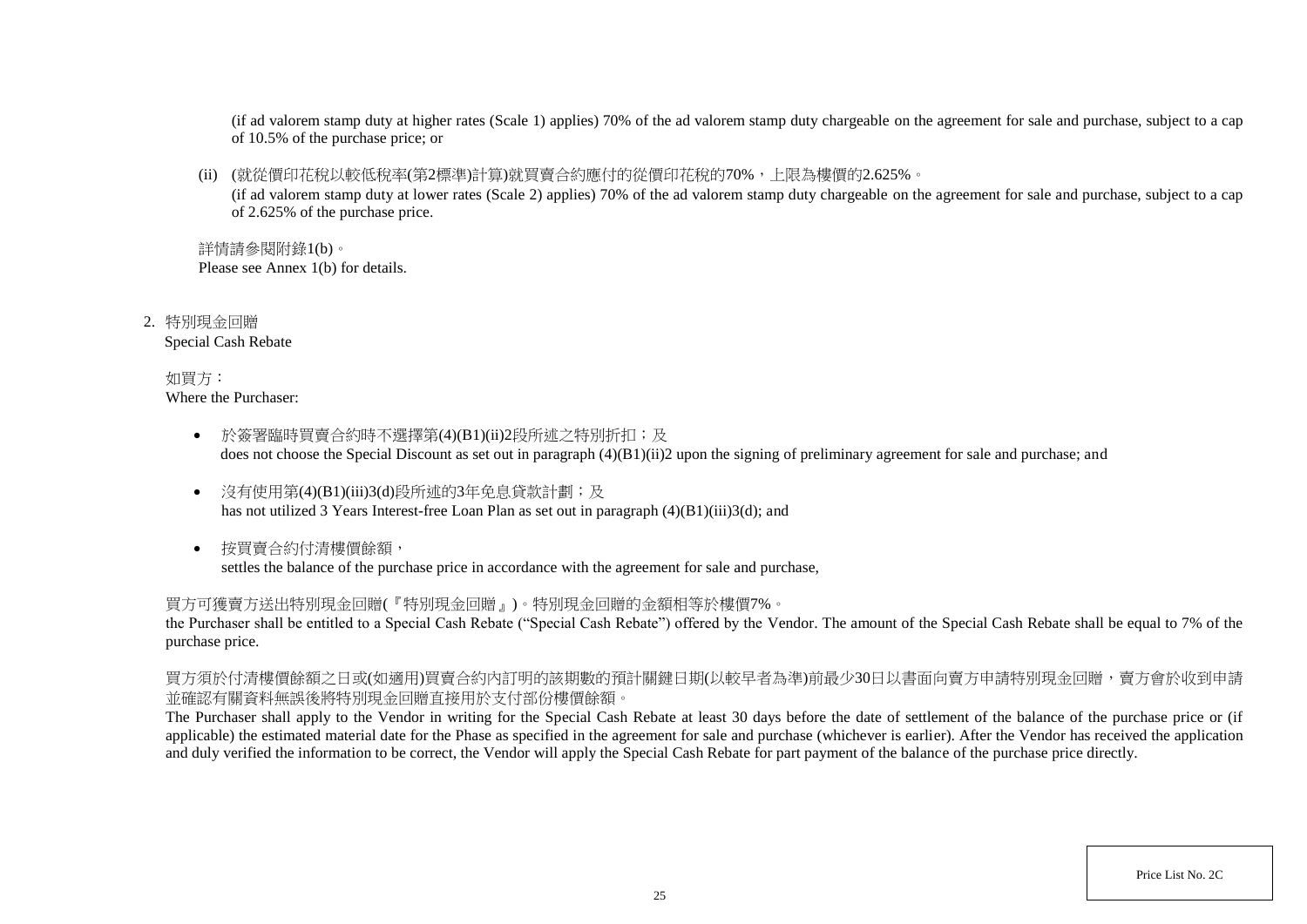# 3. 貸款優惠

Loan Benefit

### 買方可向賣方的指定財務機構申請以下其中一項貸款優惠:

The Purchaser may apply for ONLY ONE of the following loan benefits from the Vendor's designated financing company:

(a) 備用第一按揭貸款

Standby First Mortgage Loan

備用第一按揭貸款的最高金額為淨樓價的80%或(如買方屬特選客戶)90%,惟貸款金額不可超過應繳付之樓價餘額。詳情請參閱附錄2(a) 。

The maximum Standby First Mortgage Loan amount shall be 80% or (if the Purchaser is a designated customer) 90% of the net purchase price, provided that the loan amount shall not exceed the balance of purchase price payable. Please see Annex 2(a) for details.

上文『特選客戶』一詞指(i)個人名義買方;及(ii)至少一位買方或其擔保人為香港相關專業機構註冊之建築師、會計師、測量師、獸醫、牙醫、醫生、註冊 護士、精算師、律師、特許金融分析師、民航機師、香港醫院管理局之僱員(其薪金為醫院管理局一般職系薪級表34(33A)點或以上)或香港特別行政區政府 之公務員(其薪金為公務員總薪級表34(33A)點或以上) (統稱為『指定專業人士』)。指定財務機構保留對『特選客戶』及『指定專業人士』定義的最終解釋 權。

The term "designated customer" above means (i) the Purchaser(s) who is/are individual(s); and (ii) at least one of the Purchaser(s) or his/her guarantor(s) is/are registered with the relevant professional bodies in Hong Kong as architect, accountant, surveyor, veterinarian, dentist, doctor, registered nurse, actuary, lawyer, Chartered Financial Analyst, airline pilot, staff of Hospital Authority of Hong Kong (with salary at Hospital Authority General Pay Scale Point 34 (33A) or above) or civil servants of the government of HKSAR (with salary at Civil Services Master Pay Scale Point 34 (33A) or above) (collectively "designated professional person"). The designated financing company reserves the right of final interpretation of the definitions of "designated customer" and "designated professional person".

(b) 備用第二按揭貸款

Standby Second Mortgage Loan

備用第二按揭貸款的最高金額為淨樓價的30%,惟第一按揭貸款(由第一按揭銀行提供)及備用第二按揭貸款總金額不可超過淨樓價的80%,或應繳付之樓 價餘額,以較低者為準。詳情請參閱附錄2(b) 。

The maximum Standby Second Mortgage Loan amount shall be 30% of the net purchase price, provided that the total amount of first mortgage loan (offered by the first mortgagee bank) and the Standby Second Mortgage Loan shall not exceed 80% of the net purchase price, or the balance of purchase price payable, whichever is lower. Please see Annex 2(b) for details.

(c) Regency 120 Plus(只適用於個人名義買方)

Regency 120 Plus (applicable only to the Purchaser(s) who is/are individual(s))

Regency 120 Plus 的最高貸款金額為樓價 120%。詳情請參閱附錄 2(c) 。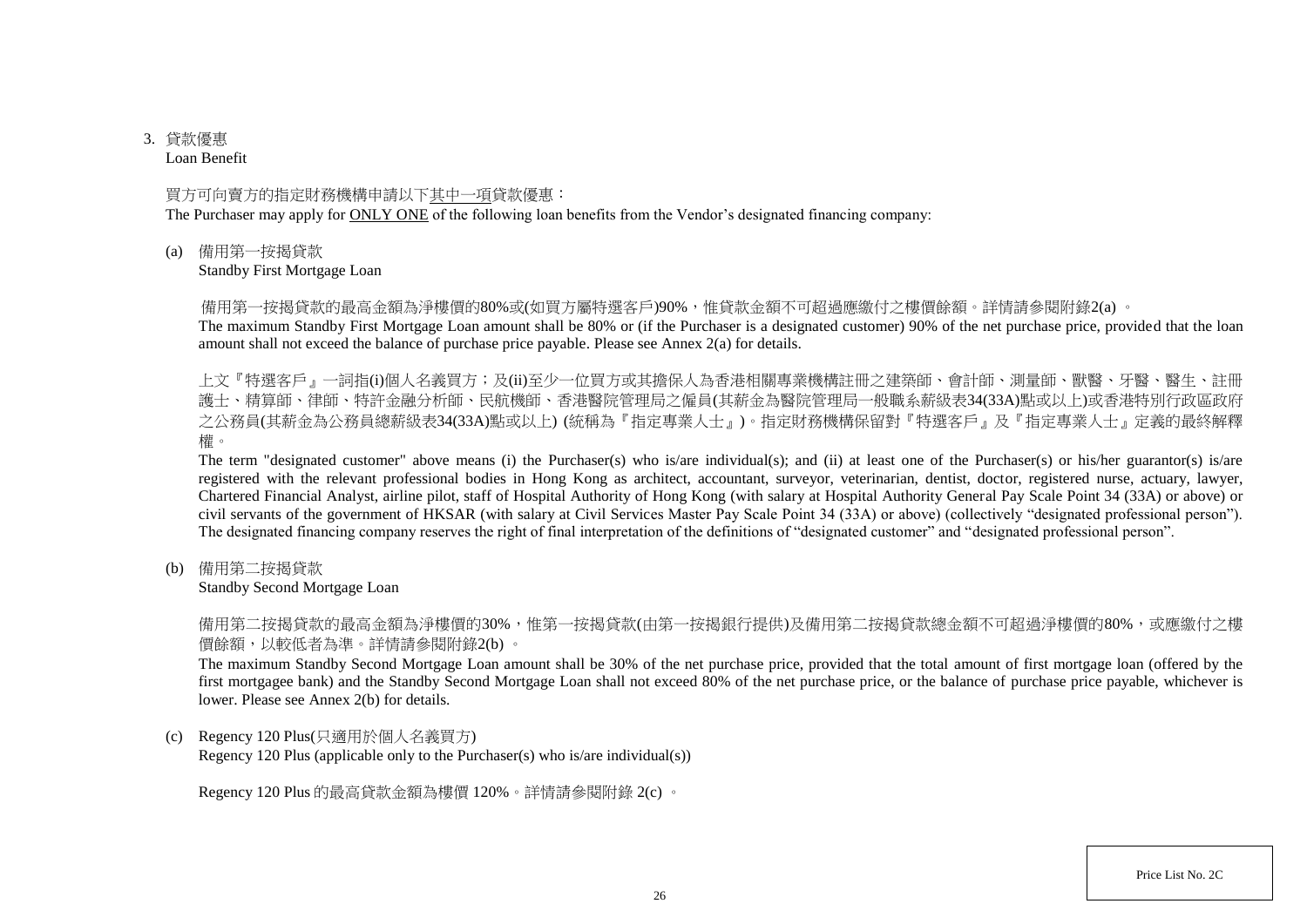The maximum loan amount of Regency 120 Plus shall be 120% of the purchase price. Please see Annex 2(c) for details.

### (d) 3年免息貸款計劃(只適用於個人名義買方)

3 Years Interest-free Loan Plan (applicable only to the Purchaser(s) who is/are individual(s))

如買方於簽署臨時買賣合約時不選擇第(4)(B1)(ii)2段所述之特別折扣,則買方可申請3年免息貸款計劃。3年免息貸款計劃的最高貸款金額為淨樓價的85%, 惟貸款金額不可超過應繳付之樓價餘額。如買方使用3年免息貸款計劃,買方將不會享有第(4)(B1)(iii)2段所述的特別現金回贈。**如買方符合相關要求,將** 獲**(i)**豁免貸款利息及**/**或**(ii)**提前償還現金回贈。相關要求及詳情請參閱附錄2(d) 。

If the Purchaser does not choose the Special Discount as set out in paragraph  $(4)(B1)(ii)2$  upon the signing of preliminary agreement for sale and purchase, then the Purchaser may apply for 3 Years Interest-free Loan Plan. The maximum loan amount of 3 Years Interest-free Loan Plan shall be 85% of the net purchase price, provided that the loan amount shall not exceed the balance of purchase price payable. If the Purchaser has utilized the 3 Years Interest-free Loan Plan, then the Purchaser shall not be entitled to the Special Cash Rebate as set out in paragraph (4)(B1)(iii)2. **If the Purchaser complies with the relevant requirements, (i) the interest on loan will be waived and/or (ii) the Purchaser shall be entitled to the Early Repayment Cash Rebate.** Please see Annex 2(d) for the relevant requirements and details.

上文『淨樓價』一詞指扣除第(4)(B1)(iii)1(a)段所述的印花稅現金回贈、第(4)(B1)(iii)1(b)段所述的港幣\$5,000現金回贈(如有)及第(4)(B1)(iii)2段所述的特別現金 回贈(如有)後的住宅物業之樓價。

The term "net purchase price" above means the amount of the purchase price of the residential property after deducting the Stamp Duty Cash Rebate (if any) as set out in paragraph  $(4)(B1)(iii)1(a)$ , the HK\$5,000 Cash Rebate (if any) as set out in paragraph  $(4)(B1)(iii)1(b)$  and the Special Cash Rebate (if any) as set out in paragraph  $(4)(B1)(iii)2.$ 

4. 首 3 年保修優惠

First 3 Years Warranty Offer

在不影響買方於買賣合約下之權利的前提下,凡住宅物業(但不包括住宅物業的花園內的園景及盆栽(如有))有欠妥之處(正常損耗除外),而該欠妥之處並非由任 何人之行為或疏忽造成,買方可於該期數的滿意紙或轉讓同意書發出日(以較早者計)起計 3 年内向賣方發出書面通知,賣方須在收到書面通知後在合理地切實 可行的範圍內盡快自費作出修補。首 3 年保修優惠受其他條款及細則約束。

Without affecting the Purchaser's rights under the agreement for sale and purchase, the Vendor shall at its own cost and as soon as reasonably practicable after receipt of a written notice served by the Purchaser within 3 years from the date of issuance of the certificate of compliance or consent to assign in respect of the Phase (whichever is earlier) rectify any defects (fair wear and tear excepted) to the residential property (excluding the landscape area and potted plants in the garden of the residential property (if any)) caused otherwise than by the act or neglect of any person. The First 3 Years Warranty Offer is subject to other terms and conditions.

5. 住戶停車位優惠

Offer of Residential Car Parking Space(s)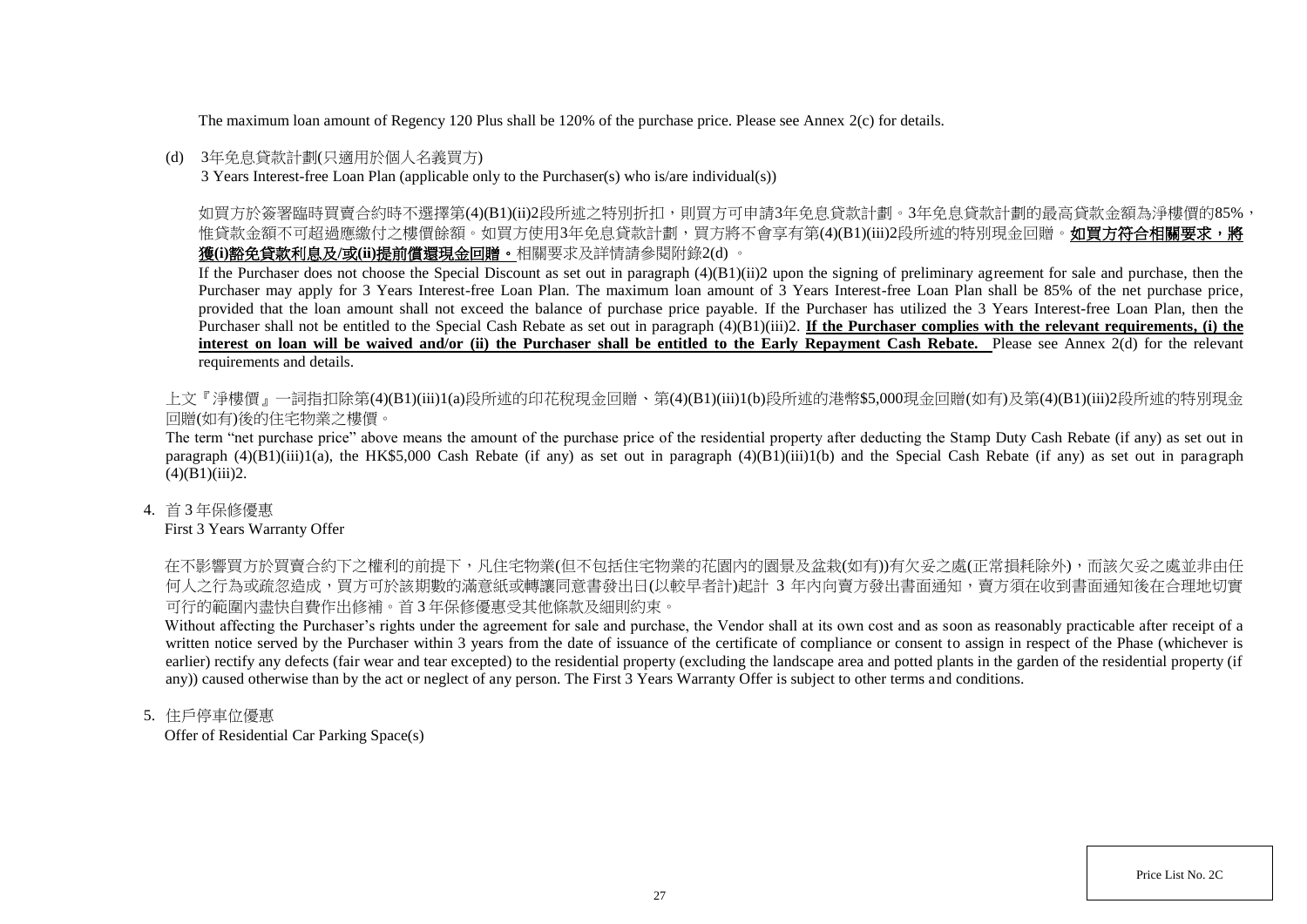(a) 選購於價單上設有符號"#"之住宅物業之買方,可享有認購該期數或其他地政總署署長屆時已發出預售樓花同意書或轉讓同意書的期數內的一個住戶停車 位的權利。買方可根據賣方日後公佈的住戶停車位之銷售安排所規定的時限及方法行使其認購住戶停車位的權利。賣方不作出任何陳述、承諾或保證買方 會獲認購與住宅物業相同期數內的住戶停車位。

The Purchaser of a residential property that is marked with a "#" in the price list is entitled to have an option to purchase one residential car parking space in the Phase or other Phase(s) in respect of which presale consent(s) or consent(s) to assign has/have been issued by the Director of Lands. The Purchaser can exercise his/her/its option to purchase a residential car parking space in accordance with time limit and manner as prescribed by the sales arrangement of the residential car parking spaces to be announced by the Vendor. The Vendor makes no representation, warranty or guarantee that the Purchaser will be offered a residential car parking space within the same Phase as the residential property.

- (b) 如買方不根據賣方日後公佈的住戶停車位之銷售安排行使其認購住戶停車位的權利,其認購住戶停車位的權利將會自動失效,買方不會為此獲得任何補償。 If the Purchaser does not exercise the option to purchase a residential car parking space in accordance with time limit and manner prescribed by the sales arrangement of the residential car parking spaces to be announced by the Vendor, the option to purchase a residential car parking space shall lapse automatically and the Purchaser shall not be entitled to any compensation therefor.
- (c) 住戶停車位的售價及銷售安排詳情將由賣方全權及絕對酌情決定,並容後公佈。 The price and sales arrangement details of residential car parking spaces will be determined by the Vendor at its sole and absolute discretion and will be announced later.
- (d) 住戶停車位優惠受其他條款及細則(包括但不限於土地批出的條款及細則) 約束。 Offer of Residential Car Parking Space(s) is subject to other terms and conditions (including but not limited to terms and conditions of land grant).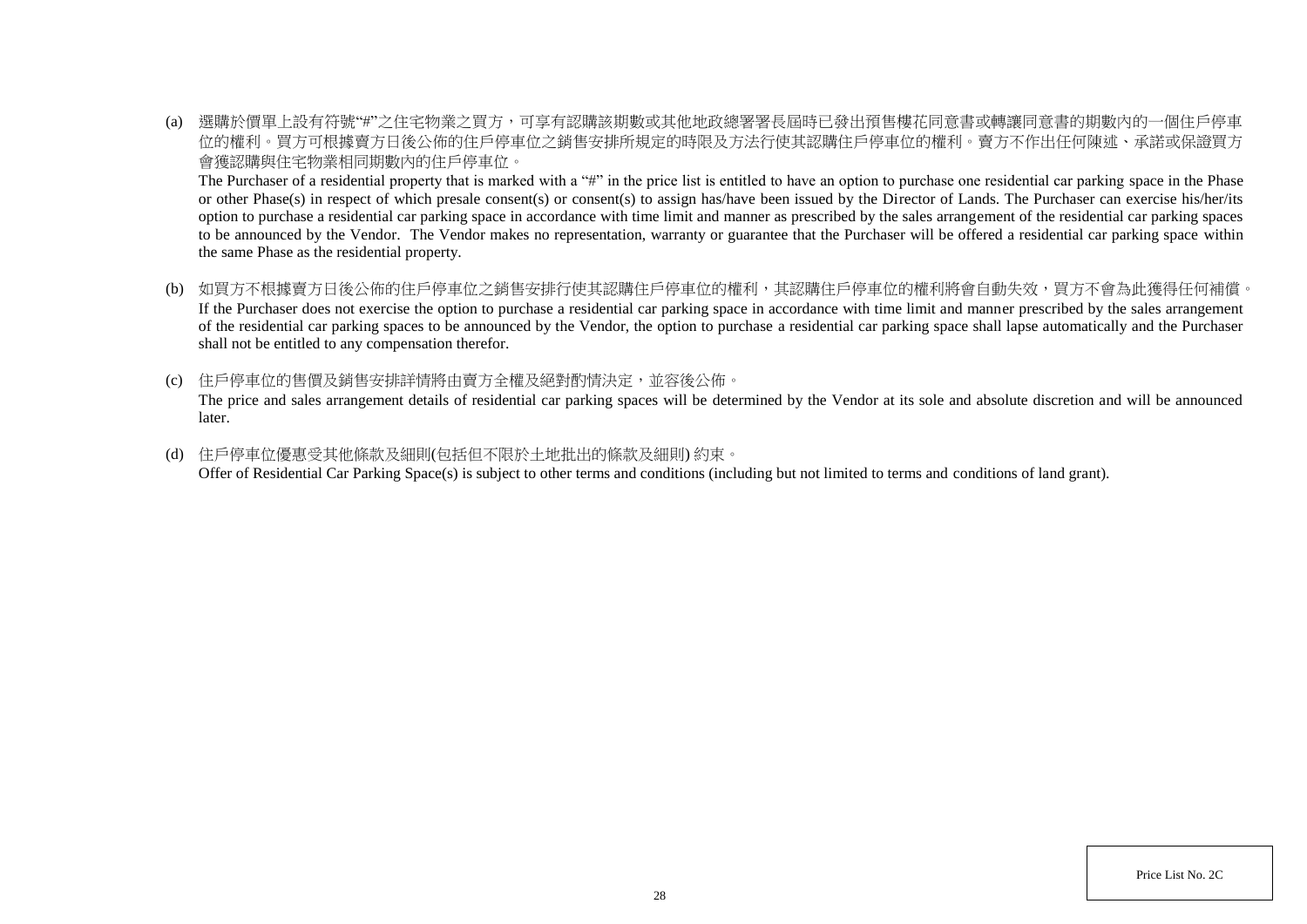- (4)(C1) 靈活 Easy 付款計劃 Flexible Easy Payment Plan
	- (i) 支付條款 The Terms of Payment

買方於簽署臨時買賣合約時須繳付相等於樓價 5%之金額作為臨時訂金,其中港幣\$100,000 作爲部分臨時訂金必須以銀行本票支付,臨時訂金的餘額可以支票及/ 或銀行本票支付,本票及支票抬頭請寫『胡關李羅律師行』。

Upon signing of the preliminary agreement for sale and purchase, the Purchaser shall pay the preliminary deposit which is equivalent to 5% of the purchase price. HK\$100,000 being part of the preliminary deposit must be paid by cashier order(s) and the balance of the preliminary deposit may be paid by cheque(s) and/or cashier order(s). The cashier order(s) and cheque(s) should be made payable to "Woo Kwan Lee & Lo".

1. 臨時訂金即樓價 5% (『臨時訂金』)於簽署臨時買賣合約時繳付,買方須於簽署臨時買賣合約的日期後 5 個工作日內簽署買賣合約。 A preliminary deposit equivalent to 5% of the purchase price ("preliminary deposit") shall be paid upon signing of the preliminary agreement for sale and purchase. The agreement for sale and purchase shall be signed by the Purchaser within 5 working days after the date of signing of the preliminary agreement for sale and purchase.

2. 加付訂金即樓價 5%分五期 (於簽署臨時買賣合約的日期後 150、180、210、240及 270日內) 繳付, 每期為樓價 1%; 或於賣方就其有能力將該期數中的指明物 業有效地轉讓予買方一事向買方發出通知的日期後的14日內繳付,以較早者為準。

A further deposit equivalent to 5% of the purchase price shall be paid by 5 instalments (within 150, 180, 210, 240 and 270 days after the date of signing of the preliminary agreement for sale and purchase) at 1% of the purchase price for each instalment; or within 14 days after the date of the notification to the Purchaser that the Vendor is in a position validly to assign the specified residential property in the Phase to the Purchaser, whichever is earlier.

3. 樓價 5%於簽署臨時買賣合約的日期後 360 日内,或於賣方就其有能力將該期數中的指明物業有效地轉讓予買方一事向買方發出通知的日期後的 14 日內繳付, 以較早者為準。

5% of the purchase price shall be paid within 360 days after the date of signing of the preliminary agreement for sale and purchase, or within 14 days after the date of the notification to the Purchaser that the Vendor is in a position validly to assign the specified residential property in the Phase to the Purchaser, whichever is earlier.

4. 樓價 85%(樓價餘額)於賣方就其有能力將該期數中的指明物業有效地轉讓予買方一事向買方發出通知的日期後的 14 日內繳付。

85% of the purchase price (balance of purchase price) shall be paid within 14 days after the date of the notification to the Purchaser that the Vendor is in a position validly to assign the specified residential property in the Phase to the Purchaser.

- (ii) 售價獲得折扣的基礎 The basis on which any discount on the price is available
	- 1. 置業售價折扣 Home Purchase Price Discount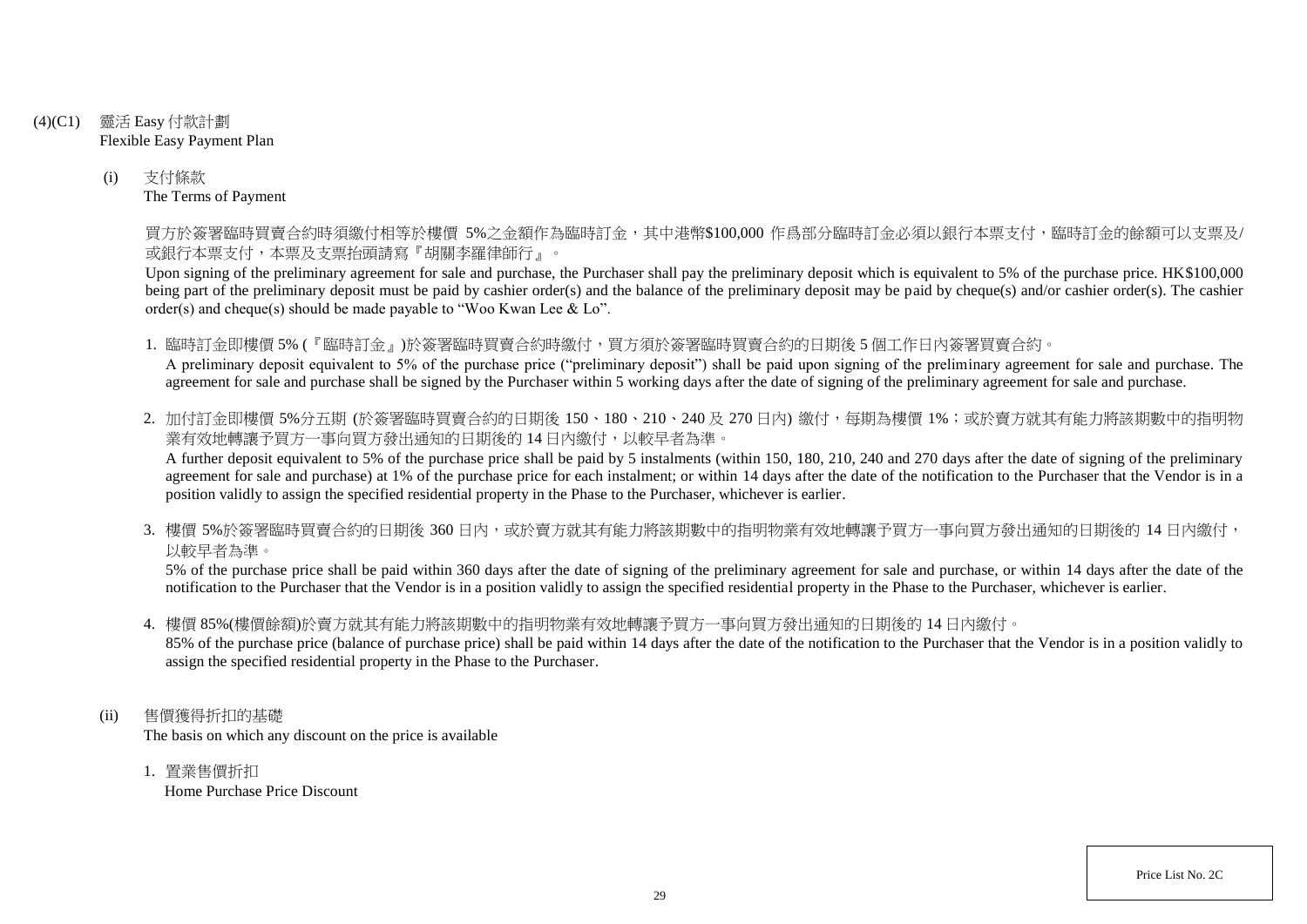## 如買方於2018年6月30日或之前簽署臨時買賣合約,買方可獲8%售價折扣優惠。

If the Purchaser signs the preliminary agreement for sale and purchase on or before 30 June 2018, the Purchaser will be offered 8% discount on the price.

## 2. 特別折扣

Special Discount

- (a) 如買方於簽署臨時買賣合約時選擇特別折扣,買方可獲7%售價折扣優惠。 If the Purchaser chooses the Special Discount upon the signing of preliminary agreement for sale and purchase, the Purchaser will be offered 7% discount on the price.
- (b) 如買方為個人及於簽署臨時買賣合約時不選擇特別折扣,買方可申請第(4)(C1)(iii)3(d)段所述之3年免息貸款計劃。為免疑問,就購買每個住宅物業,買方 只可享有:
	- 特別折扣;或
	- 申請 3 年免息貸款計劃的權利或(如買方沒有使用 3 年免息貸款計劃並符合相關要求)第(4)(C1)(iii)2 段所述之特別現金回贈的其中一項。

買方須為於同一份臨時買賣合約下購買的所有住宅物業選擇相同之優惠。

If the Purchaser is individual(s) and does not choose the Special Discount upon the signing of preliminary agreement for sale and purchase, the Purchaser may apply for 3 Years Interest-free Loan Plan as set out in paragraph  $(4)(C1)(iii)3(d)$ . For the avoidance of doubt, for the purchase of each residential property, the Purchaser is only entitled to either:

- the Special Discount; or
- the right to apply for 3 Years Interest-free Loan Plan or (if the Purchaser has not utilized 3 Years Interest-free Loan Plan and met the relevant requirement) a Special Cash Rebate as set out in paragraph (4)(C1)(iii)2.

The Purchaser must choose the same offer for all the residential properties purchased under the same preliminary agreement for sale and purchase.

### 3. 新地會會員售價折扣優惠

Price Discount Offer for SHKP Club Member

凡於2018年6月30日或之前簽署臨時買賣合約,如買方為新地會會員 (即在簽署臨時買賣合約當日或之前,最少一位個人買方 (如買方是以個人名義) 或最少一位 買方之董事 (如買方是以公司名義) 須為新地會會員),買方可獲1%售價折扣優惠。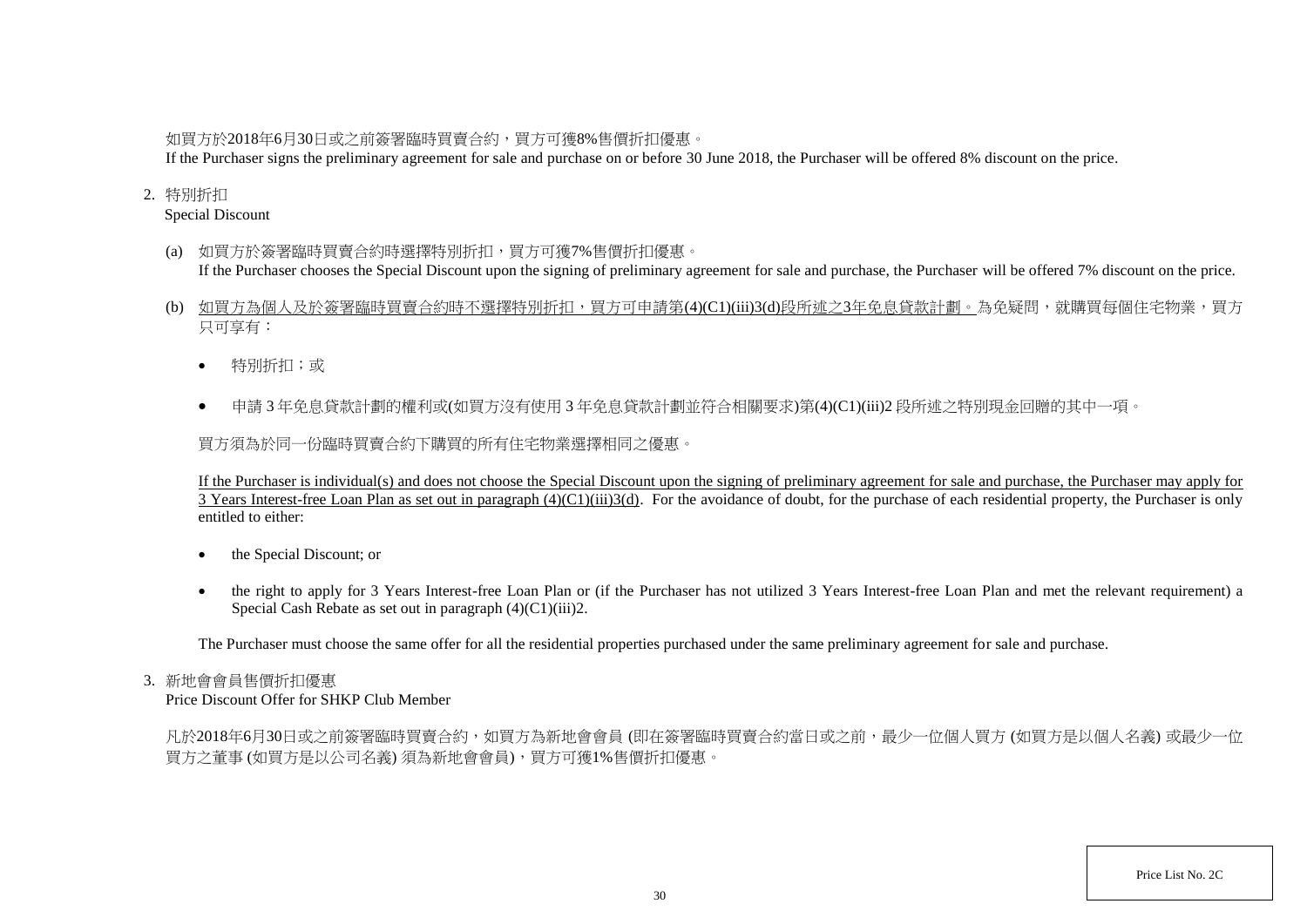Where the preliminary agreement for sale and purchase is signed on or before 30 June 2018, if the Purchaser is a SHKP Club member (i.e. at least one individual Purchaser (if the Purchaser is an individual(s)) or at least one director of the Purchaser (if the Purchaser is a corporation) is a SHKP Club member on or before the date of signing the preliminary agreement for sale and purchase), the Purchaser will be offered 1% discount on the price.

### (iii) 可就購買該期數中的指明住宅物業而連帶獲得的任何贈品、財務優惠或利益

Any gift, or any financial advantage or benefit, to be made available in connection with the purchase of a specified residential property in the Phase

1. 提前付清樓價現金回贈

Early Settlement Cash Rebate

如買方於以下列表指明的期間内付清樓價餘額(早於買賣合約訂明的付款限期日),可根據以下列表獲賣方送出提前付清樓價現金回贈(『提前付清樓價現金回 贈」)。付清樓價日期以賣方代表律師收到所有樓價款項日期為準。如訂明的期限的最後一日不是工作日(按《一手住宅物業銷售條例》第2(1)條所定義),則該 日定為下一個工作日。

Where the Purchaser settles the balance of the purchase price within the period(s) specified in the table below (which is earlier than the due date of payment specified in the agreement for sale and purchase), the Purchaser shall be entitled to an Early Settlement Cash Rebate ("Early Settlement Cash Rebate") offered by the Vendor according to the table below. The date of settlement of the purchase price shall be the date on which all the purchase price is received by the Vendor's solicitors. If the last day of the period is not a working day (as defined in section 2(1) of the Residential Properties (First-hand Sales) Ordinance), the said day shall fall on the next working day.

## 提前付清樓價現金回贈列表

Early Settlement Cash Rebate Table

| 付清樓價餘額日期                                                                                     | 提前付清樓價現金回贈金額                        |
|----------------------------------------------------------------------------------------------|-------------------------------------|
| Date of settlement of the balance of the purchase price                                      | Early Settlement Cash Rebate amount |
| 簽署臨時買賣合約的日期後180日內                                                                            | 樓價 5%                               |
| Within 180 days after the date of signing of the preliminary agreement for sale and purchase | 5% of the purchase price            |
| 簽署臨時買賣合約的日期後 181日至360日期間內                                                                    | 樓價 4%                               |
| Within the period from 181 days to 360 days after the date of signing of the preliminary     | 4% of the purchase price            |
| agreement for sale and purchase                                                              |                                     |
| 簽署臨時買賣合約的日期後 361日至 420日期間內                                                                   | 樓價 2%                               |
| Within the period from 361 days to 420 days after the date of signing of the preliminary     | 2% of the purchase price            |
| agreement for sale and purchase                                                              |                                     |
| 簽署臨時買賣合約的日期後 421日至 480日期間內                                                                   | 樓價 1%                               |
| Within the period from 421 days to 480 days after the date of signing of the preliminary     | 1% of the purchase price            |
| agreement for sale and purchase                                                              |                                     |

買方須於付清樓價餘額之日或(如適用)買賣合約內訂明的該期數的預計關鍵日期(以較早者為準)前最少30日以書面向賣方申請提前付清樓價現金回贈,賣方會於 收到申請並確認有關資料無誤後將提前付清樓價現金回贈直接用於支付部份樓價餘額。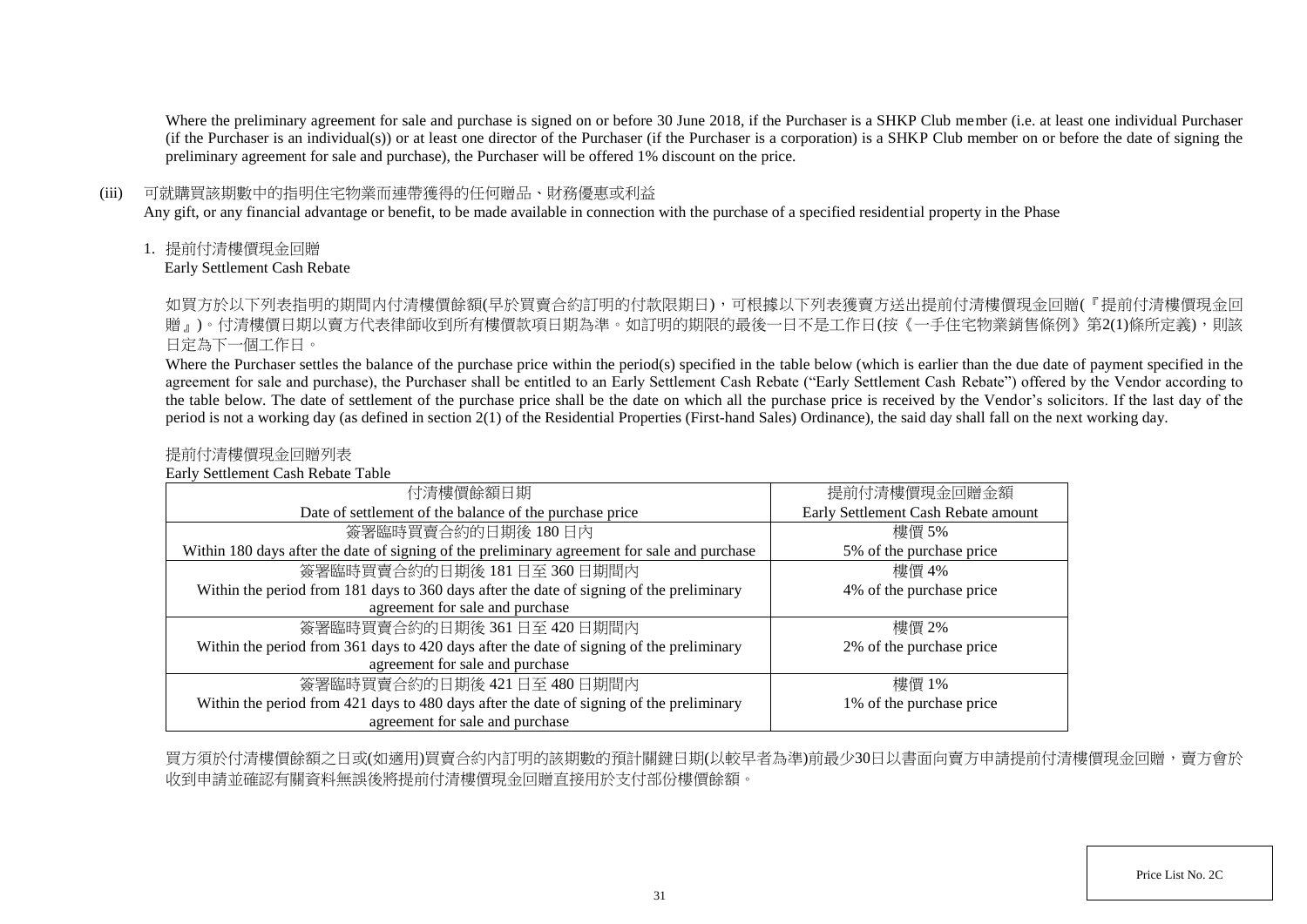The Purchaser shall apply to the Vendor in writing for the Early Settlement Cash Rebate at least 30 days before the date of settlement of the balance of the purchase price or (if applicable) the estimated material date for the Phase as specified in the agreement for sale and purchase (whichever is earlier). After the Vendor has received the application and duly verified the information, the Vendor will apply the Early Settlement Cash Rebate for part payment of the balance of the purchase price directly.

### 2. 特別現金回贈

Special Cash Rebate

### 如買方:

Where the Purchaser:

- 於簽署臨時買賣合約時不選擇第(4)(C1)(ii)2段所述之特別折扣;及 does not choose the Special Discount as set out in paragraph (4)(C1)(ii)2 upon the signing of preliminary agreement for sale and purchase; and
- 沒有使用第(4)(C1)(iii)3(d)段所述的3年免息貸款計劃;及 has not utilized 3 Years Interest-free Loan Plan as set out in paragraph (4)(C1)(iii)3(d); and
- 按買賣合約付清樓價餘額, settles the balance of the purchase price in accordance with the agreement for sale and purchase,

## 買方可獲賣方送出特別現金回贈(『特別現金回贈』)。特別現金回贈的金額相等於樓價7%。

the Purchaser shall be entitled to a Special Cash Rebate ("Special Cash Rebate") offered by the Vendor. The amount of the Special Cash Rebate shall be equal to 7% of the purchase price.

買方須於付清樓價餘額之日或(如適用)買賣合約內訂明的該期數的預計關鍵日期(以較早者為準)前最少30日以書面向賣方申請特別現金回贈,賣方會於收到申請 並確認有關資料無誤後將特別現金回贈直接用於支付部份樓價餘額。

The Purchaser shall apply to the Vendor in writing for the Special Cash Rebate at least 30 days before the date of settlement of the balance of the purchase price or (if applicable) the estimated material date for the Phase as specified in the agreement for sale and purchase (whichever is earlier). After the Vendor has received the application and duly verified the information to be correct, the Vendor will apply the Special Cash Rebate for part payment of the balance of the purchase price directly.

3. 貸款優惠

Loan Benefit

## 買方可向賣方的指定財務機構申請以下其中一項貸款優惠:

The Purchaser may apply for ONLY ONE of the following loan benefits from the Vendor's designated financing company:

(a) 備用第一按揭貸款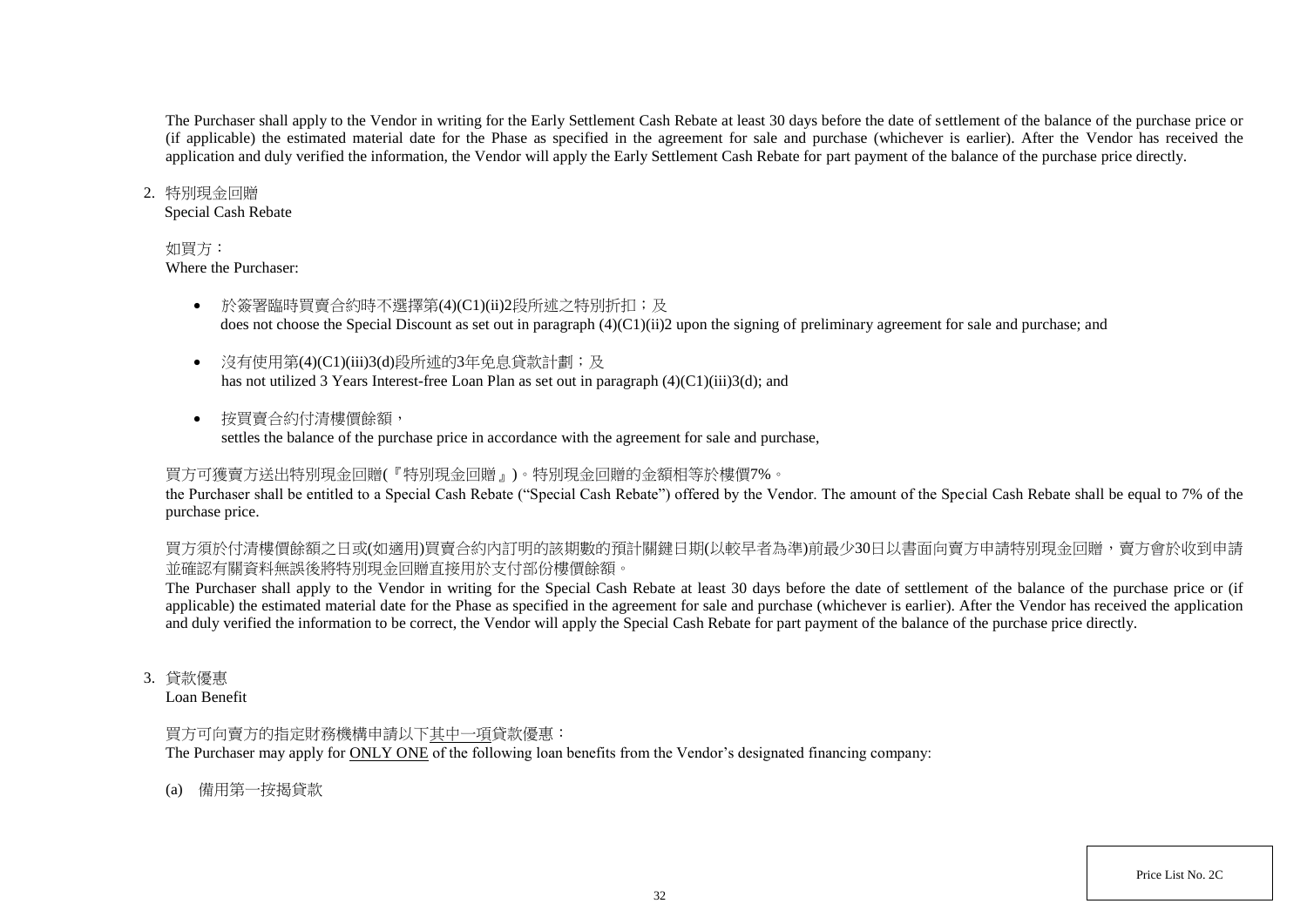#### Standby First Mortgage Loan

備用第一按揭貸款的最高金額為淨樓價的80%或(如買方屬特選客戶)90%,惟貸款金額不可超過應繳付之樓價餘額。詳情請參閱附錄2(a) 。

The maximum Standby First Mortgage Loan amount shall be 80% or (if the Purchaser is a designated customer) 90% of the net purchase price, provided that the loan amount shall not exceed the balance of purchase price payable. Please see Annex 2(a) for details.

上文『特選客戶』一詞指(i)個人名義買方;及(ii)至少一位買方或其擔保人為香港相關專業機構註冊之建築師、會計師、測量師、獸醫、牙醫、醫生、 護士、精算師、律師、特許金融分析師、民航機師、香港醫院管理局之僱員(其薪金為醫院管理局一般職系薪級表34(33A)點或以上)或香港特別行政區政府 之公務員(其薪金為公務員總薪級表34(33A)點或以上) (統稱為『指定專業人士』)。指定財務機構保留對『特選客戶』及『指定專業人士』定義的最終解釋 權。

The term "designated customer" above means (i) the Purchaser(s) who is/are individual(s); and (ii) at least one of the Purchaser(s) or his/her guarantor(s) is/are registered with the relevant professional bodies in Hong Kong as architect, accountant, surveyor, veterinarian, dentist, doctor, registered nurse, actuary, lawyer, Chartered Financial Analyst, airline pilot, staff of Hospital Authority of Hong Kong (with salary at Hospital Authority General Pay Scale Point 34 (33A) or above) or civil servants of the government of HKSAR (with salary at Civil Services Master Pay Scale Point 34 (33A) or above) (collectively "designated professional person"). The designated financing company reserves the right of final interpretation of the definitions of "designated customer" and "designated professional person".

(b) 備用第二按揭貸款

Standby Second Mortgage Loan

備用第二按揭貸款的最高金額為淨樓價的30%,惟第一按揭貸款(由第一按揭銀行提供)及備用第二按揭貸款總金額不可超過淨樓價的80%,或應繳付之樓 價餘額,以較低者為準。詳情請參閱附錄2(b) 。

The maximum Standby Second Mortgage Loan amount shall be 30% of the net purchase price, provided that the total amount of first mortgage loan (offered by the first mortgagee bank) and the Standby Second Mortgage Loan shall not exceed 80% of the net purchase price, or the balance of purchase price payable, whichever is lower. Please see Annex 2(b) for details.

(c) Regency 120 Plus(只適用於個人名義買方)

Regency 120 Plus (applicable only to the Purchaser(s) who is/are individual(s))

Regency 120 Plus 的最高貸款金額為樓價 120%。詳情請參閱附錄 2(c) 。 The maximum loan amount of Regency 120 Plus shall be 120% of the purchase price. Please see Annex 2(c) for details.

(d) 3年免息貸款計劃(只適用於個人名義買方)

3 Years Interest-free Loan Plan (applicable only to the Purchaser(s) who is/are individual(s))

如買方於簽署臨時買賣合約時不選擇第(4)(C1)(ii)2段所述之特別折扣,則買方可申請3年免息貸款計劃。3年免息貸款計劃的最高貸款金額為淨樓價的80%, 惟貸款金額不可超過應繳付之樓價餘額。如買方使用3年免息貸款計劃,買方將不會享有第(4)(C1)(iii)2段所述的特別現金回贈。**如買方符合相關要求,將** 獲**(i)**豁免貸款利息及**/**或**(ii)**提前償還現金回贈。相關要求及詳情請參閱附錄2(d) 。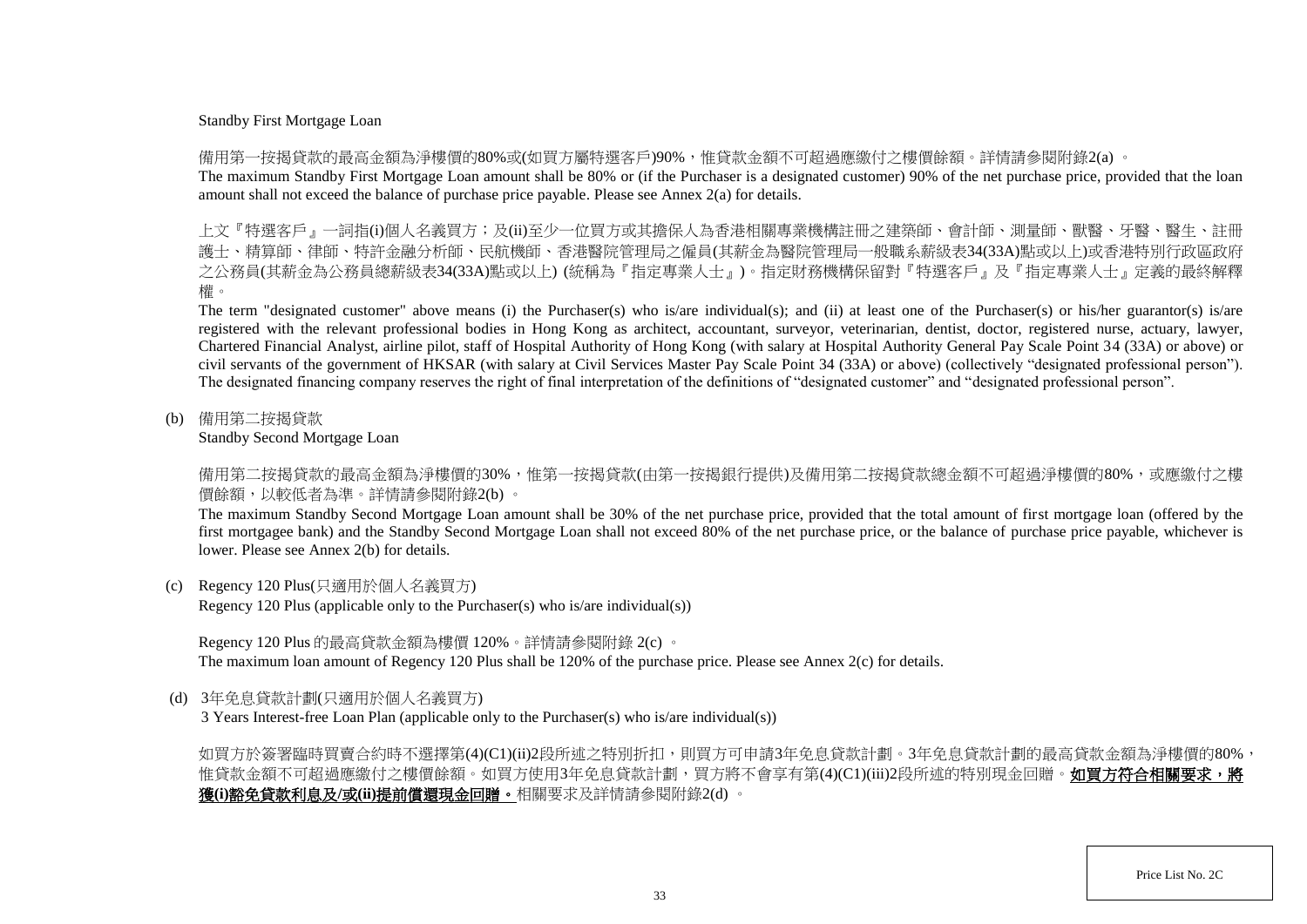If the Purchaser does not choose the Special Discount as set out in paragraph  $(4)(C1)(ii)$  upon the signing of preliminary agreement for sale and purchase, then the Purchaser may apply for 3 Years Interest-free Loan Plan. The maximum loan amount of 3 Years Interest-free Loan Plan shall be 80% of the net purchase price, provided that the loan amount shall not exceed the balance of purchase price payable. If the Purchaser has utilized the 3 Years Interest-free Loan Plan, then the Purchaser shall not be entitled to the Special Cash Rebate as set out in paragraph (4)(C1)(iii)2. **If the Purchaser complies with the relevant requirements, (i) the** interest on loan will be waived and/or (ii) the Purchaser shall be entitled to the Early Repayment Cash Rebate. Please see Annex 2(d) for the relevant requirements and details.

上文『淨樓價』一詞指扣除第(4)(C1)(iii)1段所述的提前付清樓價現金回贈(如有) 及第(4)(C1)(iii)2段所述的特別現金回贈(如有)後的住宅物業之樓價。

The term "net purchase price" above means the amount of the purchase price of the residential property after deducting the Early Settlement Cash Rebate (if any) as set out in paragraph  $(4)(C1)(iii)1$  and the Special Cash Rebate (if any) as set out in paragraph  $(4)(C1)(iii)2$ .

4. 首 3 年保修優惠

First 3 Years Warranty Offer

在不影響買方於買賣合約下之權利的前提下,凡住宅物業(但不包括住宅物業的花園内的園景及盆栽(如有))有欠妥之處(正常損耗除外),而該欠妥之處並非由任 何人之行為或疏忽造成,買方可於該期數的滿意紙或轉讓同意書發出日(以較早者計)起計 3 年内向賣方發出書面通知,賣方須在收到書面通知後在合理地切實 可行的範圍內盡快自費作出修補。首 3 年保修優惠受其他條款及細則約束。

Without affecting the Purchaser's rights under the agreement for sale and purchase, the Vendor shall at its own cost and as soon as reasonably practicable after receipt of a written notice served by the Purchaser within 3 years from the date of issuance of the certificate of compliance or consent to assign in respect of the Phase (whichever is earlier) rectify any defects (fair wear and tear excepted) to the residential property (excluding the landscape area and potted plants in the garden of the residential property (if any)) caused otherwise than by the act or neglect of any person. The First 3 Years Warranty Offer is subject to other terms and conditions.

## 5 住戶停車位優惠

## Offer of Residential Car Parking Space(s)

(a) 選購於價單上設有符號"#"之住宅物業之買方,可享有認購該期數或其他地政總署署長屆時已發出預售樓花同意書或轉讓同意書的期數內的一個住戶停車 位的權利。買方可根據賣方日後公佈的住戶停車位之銷售安排所規定的時限及方法行使其認購住戶停車位的權利。賣方不作出任何陳述、承諾或保證買方 會獲認購與住宅物業相同期數內的住戶停車位。

The Purchaser of a residential property that is marked with a "#" in the price list is entitled to have an option to purchase one residential car parking space in the Phase or other Phase(s) in respect of which presale consent(s) or consent(s) to assign has/have been issued by the Director of Lands. The Purchaser can exercise his/her/its option to purchase a residential car parking space in accordance with time limit and manner as prescribed by the sales arrangement of the residential car parking spaces to be announced by the Vendor. The Vendor makes no representation, warranty or guarantee that the Purchaser will be offered a residential car parking space within the same Phase as the residential property.

(b) 如買方不根據賣方日後公佈的住戶停車位之銷售安排行使其認購住戶停車位的權利,其認購住戶停車位的權利將會自動失效,買方不會為此獲得任何補償。 If the Purchaser does not exercise the option to purchase a residential car parking space in accordance with time limit and manner prescribed by the sales arrangement of the residential car parking spaces to be announced by the Vendor, the option to purchase a residential car parking space shall lapse automatically and the Purchaser shall not be entitled to any compensation therefor.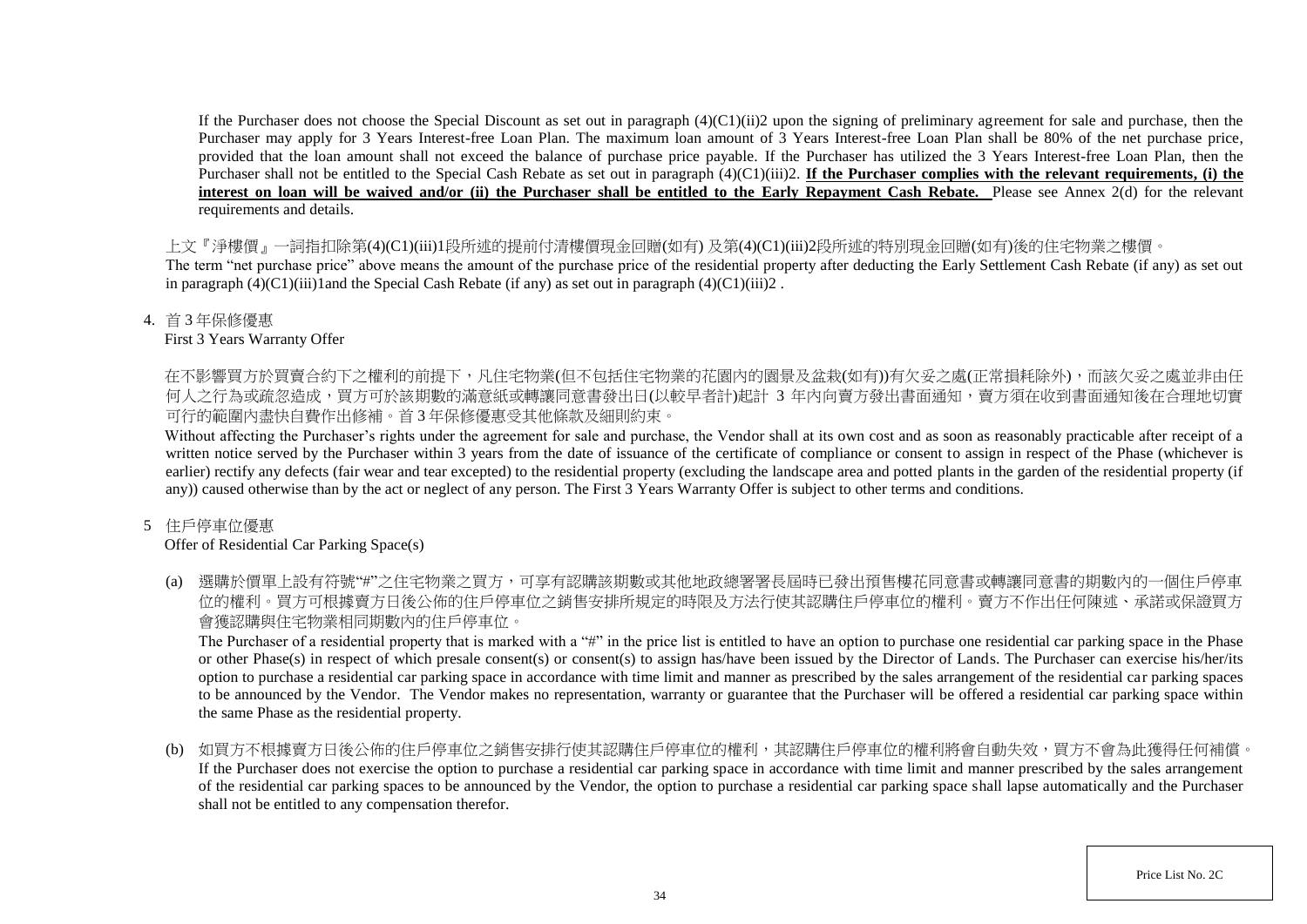- (c) 住戶停車位的售價及銷售安排詳情將由賣方全權及絕對酌情決定,並容後公佈。 The price and sales arrangement details of residential car parking spaces will be determined by the Vendor at its sole and absolute discretion and will be announced later.
- (d) 住戶停車位優惠受其他條款及細則(包括但不限於土地批出的條款及細則) 約束。 Offer of Residential Car Parking Space(s) is subject to other terms and conditions (including but not limited to terms and conditions of land grant).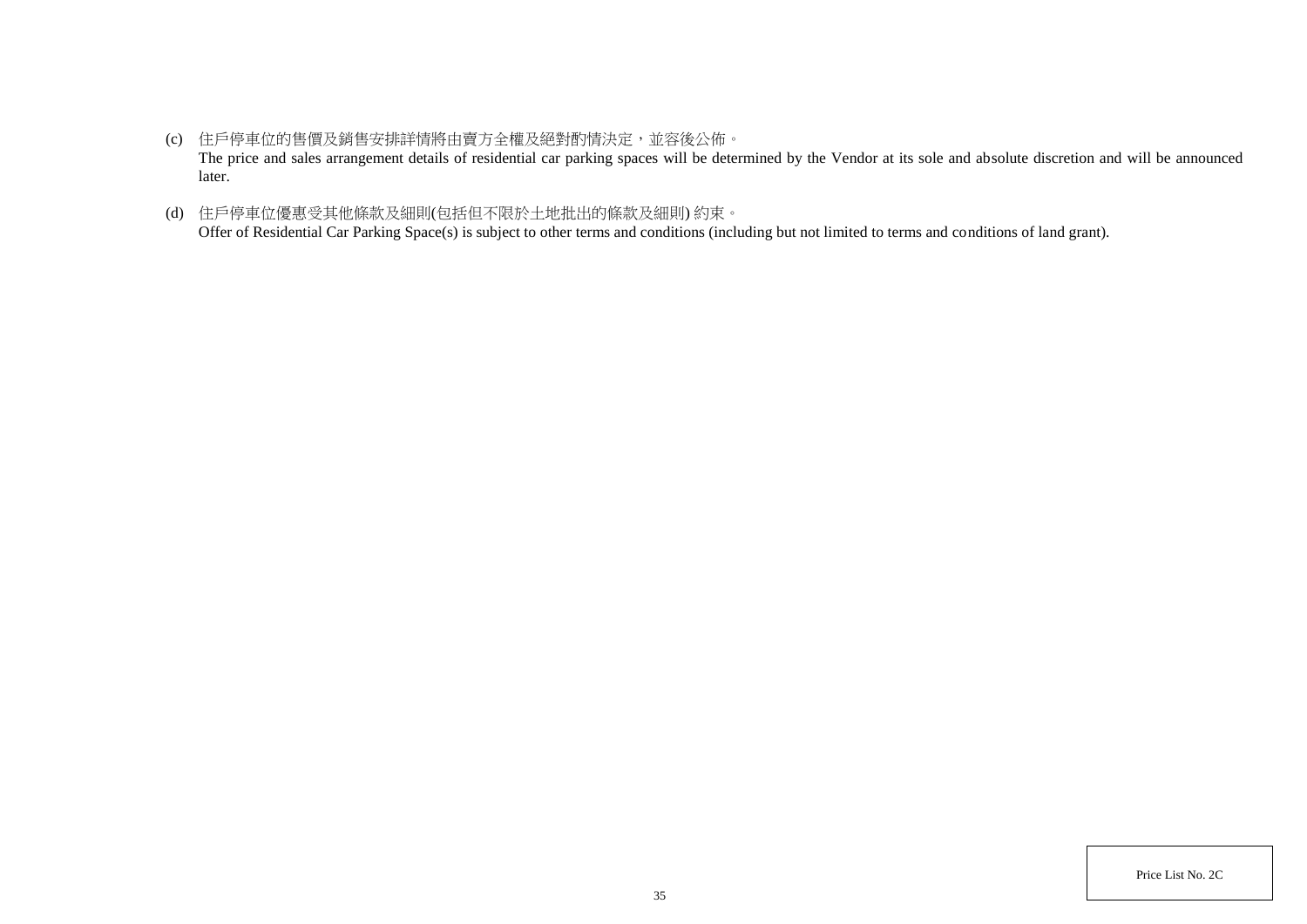- (4)(D1) 靈活付款計劃 Flexible Payment Plan
	- (i) 支付條款 The Terms of Payment

買方於簽署臨時買賣合約時須繳付相等於樓價 5%之金額作為臨時訂金,其中港幣\$100,000 作爲部分臨時訂金必須以銀行本票支付,臨時訂金的餘額可以支票及/ 或銀行本票支付,本票及支票抬頭請寫『胡關李羅律師行』。

Upon signing of the preliminary agreement for sale and purchase, the Purchaser shall pay the preliminary deposit which is equivalent to 5% of the purchase price. HK\$100,000 being part of the preliminary deposit must be paid by cashier order(s) and the balance of the preliminary deposit may be paid by cheque(s) and/or cashier order(s). The cashier order(s) and cheque(s) should be made payable to "Woo Kwan Lee & Lo".

1. 臨時訂金即樓價 5% (『臨時訂金』)於簽署臨時買賣合約時繳付,買方須於簽署臨時買賣合約的日期後 5 個工作日內簽署買賣合約。

A preliminary deposit equivalent to 5% of the purchase price ("preliminary deposit") shall be paid upon signing of the preliminary agreement for sale and purchase. The agreement for sale and purchase shall be signed by the Purchaser within 5 working days after the date of signing of the preliminary agreement for sale and purchase.

2. 加付訂金即樓價 5%於簽署臨時買賣合約的日期後 90 日内,或於賣方就其有能力將該期數中的指明物業有效地轉讓予買方一事向買方發出通知的日期後的 14 日內繳付,以較早者為準。

A further deposit equivalent to 5% of the purchase price shall be paid within 90 days after the date of signing of the preliminary agreement for sale and purchase, or within 14 days after the date of the notification to the Purchaser that the Vendor is in a position validly to assign the specified residential property in the Phase to the Purchaser, whichever is earlier.

3. 樓價 5%於簽署臨時買賣合約的日期後 360 日内,或於賣方就其有能力將該期數中的指明物業有效地轉讓予買方一事向買方發出通知的日期後的 14 日內繳付, 以較早者為準。

5% of the purchase price shall be paid within 360 days after the date of signing of the preliminary agreement for sale and purchase, or within 14 days after the date of the notification to the Purchaser that the Vendor is in a position validly to assign the specified residential property in the Phase to the Purchaser, whichever is earlier.

4. 樓價 85%(樓價餘額)於賣方就其有能力將該期數中的指明物業有效地轉讓予買方一事向買方發出通知的日期後的 14 日內繳付。

85% of the purchase price (balance of purchase price) shall be paid within 14 days after the date of the notification to the Purchaser that the Vendor is in a position validly to assign the specified residential property in the Phase to the Purchaser.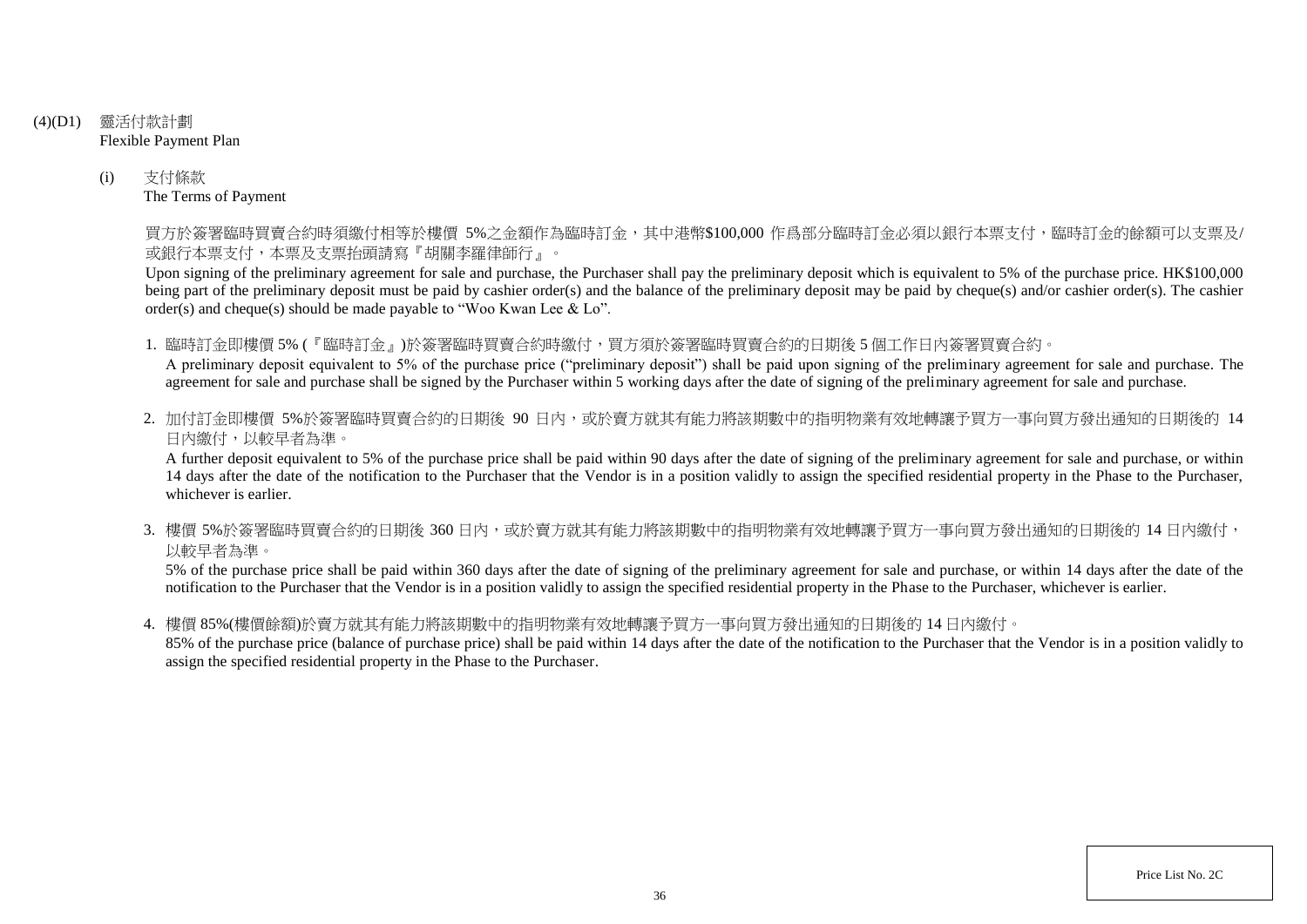(ii) 售價獲得折扣的基礎

The basis on which any discount on the price is available

1. 特別折扣 Special Discount

- (a) 如買方於簽署臨時買賣合約時選擇特別折扣,買方可獲7%售價折扣優惠。 If the Purchaser chooses the Special Discount upon the signing of preliminary agreement for sale and purchase, the Purchaser will be offered 7% discount on the price.
- (b) 如買方為個人及於簽署臨時買賣合約時不選擇特別折扣,買方可申請第(4)(D1)(iii)4(d)段所述之3年免息貸款計劃。為免疑問,就購買每個住宅物業,買方 只可享有:
	- 特別折扣;或
	- 申請 3 年免息貸款計劃的權利或(如買方沒有使用 3 年免息貸款計劃並符合相關要求)第(4)(D1)(iii)3 段所述之特別現金回贈的其中一項。

買方須為於同一份臨時買賣合約下購買的所有住宅物業選擇相同之優惠。

If the Purchaser is individual(s) and does not choose the Special Discount upon the signing of preliminary agreement for sale and purchase, the Purchaser may apply for  $\overline{3}$  Years Interest-free Loan Plan as set out in paragraph  $(4)(D1)(iii)4(d)$ . For the avoidance of doubt, for the purchase of each residential property, the Purchaser is only entitled to either:

- the Special Discount; or
- the right to apply for 3 Years Interest-free Loan Plan or (if the Purchaser has not utilized 3 Years Interest-free Loan Plan and met the relevant requirement) a Special Cash Rebate as set out in paragraph (4)(D1)(iii)3.

The Purchaser must choose the same offer for all the residential properties purchased under the same preliminary agreement for sale and purchase.

#### 2. 新地會會員售價折扣優惠

Price Discount Offer for SHKP Club Member

凡於2018年6月30日或之前簽署臨時買賣合約,如買方為新地會會員 (即在簽署臨時買賣合約當日或之前,最少一位個人買方 (如買方是以個人名義) 或最少一位 買方之董事 (如買方是以公司名義) 須為新地會會員),買方可獲1%售價折扣優惠。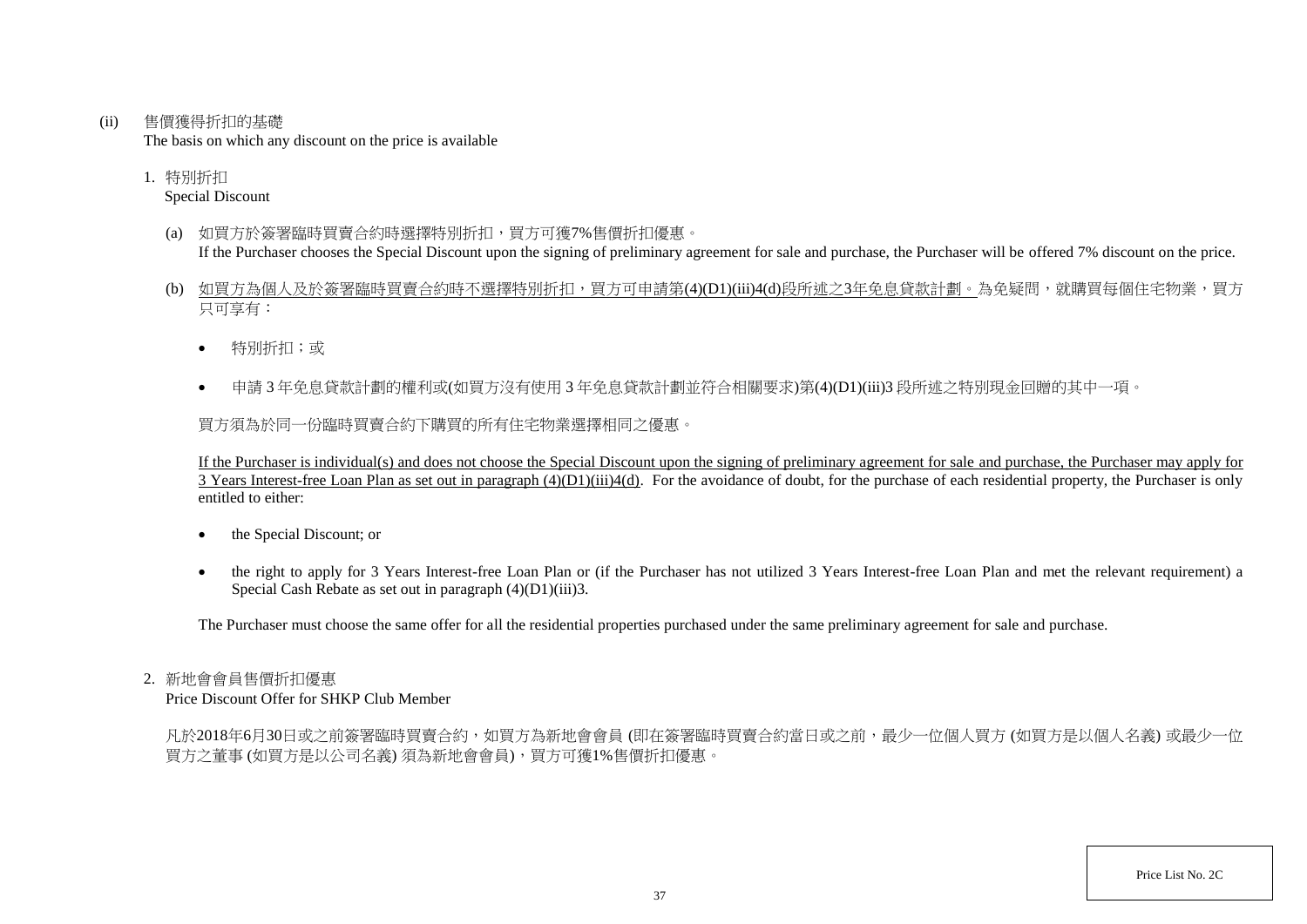Where the preliminary agreement for sale and purchase is signed on or before 30 June 2018, if the Purchaser is a SHKP Club member (i.e. at least one individual Purchaser (if the Purchaser is an individual(s)) or at least one director of the Purchaser (if the Purchaser is a corporation) is a SHKP Club member on or before the date of signing the preliminary agreement for sale and purchase), the Purchaser will be offered 1% discount on the price.

## (iii) 可就購買該期數中的指明住宅物業而連帶獲得的任何贈品、財務優惠或利益

Any gift, or any financial advantage or benefit, to be made available in connection with the purchase of a specified residential property in the Phase

1. 印花稅優惠

Stamp Duty Offer(s)

## 買方可獲下述印花稅優惠:

The Purchaser will be offered the following Stamp Duty Offer(s):

(a) 印花稅現金回贈

Stamp Duty Cash Rebate

買方在按買賣合約付清樓價餘額的情況下,可獲賣方提供印花稅現金回贈。印花稅現金回贈的金額相等於(視情況而定):

Subject to settlement of the balance of the purchase price in accordance with the agreement for sale and purchase, the Purchaser shall be entitled to a Stamp Duty Cash Rebate offered by the Vendor which amount shall be equal to (as the case may be):

(i) (就從價印花稅以較高稅率(第1標準)計算)就買賣合約應付的從價印花稅的70%,上限為樓價的10.5%;或

(if ad valorem stamp duty at higher rates (Scale 1) applies) 70% of the ad valorem stamp duty chargeable on the agreement for sale and purchase, subject to a cap of 10.5% of the purchase price; or

(ii) (就從價印花稅以較低稅率(第2標準)計算)就買賣合約應付的從價印花稅的100%加上樓價的4.25%,上限為樓價的8%。

(if ad valorem stamp duty at lower rates (Scale 2) applies) 100% of the ad valorem stamp duty chargeable on the agreement for sale and purchase plus 4.25% of the purchase price, subject to a cap of 8% of the purchase price.

詳情請參閱附錄1(a)。 Please see Annex 1(a) for details.

(b) 過渡性貸款(只適用於買方為個人或香港註冊成立的有限公司及其所有股東及董事均為個人)

Transitional Loan (only applicable to the Purchaser who is individual or limited company incorporated in Hong Kong with all its shareholder(s) and director(s) being individual(s))

買方可向賣方的指定財務機構申請過渡性貸款或(如買方沒有使用過渡性貸款)可獲港幣\$5,000現金回贈,過渡性貸款的最高金額相等於(視情況而定): The Purchaser may apply for a Transitional Loan from the Vendor's designated financing company or (if the Purchaser has not utilized the Transitional Loan) shall be entitled to a HK\$5,000 Cash Rebate. The maximum Transitional Loan amount shall be equal to (as the case may be):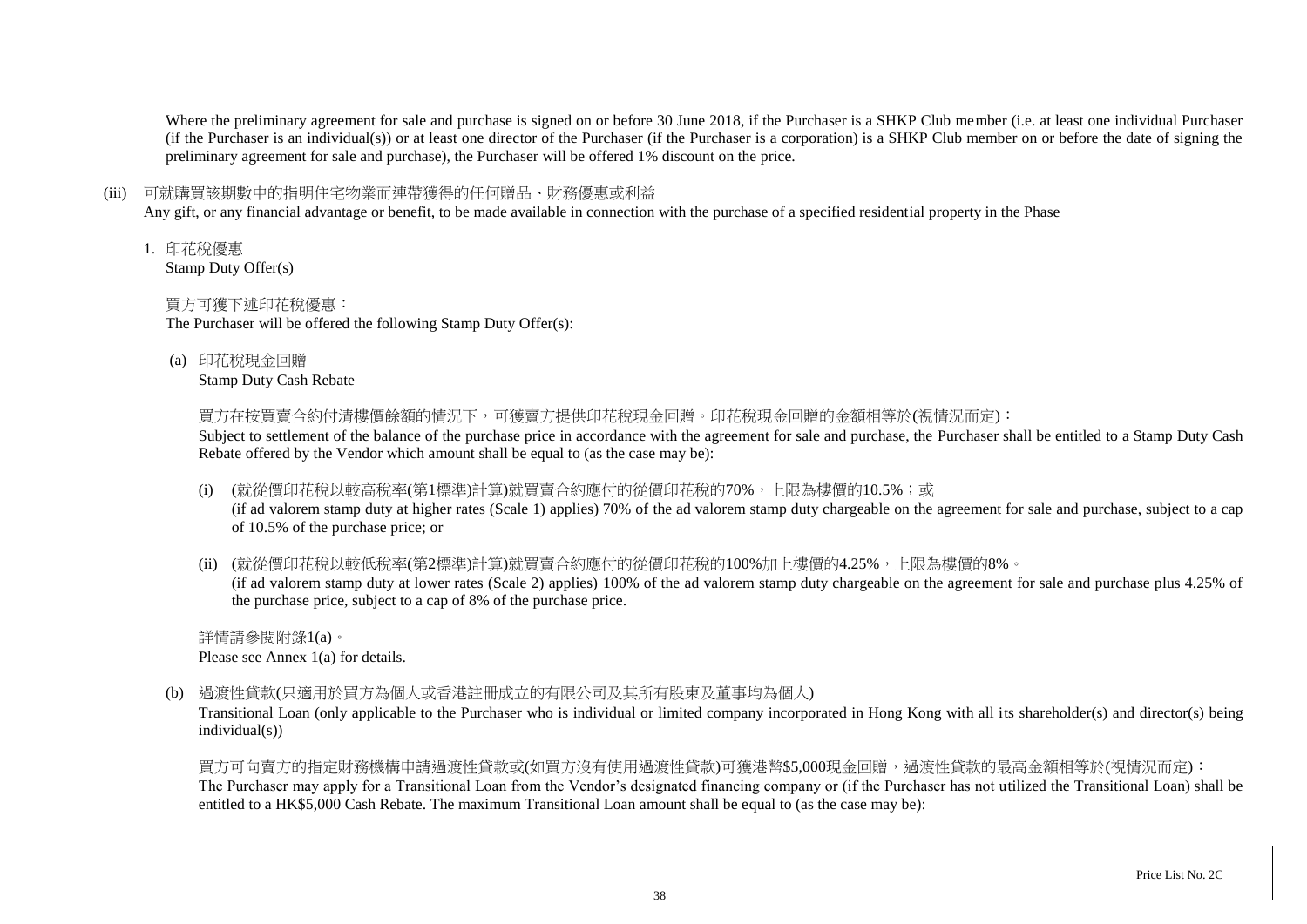- (i) (就從價印花稅以較高稅率(第1標準)計算)就買賣合約應付的從價印花稅的70%,上限為樓價的10.5%;或 (if ad valorem stamp duty at higher rates (Scale 1) applies) 70% of the ad valorem stamp duty chargeable on the agreement for sale and purchase, subject to a cap of 10.5% of the purchase price; or
- (ii) (就從價印花稅以較低稅率(第2標準)計算)就買賣合約應付的從價印花稅的70%,上限為樓價的2.625%。

(if ad valorem stamp duty at lower rates (Scale 2) applies) 70% of the ad valorem stamp duty chargeable on the agreement for sale and purchase, subject to a cap of 2.625% of the purchase price.

詳情請參閱附錄1(b)。 Please see Annex 1(b) for details.

2. 提前付清樓價現金回贈

#### Early Settlement Cash Rebate

如買方於以下列表指明的期間内付清樓價餘額(早於買賣合約訂明的付款限期日),可根據以下列表獲賣方送出提前付清樓價現金回贈(『提前付清樓價現金回 贈」)。付清樓價日期以賣方代表律師收到所有樓價款項日期為準。如訂明的期限的最後一日不是工作日(按《一手住宅物業銷售條例》第2(1)條所定義),則該 日定為下一個工作日。

Where the Purchaser settles the balance of the purchase price within the period(s) specified in the table below (which is earlier than the due date of payment specified in the agreement for sale and purchase), the Purchaser shall be entitled to an Early Settlement Cash Rebate ("Early Settlement Cash Rebate") offered by the Vendor according to the table below. The date of settlement of the purchase price shall be the date on which all the purchase price is received by the Vendor's solicitors. If the last day of the period is not a working day (as defined in section 2(1) of the Residential Properties (First-hand Sales) Ordinance), the said day shall fall on the next working day. 提前付清樓價現金回贈列表

Early Settlement Cash Rebate Table

| 付清樓價餘額日期                                                                                     | 提前付清樓價現金回贈金額                        |
|----------------------------------------------------------------------------------------------|-------------------------------------|
| Date of settlement of the balance of the purchase price                                      | Early Settlement Cash Rebate amount |
| 簽署臨時買賣合約的日期後360日內                                                                            | 樓價 4%                               |
| Within 360 days after the date of signing of the preliminary agreement for sale and purchase | 4% of the purchase price            |
| 簽署臨時買賣合約的日期後 361日至 420日期間内                                                                   | 樓價 2%                               |
| Within the period from 361 days to 420 days after the date of signing of the preliminary     | 2% of the purchase price            |
| agreement for sale and purchase                                                              |                                     |
| 簽署臨時買賣合約的日期後 421日至 480日期間内                                                                   | 樓價 1%                               |
| Within the period from 421 days to 480 days after the date of signing of the preliminary     | 1% of the purchase price            |
| agreement for sale and purchase                                                              |                                     |

買方須於付清樓價餘額之日或(如適用)買賣合約內訂明的該期數的預計關鍵日期(以較早者為準)前最少30日以書面向賣方申請提前付清樓價現金回贈,賣方會於 收到申請並確認有關資料無誤後將提前付清樓價現金回贈直接用於支付部份樓價餘額。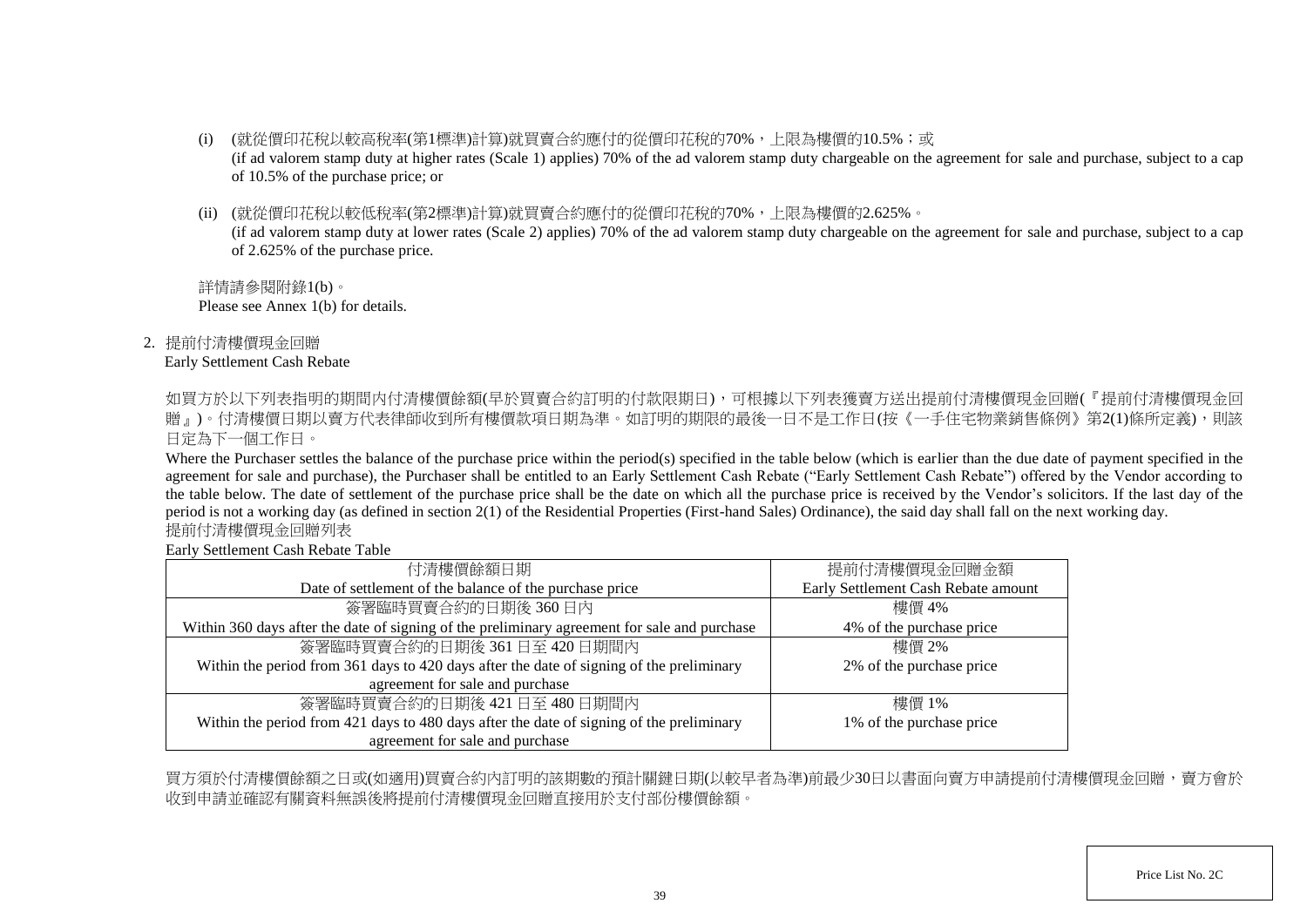The Purchaser shall apply to the Vendor in writing for the Early Settlement Cash Rebate at least 30 days before the date of settlement of the balance of the purchase price or (if applicable) the estimated material date for the Phase as specified in the agreement for sale and purchase (whichever is earlier). After the Vendor has received the application and duly verified the information, the Vendor will apply the Early Settlement Cash Rebate for part payment of the balance of the purchase price directly.

#### 3. 特別現金回贈

Special Cash Rebate

#### 如買方:

Where the Purchaser:

- 於簽署臨時買賣合約時不選擇第(4)(D1)(ii)1段所述之特別折扣;及 does not choose the Special Discount as set out in paragraph (4)(D1)(ii)1 upon the signing of preliminary agreement for sale and purchase; and
- 沒有使用第(4)(D1)(iii)4(d)段所述的3年免息貸款計劃;及 has not utilized 3 Years Interest-free Loan Plan as set out in paragraph (4)(D1)(iii)4(d); and
- 按買賣合約付清樓價餘額, settles the balance of the purchase price in accordance with the agreement for sale and purchase,

# 買方可獲賣方送出特別現金回贈(『特別現金回贈』)。特別現金回贈的金額相等於樓價7%。

the Purchaser shall be entitled to a Special Cash Rebate ("Special Cash Rebate") offered by the Vendor. The amount of the Special Cash Rebate shall be equal to 7% of the purchase price.

買方須於付清樓價餘額之日或(如適用)買賣合約內訂明的該期數的預計關鍵日期(以較早者為準)前最少30日以書面向賣方申請特別現金回贈,賣方會於收到申請 並確認有關資料無誤後將特別現金回贈直接用於支付部份樓價餘額。

The Purchaser shall apply to the Vendor in writing for the Special Cash Rebate at least 30 days before the date of settlement of the balance of the purchase price or (if applicable) the estimated material date for the Phase as specified in the agreement for sale and purchase (whichever is earlier). After the Vendor has received the application and duly verified the information to be correct, the Vendor will apply the Special Cash Rebate for part payment of the balance of the purchase price directly.

4. 貸款優惠

Loan Benefit

## 買方可向賣方的指定財務機構申請以下其中一項貸款優惠:

The Purchaser may apply for ONLY ONE of the following loan benefits from the Vendor's designated financing company:

(a) 備用第一按揭貸款

Standby First Mortgage Loan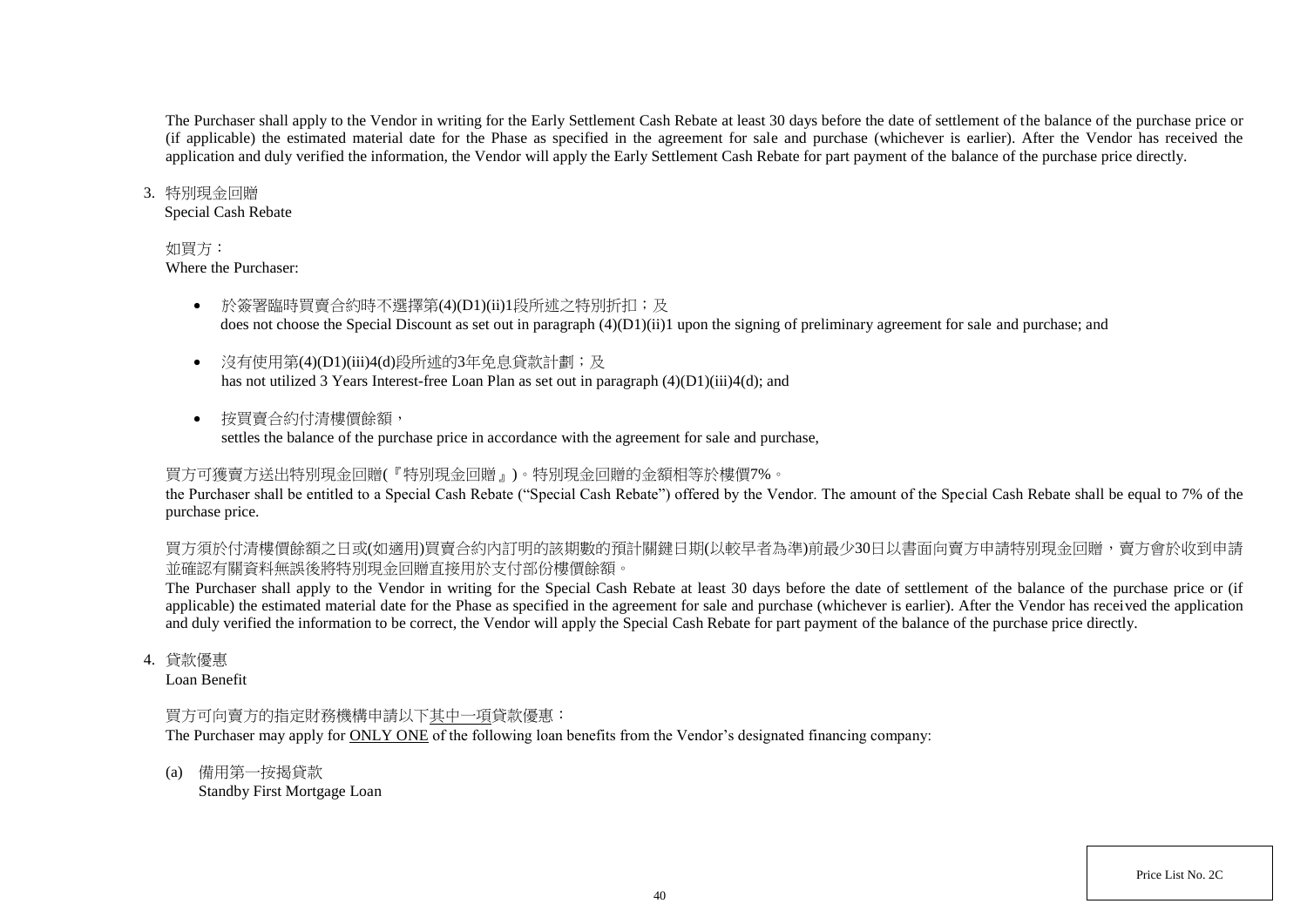備用第一按揭貸款的最高金額為淨樓價的80%或(如買方屬特選客戶)90%,惟貸款金額不可超過應繳付之樓價餘額。詳情請參閱附錄2(a) 。

The maximum Standby First Mortgage Loan amount shall be 80% or (if the Purchaser is a designated customer) 90% of the net purchase price, provided that the loan amount shall not exceed the balance of purchase price payable. Please see Annex 2(a) for details.

上文『特選客戶』一詞指(i)個人名義買方;及(ii)至少一位買方或其擔保人為香港相關專業機構註冊之建築師、會計師、測量師、獸醫、牙醫、醫生、註冊 護士、精算師、律師、特許金融分析師、民航機師、香港醫院管理局之僱員(其薪金為醫院管理局一般職系薪級表34(33A)點或以上)或香港特別行政區政府 之公務員(其薪金為公務員總薪級表34(33A)點或以上) (統稱為『指定專業人士』)。指定財務機構保留對『特選客戶』及『指定專業人士』定義的最終解釋 權。

The term "designated customer" above means (i) the Purchaser(s) who is/are individual(s); and (ii) at least one of the Purchaser(s) or his/her guarantor(s) is/are registered with the relevant professional bodies in Hong Kong as architect, accountant, surveyor, veterinarian, dentist, doctor, registered nurse, actuary, lawyer, Chartered Financial Analyst, airline pilot, staff of Hospital Authority of Hong Kong (with salary at Hospital Authority General Pay Scale Point 34 (33A) or above) or civil servants of the government of HKSAR (with salary at Civil Services Master Pay Scale Point 34 (33A) or above) (collectively "designated professional person"). The designated financing company reserves the right of final interpretation of the definitions of "designated customer" and "designated professional person".

(b) 備用第二按揭貸款

Standby Second Mortgage Loan

備用第二按揭貸款的最高金額為淨樓價的30%,惟第一按揭貸款(由第一按揭銀行提供)及備用第二按揭貸款總金額不可超過淨樓價的80%,或應繳付之樓 價餘額,以較低者為準。詳情請參閱附錄2(b) 。

The maximum Standby Second Mortgage Loan amount shall be 30% of the net purchase price, provided that the total amount of first mortgage loan (offered by the first mortgagee bank) and the Standby Second Mortgage Loan shall not exceed 80% of the net purchase price, or the balance of purchase price payable, whichever is lower. Please see Annex 2(b) for details.

(c) Regency 120 Plus(只適用於個人名義買方)

Regency 120 Plus (applicable only to the Purchaser(s) who is/are individual(s))

Regency 120 Plus 的最高貸款金額為樓價 120%。詳情請參閱附錄 2(c) 。

The maximum loan amount of Regency 120 Plus shall be 120% of the purchase price. Please see Annex 2(c) for details.

(d) 3年免息貸款計劃(只適用於個人名義買方)

3 Years Interest-free Loan Plan (applicable only to the Purchaser(s) who is/are individual(s))

如買方於簽署臨時買賣合約時不選擇第(4)(D1)(ii)1段所述之特別折扣,則買方可申請3年免息貸款計劃。3年免息貸款計劃的最高貸款金額為淨樓價的80%, 惟貸款金額不可超過應繳付之樓價餘額。如買方使用3年免息貸款計劃,買方將不會享有第(4)(D1)(iii)3段所述的特別現金回贈。**如買方符合相關要求,將** 獲**(i)**豁免貸款利息及**/**或**(ii)**提前償還現金回贈。相關要求及詳情請參閱附錄2(d) 。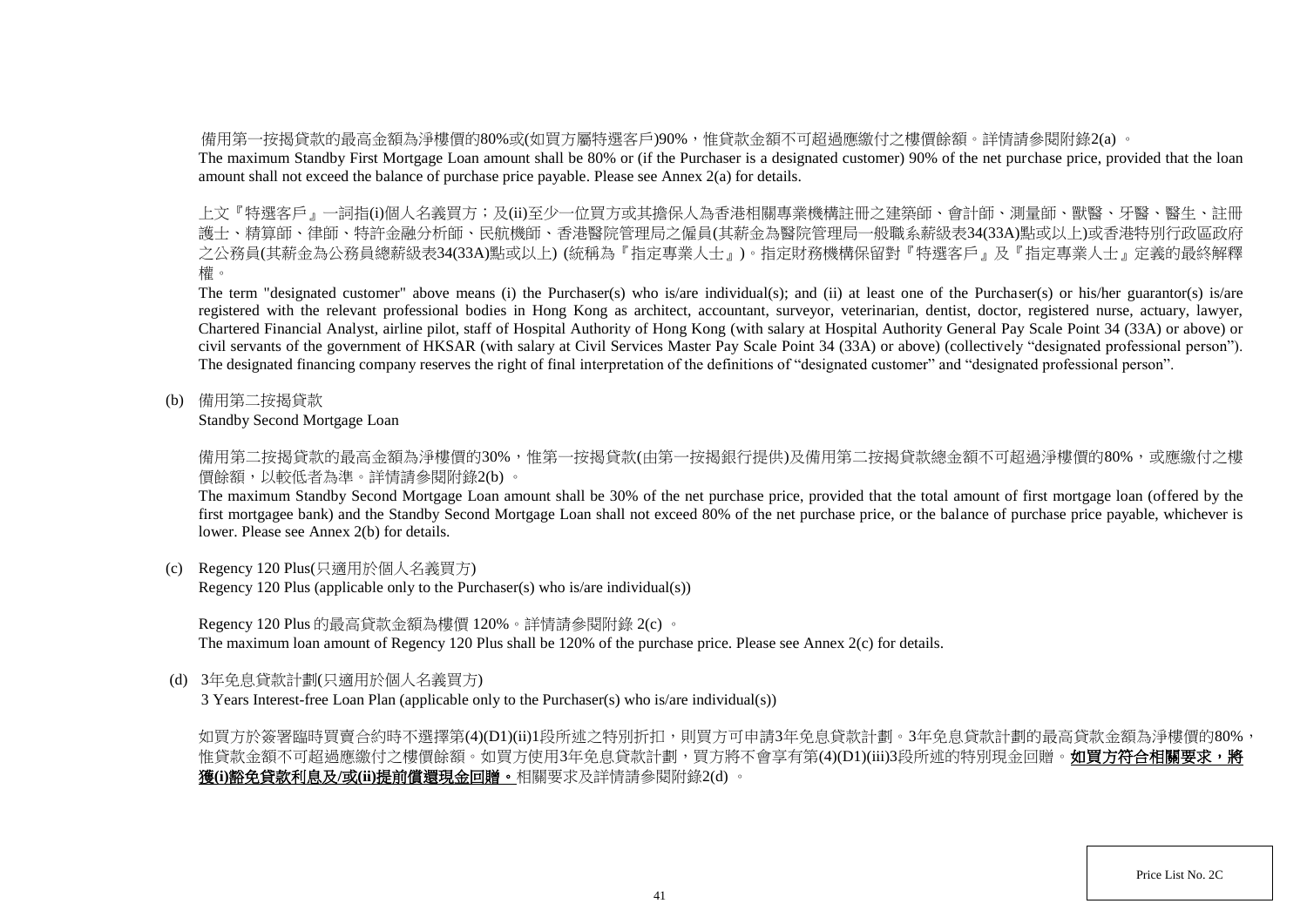If the Purchaser does not choose the Special Discount as set out in paragraph  $(4)(D1)(ii)1$  upon the signing of preliminary agreement for sale and purchase, then the Purchaser may apply for 3 Years Interest-free Loan Plan. The maximum loan amount of 3 Years Interest-free Loan Plan shall be 80% of the net purchase price, provided that the loan amount shall not exceed the balance of purchase price payable. If the Purchaser has utilized the 3 Years Interest-free Loan Plan, then the Purchaser shall not be entitled to the Special Cash Rebate as set out in paragraph (4)(D1)(iii)3. **If the Purchaser complies with the relevant requirements, (i) the** interest on loan will be waived and/or (ii) the Purchaser shall be entitled to the Early Repayment Cash Rebate. Please see Annex 2(d) for the relevant requirements and details.

上文『淨樓價』一詞指扣除第(4)(D1)(iii)1(a)段所述的印花稅現金回贈、第(4)(D1)(iii)1(b)段所述的港幣\$5,000現金回贈(如有)、第(4)(D1)(iii)2段所述的提前付清 樓價現金回贈(如有) 及第(4)(D1)(iii)3段所述的特別現金回贈(如有)後的住宅物業之樓價。

The term "net purchase price" above means the amount of the purchase price of the residential property after deducting the Stamp Duty Cash Rebate (if any) as set out in paragraph  $(4)(D1)(iii)1(a)$ , the HK\$5,000 Cash Rebate (if any) as set out in paragraph  $(4)(D1)(iii)1(b)$ , the Early Settlement Cash Rebate (if any) as set out in paragraph  $(4)(D1)(iii)2$  and the Special Cash Rebate (if any) as set out in paragraph  $(4)(D1)(iii)3$ .

5. 首 3 年保修優惠

## First 3 Years Warranty Offer

在不影響買方於買賣合約下之權利的前提下,凡住宅物業(但不包括住宅物業的花園内的園景及盆栽(如有))有欠妥之處(正常損耗除外),而該欠妥之處並非由任 何人之行為或疏忽造成,買方可於該期數的滿意紙或轉讓同意書發出日(以較早者計)起計 3 年内向賣方發出書面通知,賣方須在收到書面通知後在合理地切實 可行的範圍內盡快自費作出修補。首 3 年保修優惠受其他條款及細則約束。

Without affecting the Purchaser's rights under the agreement for sale and purchase, the Vendor shall at its own cost and as soon as reasonably practicable after receipt of a written notice served by the Purchaser within 3 years from the date of issuance of the certificate of compliance or consent to assign in respect of the Phase (whichever is earlier) rectify any defects (fair wear and tear excepted) to the residential property (excluding the landscape area and potted plants in the garden of the residential property (if any)) caused otherwise than by the act or neglect of any person. The First 3 Years Warranty Offer is subject to other terms and conditions.

# 6. 住戶停車位優惠

# Offer of Residential Car Parking Space(s)

(a) 選購於價單上設有符號"#"之住宅物業之買方,可享有認購該期數或其他地政總署署長屆時已發出預售樓花同意書或轉讓同意書的期數內的一個住戶停車 位的權利。買方可根據賣方日後公佈的住戶停車位之銷售安排所規定的時限及方法行使其認購住戶停車位的權利。賣方不作出任何陳述、承諾或保證買方 會獲認購與住宅物業相同期數內的住戶停車位。

The Purchaser of a residential property that is marked with a "#" in the price list is entitled to have an option to purchase one residential car parking space in the Phase or other Phase(s) in respect of which presale consent(s) or consent(s) to assign has/have been issued by the Director of Lands. The Purchaser can exercise his/her/its option to purchase a residential car parking space in accordance with time limit and manner as prescribed by the sales arrangement of the residential car parking spaces to be announced by the Vendor. The Vendor makes no representation, warranty or guarantee that the Purchaser will be offered a residential car parking space within the same Phase as the residential property.

(b) 如買方不根據賣方日後公佈的住戶停車位之銷售安排行使其認購住戶停車位的權利,其認購住戶停車位的權利將會自動失效,買方不會為此獲得任何補償。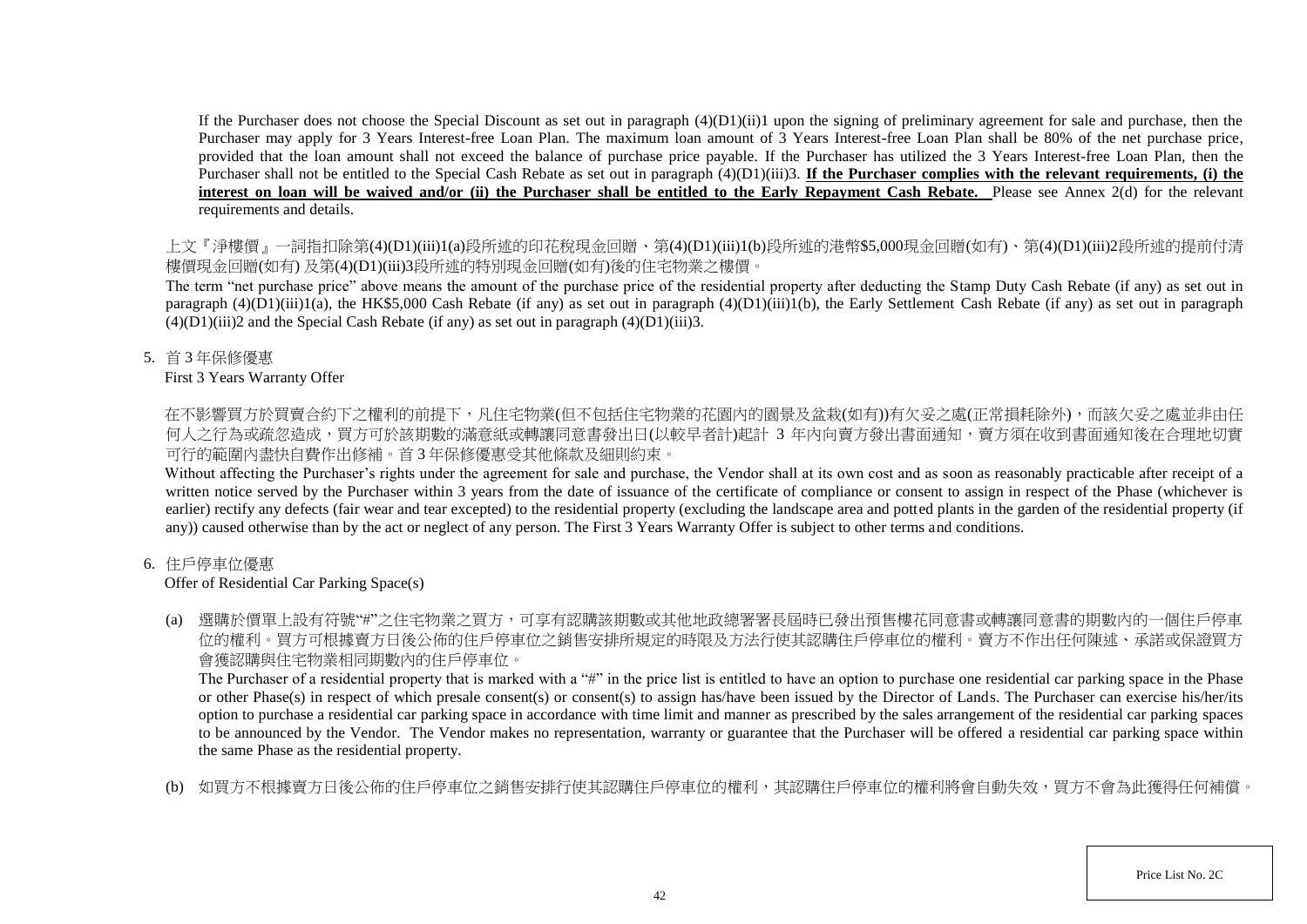If the Purchaser does not exercise the option to purchase a residential car parking space in accordance with time limit and manner prescribed by the sales arrangement of the residential car parking spaces to be announced by the Vendor, the option to purchase a residential car parking space shall lapse automatically and the Purchaser shall not be entitled to any compensation therefor.

(c) 住戶停車位的售價及銷售安排詳情將由賣方全權及絕對酌情決定,並容後公佈。

The price and sales arrangement details of residential car parking spaces will be determined by the Vendor at its sole and absolute discretion and will be announced later.

(d) 住戶停車位優惠受其他條款及細則(包括但不限於土地批出的條款及細則) 約束。

Offer of Residential Car Parking Space(s) is subject to other terms and conditions (including but not limited to terms and conditions of land grant).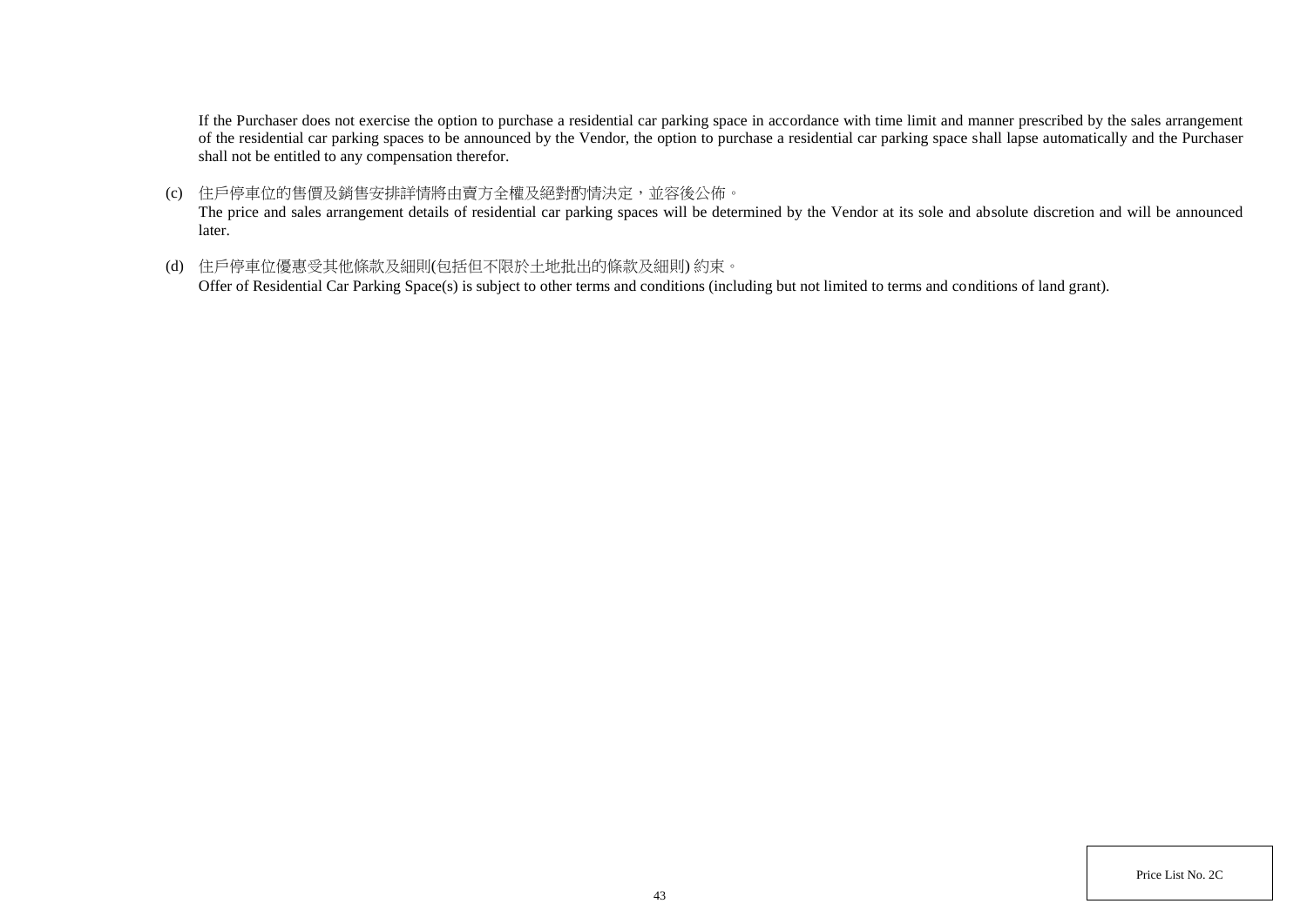## (4)(E1) 卓越靈活付款計劃 Premier Flexible Payment Plan

此付款計劃只適用於同一份臨時買賣合約下購買最少一間指定住宅物業(指價單上設有符號"\*"之住宅物業)之買方,及為免疑問,買方亦可選擇第(4)(A1)段、第(4)(B1)段、 第(4)(C1)段、第(4)(D1)段及第(4)(F1)段所述的任何一種付款計劃。

This payment plan is only applicable to the Purchaser who purchases at least one designated residential property (refer to a residential property that is marked a "\*" in the price list) under the same preliminary agreement for sale and purchase, and for the avoidance of doubt, the Purchaser may also choose any one of the payment plans stated in paragraph (4)(A1), paragraph $(4)(B1)$ , paragraph  $(4)(C1)$ ), paragraph  $(4)(D1)$  and paragraph  $(4)(F1)$ .

#### (i) 支付條款

The Terms of Payment

買方於簽署臨時買賣合約時須繳付相等於樓價 5%之金額作為臨時訂金,其中港幣\$100,000 作爲部分臨時訂金必須以銀行本票支付,臨時訂金的餘額可以支票及/ 或銀行本票支付,本票及支票抬頭請寫『胡關李羅律師行』。

Upon signing of the preliminary agreement for sale and purchase, the Purchaser shall pay the preliminary deposit which is equivalent to 5% of the purchase price. HK\$100,000 being part of the preliminary deposit must be paid by cashier order(s) and the balance of the preliminary deposit may be paid by cheque(s) and/or cashier order(s). The cashier order(s) and cheque(s) should be made payable to "Woo Kwan Lee & Lo".

1. 臨時訂金即樓價 5% (『臨時訂金』)於簽署臨時買賣合約時繳付,買方須於簽署臨時買賣合約的日期後 5 個工作日内簽署買賣合約。

A preliminary deposit equivalent to 5% of the purchase price ("preliminary deposit") shall be paid upon signing of the preliminary agreement for sale and purchase. The agreement for sale and purchase shall be signed by the Purchaser within 5 working days after the date of signing of the preliminary agreement for sale and purchase.

2. 加付訂金即樓價 5%分五期 (於簽署臨時買賣合約的日期後 150、180、210、240 及 270 日内) 繳付,每期為樓價 1%;或於賣方就其有能力將該期數中的指明物 業有效地轉讓予買方一事向買方發出通知的日期後的 14 日内繳付,以較早者為準。

A further deposit equivalent to 5% of the purchase price shall be paid by 5 instalments (within 150, 180, 210, 240 and 270 days after the date of signing of the preliminary agreement for sale and purchase) at 1% of the purchase price for each instalment; or within 14 days after the date of the notification to the Purchaser that the Vendor is in a position validly to assign the specified residential property in the Phase to the Purchaser, whichever is earlier.

3. 樓價 5%分五期 (於簽署臨時買賣合約的日期後 600、630、660、690 及 720 日內) 繳付,每期為樓價 1%;或於賣方就其有能力將該期數中的指明物業有效地轉 讓予買方一事向買方發出通知的日期後的 14 日內繳付,以較早者為準。

5% of the purchase price shall be paid by 5 instalments (within 600, 630, 660, 690 and 720 days after the date of signing of the preliminary agreement for sale and purchase) at 1% of the purchase price for each instalment; or within 14 days after the date of the notification to the Purchaser that the Vendor is in a position validly to assign the specified residential property in the Phase to the Purchaser, whichever is earlier.

4. 樓價 85%(樓價餘額)於賣方就其有能力將該期數中的指明物業有效地轉讓予買方一事向買方發出通知的日期後的 14 日內繳付。

85% of the purchase price (balance of purchase price) shall be paid within 14 days after the date of the notification to the Purchaser that the Vendor is in a position validly to assign the specified residential property in the Phase to the Purchaser.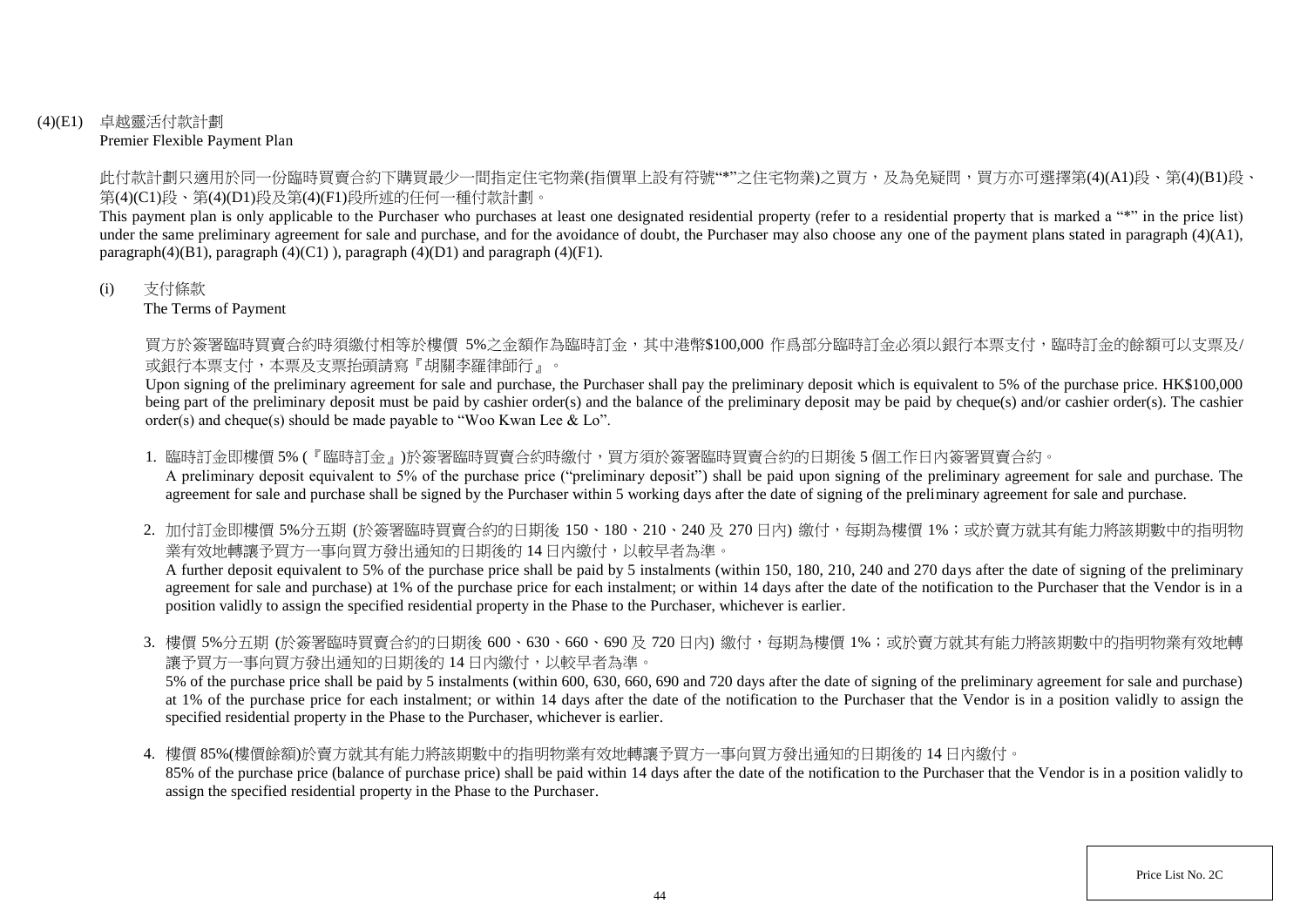#### (ii) 售價獲得折扣的基礎

The basis on which any discount on the price is available

1. 置業售價折扣

Home Purchase Price Discount

## 如買方於2018年6月30日或之前簽署臨時買賣合約,買方可獲8%售價折扣優惠。

If the Purchaser signs the preliminary agreement for sale and purchase on or before 30 June 2018, the Purchaser will be offered 8% discount on the price.

2. 特別折扣

Special Discount

- (a) 如買方於簽署臨時買賣合約時選擇特別折扣,買方可獲7%售價折扣優惠。 If the Purchaser chooses the Special Discount upon the signing of preliminary agreement for sale and purchase, the Purchaser will be offered 7% discount on the price.
- (b) 如買方為個人及於簽署臨時買賣合約時不選擇特別折扣,買方可申請第(4)(E1)(iii)3(d)段所述之3年免息貸款計劃。為免疑問,就購買每個住宅物業,買方 只可享有:
	- 特別折扣;或
	- 申請 3 年免息貸款計劃的權利或(如買方沒有使用 3 年免息貸款計劃並符合相關要求)第(4)(E1)(iii)2 段所述之特別現金回贈的其中一項。

# 買方須為於同一份臨時買賣合約下購買的所有住宅物業選擇相同之優惠。

If the Purchaser is individual(s) and does not choose the Special Discount upon the signing of preliminary agreement for sale and purchase, the Purchaser may apply for  $\overline{3}$  Years Interest-free Loan Plan as set out in paragraph (4)(E1)(iii)3(d). For the avoidance of doubt, for the purchase of each residential property, the Purchaser is only entitled to either:

- the Special Discount: or
- the right to apply for 3 Years Interest-free Loan Plan or (if the Purchaser has not utilized 3 Years Interest-free Loan Plan and met the relevant requirement) a Special Cash Rebate as set out in paragraph (4)(E1)(iii)2.

The Purchaser must choose the same offer for all the residential properties purchased under the same preliminary agreement for sale and purchase.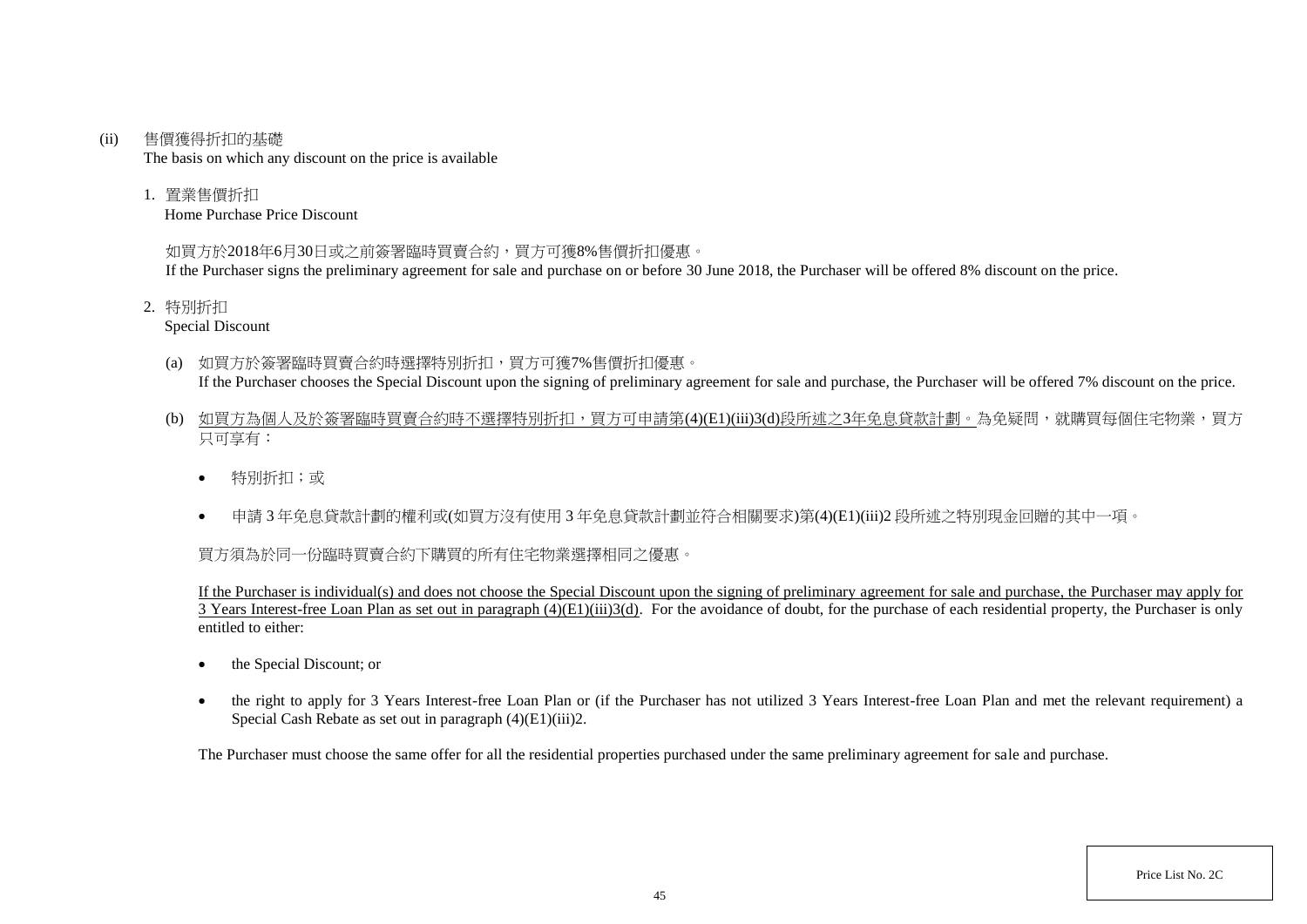#### 3. 新地會會員售價折扣優惠

#### Price Discount Offer for SHKP Club Member

凡於 2018 年 6 月 30 日或之前簽署臨時買賣合約,如買方為新地會會員 (即在簽署臨時買賣合約當日或之前,最少一位個人買方 (如買方是以個人名義) 或最少 一位 買方之董事 (如買方是以公司名義) 須為新地會會員),買方可獲 1%售價折扣優惠。

Where the preliminary agreement for sale and purchase is signed on or before 30 June 2018, if the Purchaser is a SHKP Club member (i.e. at least one individual Purchaser (if the Purchaser is an individual(s)) or at least one director of the Purchaser (if the Purchaser is a corporation) is a SHKP Club member on or before the date of signing the preliminary agreement for sale and purchase), the Purchaser will be offered 1% discount on the price.

#### (iii) 可就購買該期數中的指明住宅物業而連帶獲得的任何贈品、財務優惠或利益

Any gift, or any financial advantage or benefit, to be made available in connection with the purchase of a specified residential property in the Phase

1. 提前付清樓價現金回贈

Early Settlement Cash Rebate

如買方於以下列表指明的期間内付清樓價餘額(早於買賣合約訂明的付款限期日),可根據以下列表獲賣方送出提前付清樓價現金回贈(『提前付清樓價現金回 贈』)。付清樓價日期以賣方代表律師收到所有樓價款項日期為準。如訂明的期限的最後一日不是工作日(按《一手住宅物業銷售條例》第2(1)條所定義),則該 日定為下一個工作日。

Where the Purchaser settles the balance of the purchase price within the period(s) specified in the table below (which is earlier than the due date of payment specified in the agreement for sale and purchase), the Purchaser shall be entitled to an Early Settlement Cash Rebate ("Early Settlement Cash Rebate") offered by the Vendor according to the table below. The date of settlement of the purchase price shall be the date on which all the purchase price is received by the Vendor's solicitors. If the last day of the period is not a working day (as defined in section 2(1) of the Residential Properties (First-hand Sales) Ordinance), the said day shall fall on the next working day.

#### 提前付清樓價現金回贈列表

Early Settlement Cash Rebate Table

| 付清樓價餘額日期                                                                                     | 提前付清樓價現金回贈金額                        |
|----------------------------------------------------------------------------------------------|-------------------------------------|
| Date of settlement of the balance of the purchase price                                      | Early Settlement Cash Rebate amount |
| 簽署臨時買賣合約的日期後150日內                                                                            | 樓價 6.5%                             |
| Within 150 days after the date of signing of the preliminary agreement for sale and purchase | 6.5% of the purchase price          |
| 簽署臨時買賣合約的日期後 151日至 180日期間內                                                                   | 樓價 5%                               |
| Within the period from 151 days to 180 days after the date of signing of the preliminary     | 5% of the purchase price            |
| agreement for sale and purchase                                                              |                                     |
| 簽署臨時買賣合約的日期後 181日至 360日期間內                                                                   | 樓價 4%                               |
| Within the period from 181 days to 360 days after the date of signing of the preliminary     | 4% of the purchase price            |
| agreement for sale and purchase                                                              |                                     |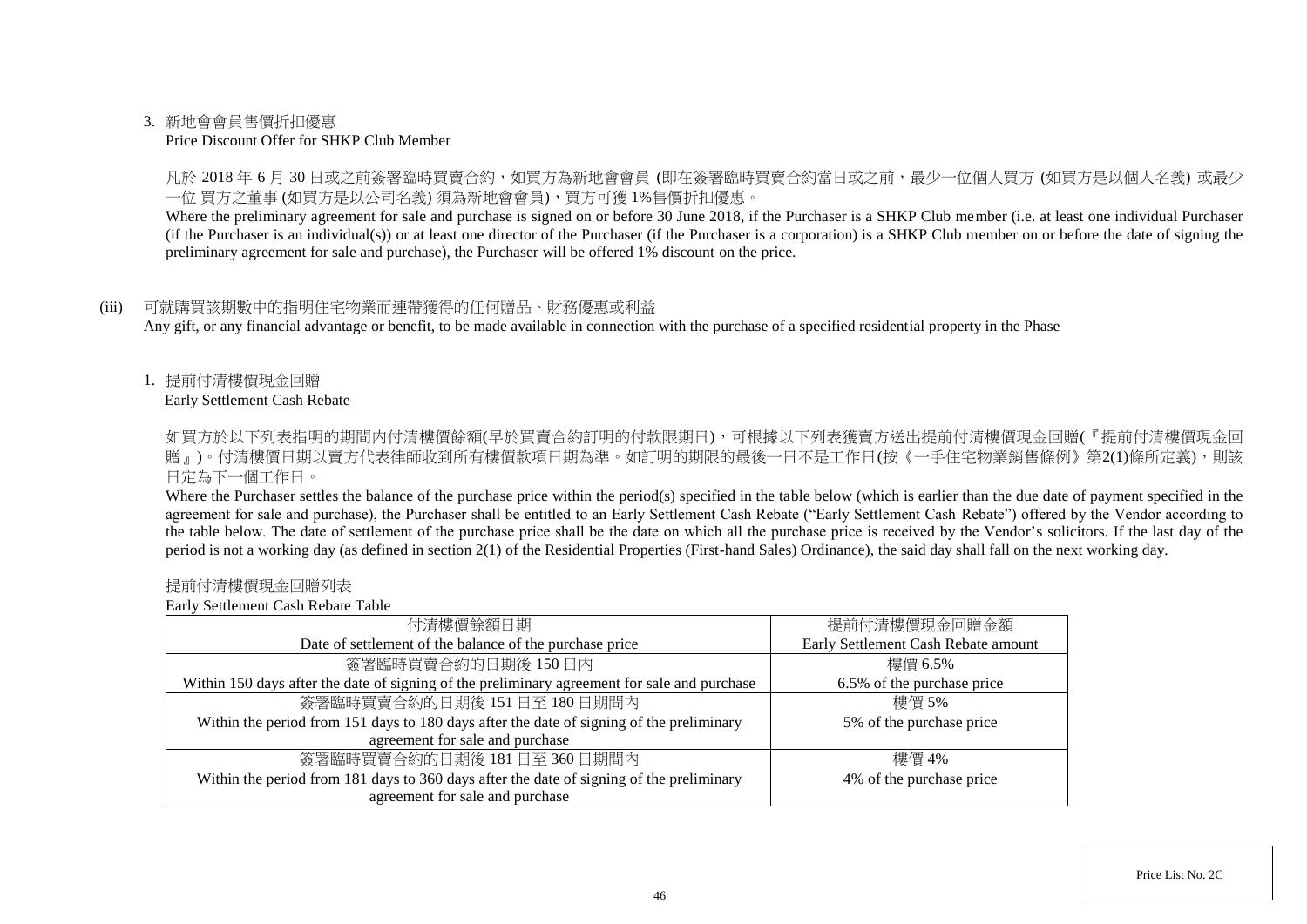| 簽署臨時買賣合約的日期後 361 日至 420 日期間內                                                             | 樓價 2%                    |
|------------------------------------------------------------------------------------------|--------------------------|
| Within the period from 361 days to 420 days after the date of signing of the preliminary | 2% of the purchase price |
| agreement for sale and purchase                                                          |                          |
| 簽署臨時買賣合約的日期後 421日至 480日期間内                                                               | 樓價 1%                    |
| Within the period from 421 days to 480 days after the date of signing of the preliminary | 1% of the purchase price |
| agreement for sale and purchase                                                          |                          |

# 買方須於付清樓價餘額之日或(如適用)買賣合約內訂明的該期數的預計關鍵日期(以較早者為進)前最少30日以書面向賣方申請提前付清樓價現金回贈,賣方會於 收到申請並確認有關資料無誤後將提前付清樓價現金回贈直接用於支付部份樓價餘額。

The Purchaser shall apply to the Vendor in writing for the Early Settlement Cash Rebate at least 30 days before the date of settlement of the balance of the purchase price or (if applicable) the estimated material date for the Phase as specified in the agreement for sale and purchase (whichever is earlier). After the Vendor has received the application and duly verified the information, the Vendor will apply the Early Settlement Cash Rebate for part payment of the balance of the purchase price directly.

## 2. 特別現金回贈

Special Cash Rebate

#### 如買方: Where the Purchaser:

- 於簽署臨時買賣合約時不選擇第(4)(E1)(ii)2段所述之特別折扣;及 does not choose the Special Discount as set out in paragraph (4)(E1)(ii)2 upon the signing of preliminary agreement for sale and purchase; and
- 沒有使用第(4)(E1)(iii)3(d)段所述的3年免息貸款計劃;及 has not utilized 3 Years Interest-free Loan Plan as set out in paragraph (4)(E1)(iii)3(d); and
- 按買賣合約付清樓價餘額,

settles the balance of the purchase price in accordance with the agreement for sale and purchase,

# 買方可獲賣方送出特別現金回贈(『特別現金回贈』)。特別現金回贈的金額相等於樓價7%。

the Purchaser shall be entitled to a Special Cash Rebate ("Special Cash Rebate") offered by the Vendor. The amount of the Special Cash Rebate shall be equal to 7% of the purchase price.

# 買方須於付清樓價餘額之日或(如適用)買賣合約內訂明的該期數的預計關鍵日期(以較早者為準)前最少30日以書面向賣方申請特別現金回贈,賣方會於收到申請 並確認有關資料無誤後將特別現金回贈直接用於支付部份樓價餘額。

The Purchaser shall apply to the Vendor in writing for the Special Cash Rebate at least 30 days before the date of settlement of the balance of the purchase price or (if applicable) the estimated material date for the Phase as specified in the agreement for sale and purchase (whichever is earlier). After the Vendor has received the application and duly verified the information to be correct, the Vendor will apply the Special Cash Rebate for part payment of the balance of the purchase price directly.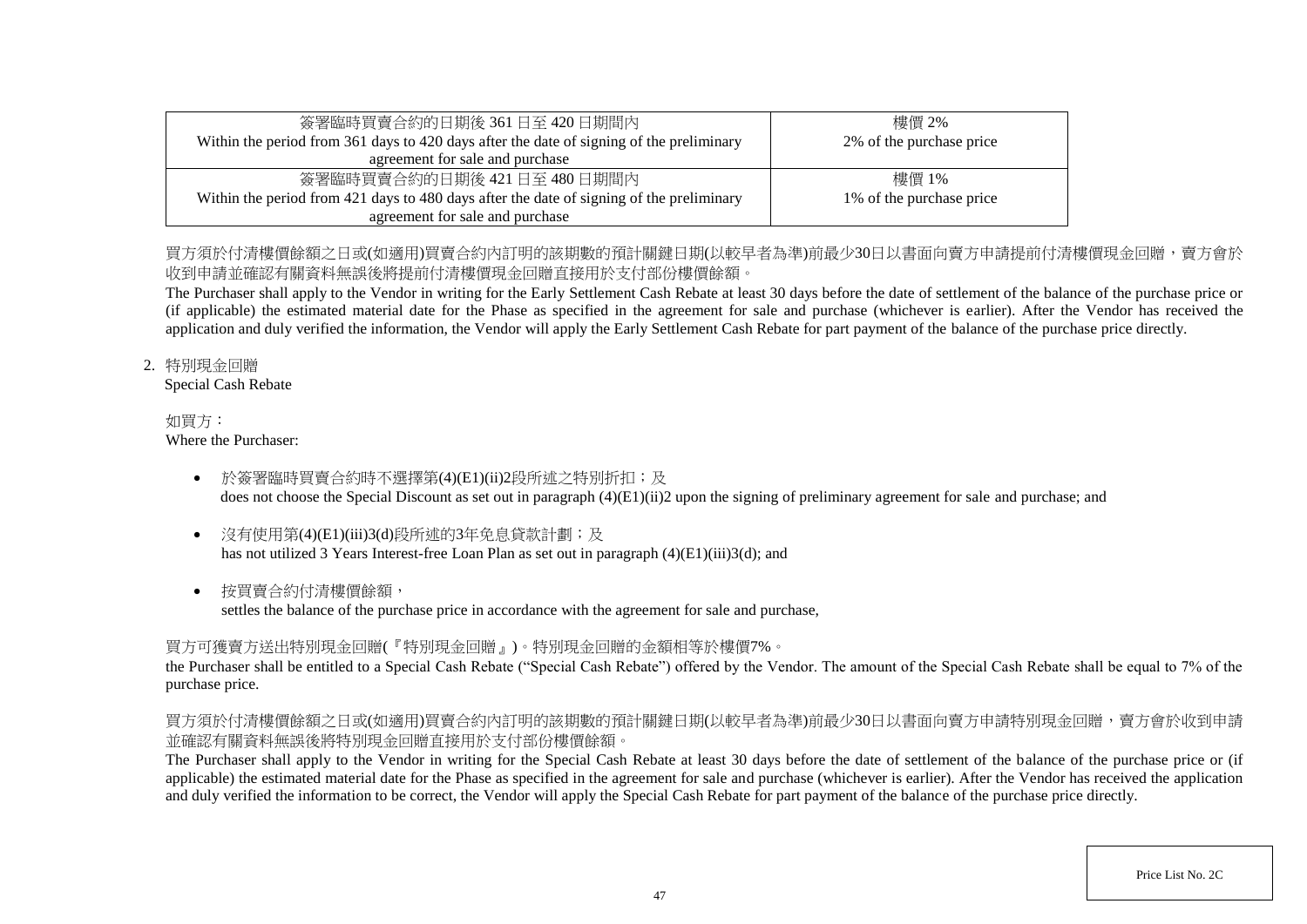3. 貸款優惠 Loan Benefit

#### 買方可向賣方的指定財務機構申請以下其中一項貸款優惠:

The Purchaser may apply for ONLY ONE of the following loan benefits from the Vendor's designated financing company:

#### (a) 備用第一按揭貸款

#### Standby First Mortgage Loan

備用第一按揭貸款的最高金額為淨樓價的80%或(如買方屬特選客戶)90%,惟貸款金額不可超過應繳付之樓價餘額。詳情請參閱附錄2(a) 。

The maximum Standby First Mortgage Loan amount shall be 80% or (if the Purchaser is a designated customer) 90% of the net purchase price, provided that the loan amount shall not exceed the balance of purchase price payable. Please see Annex 2(a) for details.

上文『特選客戶』一詞指(i)個人名義買方;及(ii)至少一位買方或其擔保人為香港相關專業機構註冊之建築師、會計師、測量師、獸醫、牙醫、醫生、註冊 護士、精算師、律師、特許金融分析師、民航機師、香港醫院管理局之僱員(其薪金為醫院管理局一般職系薪級表34(33A)點或以上)或香港特別行政區政府 之公務員(其薪金為公務員總薪級表34(33A)點或以上) (統稱為『指定專業人士』)。指定財務機構保留對『特選客戶』及『指定專業人士』定義的最終解釋 權。

The term "designated customer" above means (i) the Purchaser(s) who is/are individual(s); and (ii) at least one of the Purchaser(s) or his/her guarantor(s) is/are registered with the relevant professional bodies in Hong Kong as architect, accountant, surveyor, veterinarian, dentist, doctor, registered nurse, actuary, lawyer, Chartered Financial Analyst, airline pilot, staff of Hospital Authority of Hong Kong (with salary at Hospital Authority General Pay Scale Point 34 (33A) or above) or civil servants of the government of HKSAR (with salary at Civil Services Master Pay Scale Point 34 (33A) or above) (collectively "designated professional person"). The designated financing company reserves the right of final interpretation of the definitions of "designated customer" and "designated professional person".

(b) 備用第二按揭貸款

#### Standby Second Mortgage Loan

備用第二按揭貸款的最高金額為淨樓價的30%,惟第一按揭貸款(由第一按揭銀行提供)及備用第二按揭貸款總金額不可超過淨樓價的80%,或應繳付之樓 價餘額,以較低者為準。詳情請參閱附錄2(b) 。

The maximum Standby Second Mortgage Loan amount shall be 30% of the net purchase price, provided that the total amount of first mortgage loan (offered by the first mortgagee bank) and the Standby Second Mortgage Loan shall not exceed 80% of the net purchase price, or the balance of purchase price payable, whichever is lower. Please see Annex 2(b) for details.

#### (c) Regency 120 Plus(只適用於個人名義買方)

Regency 120 Plus (applicable only to the Purchaser(s) who is/are individual(s))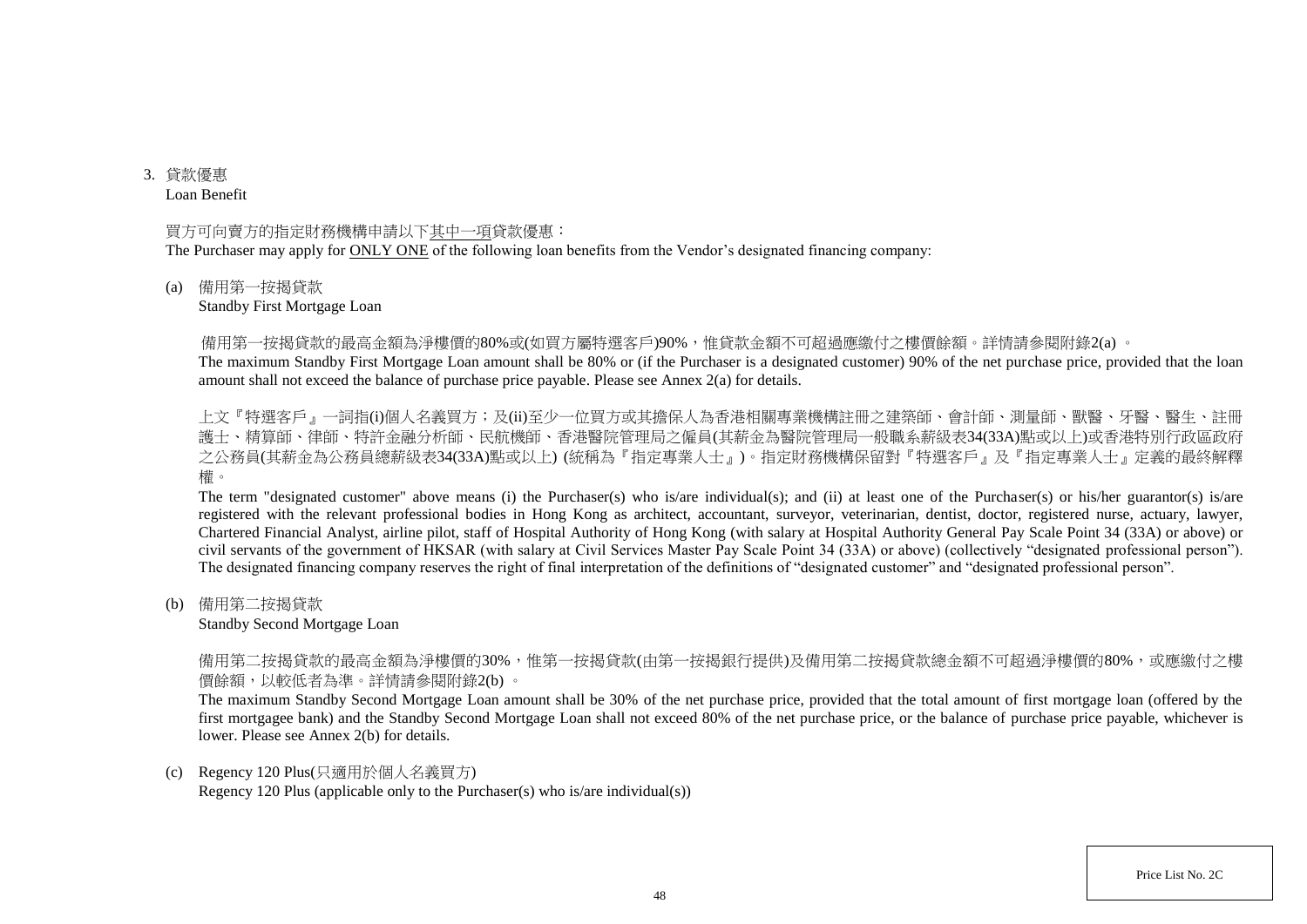Regency 120 Plus 的最高貸款金額為樓價 120%。詳情請參閱附錄 2(c) 。

The maximum loan amount of Regency 120 Plus shall be 120% of the purchase price. Please see Annex 2(c) for details.

## (d) 3年免息貸款計劃(只適用於個人名義買方)

3 Years Interest-free Loan Plan (applicable only to the Purchaser(s) who is/are individual(s))

# 如買方於簽署臨時買賣合約時不選擇第(4)(E1)(ii)2段所述之特別折扣,則買方可申請3年免息貸款計劃。3年免息貸款計劃的最高貸款金額為淨樓價的80%, 惟貸款金額不可超過應繳付之樓價餘額。如買方使用3年免息貸款計劃,買方將不會享有第(4)(E1)(iii)2段所述的特別現金回贈。**如買方符合相關要求,將** 獲**(i)**豁免貸款利息及**/**或**(ii)**提前償還現金回贈。相關要求及詳情請參閱附錄2(d) 。

If the Purchaser does not choose the Special Discount as set out in paragraph (4)(E1)(ii)2 upon the signing of preliminary agreement for sale and purchase, then the Purchaser may apply for 3 Years Interest-free Loan Plan. The maximum loan amount of 3 Years Interest-free Loan Plan shall be 80% of the net purchase price, provided that the loan amount shall not exceed the balance of purchase price payable. If the Purchaser has utilized the 3 Years Interest-free Loan Plan, then the Purchaser shall not be entitled to the Special Cash Rebate as set out in paragraph  $(4)(E1)(iii)2$ . **If the Purchaser complies with the relevant requirements, (i) the interest on loan will be waived and/or (ii) the Purchaser shall be entitled to the Early Repayment Cash Rebate.** Please see Annex 2(d) for the relevant requirements and details.

上文『淨樓價』一詞指扣除第(4)(E1)(iii)1段所述的提前付清樓價現金回贈(如有) 及第(4)(E1)(iii)2段所述的特別現金回贈(如有)後的住宅物業之樓價。 The term "net purchase price" above means the amount of the purchase price of the residential property after deducting the Early Settlement Cash Rebate (if any) as set out in paragraph  $(4)(E1)(iii)1$  and the Special Cash Rebate (if any) as set out in paragraph  $(4)(E1)(iii)2$ .

## 4. 首 3 年保修優惠

First 3 Years Warranty Offer

在不影響買方於買賣合約下之權利的前提下,凡住宅物業(但不包括住宅物業的花園內的園景及盆栽(如有))有欠妥之處(正常損耗除外),而該欠妥之處並非由任 何人之行為或疏忽造成,買方可於該期數的滿意紙或轉讓同意書發出日(以較早者計)起計 3 年内向賣方發出書面通知,賣方須在收到書面通知後在合理地切實 可行的範圍內盡快自費作出修補。首 3 年保修優惠受其他條款及細則約束。

Without affecting the Purchaser's rights under the agreement for sale and purchase, the Vendor shall at its own cost and as soon as reasonably practicable after receipt of a written notice served by the Purchaser within 3 years from the date of issuance of the certificate of compliance or consent to assign in respect of the Phase (whichever is earlier) rectify any defects (fair wear and tear excepted) to the residential property (excluding the landscape area and potted plants in the garden of the residential property (if any)) caused otherwise than by the act or neglect of any person. The First 3 Years Warranty Offer is subject to other terms and conditions.

## 5. 住戶停車位優惠

Offer of Residential Car Parking Space(s)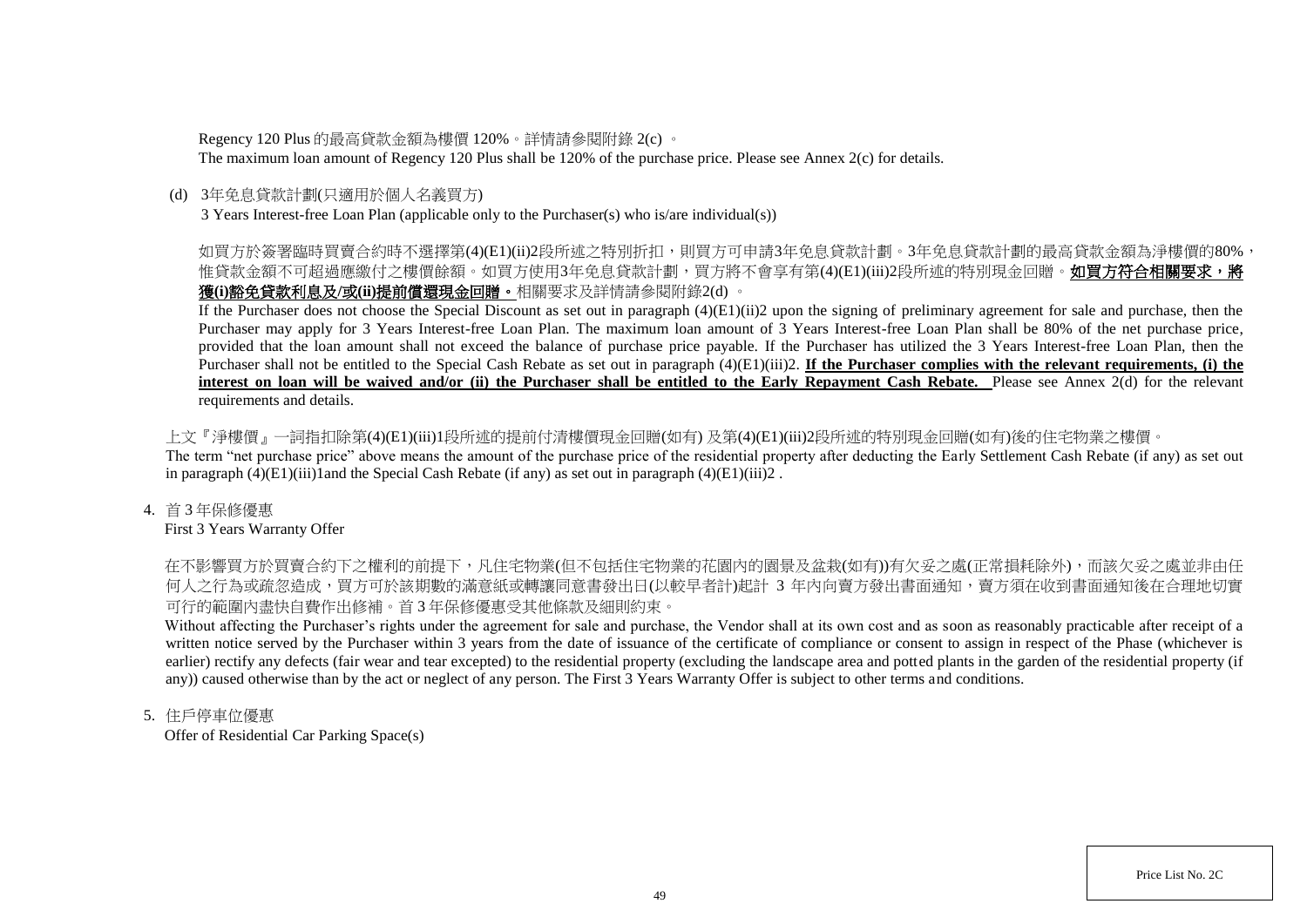(a) 選購於價單上設有符號"#"之住宅物業之買方,可享有認購該期數或其他地政總署署長屆時已發出預售樓花同意書或轉讓同意書的期數內的一個住戶停車 位的權利。買方可根據賣方日後公佈的住戶停車位之銷售安排所規定的時限及方法行使其認購住戶停車位的權利。賣方不作出任何陳述、承諾或保證買方 會獲認購與住宅物業相同期數內的住戶停車位。

The Purchaser of a residential property that is marked with a "#" in the price list is entitled to have an option to purchase one residential car parking space in the Phase or other Phase(s) in respect of which presale consent(s) or consent(s) to assign has/have been issued by the Director of Lands. The Purchaser can exercise his/her/its option to purchase a residential car parking space in accordance with time limit and manner as prescribed by the sales arrangement of the residential car parking spaces to be announced by the Vendor. The Vendor makes no representation, warranty or guarantee that the Purchaser will be offered a residential car parking space within the same Phase as the residential property.

- (b) 如買方不根據賣方日後公佈的住戶停車位之銷售安排行使其認購住戶停車位的權利,其認購住戶停車位的權利將會自動失效,買方不會為此獲得任何補償。 If the Purchaser does not exercise the option to purchase a residential car parking space in accordance with time limit and manner prescribed by the sales arrangement of the residential car parking spaces to be announced by the Vendor, the option to purchase a residential car parking space shall lapse automatically and the Purchaser shall not be entitled to any compensation therefor.
- (c) 住戶停車位的售價及銷售安排詳情將由賣方全權及絕對酌情決定,並容後公佈。

The price and sales arrangement details of residential car parking spaces will be determined by the Vendor at its sole and absolute discretion and will be announced later.

(d) 住戶停車位優惠受其他條款及細則(包括但不限於土地批出的條款及細則) 約束。 Offer of Residential Car Parking Space(s) is subject to other terms and conditions (including but not limited to terms and conditions of land grant).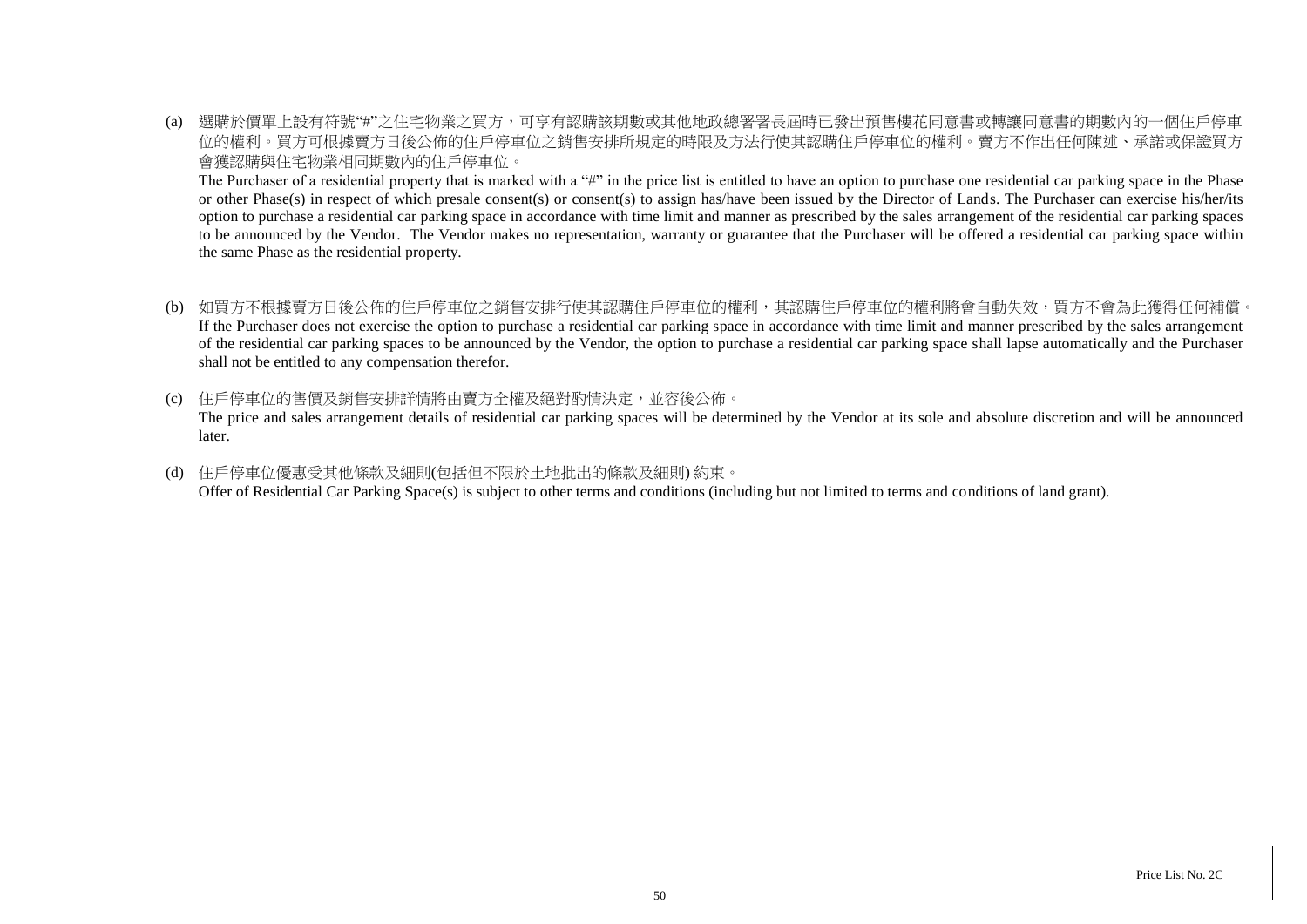- (4)(F1) AVD and BSD 靈活付款計劃 AVD and BSD Flexible Payment Plan
	- (i) 支付條款 The Terms of Payment

買方於簽署臨時買賣合約時須繳付相等於樓價 5%之金額作為臨時訂金,其中港幣\$100,000 作爲部分臨時訂金必須以銀行本票支付,臨時訂金的餘額可以支票及/ 或銀行本票支付,本票及支票抬頭請寫『胡關李羅律師行』。

Upon signing of the preliminary agreement for sale and purchase, the Purchaser shall pay the preliminary deposit which is equivalent to 5% of the purchase price. HK\$100,000 being part of the preliminary deposit must be paid by cashier order(s) and the balance of the preliminary deposit may be paid by cheque(s) and/or cashier order(s). The cashier order(s) and cheque(s) should be made payable to "Woo Kwan Lee & Lo".

1. 臨時訂金即樓價 5% (『臨時訂金』)於簽署臨時買賣合約時繳付,買方須於簽署臨時買賣合約的日期後 5 個工作日內簽署買賣合約。

A preliminary deposit equivalent to 5% of the purchase price ("preliminary deposit") shall be paid upon signing of the preliminary agreement for sale and purchase. The agreement for sale and purchase shall be signed by the Purchaser within 5 working days after the date of signing of the preliminary agreement for sale and purchase.

2. 加付訂金即樓價 5%於簽署臨時買賣合約的日期後 90 日内,或於賣方就其有能力將該期數中的指明物業有效地轉讓予買方一事向買方發出通知的日期後的 14 日內繳付,以較早者為準。

A further deposit equivalent to 5% of the purchase price shall be paid within 90 days after the date of signing of the preliminary agreement for sale and purchase, or within 14 days after the date of the notification to the Purchaser that the Vendor is in a position validly to assign the specified residential property in the Phase to the Purchaser, whichever is earlier.

3. 樓價 5%於簽署臨時買賣合約的日期後 360 日内,或於賣方就其有能力將該期數中的指明物業有效地轉讓予買方一事向買方發出通知的日期後的 14 日內繳付, 以較早者為準。

5% of the purchase price shall be paid within 360 days after the date of signing of the preliminary agreement for sale and purchase, or within 14 days after the date of the notification to the Purchaser that the Vendor is in a position validly to assign the specified residential property in the Phase to the Purchaser, whichever is earlier.

4. 樓價 85%(樓價餘額)於賣方就其有能力將該期數中的指明物業有效地轉讓予買方一事向買方發出通知的日期後的 14 日內繳付。

85% of the purchase price (balance of purchase price) shall be paid within 14 days after the date of the notification to the Purchaser that the Vendor is in a position validly to assign the specified residential property in the Phase to the Purchaser.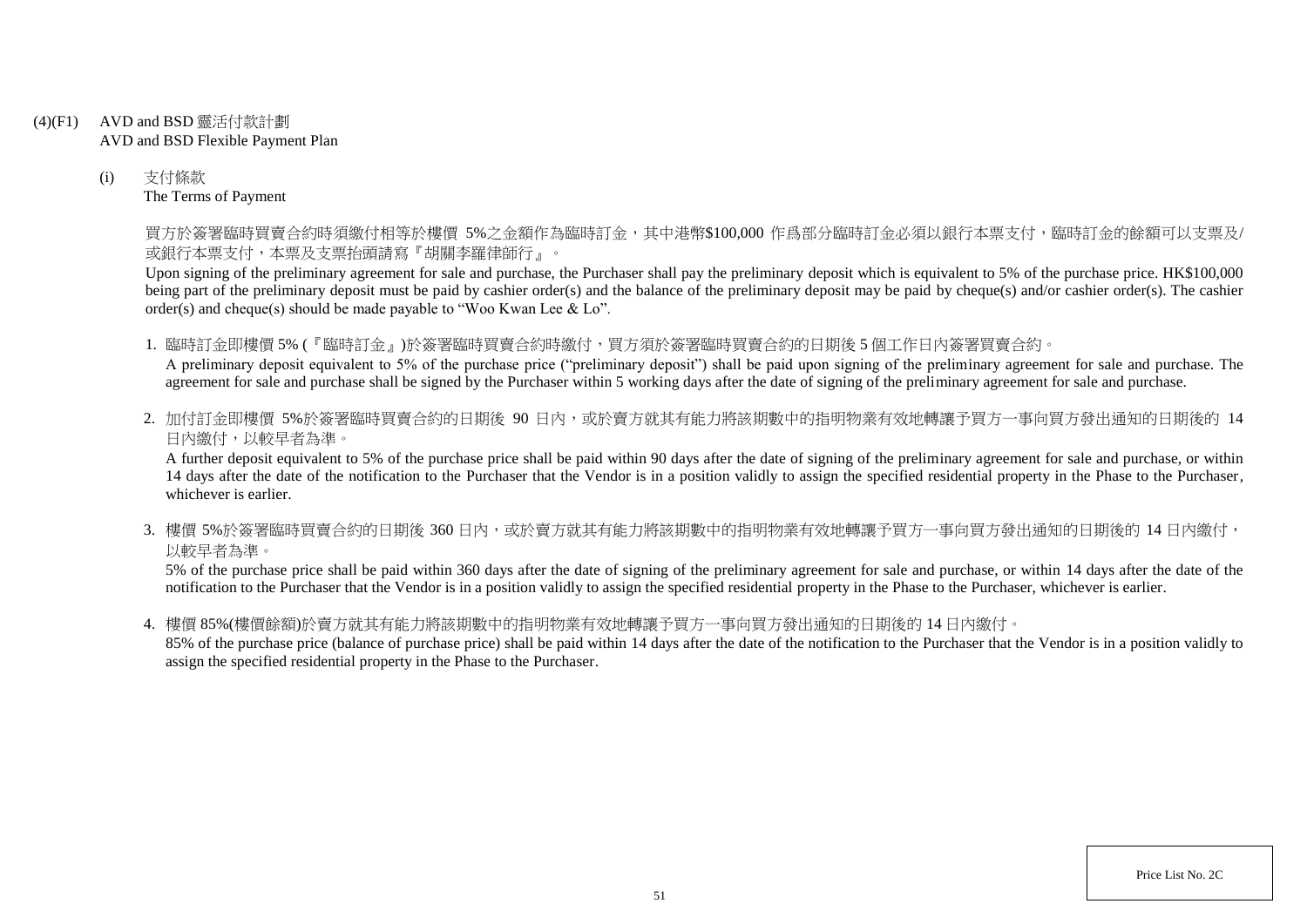(ii) 售價獲得折扣的基礎

The basis on which any discount on the price is available

## 1. 新地會會員售價折扣優惠

Price Discount Offer for SHKP Club Member

凡於2018年6月30日或之前簽署臨時買賣合約,如買方為新地會會員 (即在簽署臨時買賣合約當日或之前,最少一位個人買方 (如買方是以個人名義) 或最少一位 買方之董事 (如買方是以公司名義) 須為新地會會員),買方可獲1%售價折扣優惠。

Where the preliminary agreement for sale and purchase is signed on or before 30 June 2018, if the Purchaser is a SHKP Club member (i.e. at least one individual Purchaser (if the Purchaser is an individual(s)) or at least one director of the Purchaser (if the Purchaser is a corporation) is a SHKP Club member on or before the date of signing the preliminary agreement for sale and purchase), the Purchaser will be offered 1% discount on the price.

# (iii) 可就購買該期數中的指明住宅物業而連帶獲得的任何贈品、財務優惠或利益

Any gift, or any financial advantage or benefit, to be made available in connection with the purchase of a specified residential property in the Phase

1. 印花稅優惠 Stamp Duty Offer(s)

買方可獲下述印花稅優惠:

The Purchaser will be offered the following Stamp Duty Offer(s):

(a) 印花稅現金回贈

Stamp Duty Cash Rebate

買方在按買賣合約付清樓價餘額的情況下,可獲賣方提供印花稅現金回贈。印花稅現金回贈的金額相等於就買賣合約應付的從價印花稅的70%及(如有)買 家印花稅的70%的總和,上限為樓價的21%。詳情請參閱附錄1(a)。

Subject to settlement of the balance of the purchase price in accordance with the agreement for sale and purchase, the Purchaser shall be entitled to a Stamp Duty Cash Rebate offered by the Vendor. The amount of the Stamp Duty Cash Rebate shall be equal to the sum of 70% of the ad valorem stamp duty and (if any) 70% of the buyer's stamp duty chargeable on the agreement for sale and purchase, subject to a cap of 21% of the purchase price. Please see Annex 1(a) for details.

# (b) 過渡性貸款(只適用於買方為個人或香港註冊成立的有限公司及其所有股東及董事均為個人)

Transitional Loan (only applicable to the Purchaser who is individual or limited company incorporated in Hong Kong with all its shareholder(s) and director(s) being individual(s))

買方可向賣方的指定財務機構申請過渡性貸款或(如買方沒有使用過渡性貸款)可獲港幣\$5,000現金回贈,過渡性貸款的最高金額相等於就買賣合約應付的 從價印花稅的70%及(如有)買家印花稅的70%的總和,上限為樓價的15%。詳情請參閱附錄1(b)。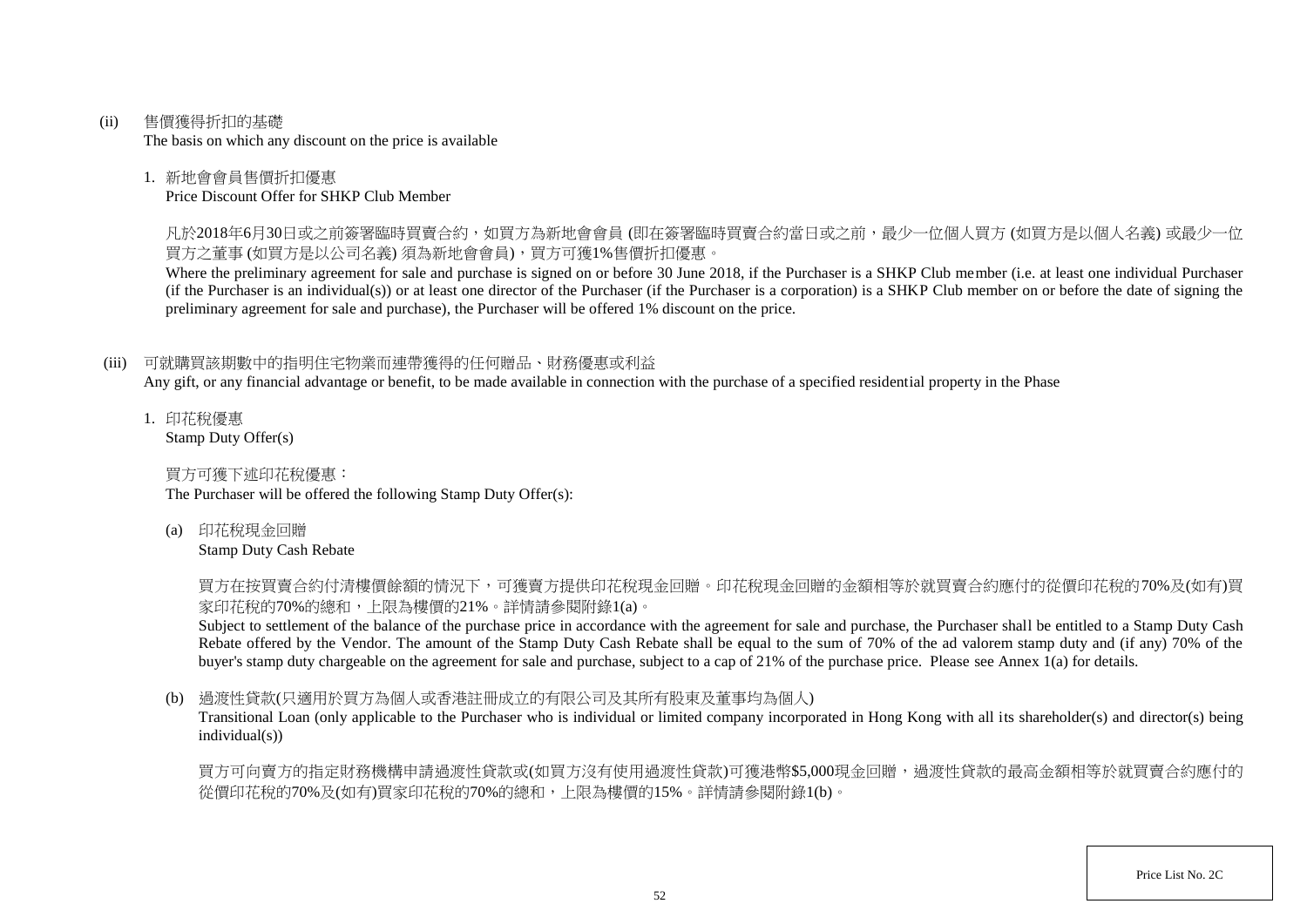The Purchaser may apply for a Transitional Loan from the Vendor's designated financing company or (if the Purchaser has not utilized the Transitional Loan) shall be entitled to a HK\$5,000 Cash Rebate. The maximum Transitional Loan amount shall be equal to the sum of 70% of the ad valorem stamp duty and (if any) 70% of the buyer's stamp duty chargeable on the agreement for sale and purchase, subject to a cap of 15% of the purchase price. Please see Annex 1(b) for details.

## 2. 提前付清樓價現金回贈

#### Early Settlement Cash Rebate

如買方於以下列表指明的期間内付清樓價餘額(早於買賣合約訂明的付款限期日),可根據以下列表獲賣方送出提前付清樓價現金回贈(『提前付清樓價現金回 贈』)。付清樓價日期以賣方代表律師收到所有樓價款項日期為進。如訂明的期限的最後一日不是工作日(按《一手住宅物業銷售條例》第2(1)條所定義),則該 日定為下一個工作日。

Where the Purchaser settles the balance of the purchase price within the period(s) specified in the table below (which is earlier than the due date of payment specified in the agreement for sale and purchase), the Purchaser shall be entitled to an Early Settlement Cash Rebate ("Early Settlement Cash Rebate") offered by the Vendor according to the table below. The date of settlement of the purchase price shall be the date on which all the purchase price is received by the Vendor's solicitors. If the last day of the period is not a working day (as defined in section 2(1) of the Residential Properties (First-hand Sales) Ordinance), the said day shall fall on the next working day.

#### 提前付清樓價現金回贈列表

#### Early Settlement Cash Rebate Table

| 付清樓價餘額日期                                                                                     | 提前付清樓價現金回贈金額                        |
|----------------------------------------------------------------------------------------------|-------------------------------------|
| Date of settlement of the balance of the purchase price                                      | Early Settlement Cash Rebate amount |
| 簽署臨時買賣合約的日期後 480日內                                                                           | 樓價 1%                               |
| Within 480 days after the date of signing of the preliminary agreement for sale and purchase | 1\% of the purchase price           |

買方須於付清樓價餘額之日或(如適用)買賣合約内訂明的該期數的預計關鍵日期(以較早者為準)前最少30日以書面向賣方申請提前付清樓價現金回贈,賣方會於 收到申請並確認有關資料無誤後將提前付清樓價現金回贈直接用於支付部份樓價餘額。

The Purchaser shall apply to the Vendor in writing for the Early Settlement Cash Rebate at least 30 days before the date of settlement of the balance of the purchase price or (if applicable) the estimated material date for the Phase as specified in the agreement for sale and purchase (whichever is earlier). After the Vendor has received the application and duly verified the information, the Vendor will apply the Early Settlement Cash Rebate for part payment of the balance of the purchase price directly.

#### 3. 貸款優惠

Loan Benefit

# 買方可向賣方的指定財務機構申請以下其中一項貸款優惠:

The Purchaser may apply for ONLY ONE of the following loan benefits from the Vendor's designated financing company:

(a) 備用第一按揭貸款 Standby First Mortgage Loan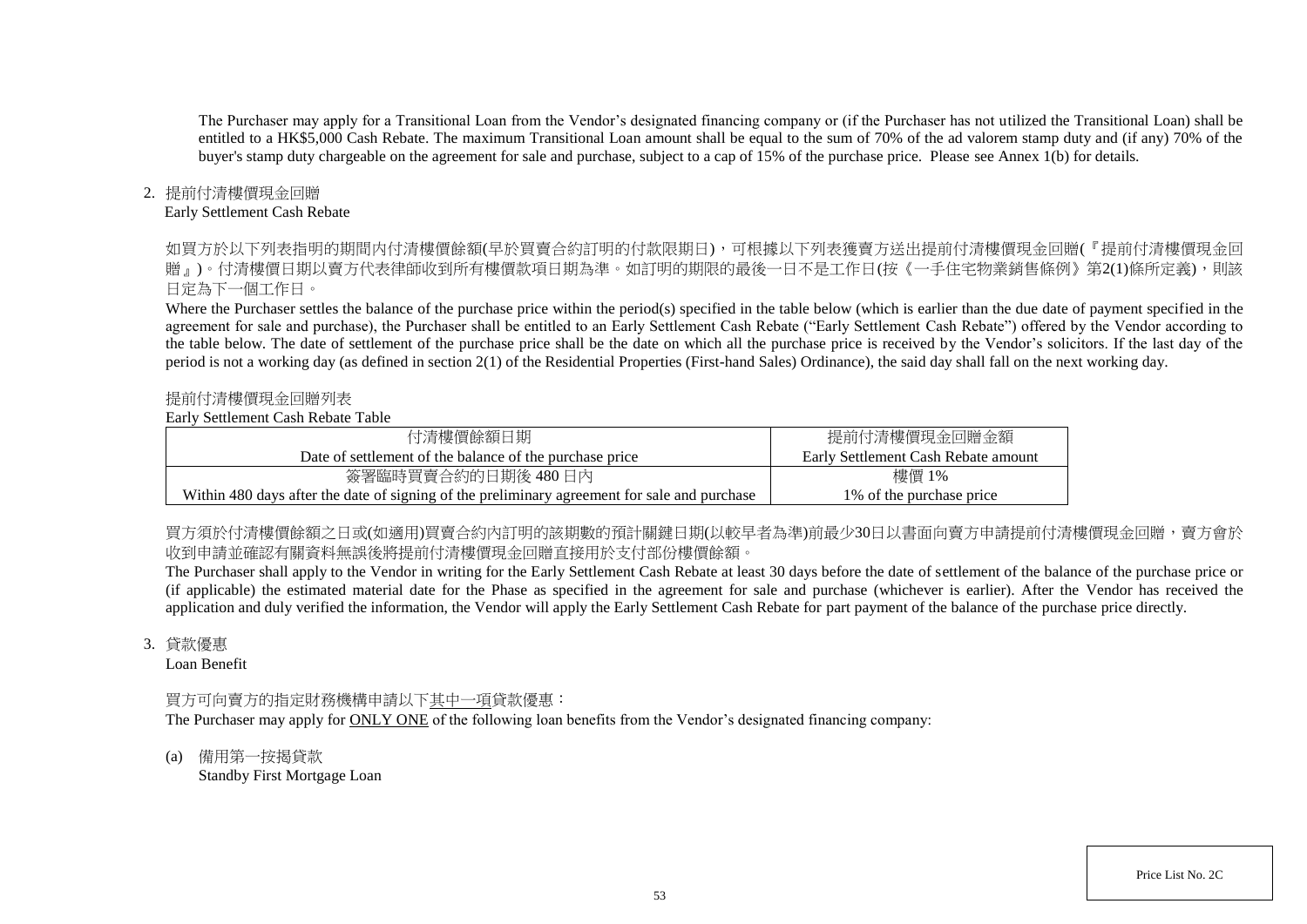備用第一按揭貸款的最高金額為淨樓價的80%,惟貸款金額不可超過應繳付之樓價餘額。詳情請參閱附錄2(a) 。

The maximum Standby First Mortgage Loan amount shall be 80% of the net purchase price, provided that the loan amount shall not exceed the balance of purchase price payable. Please see Annex 2(a) for details.

## (b) 備用第二按揭貸款

Standby Second Mortgage Loan

備用第二按揭貸款的最高金額為淨樓價的30%,惟第一按揭貸款(由第一按揭銀行提供)及備用第二按揭貸款總金額不可超過淨樓價的80%,或應繳付之樓 價餘額,以較低者為準。詳情請參閱附錄2(b) 。

The maximum Standby Second Mortgage Loan amount shall be 30% of the net purchase price, provided that the total amount of first mortgage loan (offered by the first mortgagee bank) and the Standby Second Mortgage Loan shall not exceed 80% of the net purchase price, or the balance of purchase price payable, whichever is lower. Please see Annex 2(b) for details.

上文『淨樓價』一詞指扣除第(4)(F1)(iii)1(a)段所述的印花稅現金回贈、第(4)(F1)(iii)1(b)段所述的港幣\$5,000現金回贈(如有)及第(4)(F1)(iii)2段所述的提前付清樓 價現金回贈(如有)後的住宅物業之樓價。

The term "net purchase price" above means the amount of the purchase price of the residential property after deducting the Stamp Duty Cash Rebate as set out in paragraph  $(4)(F1)(iii)1(a)$ , the HK\$5,000 Cash Rebate (if any) as set out in paragraph  $(4)(F1)(iii)1(b)$  and the Early Settlement Cash Rebate (if any) as set out in paragraph  $(4)(F1)(iii)2$ .

## 4. 首 3 年保修優惠

First 3 Years Warranty Offer

在不影響買方於買賣合約下之權利的前提下,凡住宅物業(但不包括住宅物業的花園內的園景及盆栽(如有))有欠妥之處(正常損耗除外),而該欠妥之處並非由任 何人之行為或疏忽造成,買方可於該期數的滿意紙或轉讓同意書發出日(以較早者計)起計 3 年内向賣方發出書面通知,賣方須在收到書面通知後在合理地切實 可行的範圍內盡快自費作出修補。首 3 年保修優惠受其他條款及細則約束。

Without affecting the Purchaser's rights under the agreement for sale and purchase, the Vendor shall at its own cost and as soon as reasonably practicable after receipt of a written notice served by the Purchaser within 3 years from the date of issuance of the certificate of compliance or consent to assign in respect of the Phase (whichever is earlier) rectify any defects (fair wear and tear excepted) to the residential property (excluding the landscape area and potted plants in the garden of the residential property (if any)) caused otherwise than by the act or neglect of any person. The First 3 Years Warranty Offer is subject to other terms and conditions.

# 5. 住戶停車位優惠

Offer of Residential Car Parking Space(s)

(a) 選購於價單上設有符號"#"之住宅物業之買方,可享有認購該期數或其他地政總署署長屆時已發出預售樓花同意書或轉讓同意書的期數內的一個住戶停車 位的權利。買方可根據賣方日後公佈的住戶停車位之銷售安排所規定的時限及方法行使其認購住戶停車位的權利。賣方不作出任何陳述、承諾或保證買方 會獲認購與住宅物業相同期數內的住戶停車位。

The Purchaser of a residential property that is marked with a "#" in the price list is entitled to have an option to purchase one residential car parking space in the Phase or other Phase(s) in respect of which presale consent(s) or consent(s) to assign has/have been issued by the Director of Lands. The Purchaser can exercise his/her/its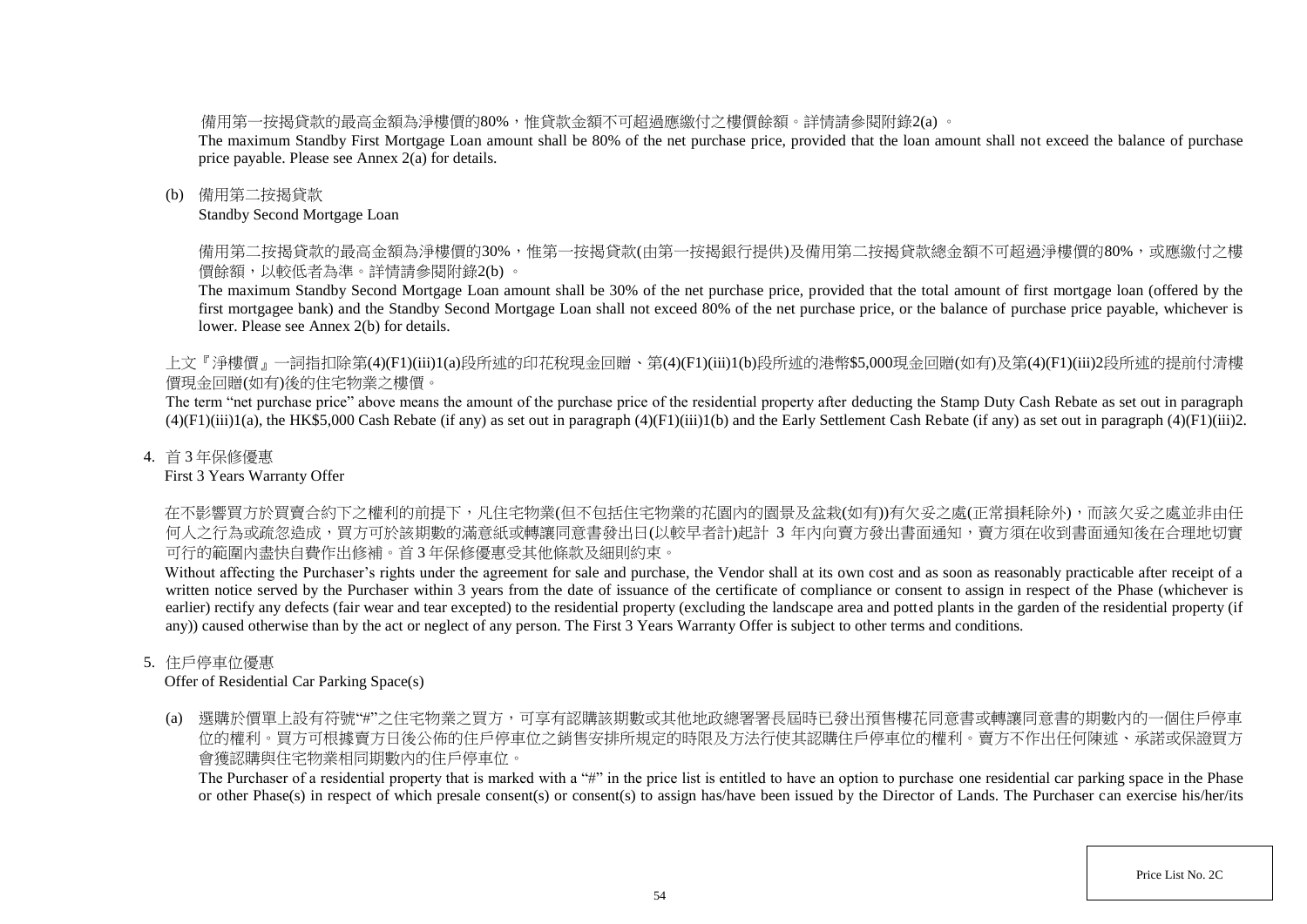option to purchase a residential car parking space in accordance with time limit and manner as prescribed by the sales arrangement of the residential car parking spaces to be announced by the Vendor. The Vendor makes no representation, warranty or guarantee that the Purchaser will be offered a residential car parking space within the same Phase as the residential property.

- (b) 如買方不根據賣方日後公佈的住戶停車位之銷售安排行使其認購住戶停車位的權利,其認購住戶停車位的權利將會自動失效,買方不會為此獲得任何補償。 If the Purchaser does not exercise the option to purchase a residential car parking space in accordance with time limit and manner prescribed by the sales arrangement of the residential car parking spaces to be announced by the Vendor, the option to purchase a residential car parking space shall lapse automatically and the Purchaser shall not be entitled to any compensation therefor.
- (c) 住戶停車位的售價及銷售安排詳情將由賣方全權及絕對酌情決定,並容後公佈。 The price and sales arrangement details of residential car parking spaces will be determined by the Vendor at its sole and absolute discretion and will be announced later.
- (d) 住戶停車位優惠受其他條款及細則(包括但不限於土地批出的條款及細則) 約束。

Offer of Residential Car Parking Space(s) is subject to other terms and conditions (including but not limited to terms and conditions of land grant).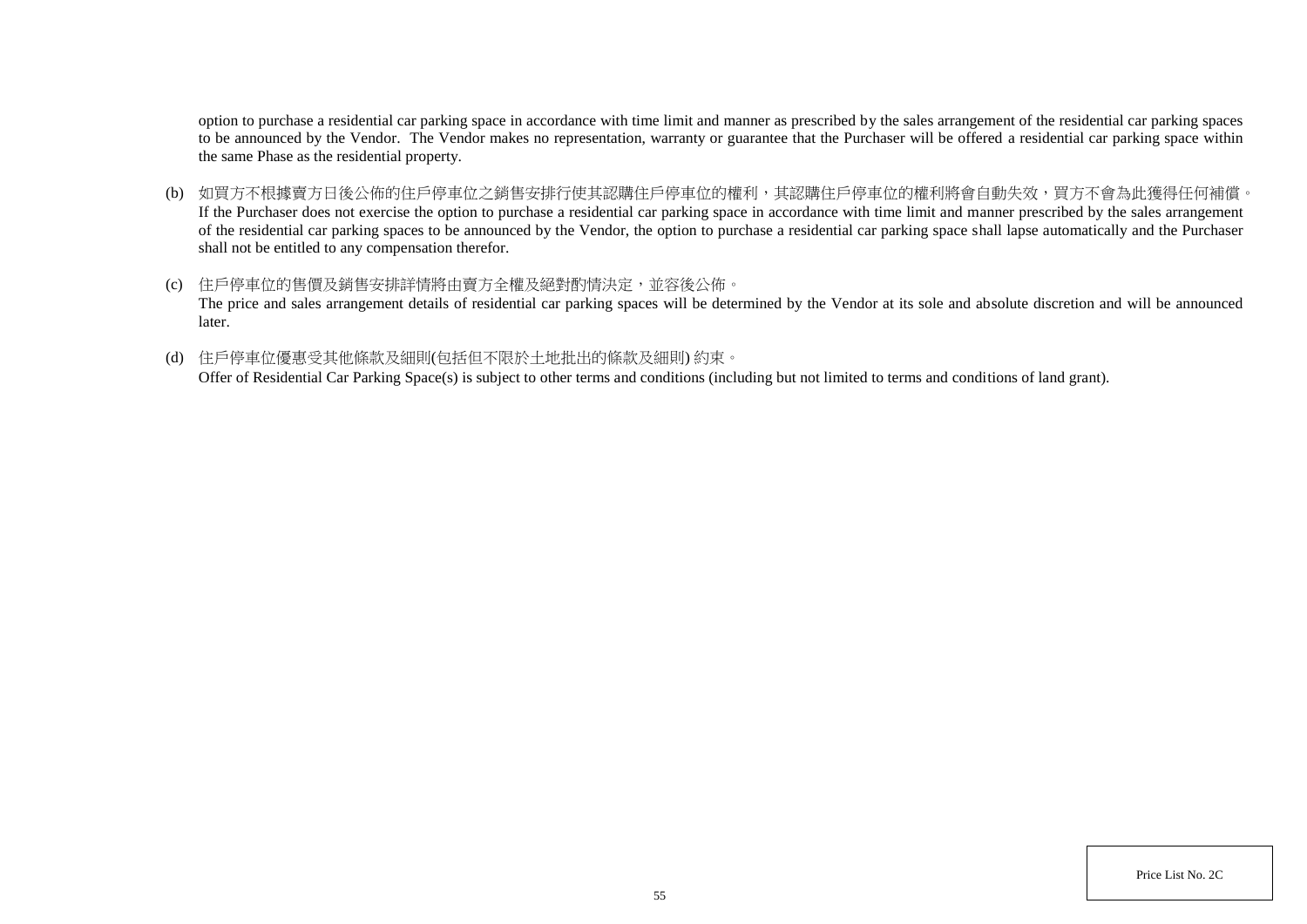- (4)(iv) 誰人負責支付買賣該期數中的指明住宅物業的有關律師費及印花稅 Who is liable to pay the solicitors' fees and stamp duty in connection with the sale and purchase of a specified residential property in the Phase
	- 1. 如買方選用賣方指定之代表律師作為買方之代表律師處理其買賣合約及轉讓契,買方原須支付買賣合約及轉讓契兩項法律文件之律師費用(不包括雜費, 雜費須由買方支付)將獲豁免。

If the Purchaser appoints the Vendor's solicitors to act on his/her behalf in the agreement for sale and purchase and the assignment in relation to the purchase, the legal cost (excluding disbursements, which shall be paid by the Purchaser) of the agreement for sale and purchase and the assignment to be borne by the Purchaser shall be waived.

- 2. 如買方選擇另聘代表律師為買方之代表律師處理其買賣合約及轉讓契,買賣雙方須各自負責有關買賣合約及轉讓契兩項法律文件之律師費用。 If the Purchaser chooses to instruct his/her/its own solicitors to act for him/her/it in relation to the agreement for sale and purchase and the assignment, each of the Vendor and the Purchaser shall pay his/her/its own solicitors' legal fees in respect of the agreement for sale and purchase and the assignment.
- 3. 買方須支付一概有關臨時買賣合約、買賣合約及轉讓契之印花稅(包括但不限於任何買方提名書或轉售的印花稅、任何從價印花稅、額外印花稅、買家印 花稅及任何與過期繳付任何印花稅有關的罰款、利息及附加費用)。

All stamp duty on the preliminary agreement for sale and purchase, the agreement for sale and purchase and the assignment (including without limitation any stamp duty on any nomination or sub-sale, any ad valorem stamp duty, special stamp duty, buyer's stamp duty and any penalty, interest and surcharge, etc. for late payment of any stamp duty) shall be borne by the Purchaser.

## (4)(v) 買方須為就買賣該期數中的指明住宅物業簽立任何文件而支付的費用

Any charges that are payable by a Purchaser for execution of any document in relation to the sale and purchase of a specified residential property in the Phase.

製作、登記及完成公契及管理協議、副公契(如有)及管理協議及分副公契(如有)(統稱『公契』)之費用及附於公契之圖則費用的適當分攤、所購物業的業權契據 及文件認證副本之費用、所購物業的買賣合約及轉讓契之圖則費、為申請豁免買家印花稅及/或從價印花稅較高稅率而須作出的任何法定聲明的費用、所購住宅 的按揭(如有)之法律及其他費用及代墊付費用及其他有關所購物業的買賣的文件的所有法律及其他實際支出,均由買方負責。

The Purchaser shall bear and pay a due proportion of the costs for the preparation, registration and completion of the Deed of Mutual Covenant and Management Agreement and the Sub-Deed of Mutual Covenant and Management Agreement (if any) and the Sub-Sub-Deed of Mutual Covenant (if any) (collectively the "DMC") and the plans attached to the DMC, all costs for preparing certified copies of title deeds and documents of the property purchased, all plan fees for plans to be annexed to the agreement for sale and purchase and the assignment of the property purchased, the costs of any statutory declaration required for application for exemption of buyer's stamp duty and/or higher rates of ad valorem stamp duty, all legal and other costs and disbursements in respect of any mortgage (if any) in respect of the property purchased and all legal costs and charges of any other documents relating to the sale and purchase of the property purchased.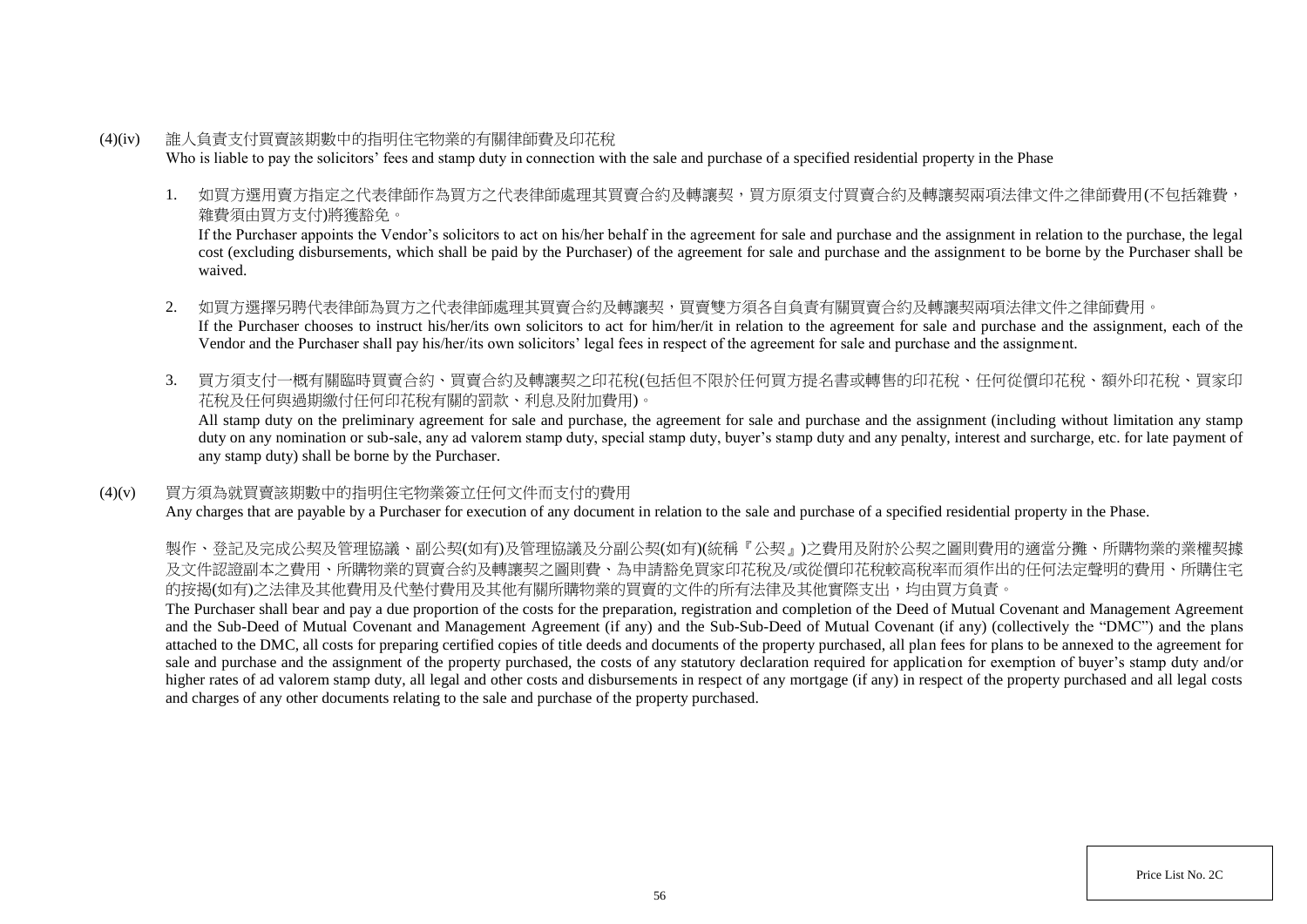# 備註:

Notes:

- 1. 根據香港金融管理局指引,銀行於計算按揭貸款成數時,必須先從樓價中扣除所有提供予買方就購買住宅物業而連帶獲得的全部現金回贈或其他形式的金錢獎賞或 優惠 (如有);而有關還款能力之要求(包括但不限於供款與入息比率之上限)將按個別銀行及香港金融管理局不時公佈之指引而變更。詳情請向有關銀行查詢。 According to Hong Kong Monetary Authority guidelines, the value of all cash rebates or other forms of monetary incentives or benefits (if any) made to the Purchaser in connection with the purchase of a residential property will be deducted from the purchase price when calculating the loan-to-value ratio by the bank; and the relevant repayment ability requirement (including but not limited to the cap of debt servicing ratio) may vary according to the banks themselves and the guidelines announced from time to time by Hong Kong Monetary Authority. For details, please enquire with the banks.
- 2. 所有就購買該期數中的指明住宅物業而連帶獲得的任何折扣、贈品、財務優惠或利益均只提供予臨時買賣合約中訂明的一手買方及不可轉讓。賣方有絕對酌情權決 定買方是否符合資格可獲得該等折扣、贈品、財務優惠或利益。賣方亦保留解釋該等折扣、贈品、財務優惠或利益的相關條款的權利。如有任何爭議,賣方之決定 為最終並對買方有約束力。

All of the discount, gift, financial advantage or benefit to be made available in connection with the purchase of a specified residential property in the Phase are offered to firsthand Purchaser as specified in the preliminary agreement for sale and purchase only and shall not be transferable. The Vendor has absolute discretion in deciding whether a Purchaser is entitled to those discount, gift, financial advantage or benefit. The Vendor also reserves the right to interpret the relevant terms and conditions of those discount, gift, financial advantage or benefit. In case of dispute, the Vendor's decision shall be final and binding on the Purchasers.

3. 如買方希望更改付款計劃或更改任何已選擇之折扣、贈品、財務優惠或利益而須更新成交記錄冊內的記錄,可於不早於簽署臨時買賣合約後30日但不遲於付清樓價 餘額之日或(如適用)買賣合約內訂明的該期數的預計關鍵日期 (以較早者為準)前30日向賣方提出申請,並須向賣方繳付手續費\$5,000及承擔有關律師費用及雜費(如 有)。對前述更改之申請及申請條件的批准與否,視乎有關付款計劃、折扣、贈品、財務優惠或利益的有效性和賣方的最終決定。

If the Purchaser wishes to change the payment plan or change any of the selected discount(s), gift(s), financial advantage(s) or benefit(s) which requires update to the entry(ies) in the Register of Transactions , the Purchaser can apply to the Vendor for such change not earlier than 30 days after the date of signing of the preliminary agreement for sale and purchase but not later than 30 days before the date of settlement of the balance of the purchase price or (if applicable) the estimated material date for the Phase as specified in the agreement for sale and purchase (whichever is earlier), and pay a handling fee of \$5,000 to the Vendor and bear all related solicitor's costs and disbursements (if any). The approval or disapproval of the aforesaid application for change and the application conditions are subject to the availability of the relevant payment plan(s), discount(s), gift(s), financial advantage(s) or benefit(s) and the final decision of the Vendor.

4. 所有由賣方將提供用以支付樓價餘額部份的現金回贈(以向上捨入方式換算至整數),在符合提供現金回贈的相關先決條件的情況下,賣方保留權利以其他方法及形 式將現金回贈支付予買方。

For all cash rebate(s) (rounded up to the nearest integer) that will be offered by the Vendor for part payment of the balance of purchase price, subject to the relevant prerequisite for provision the cash rebate(s) being satisfied, the Vendor reserves the right to pay the cash rebate(s) to the Purchaser by other method(s) and in other manner.

5. 賣方的指定財務機構沒有亦將不會委任任何人士(第三方)處理就向任何擬借款人或任何指明類別的擬借款人批出貸款,無論是促致、洽商、取得或申請貸款,或是 擔保或保證該筆貸款的償還或有關事宜。

The Vendor's designated financing company has not and will not appoint any person (third party) for or in relation to granting a loan to any intending borrower or any specified class of intending borrower, whether as to the procuring, negotiation, obtaining, application, guaranteeing or securing the repayment of such a loan.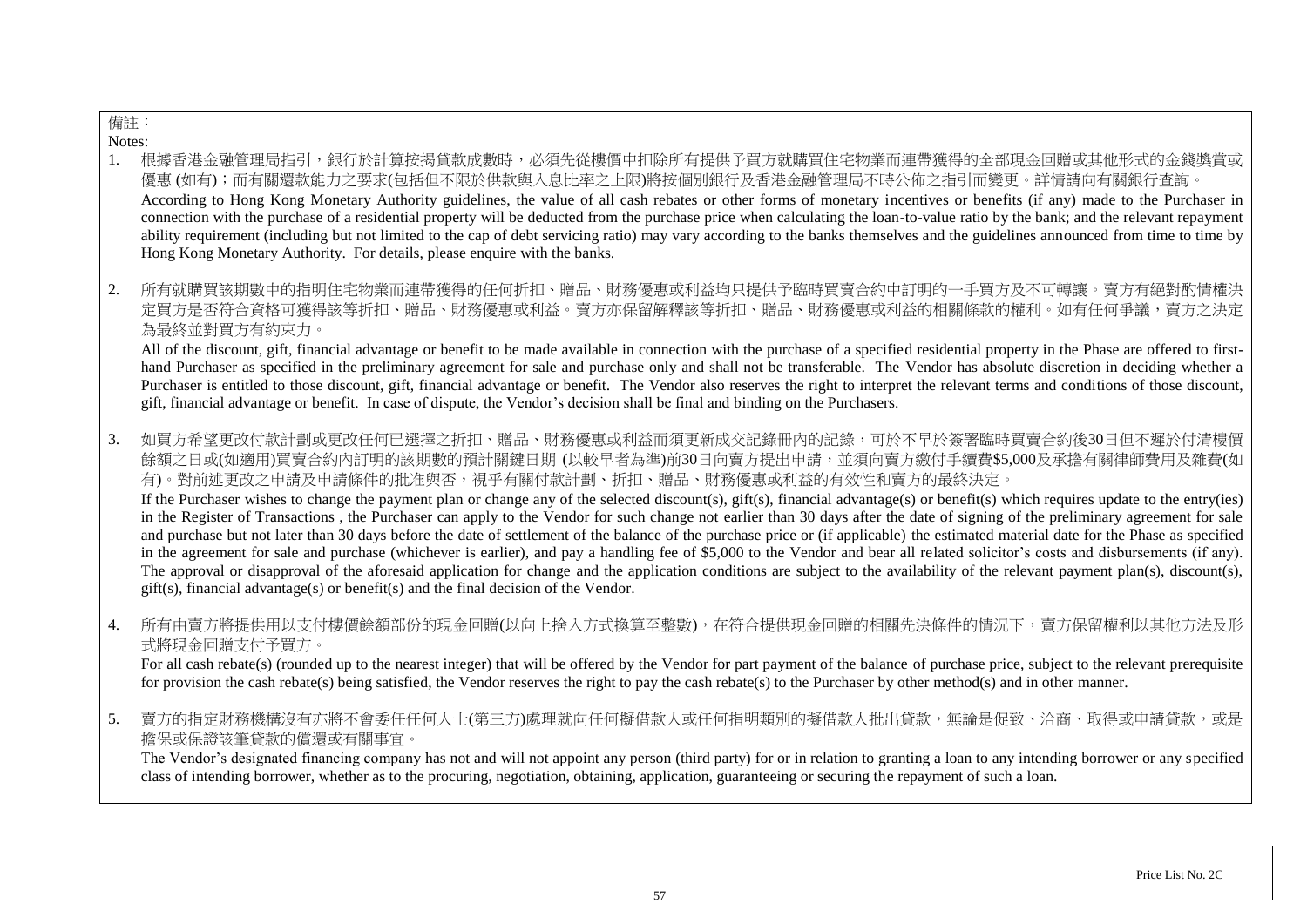6. 由賣方之指定財務機構提供的任何貸款,其最高貸款金額、息率及條款僅供參考,買方實際可獲得的貸款金額、息率及條款須視乎指定財務機構的獨立批核結果而 定,而且可能受法例及政府、香港金融管理局、銀行及相關監管機構不時發出之指引、公布、備忘等(不論是否對指定財務機構有約束力)影響。 The maximum loan amount, interest rate and terms of any loan to be offered by the Vendor's designated financing company are for reference only. The actual loan amount, interest rate and terms to be offered to the Purchaser shall be subject to the independent approval of the designated financing company, and may be affected by the laws and the guidelines, announcement, memorandum, etc. (whether the same is binding on the designated financing company) issued by the Government, Hong Kong Monetary Authority, banks and relevant regulatory authorities from time to time.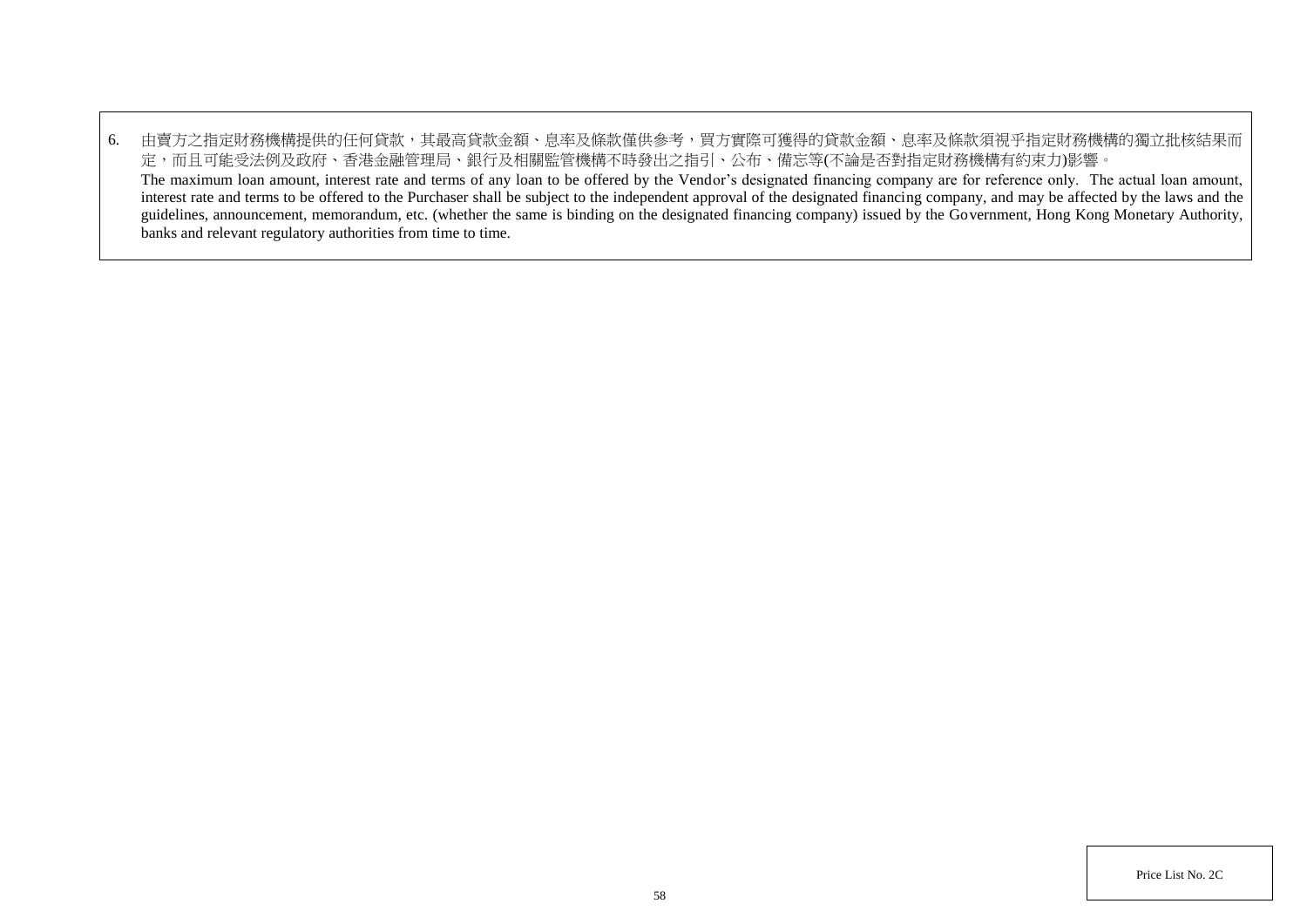附錄 1(a) 印花稅現金回贈

Annex 1(a) Stamp Duty Cash Rebate

(I) 買方須於付清樓價餘額之日或(如適用)買賣合約內訂明的該期數的預計關鍵日期(以較早者為準)前最少30日以書面(連同就買賣合約應付的所有印花稅的正式繳付收 據及(如賣方要求)賣方代表律師樓的相關收據)向賣方申請印花稅現金回贈,賣方會於收到申請並確認有關資料無誤後將印花稅現金回贈直接用於支付部份樓價餘 額。

The Purchaser shall apply to the Vendor in writing (accompanied with the official receipt(s) for payment of all stamp duty payable on the agreement for sale and purchase and (if the Vendor requests) the relevant receipt(s) of the Vendor's solicitors) for the Stamp Duty Cash Rebate at least 30 days before the date of settlement of the balance of the purchase price or (if applicable) the estimated material date for the Phase as specified in the agreement for sale and purchase (whichever is earlier). After the Vendor has received the application and duly verified the information, the Vendor will apply the Stamp Duty Cash Rebate for part payment of the balance of the purchase price directly.

(II) 如買方已從賣方的指定財務機構(『指定財務機構』)獲得過渡性貸款(詳情請參閱附錄1(b)),則印花稅現金回贈會首先支付予指定財務機構用作償還過渡性貸款的 未償還欠款,餘款(如有)才會用於支付部份樓價餘額。

If the Purchaser has obtained the Transitional Loan from the Vendor's designated financing company ("designated financing company") (please see Annex 1(b) for details), then the Stamp Duty Cash Rebate will first be paid to the designated financing company for repayment of any amount outstanding under the Transitional Loan and the balance (if any) will be applied for part payment of the balance of the purchase price.

(III) 在賣方支付印花稅現金回贈金額後,(如適用)即使實際就買賣合約應繳付的相關印花稅金額大於計算印花稅現金回贈所依據的金額,賣方亦無須再向買方支付任何 其他或額外印花稅現金回贈。若有爭議,賣方有權決定印花稅現金回贈的金額,有關決定為最終決定並對買方具有約束力。 After the Vendor has paid the amount of the Stamp Duty Cash Rebate, (if applicable) if the amount of the relevant stamp duty actually payable on the agreement for sale and purchase exceeds the amount based on which the Stamp Duty Cash Rebate is calculated, the Vendor is not required to pay any other or additional Stamp Duty Cash Rebate to the Purchaser. In case of dispute, the Vendor has the right to determine the amount of the Stamp Duty Cash Rebate, and such determination shall be final and binding on the Purchaser.

(IV) 印花稅現金回贈受其他條款及細則約束。

The Stamp Duty Cash Rebate is subject to other terms and conditions.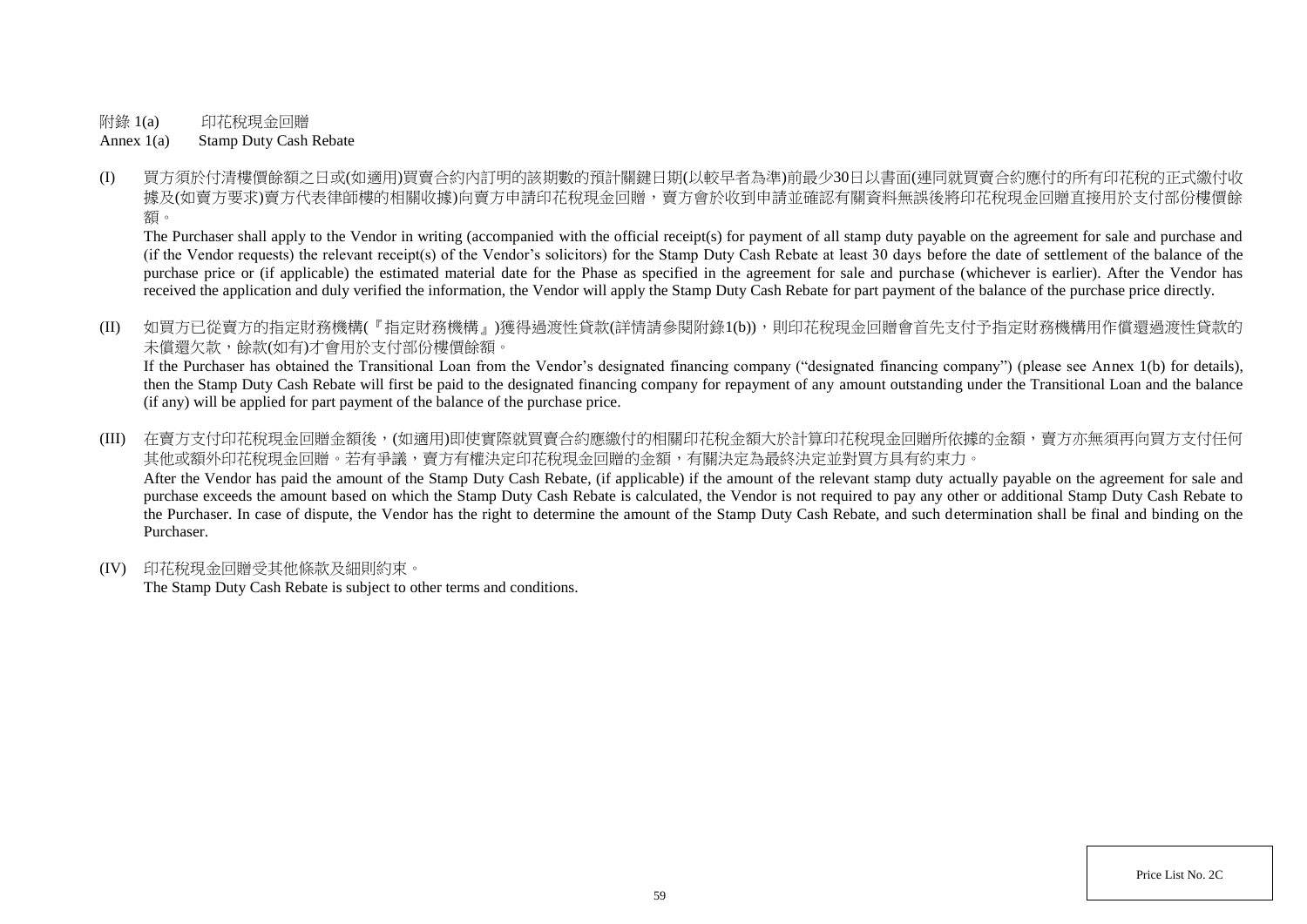#### 附錄 1(b) 過渡性貸款(只適用於買方為個人或香港註冊成立的有限公司及其所有股東及董事均為個人)

Annex 1(b) Transitional Loan (only applicable to the Purchaser who is individual or limited company incorporated in Hong Kong with all its shareholder(s) and director(s) being individual(s))

# 買方可向賣方的指定財務機構(『指定財務機構』)申請過渡性貸款(『過渡性貸款』),主要條款如下:

The Purchaser can apply to the Vendor's designated financing company ("designated financing company") for a Transitional Loan ("Transitional Loan"). Key terms are as follows:

- (I) 買方須於簽署臨時買賣合約時同時申請過渡性貸款。 The Purchaser shall make the application for the Transitional Loan at the same time as the signing of the preliminary agreement for sale and purchase.
- (II) 過渡性貸款的到期日為按買賣合約付清樓價餘額的日期。 The maturity date of the Transitional Loan is the date of settlement of the balance of the purchase price in accordance with the agreement for sale and purchase.

# (III) 利率為5%p.a.。如買方在到期日或之前準時還清過渡性貸款,將獲豁免貸款利息。 Interest rate shall be 5%p.a.. **If the Purchaser shall duly repay the Transitional Loan on or before the maturity date, interest on the Transitional Loan will be waived.**

(IV) 所有過渡性貸款的法律文件須由賣方代表律師準備,並於賣方代表律師的辦事處簽署。買方無須支付任何申請貸款的手續費或法律費用。如買方就過渡性貸款另 行自聘律師作為其代表律師,買方須負責其代表律師有關費用及雜費。

All legal documents of the Transitional Loan shall be prepared by the Vendor's solicitors and signed at the office of the Vendor's solicitors. The Purchaser will not be charged any handling fee or legal fee for processing the loan application. If the Purchaser shall instruct his/her/its own solicitors to act for him/her/it for the Transitional Loan, the Purchaser shall bear his/her/its own solicitors' relevant costs and disbursements.

(V) 在簽署買賣合約之時,買方須向賣方代表律師存放一筆款項,以使賣方代表律師安排在印花稅條例訂明的時限內讓印花稅署署長為買賣合約及(如印花稅條例要求) 臨時買賣合約加蓋印花。該筆款項金額相等於買賣合約(包括加蓋買賣合約副本的定額費用)及(如印花稅條例要求)臨時買賣合約的從價印花稅及(如適用)買家印花 稅的總額,減過渡性貸款的金額。

Upon signing of the agreement for sale and purchase, the Purchaser shall deposit with the Vendor's solicitors a fund for the Vendor's solicitors to arrange for the agreement for sale and purchase and (where required by the Stamp Duty Ordinance) the preliminary agreement for sale and purchase to be stamped by the Collector of Stamp Revenue within the time limit prescribed by the Stamp Duty Ordinance. The amount of the fund is equal to the total amount of ad valorem stamp duty on the agreement for sale and purchase (including the fixed fee for stamping a counterpart of the agreement for sale and purchase) and (where required by the Stamp Duty Ordinance) the preliminary agreement for sale and purchase and (if applicable) the amount of buyer's stamp duty, less the Transitional Loan amount.

(VI) 買方敬請向指定財務機構查詢有關貸款用途及詳情。貸款批出與否及其條款,指定財務機構有最終決定權。不論貸款獲批與否,買方仍須按買賣合約完成住宅物 業的交易及繳付住宅物業的樓價全數。

The Purchaser is advised to enquire with the designated financing company about the purpose and details of the loan. The approval or disapproval of the loan and the terms thereof are subject to the final decision of the designated financing company. Irrespective of whether the loan is approved or not, the Purchaser shall complete the purchase of the residential property and shall pay the full purchase price of the residential property in accordance with the agreement for sale and purchase.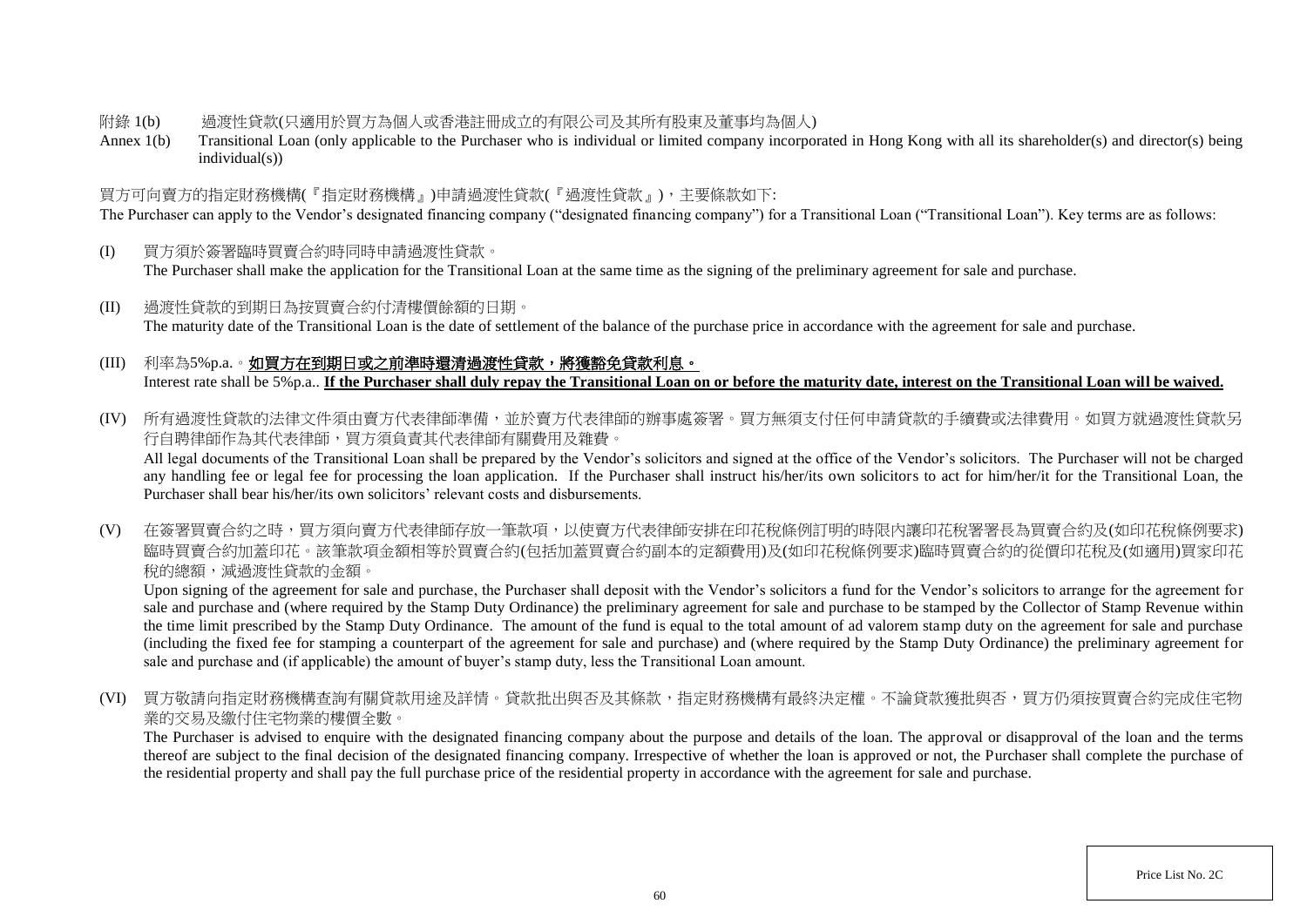(VII) 此貸款受其他條款及細則約束。

This loan is subject to other terms and conditions.

#### (VIII) 賣方無給予或視之為已給予任何就過渡性貸款之批核的陳述或保證。

No representation or warranty is given or shall be deemed to have been given by the Vendor as to the approval of the Transitional Loan.

1. 如買方享有印花稅現金回贈但沒有使用過渡性貸款,在買方按買賣合約付清樓價餘額的情況下,可就每個住宅物業獲港幣\$5,000現金回贈(『港幣\$5,000現金回 贈』)。

If the Purchaser is entitled to the Stamp Duty Cash Rebate but has not utilized the Transitional Loan, subject to settlement of the balance of the purchase price in accordance with the agreement for sale and purchase, a cash rebate of HK\$5,000 for each residential property ("HK\$5,000 Cash Rebate") would be offered to the Purchaser.

2. 買方須於付清樓價餘額之日或(如適用)買賣合約內訂明的該期數的預計關鍵日期(以較早者為準)前最少30日,以書面向賣方申請港幣\$5,000現金回贈,賣方會於收 到申請並確認有關資料無誤後將港幣\$5,000現金回贈直接用於支付部份樓價餘額。

The Purchaser shall apply to the Vendor in writing for the HK\$5,000 Cash Rebate at least 30 days before the date of settlement of balance of purchase price or (if applicable) the estimated material date for the Phase as specified in the agreement for sale and purchase (whichever is earlier). After the Vendor has received the application and duly verified the information to be correct, the Vendor will apply the HK\$5,000 Cash Rebate for part payment of the balance of the purchase price directly.

3. 為免疑問,就購買每個住宅物業,買方只可選擇使用過渡性貸款或獲得港幣\$5.000現金回贈的其中一項。買方須為於同一份臨時買賣合約下購買的所有住宅物業選 擇相同之優惠。

For the avoidance of doubt, for each purchase of a residential property, the Purchaser can only choose either to utilize the Transitional Loan or to obtain the HK\$5,000 Cash Rebate. The Purchaser must choose the same offer for all the residential properties purchased under the same preliminary agreement for sale and purchase.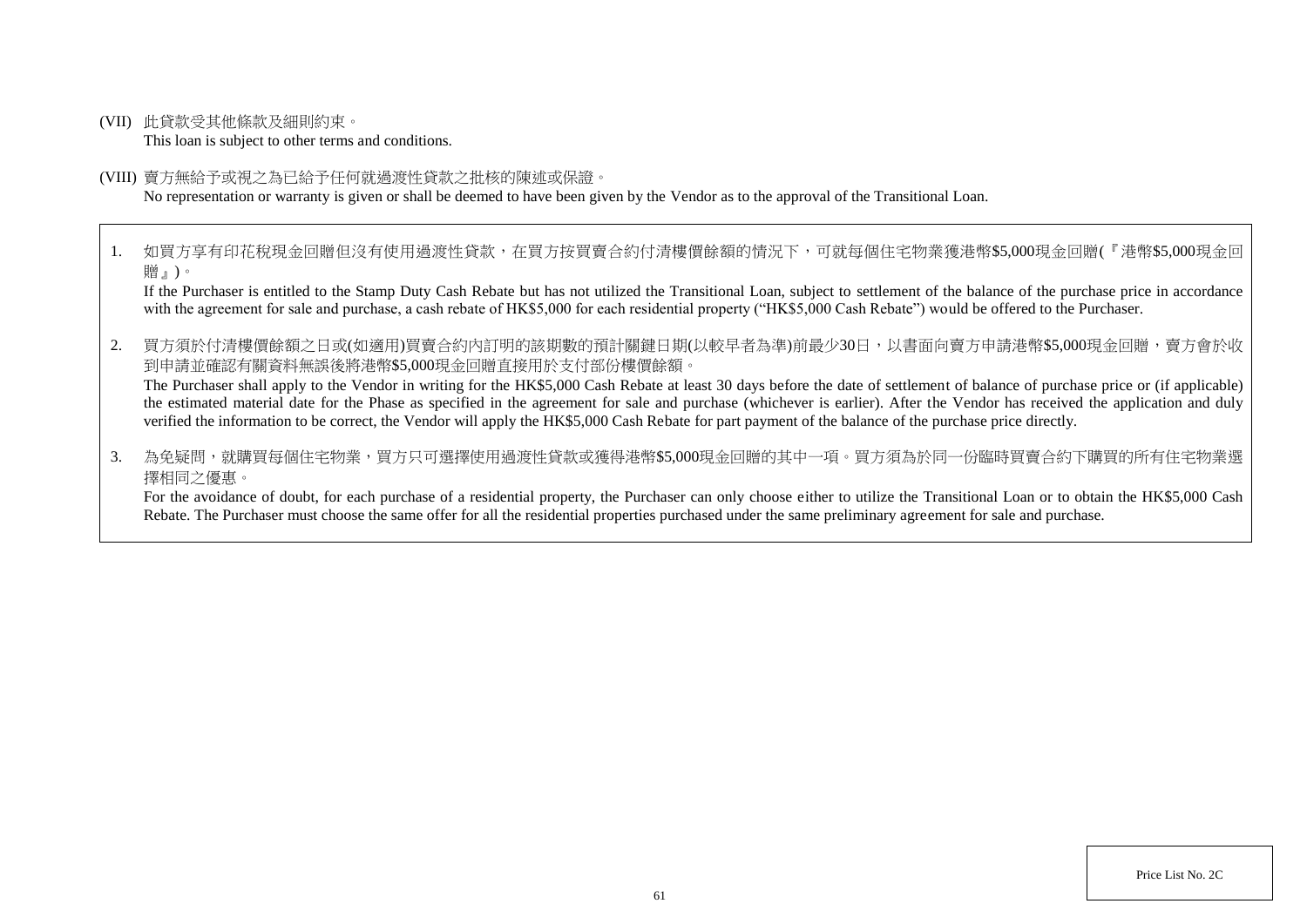# 附錄 2(a) 備用第一按揭貸款

Annex 2(a) Standby First Mortgage Loan

賣方的指定財務機構(『指定財務機構』)提供備用第一按揭貸款 (『第一按揭貸款』) 之主要條款如下: The key terms of a Standby First Mortgage Loan ("First Mortgage Loan") offered by the Vendor's designated financing company ("designated financing company") are as follows:

(I) 買方必須於付清樓價餘額之日或(如適用)買賣合約內訂明的該期數的預計關鍵日期(以較早者為準)前最少60日以書面向指定財務機構申請第一按揭貸款。 The Purchaser shall make a written application to the designated financing company for a First Mortgage Loan not less than 60 days before date of settlement of the balance of the purchase price or (if applicable) the estimated material date for the Phase as specified in the agreement for sale and purchase (whichever is earlier).

## (II) (適用於選擇AVD and BSD靈活付款計劃)

(Applicable to AVD and BSD Flexible Payment Plan)

第一按揭貸款的最高金額為有關付款計劃所述之淨樓價的80%,惟貸款金額不可超過應繳付之樓價餘額。指定財務機構會因應買方及其擔保人(如有)的信貸評估, 對貸款金額作出調整。因應不同付款計劃的支付條款,如買方意欲申請最高貸款金額,可能須提前支付樓價餘額。

The maximum First Mortgage Loan amount shall be 80% of the net purchase price as mentioned in the relevant payment plan, provided that the loan amount shall not exceed the balance of purchase price payable. The designated financing company will adjust the loan amount in accordance with the credit assessment of the Purchaser and his/her/its guarantor (if any). Depending on the different terms of payment of the payment plans, the Purchaser intending to apply for the maximum loan amount may have to early settle the balance of purchase price.

(適用於選擇現金付款計劃、現金Plus付款計劃、靈活Easy付款計劃、靈活付款計劃及卓越靈活付款計劃) (Applicable to Cash Payment Plan, Cash Plus Payment Plan, Flexible Easy Payment Plan, Flexible Payment Plan and Premier Flexible Payment Plan)

第一按揭貸款的最高金額為有關付款計劃所述之淨樓價的80%或(如買方屬特選客戶)90%,惟貸款金額不可超過應繳付之樓價餘額。指定財務機構會因應買方及其 擔保人(如有)的信貸評估,對貸款金額作出調整。因應不同付款計劃的支付條款,如買方意欲申請最高貸款金額,可能須提前支付樓價餘額。

The maximum First Mortgage Loan amount shall be 80% or (if the Purchaser is/are designated customer(s)) 90% of the net purchase price as mentioned in the relevant payment plan, provided that the loan amount shall not exceed the balance of purchase price payable. The designated financing company will adjust the loan amount in accordance with the credit assessment of the Purchaser and his/her/its guarantor (if any). Depending on the different terms of payment of the payment plans, the Purchaser intending to apply for the maximum loan amount may have to early settle the balance of purchase price.

上文『特選客戶』一詞指(i)個人名義買方;及(ii)至少一位買方或其擔保人為香港相關專業機構註冊之建築師、會計師、測量師、獸醫、牙醫、醫生、註冊護士、 精算師、律師、特許金融分析師、民航機師、香港醫院管理局之僱員(其薪金為醫院管理局一般職系薪級表34(33A)點或以上)或香港特別行政區政府之公務員(其薪 金為公務員總薪級表34(33A)點或以上) (統稱為『指定專業人士』)。指定財務機構保留對『特選客戶』及『指定專業人士』定義的最終解釋權。

The term "designated customer" above means (i) the Purchaser(s) who is/are individual(s); and (ii) at least one of the Purchaser(s) or his/her guarantor(s) is/are registered with the relevant professional bodies in Hong Kong as architect, accountant, surveyor, veterinarian, dentist, doctor, registered nurse, actuary, lawyer, Chartered Financial Analyst, airline pilot, staff of Hospital Authority of Hong Kong (with salary at Hospital Authority General Pay Scale Point 34 (33A) or above) or civil servants of the government of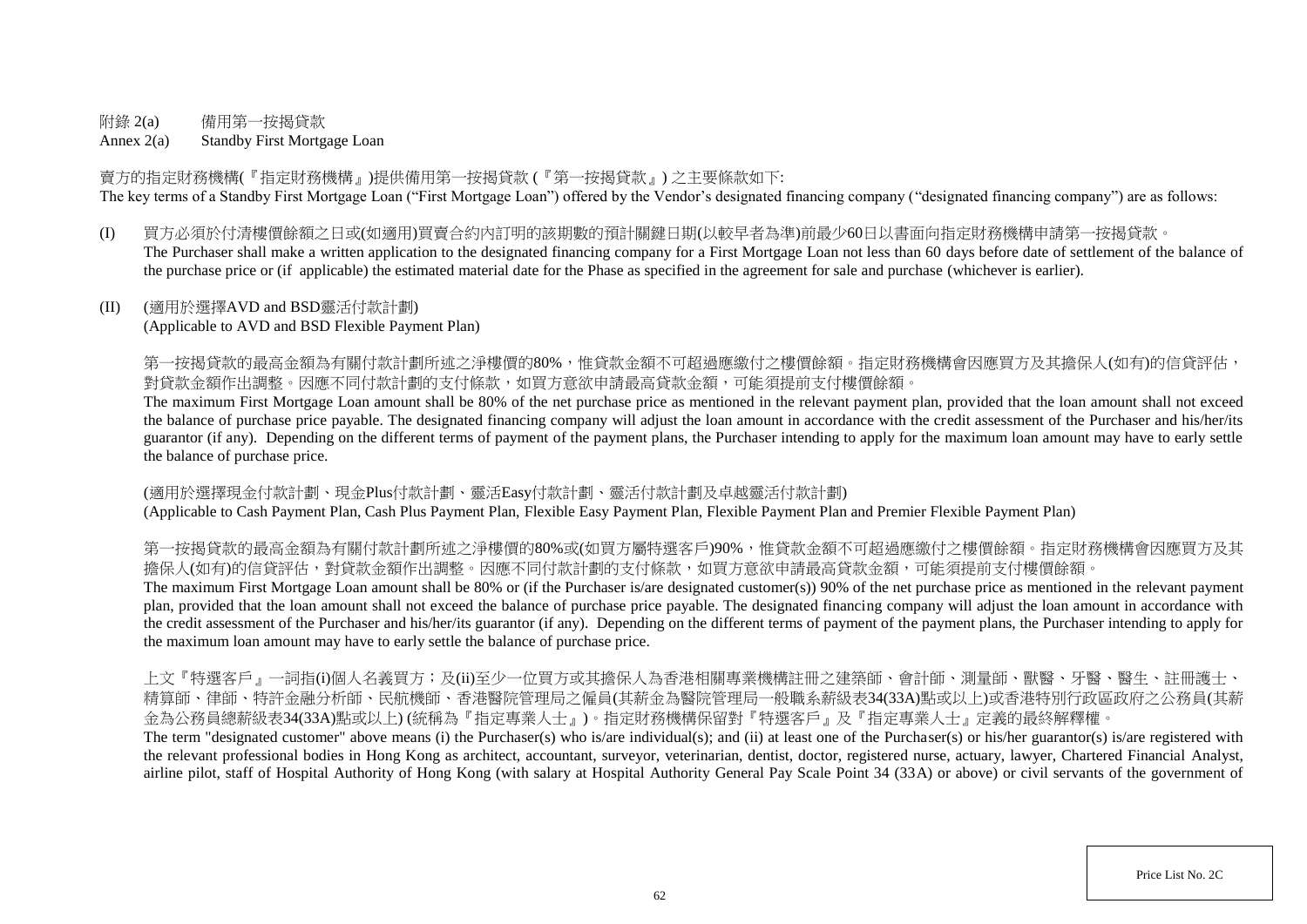HKSAR (with salary at Civil Services Master Pay Scale Point 34 (33A) or above) (collectively "designated professional person"). The designated financing company reserves the right of final interpretation of the definitions of "designated customer" and "designated professional person".

- (III) 第一按揭貸款以該住宅物業之第一法定按揭作抵押。 The First Mortgage Loan shall be secured by a first legal mortgage over the residential property.
- (IV) 該住宅物業只可供買方自住。 The residential property shall only be self-occupied by the Purchaser.
- (V) 第一按揭貸款年期最長為25年。 The maximum tenor of First Mortgage Loan shall be 25 years.
- (VI) 首24個月之按揭利率為香港上海匯豐銀行有限公司不時報價之港元最優惠利率(『港元最優惠利率』)減2.85% p.a.,其後之按揭利率為港元最優惠利率,利率浮動。 最終利率以指定財務機構審批結果而定。

Interest rate for the first 24 months shall be Hong Kong Dollar Best Lending Rate quoted from time to time by The Hongkong and Shanghai Banking Corporation Limited ("Hong Kong Dollar Best Lending Rate") minus 2.85% p.a., thereafter at Hong Kong Dollar Best Lending Rate, subject to fluctuation. The final interest rate will be subject to approval by the designated financing company.

(VII) 買方須以按月分期償還第一按揭貸款。

The Purchaser shall repay the First Mortgage Loan by monthly instalments.

(VIII) 買方及其擔保人(如有)須提供足夠文件證明其還款能力(如買方屬特選客戶,只考慮指定專業人士的還款能力),包括但不限於在指定財務機構要求下提供信貸報告、 稅單、其他收入證明及/或銀行紀錄。指定財務機構會對買方及其擔保人(如有)進行信貸審查及評估。 The Purchaser and his/her/its guarantor (if any) shall provide sufficient documents to prove his/her/its repayment ability (if the Purchaser is a designated customer, only the

repayment ability of the designated professional person(s) will be considered), including without limitation the provision of credit report, Tax Demand Note, other income proof and/or banking record upon request from the designated financing company. The designated financing company will conduct credit check and assessment on the Purchaser and his/her/its guarantor (if any).

(IX) 第一按揭貸款申請須由指定財務機構獨立審批。

The First Mortgage Loan shall be approved by the designated financing company independently.

- (X) 買方須就申請第一按揭貸款支付港幣\$5,000不可退還的申請手續費。 The Purchaser shall pay HK\$5,000 being the non-refundable application fee for the First Mortgage Loan.
- (XI) 所有第一按揭貸款法律文件須由賣方代表律師辦理,並由買方負責有關律師費用及雜費。買方可選擇另行自聘律師作為買方代表律師,在此情況下,買方亦須負 責其代表律師有關第一按揭貸款的律師費用及雜費。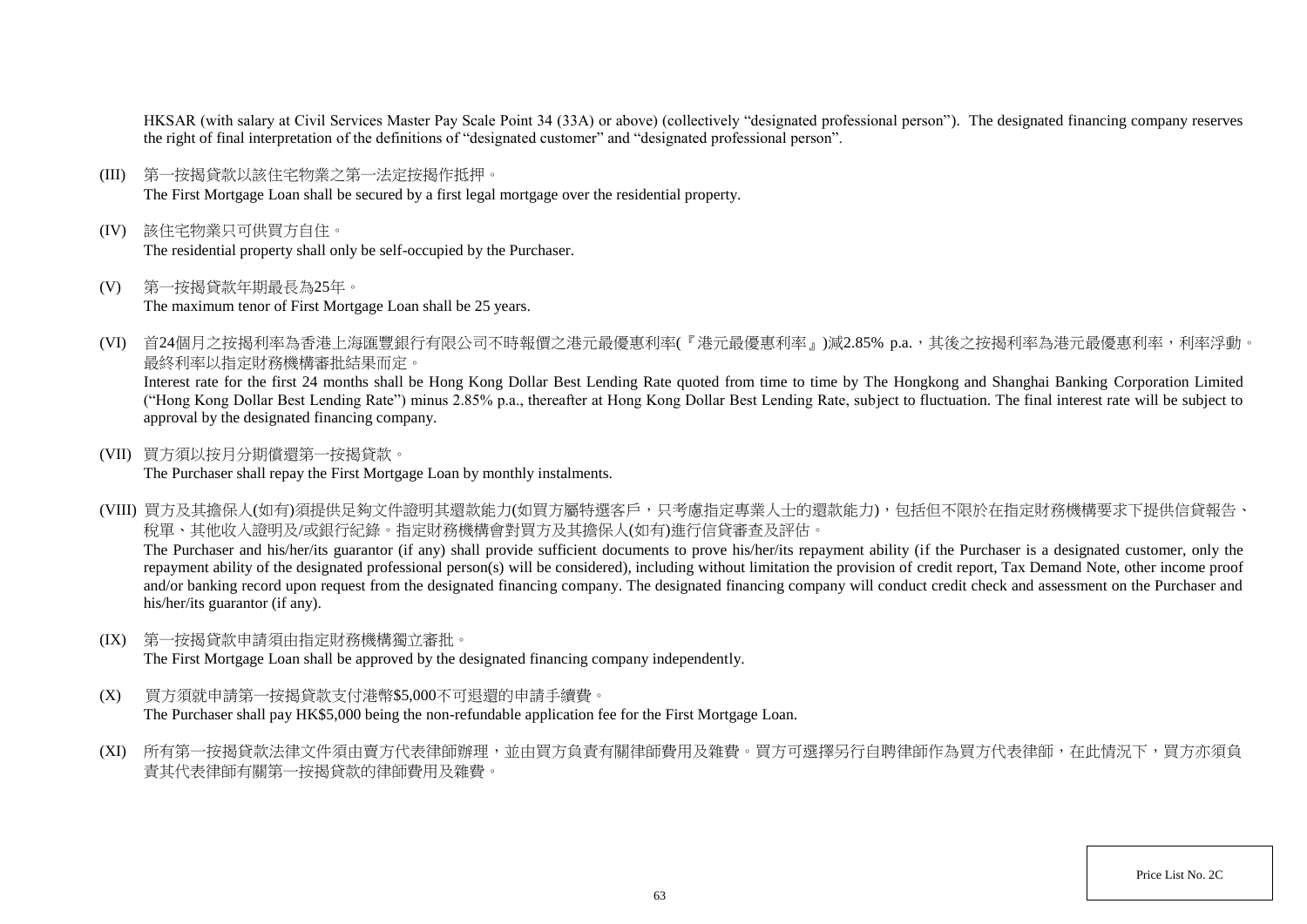All legal documents of First Mortgage Loan shall be handled by the Vendor's solicitors and all the costs and disbursements relating thereto shall be borne by the Purchaser. The Purchaser can choose to instruct his/her/its own solicitors to act for him/her/it, and in such event, the Purchaser shall also bear his/her/its own solicitors' costs and disbursements relating to the First Mortgage Loan.

(XII) 買方敬請向指定財務機構查詢有關第一按揭貸款用途及詳情。第一按揭貸款批出與否、批出貸款金額及其條款,指定財務機構有最終決定權。不論審批結果如何, 買方仍須按買賣合約完成住宅物業的交易及繳付住宅物業的樓價全數。

The Purchaser is advised to enquire with the designated financing company about the purpose and the details of the First Mortgage Loan. The approval, disapproval or the approved loan amount of the First Mortgage Loan and the terms thereof are subject to the final decision of the designated financing company. Irrespective of the assessment result, the Purchaser shall complete the purchase of the residential property and shall pay the full purchase price of the residential property in accordance with the agreement for sale and purchase.

## (XIII) 第一按揭貸款受其他條款及細則約束。

The First Mortgage Loan is subject to other terms and conditions.

#### (XIV) 賣方無給予或視之為已給予任何就第一按揭貸款之安排及批核的陳述或保證。

No representation or warranty is given or shall be deemed to have been given by the Vendor as to the arrangement and the approval of the First Mortgage Loan.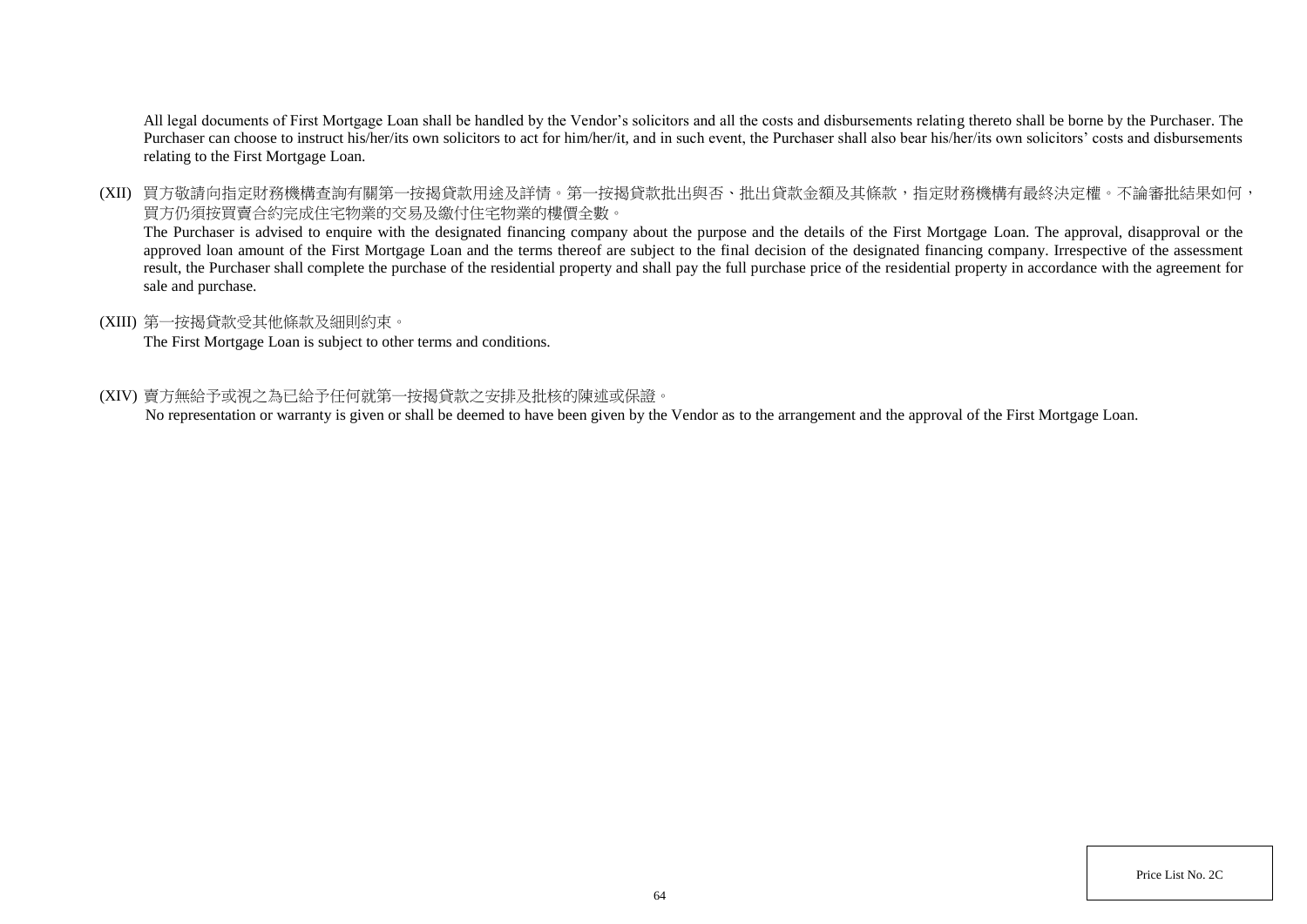附錄 2(b) 備用第二按揭貸款

Annex 2(b) Standby Second Mortgage Loan

賣方的指定財務機構(『指定財務機構』)提供備用第二按揭貸款 (『第二按揭貸款』) 之主要條款如下:

The key terms of a Standby Second Mortgage Loan ("Second Mortgage Loan") offered by the Vendor's designated financing company ("designated financing company") are as follows:

- (I) 買方必須於付清樓價餘額之日或(如適用)買賣合約內訂明的該期數的預計關鍵日期(以較早者為準)前最少60日以書面向指定財務機構申請第二按揭貸款。 The Purchaser shall make a written application to the designated financing company for a Second Mortgage Loan not less than 60 days before the date of settlement of the balance of the purchase price or (if applicable) the estimated material date for the Phase as specified in the agreement for sale and purchase (whichever is earlier).
- (II) 第二按揭貸款的最高金額為有關付款計劃所述之淨樓價的30%,惟第一按揭貸款(由第一按揭銀行提供)及第二按揭貸款總金額不可超過淨樓價的80%,或應繳付之 樓價餘額,以較低者為準。指定財務機構會因應買方及其擔保人(如有)的信貸評估,對貸款金額作出調整。 The maximum Second Mortgage Loan amount shall be 30% of the net purchase price as mentioned in the relevant payment plan, provided that the total amount of first

mortgage loan (offered by the first mortgagee bank) and the Second Mortgage Loan shall not exceed 80% of the net purchase price, or the balance of purchase price payable, whichever is lower. The designated financing company will adjust the loan amount in accordance with the credit assessment of the Purchaser and his/her/its guarantor (if any).

(III) 第二按揭貸款以該住宅物業之法定按揭作抵押。

The Second Mortgage Loan shall be secured by a legal mortgage over the residential property.

(IV) 該住宅物業只可供買方自住。

The residential property shall only be self-occupied by the Purchaser.

- (V) 第二按揭貸款年期最長為25年,或第一按揭貸款(由第一按揭銀行提供)之年期,以較短者為準。 The maximum tenor of Second Mortgage Loan shall be 25 years or the tenor of first mortgage loan (offered by the first mortgagee bank), whichever is shorter.
- (VI) 首24個月之按揭利率為:

Interest rate for the first 24 months shall be:

- (如第二按揭貸款的金額不超過淨樓價的25%)香港上海匯豐銀行有限公司不時報價之港元最優惠利率(『港元最優惠利率』)減2.85% p.a.;或 (If the amount of the Second Mortgage Loan does not exceed 25% of the net purchase price) Hong Kong Dollar Best Lending Rate quoted from time to time by The Hongkong and Shanghai Banking Corporation Limited ("Hong Kong Dollar Best Lending Rate") minus 2.85% p.a.; or
- (如第二按揭貸款的金額超過淨樓價的25%,但不超過淨樓價的30%)港元最優惠利率減2.35% p.a., (If the amount of the Second Mortgage Loan exceeds 25% of the net purchase price, but does not exceed 30% of the net purchase price) Hong Kong Dollar Best Lending Rate minus 2.35% p.a.,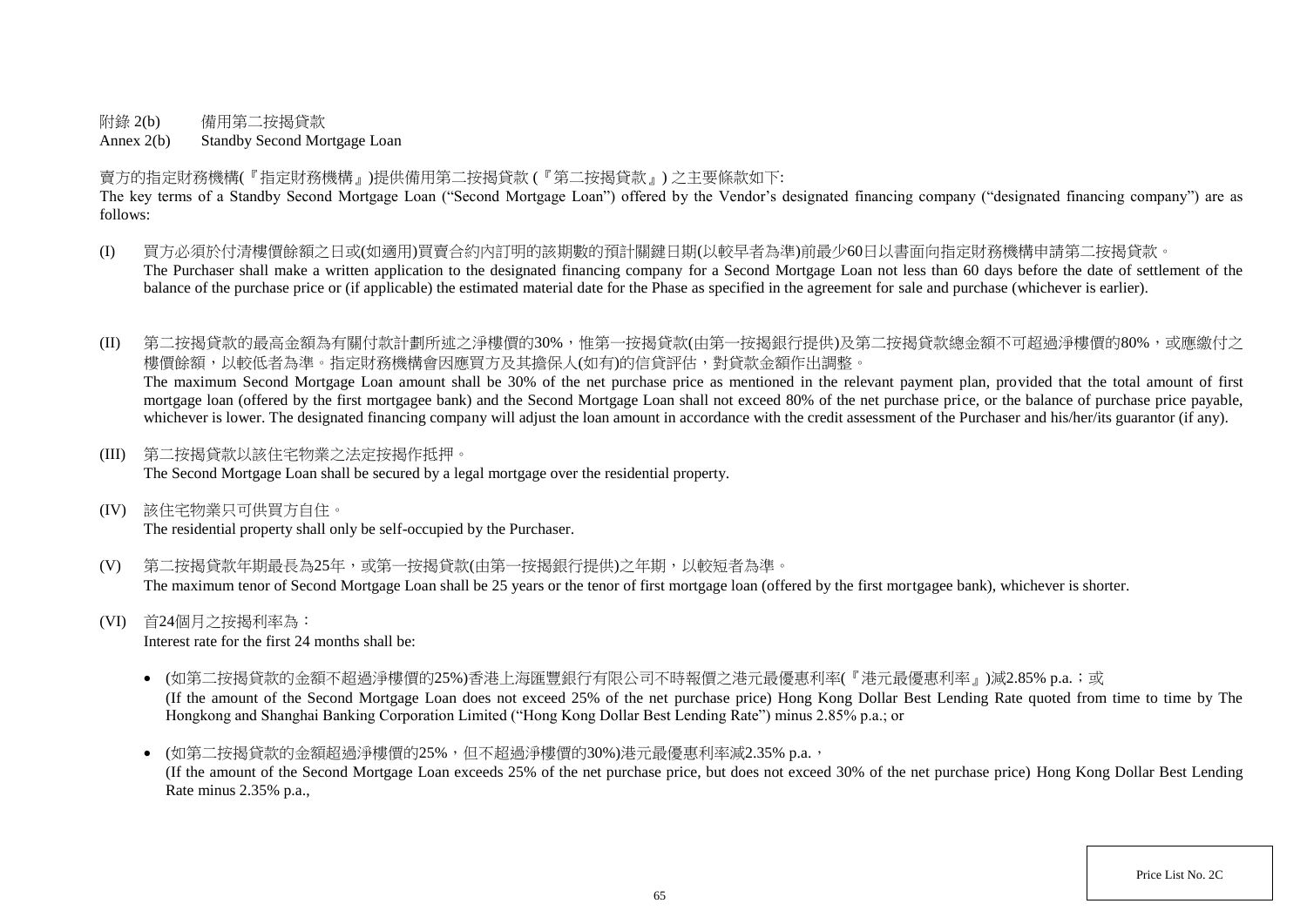# 其後之按揭利率為港元最優惠利率,利率浮動。最終利率以指定財務機構審批結果而定。

thereafter at Hong Kong Dollar Best Lending Rate, subject to fluctuation. The final interest rate will be subject to approval by the designated financing company.

(VII) 買方須以按月分期償還第二按揭貸款。

The Purchaser shall repay the Second Mortgage Loan by monthly instalments.

(VIII) 買方及其擔保人(如有)須提供足夠文件證明其還款能力,包括但不限於在指定財務機構要求下提供信貸報告、稅單、其他收入證明及/或銀行紀錄。指定財務機構 會對買方及其擔保人(如有)進行信貸審查及評估。

The Purchaser and his/her/its guarantor (if any) shall provide sufficient documents to prove his/her/its repayment ability, including without limitation the provision of credit report, Tax Demand Note, other income proof and/or banking record upon request from the designated financing company. The designated financing company will conduct credit check and assessment on the Purchaser and his/her/its guarantor (if any).

(IX) 第一按揭銀行須為指定財務機構所指定及轉介之銀行,買方並且須首先得到該銀行同意辦理第二按揭貸款。 The first mortgagee bank shall be nominated and referred by the designated financing company and the Purchaser shall obtain prior consent from the first mortgagee bank to apply for the Second Mortgage Loan.

- (X) 第一按揭貸款(由第一按揭銀行提供)及第二按揭貸款須由有關承按機構獨立審批。 The first mortgage loan (offered by the first mortgagee bank) and the Second Mortgage Loan shall be approved by the relevant mortgagees independently.
- (XI) 所有第二按揭貸款法律文件須由賣方代表律師辦理,並由買方負責有關律師費用及雜費。買方可選擇另行自聘律師作為買方代表律師,在此情況下,買方亦須負 責其代表律師有關第二按揭貸款的律師費用及雜費。

All legal documents of the Second Mortgage Loan shall be handled by the Vendor's solicitors and all the costs and disbursements relating thereto shall be borne by the Purchaser. The Purchaser can choose to instruct his/her/its own solicitors to act for him/her/it, and in such event, the Purchaser shall also bear his/her/its own solicitors' costs and disbursements relating to the Second Mortgage Loan.

- (XII) 買方須就申請第二按揭貸款支付港幣\$5,000不可退還的申請手續費。 The Purchaser shall pay HK\$5,000 being the non-refundable application fee for the Second Mortgage Loan.
- (XIII) 買方敬請向指定財務機構查詢有關第二按揭貸款用途及詳情。第二按揭貸款批出與否、批出貸款金額及其條款,指定財務機構有最終決定權。不論審批結果如何 ,買方仍須按買賣合約完成住宅物業的交易及繳付住宅物業的樓價全數。

The Purchaser is advised to enquire with the designated financing company about the purpose and the details of the Second Mortgage Loan. The approval, disapproval or the approved loan amount of the Second Mortgage Loan and the terms thereof are subject to the final decision of the designated financing company. Irrespective of the assessment result, the Purchaser shall complete the purchase of the residential property and shall pay the full purchase price of the residential property in accordance with the agreement for sale and purchase.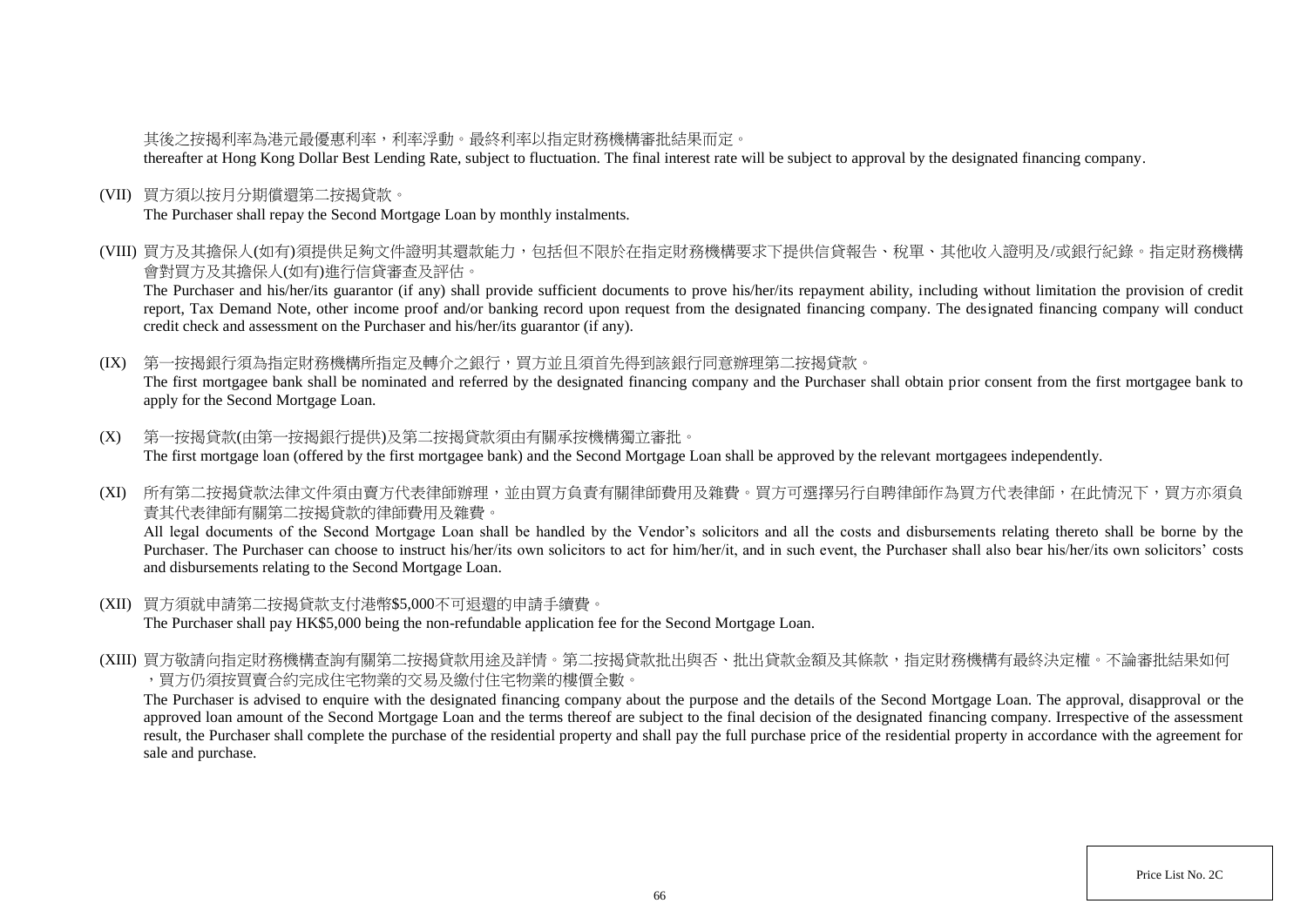(XIV) 此第二按揭貸款受其他條款及細則約束。

This Second Mortgage Loan is subject to other terms and conditions.

(XV) 賣方無給予或視之為已給予任何就第二按揭貸款之安排及批核的陳述或保證。

No representation or warranty is given or shall be deemed to have been given by the Vendor as to the arrangement and the approval of the Second Mortgage Loan.

# 備註:銀行會根據香港金融管理局的指引,將第二按揭貸款的條款納入銀行的按揭審批考慮。詳情請向有關銀行查詢。

Note: The bank will, in the course of approving any mortgage, take into account the terms and conditions of the Second Mortgage Loan in accordance with Hong Kong Monetary Authority guidelines. For details, please enquire with the banks.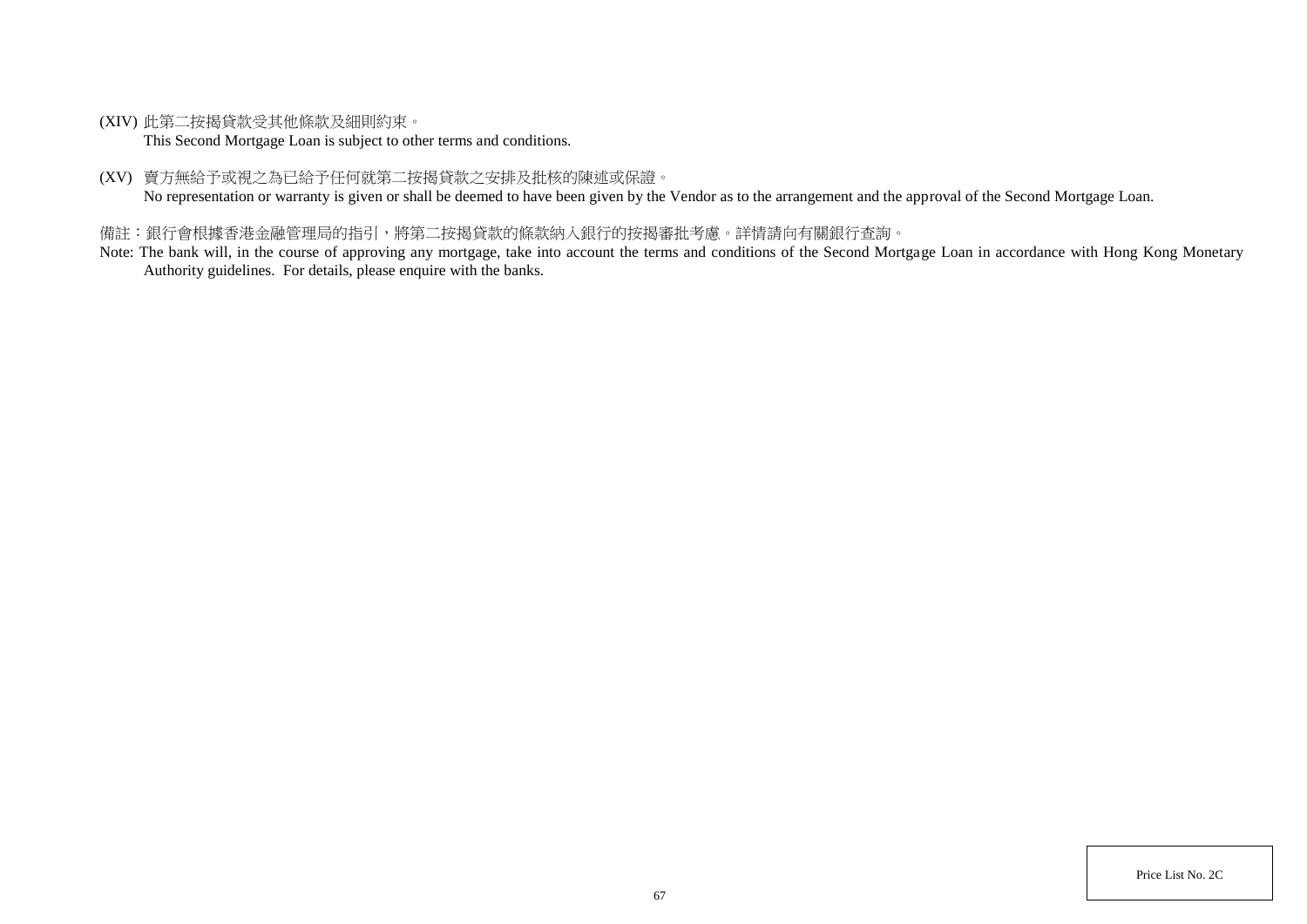附錄 2(c) Regency 120 Plus (只適用於個人名義買方)

Annex  $2(c)$  Regency 120 Plus (applicable only to the Purchaser(s) who is/are individual(s))

買方可向賣方的指定財務機構(『指定財務機構』)申請Regency 120 Plus (『樓價貸款』),主要條款如下: The Purchaser can apply to the Vendor's designated financing company ("designated financing company") for the Regency 120 Plus ("Payment Financing"). Key terms are as follows:

- (I) 買方必須於付清樓價餘額之日或(如適用)買賣合約內訂明的該期數的預計關鍵日期(以較早者為準)前最少60日以書面向指定財務機構申請樓價貸款。 The Purchaser shall make a written application to the designated financing company for a Payment Financing not less than 60 days before date of settlement of the balance of the purchase price or (if applicable) the estimated material date for the Phase as specified in the agreement for sale and purchase (whichever is earlier).
- (II) 樓價貸款必須以該住宅物業之第一法定按揭及一個香港住宅物業(『現有物業』)之第一法定按揭作為抵押。以下為現有物業的基本要求: The Payment Financing shall be secured by a first legal mortgage over the residential property and a first legal mortgage over a Hong Kong residential property ("Existing Property"). The following are the basic requirements of the Existing Property:
	- 現有物業的業主(或其中一位業主)必須為買方(或買方其中一位)或買方的近親(即配偶、父母、子女、兄弟、姊妹、祖父母、外祖父母、孫、孫女、外孫或外孫 女)或買方其中一位的近親;及

The registered owner of the Existing Property (or any one of the registered owners) must be the Purchaser (or any one of the Purchasers) or a close relative (i.e. spouse, parents, children, brothers, sisters, grandparents or grandchildren) of the Purchaser or a close relative of any one of the Purchasers; and

- 現有物業的業權良好;及 The title to the Existing Property is good; and
- 現有物業沒有銀行按揭以外的其他按揭或產權負擔;及 The Existing Property is not subject to any mortgage or incumbrance other than bank mortgage; and
- 現有物業不屬於村屋、1980年前發出入伙紙的單幢式住宅物業、有轉讓限制的物業或非屋苑式的離島物業等;及 The Existing Property is not a village-type house, residential property in a single block with an Occupation Permit issued before 1980, property which is subject to alienation restrictions and non-estate-type property situated on the outlying islands, etc.; and
- 現有物業的價值必須符合以下要求:

The value of the Existing Property must satisfy the following requirement: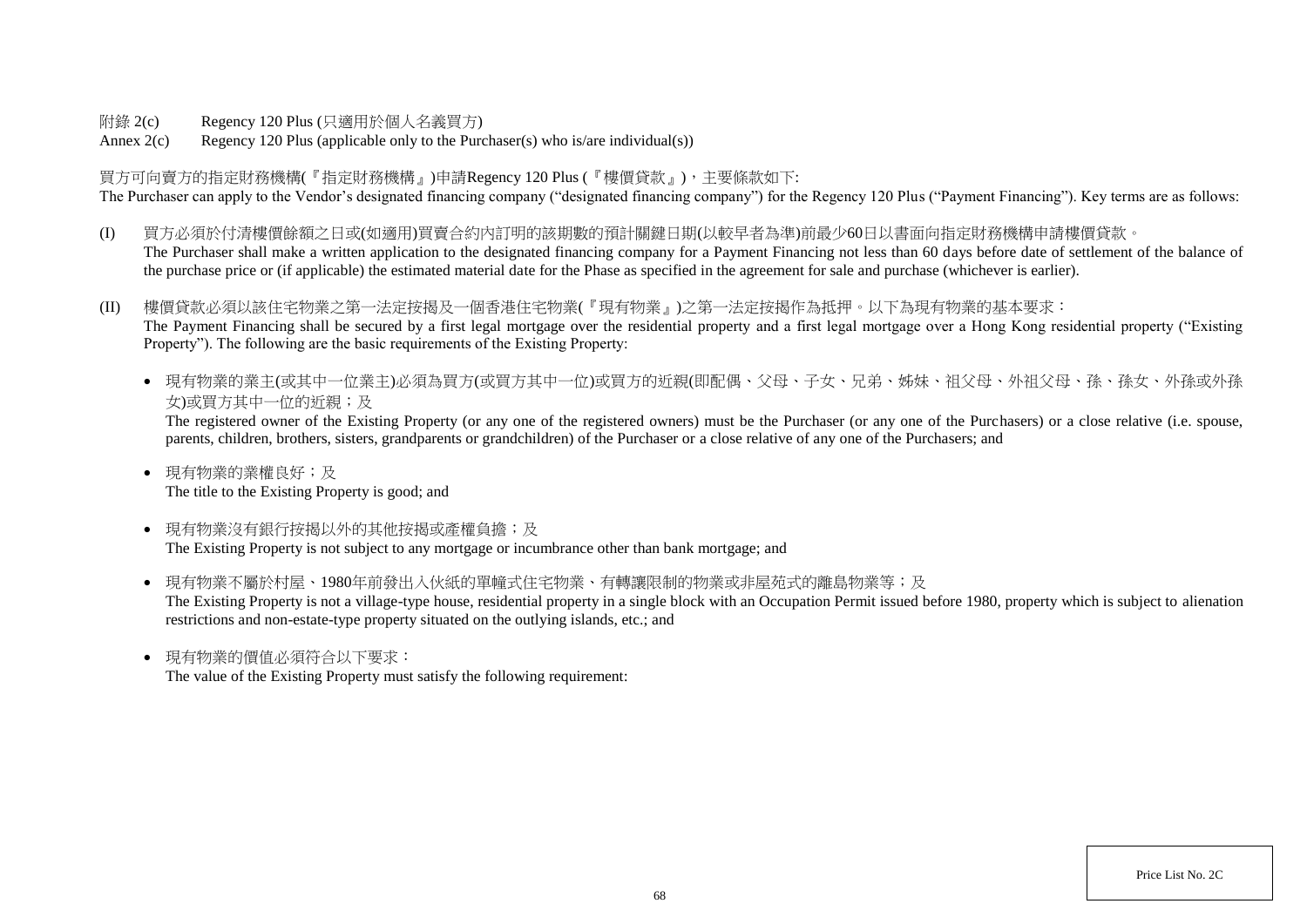| 於申請Regency 120 Plus時,現有物業的按揭                    | 指定財務機構估算現有物業的價值                                                                                                         |
|-------------------------------------------------|-------------------------------------------------------------------------------------------------------------------------|
| 情況:                                             | The designated financing company's valuation of the Existing Property                                                   |
| The mortgage status of the Existing Property at |                                                                                                                         |
| the time of application for Regency 120 Plus:   |                                                                                                                         |
| 沒有任何按揭                                          | 不低於住宅物業之樓價的30%(或總樓價的30%,如購買兩個或以上住宅物業)                                                                                   |
| does not have any mortgage                      | not less than 30% of the purchase price (or 30% of the total purchase price, if two or above residential properties are |
|                                                 | purchased) of the residential property.                                                                                 |
|                                                 |                                                                                                                         |
| 有銀行按揭                                           | 不低於住宅物業之樓價的60% (或總樓價的60%, 如購買兩個或以上住宅物業)                                                                                 |
| mortgaged to a bank                             | not less than 60% of the purchase price (or 60% of the total purchase price, if two or above residential properties are |
|                                                 | purchased) of the residential property.                                                                                 |
|                                                 |                                                                                                                         |

## 儘管符合上述要求,指定財務機構保留權利不接受現有物業作為抵押品。

Notwithstanding meeting the above requirements, the designated financing company reserves the right not to accept the Existing Property as security.

# (III) 樓價貸款的最高金額為:

The maximum amount of Payment Financing shall be:

| 於申請Regency 120 Plus時,現有物業的按揭                    | 樓價貸款的最高金額                                                                                                                                                                                                                                                                                                                                                                                                                                                                     |
|-------------------------------------------------|-------------------------------------------------------------------------------------------------------------------------------------------------------------------------------------------------------------------------------------------------------------------------------------------------------------------------------------------------------------------------------------------------------------------------------------------------------------------------------|
| 情況:                                             | The maximum amount of the Payment Financing                                                                                                                                                                                                                                                                                                                                                                                                                                   |
| The mortgage status of the Existing Property at |                                                                                                                                                                                                                                                                                                                                                                                                                                                                               |
| the time of application for Regency 120 Plus:   |                                                                                                                                                                                                                                                                                                                                                                                                                                                                               |
| 沒有任何按揭                                          | (如現有物業的估算價值為樓價30%或以上,但少於樓價40%)樓價的75%扣除所有賣方將提供用以支付樓                                                                                                                                                                                                                                                                                                                                                                                                                            |
| does not have any mortgage                      | 價餘額部份的現金回贈(如有)後的金額,惟貸款金額不可超過應繳付之樓價餘額;或                                                                                                                                                                                                                                                                                                                                                                                                                                        |
|                                                 | (if the valuation of the Existing Property is 30% of the purchase price or above, but less than 40% of the purchase<br>price) 75% of the purchase price less all cash rebate(s) (if any) that will be offered by the Vendor for part<br>payment of the balance of purchase price, provided that the loan amount shall not exceed the balance of purchase<br>price payable; or                                                                                                 |
|                                                 | (如現有物業的估算價值為樓價40%或以上,但少於樓價50%)樓價的85%扣除所有賣方將提供用以支付樓<br>價餘額部份的現金回贈(如有)後的金額,惟貸款金額不可超過應繳付之樓價餘額;或<br>(if the valuation of the Existing Property is 40% of the purchase price or above, but less than 50% of the purchase<br>price) 85% of the purchase price less all cash rebate(s) (if any) that will be offered by the Vendor for part<br>payment of the balance of purchase price, provided that the loan amount shall not exceed the balance of purchase<br>price payable; or |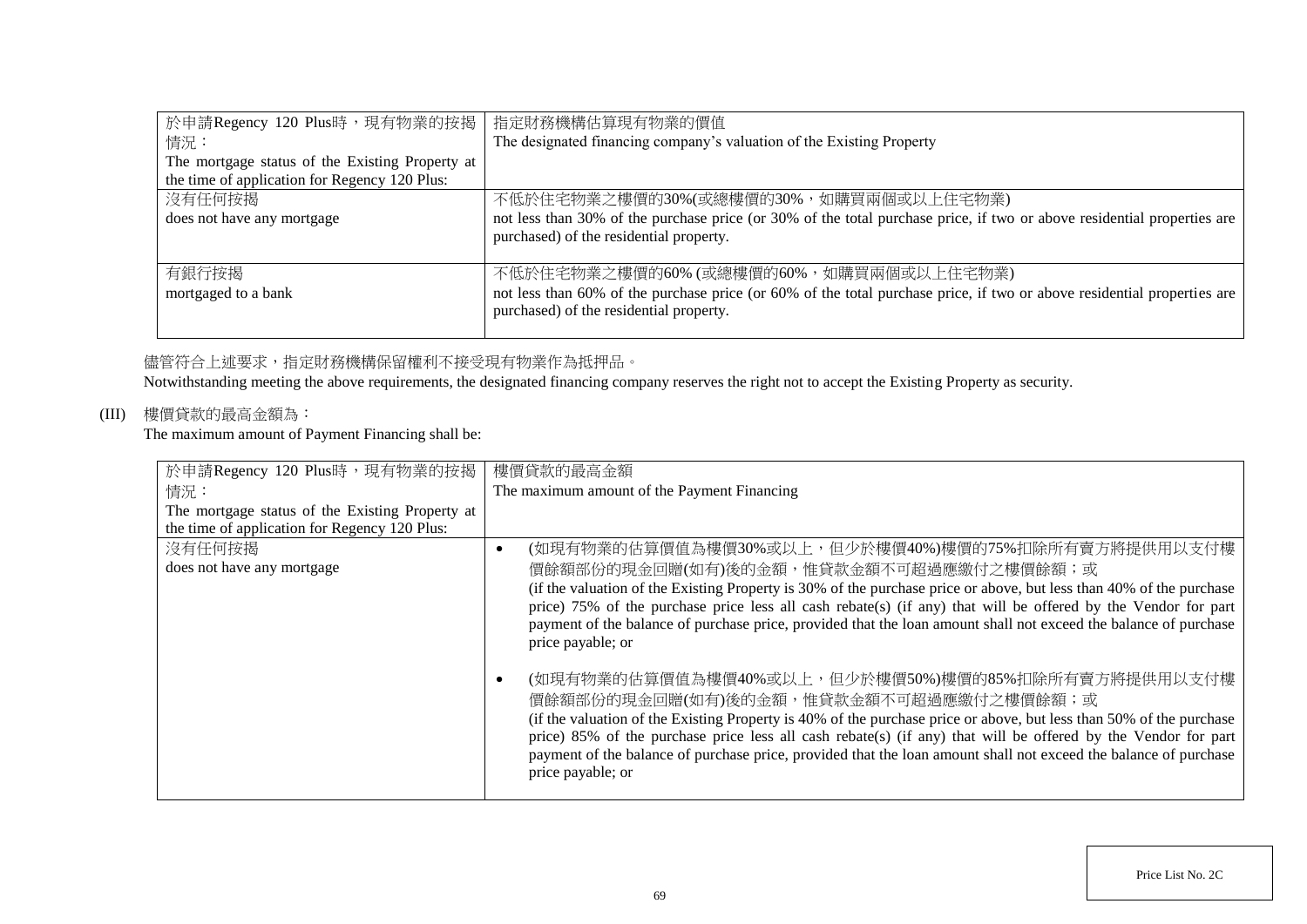|                     | (如現有物業的估算價值為樓價50%或以上)樓價的95%扣除所有賣方將提供用以支付樓價餘額部份的現<br>金回贈(如有)後的金額,惟貸款金額不可超過應繳付之樓價餘額。<br>(if the valuation of the Existing Property is 50% of the purchase price or above) 95% of the purchase price less<br>all cash rebate(s) (if any) that will be offered by the Vendor for part payment of the balance of purchase price,<br>provided that the loan amount shall not exceed the balance of purchase price payable. |
|---------------------|----------------------------------------------------------------------------------------------------------------------------------------------------------------------------------------------------------------------------------------------------------------------------------------------------------------------------------------------------------------------------------------------------------------------|
| 有銀行按揭               | (如現有物業的估算價值為樓價60%或以上,但少於樓價70%)樓價的100%;或                                                                                                                                                                                                                                                                                                                                                                              |
| mortgaged to a bank | (if the valuation of the Existing Property is 60% of the purchase price or above, but less than 70% of the purchase<br>price) 100% of the purchase price; or                                                                                                                                                                                                                                                         |
|                     | (如現有物業的估算價值為樓價70%或以上,但少於樓價80%)樓價的110%;或                                                                                                                                                                                                                                                                                                                                                                              |
|                     | (if the valuation of the Existing Property is 70% of the purchase price or above, but less than 80% of the purchase<br>price) 110% of the purchase price; or                                                                                                                                                                                                                                                         |
|                     | (如現有物業的估算價值為樓價80%或以上)樓價的120%。<br>(if the valuation of the Existing Property is 80% of the purchase price or above)120% of the purchase price.                                                                                                                                                                                                                                                                        |

因應不同付款計劃的支付條款,如買方意欲申請最高貸款金額,可能須提前支付樓價餘額。指定財務機構會因應買方及其擔保人(如有)的信貸評估結果,對貸款金 額作出調整。

Depending on the different terms of payment of the payment plans, the Purchaser intending to apply for the maximum loan amount may have to early settle the balance of purchase price. The designated financing company will adjust the loan amount in accordance with the credit assessment of the Purchaser and his/her/its guarantor (if any).

(IV) 該住宅物業只可供買方自住。

The residential property shall only be self-occupied by the Purchaser.

(V) 買方毋須提供收入證明,但須提供其他指定財務機構所需文件,包括但不限於在指定財務機構要求下提供信貸報告、還款紀錄及/或銀行紀錄。指定財務機構會對 買方及其擔保人(如有)進行信貸審查。

The Purchaser is not required to provide income proof, but is required to provide other necessary documents upon request from the designated financing company, including without limitation, credit report, repayment record and/or banking record. The designated financing company will conduct credit check on the Purchaser and his/her guarantor (if any).

(VI) 買方須提供於到期還款資金安排,並提供相關文件證明。

The Purchaser is required to provide the funding arrangement for repayment on maturity and provide the relevant documents.

(VII) 樓價貸款申請須由指定財務機構獨立審批。

The Payment Financing shall be approved by the designated financing company independently.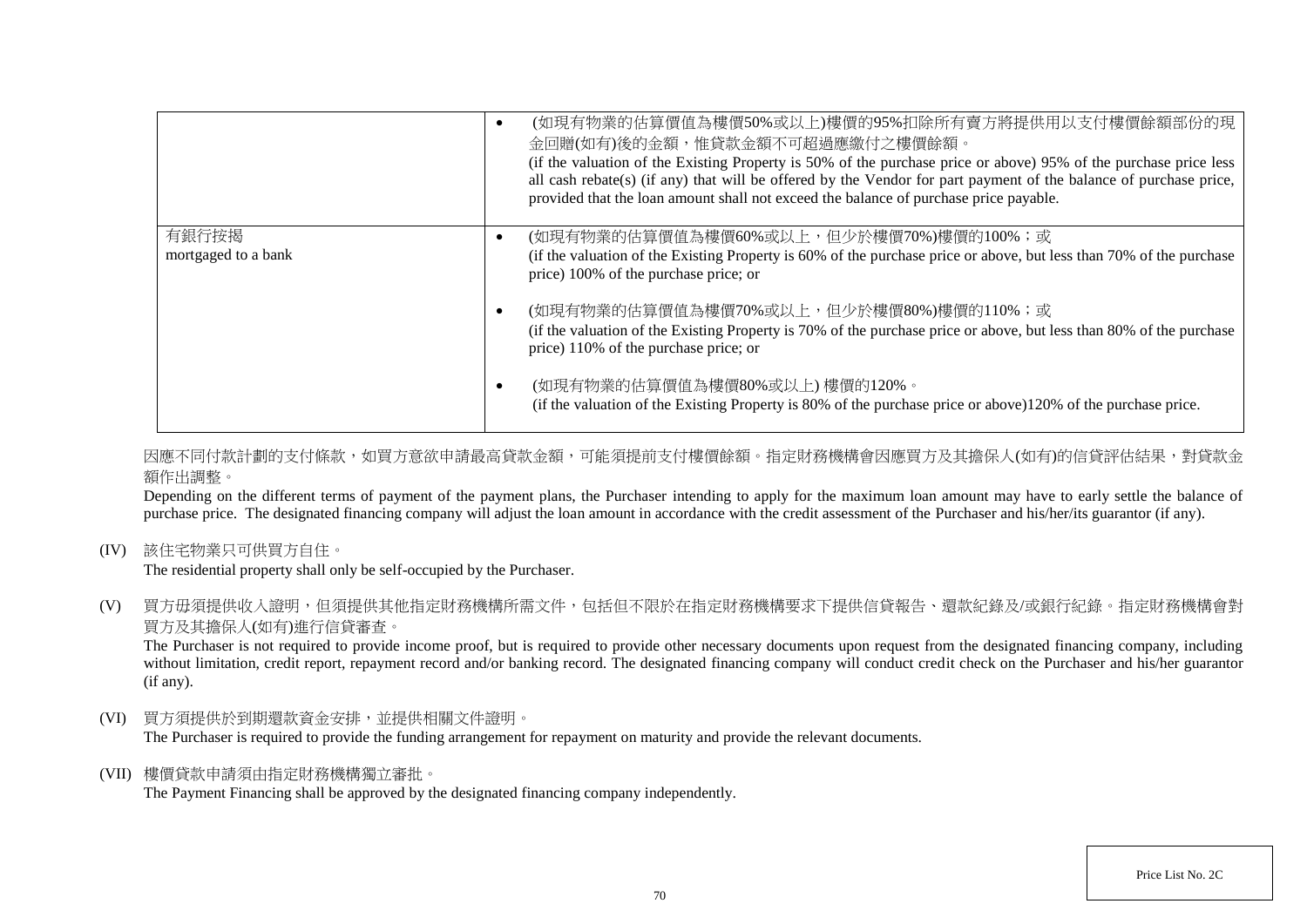(VIII) 樓價貸款必須一次過全部提取,並只可首先用於繳付樓價餘額(『貸款A部份』)及(如適用)然後用於償還現有物業的按揭貸款(『貸款B部份』)。如樓價貸款不足以 償清現有物業的按揭貸款,現有物業的業主須自行安排資金以償清現有物業的按揭貸款。

The Payment Financing shall be fully drawn in one lump sum and shall only be applied for firstly payment of the balance of purchase price ("Tranche A") and (if applicable) secondly repayment of the mortgage loan of the Existing Property ("Tranche B"). If the mortgage loan of the Existing Property cannot fully repaid by the Payment Financing, the registered owner of the Existing Property shall arrange his/her own funds to fully repay the mortgage loan of the Existing Property.

(IX) 樓價貸款的年期最長為 2 年。

The maximum tenor of the Payment Financing shall be 2 years.

- (X) 利率為2.15% p.a.。最終利率以指定財務機構審批結果而定。 Interest rate shall be 2.15%p.a.. The final interest rate will be subject to approval by the designated financing company.
- (XI) 買方須以以下方式償還樓價貸款:

The Purchaser shall repay the Payment Financing in the following manner:

- (i) 每月供款相當於樓價0.5%,先用於支付利息,餘款用於償還樓價貸款的貸款A部份;及 monthly installment amount equivalent to 0.5% of the purchase price shall be paid for interest firstly, and the balance shall be applied for repayment of the Tranche A of the Payment Financing; and
- (ii) 於到期日,全數償還樓價貸款餘款及利息。 fully repay the balance of the Payment Financing and interest on the maturity date.
- (XII) 買方可向指定財務機構申請附錄2(e)所述的延續貸款 (『延續貸款』),於樓價貸款到期日用以償還樓價貸款的貸款A部份。延續貸款的最高金額為: The Purchaser may apply to the designated financing company for the Extended Loan ("Extended Loan") as set out in Annex 2(e) for repayment of the Tranche A of the Payment Financing upon the maturity date of the Payment Financing. The maximum amount of the Extended Loan shall be:

| 於申請Regency 120 Plus時,現有物業的按揭情                       | 延續貸款的最高金額                                                                                                          |
|-----------------------------------------------------|--------------------------------------------------------------------------------------------------------------------|
| 況:                                                  | The maximum amount of the Extended Loan                                                                            |
| The mortgage status of the Existing Property at the |                                                                                                                    |
| time of application for Regency 120 Plus:           |                                                                                                                    |
| 沒有任何按揭                                              | 樓價貸款的到期日須償還的樓價貸款的貸款A部份的餘款減去樓價的10%。                                                                                 |
| does not have any mortgage                          | the balance of the Tranche A of the Payment Financing repayable on maturity date of the Payment Financing less 10% |
|                                                     | of the purchase price.                                                                                             |
| 有銀行按揭                                               | 樓價貸款的到期日須償還的樓價貸款的貸款A部份的餘款。                                                                                         |
| mortgaged to a bank                                 | the balance of the Tranche A of the Payment Financing repayable on maturity date of the Payment Financing.         |
|                                                     |                                                                                                                    |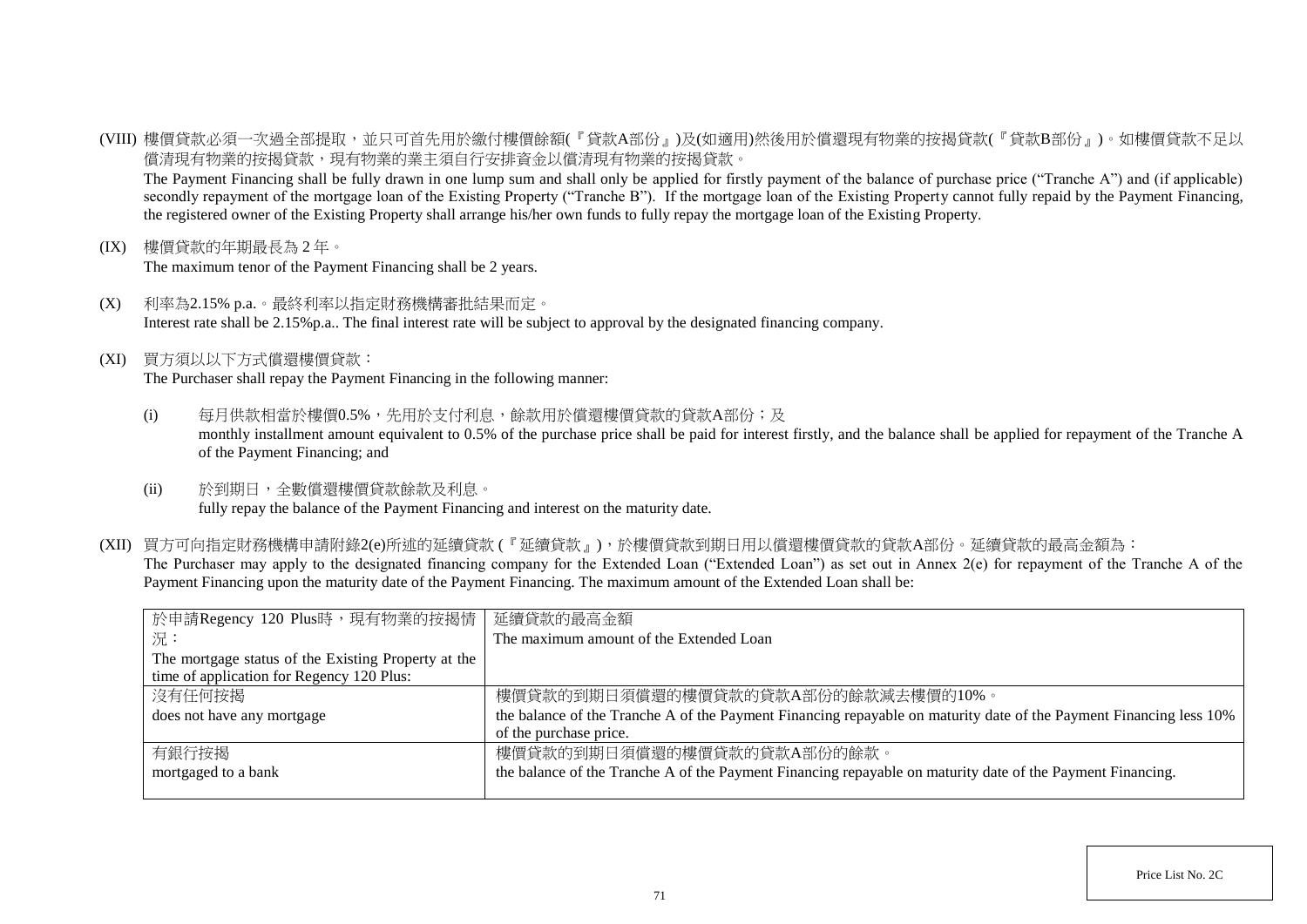## 指定財務機構會因應買方及其擔保人(如有)的信貸評估結果,對貸款金額作出調整。詳情請參閱附錄 2(d)。

The designated financing company will adjust the loan amount in accordance with the credit assessment of the Purchaser and his/her guarantor (if any). Please see Annex 2(d) for details.

(XIII) 所有樓價貸款的法律文件須由賣方代表律師準備,並於賣方代表律師的辦事處簽署。買方無須支付任何申請貸款的手續費或法律費用(惟買方須自行支付為證明其 現有物業良好業權之補契費用(如有))。如買方就樓價貸款另行自聘律師作為其代表律師,買方須負責其代表律師有關費用及雜費。如現有物業有按揭,買方須自 行聘請律師辦理解除按揭手續並支付相關律師費用及雜費。

All legal documents of the Payment Financing shall be prepared by the Vendor's solicitors and signed at the office of the Vendor's solicitors. The Purchaser will not be charged any handling fee or legal fee for processing the loan application (except that the expenses for obtaining any missing title deeds (if any) in order to prove good title of the Existing Property shall be borne by the Purchaser). If the Purchaser shall instruct his/her own solicitors to act for him/her for the Payment Financing, the Purchaser shall bear his/her own solicitors' relevant costs and disbursements. If the Existing Property is mortgaged, the Purchaser shall instruct his/her own solicitors to handle the release of the mortgage and bear his/her own solicitors' relevant costs and disbursements.

(XIV) 買方敬請向指定財務機構查詢有關貸款用途及詳情。貸款批出與否、批出貸款金額及其條款,指定財務機構有最終決定權。不論審批結果如何,買方仍須按買賣 合約完成住宅物業的交易及繳付住宅物業的樓價全數。

The Purchaser is advised to enquire with the designated financing company about the purpose and details of the loan. The approval, disapproval or the approved loan amount of the loan and the terms thereof are subject to the final decision of the designated financing company. Irrespective of the assessment result, the Purchaser shall complete the purchase of the residential property and shall pay the full purchase price of the residential property in accordance with the agreement for sale and purchase.

(XV) 此貸款受其他條款及細則約束。

This loan is subject to other terms and conditions.

(XVI) 賣方均無給予或視之為已給予任何就樓價貸款之批核的陳述或保證。

No representation or warranty is given or shall be deemed to have been given by the Vendor as to the approval of the Payment Financing.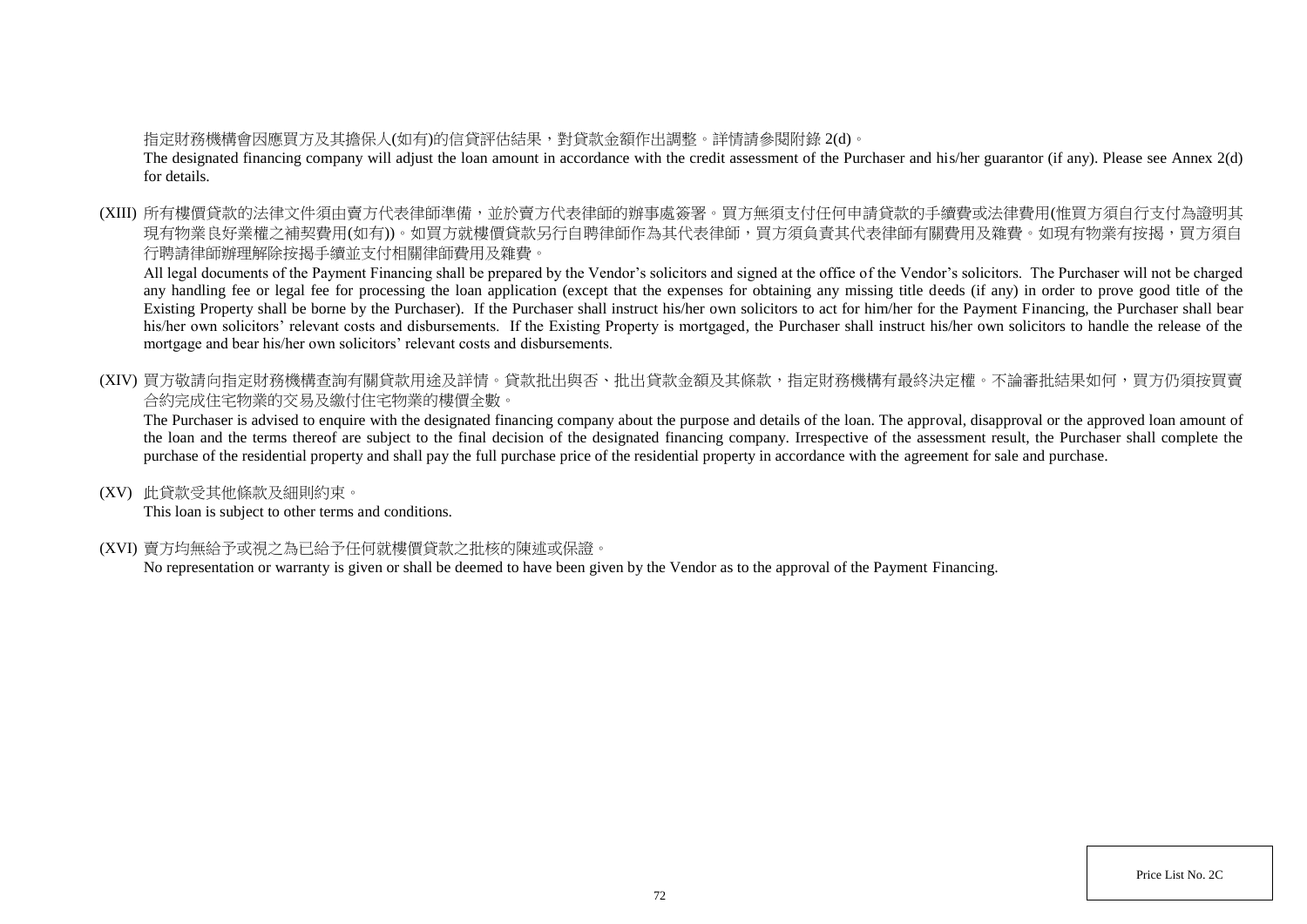## 附錄 2(d) 3 年免息貸款計劃 (只適用於個人名義買方)

Annex 2(d) 3 Years Interest-free Loan Plan (applicable only to the Purchaser(s) who is/are individual(s))

## 買方可向賣方的指定財務機構(『指定財務機構』)申請3年免息貸款計劃 (『特別貸款』),主要條款如下:

The Purchaser can apply to the Vendor's designated financing company ("designated financing company") for 3 Years Interest-free Loan Plan ("Special Loan"). Key terms are as follows:

- (I) 買方必須於付清樓價餘額之日或(如適用)買賣合約內訂明的該期數的預計關鍵日期(以較早者為準)前最少60日以書面向指定財務機構申請特別貸款。 The Purchaser shall make a written application to the designated financing company for the Special Loan not less than 60 days before date of settlement of the balance of the purchase price or (if applicable) the estimated material date for the Phase as specified in the agreement for sale and purchase (whichever is earlier).
- (II) 特別貸款必須以該住宅物業之第一法定按揭作為抵押。 The Special Loan shall be secured by a first legal mortgage over the residential property.
- (III) 該住宅物業供買方自住。 The residential property shall be self-occupied by the Purchaser.
- (VI) 擔保人(如有)必須為買方(或買方其中一位)或買方的指定親屬(即配偶、父母、子女、兄弟或姊妹)或買方其中一位的指定親屬或指定財務機構所接受的其他人士。 The guarantor (if any) must be the Purchaser (or any one of the Purchasers) or a designated relative (i.e. spouse, parents, children, brothers or sisters) of the Purchaser or a designated relative of any one of the Purchasers, or other person accepted by the designated financing company.
- (V) 特別貸款的最高金額為有關付款計劃所述之最高金額。如特別貸款金額為以下列表指明的金額,買方可根據以下列表獲賣方送出特別貸款現金回贈(『特別貸款 現金回贈』)。

The maximum amount of Special Loan shall be the maximum amount as mentioned in the relevant payment plan. If the amount of the Special Loan is equal to the amount specified in the table below, the Purchaser shall be entitled to a Special Loan Cash Rebate ("Special Loan Cash Rebate") offered by the Vendor according to the table below.

| 特別貸款金額                                                                                      | 特別貸款現金回贈金額                      |
|---------------------------------------------------------------------------------------------|---------------------------------|
| The Amount of Special Loan                                                                  | Special Loan Cash Rebate amount |
| 高於淨樓價的70%但不高於淨樓價的75%                                                                        | 樓價1%                            |
| Higher than 70% of the net purchase price but not higher than 75% of the net purchase price | 1\% of the purchase price       |
| 不高於淨樓價的70%                                                                                  | 樓價1.5%                          |
| Not higher than 70% of the net purchase price                                               | 1.5% of the purchase price      |

賣方會於提取特別貸款日後120日內,將特別貸款現金回贈直接存入償還特別貸款的自動轉帳戶口。

The Vendor will directly deposit the Special Loan Cash Rebate to the autopay account of repayment for the Special Loan within 120 days from the drawdown date of the Special Loan.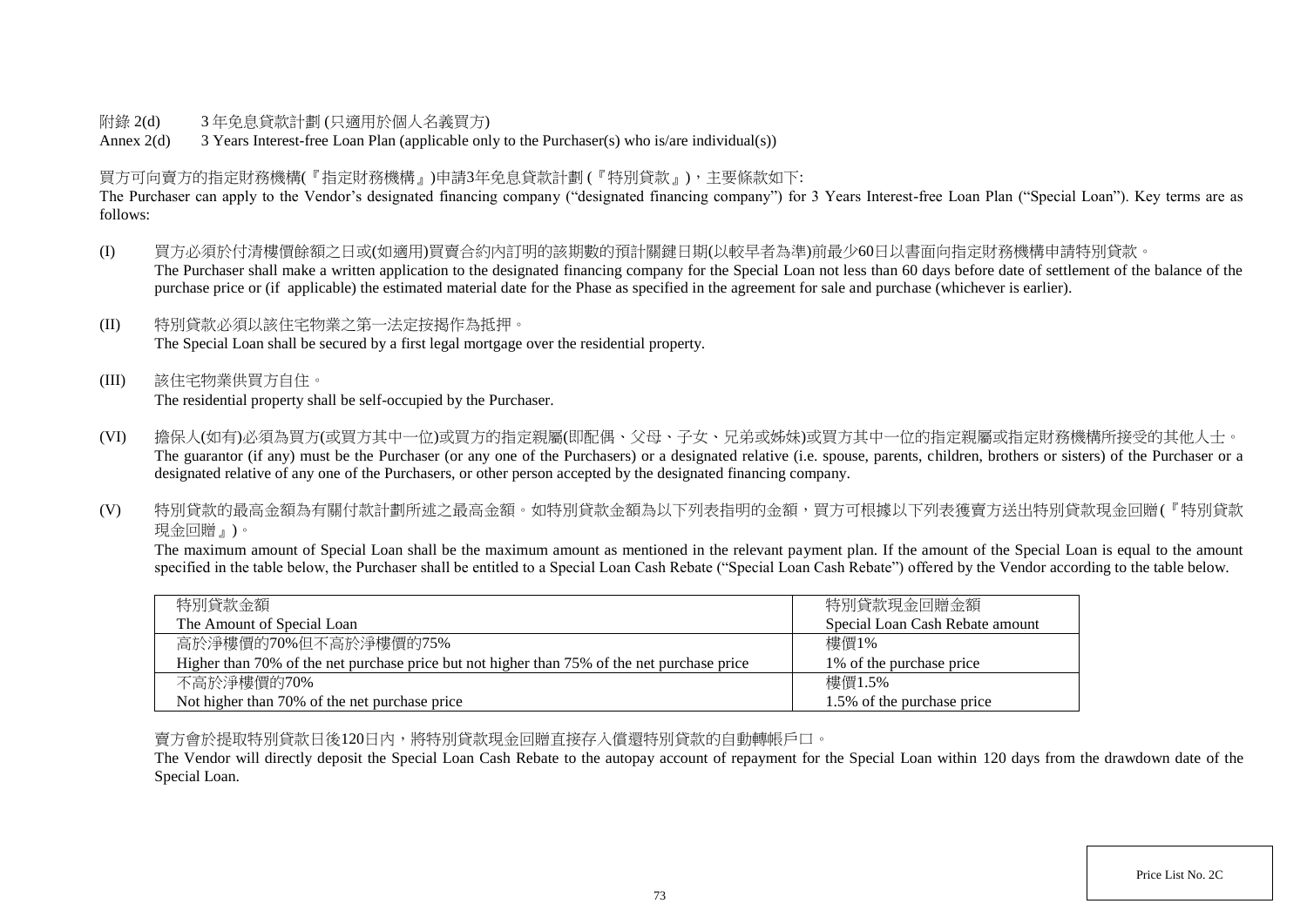(VI) 買方及其擔保人(如有)須提供足夠文件(包括但不限於工作證明、金融資產證明及資金來源證明)證明買方及(如有)其擔保人的金融資產價值 (見以下備註)不少於樓 價的30%,及其他指定財務機構所需文件,包括但不限於在指定財務機構要求下提供信貸報告及/或銀行紀錄。指定財務機構會對買方及其擔保人(如有)進行信貸 審查及評估,及會因應買方及其擔保人(如有)的信貸審查及評估結果,對貸款金額作出調整。

The Purchaser and his/her guarantor (if any) shall provide sufficient documents (including without limitation, proof of employment, proof of financial assets and proof of source of funds) to prove that the financial assets value (see note below) of the Purchaser and (if any) his/her guarantor(s) shall be at least 30% of the purchase price, and other necessary documents upon request from the designated financing company, including without limitation, credit report and/or banking record. The designated financing company will conduct credit check and assessment on the Purchaser and his/her guarantor (if any), and adjust the loan amount in accordance with the result of credit check and assessment of the Purchaser and his/her guarantor (if any).

- 備註: 『金融資產價值』指在申請特別貸款前 2 個月及簽署臨時買賣合約日前 2 個月的平均金融資產價值,及只計算以下類別金融資產(按個別金融資產情況, 指定財務機構可能會調整其計算價值),不包括已抵押或用作支持任何信貸安排的金融資產:
- Note: "The financial assets value" refers to the average financial assets value of the previous 2 months before the application of the Special Loan and the previous 2 months before the date of signing of the preliminary agreement for sale and purchase, and only counts in the following types of financial assets (subject to the status of each financial assets, the designated financing company may adjust the calculated value), excluding the financial assets which have been pledged or applied to support any credit facility:
	- 存放於香港特牌銀行的港幣及外幣存款、債券及單位信託基金;及 Hong Kong dollar and foreign currency deposit, bond and unit trust placed in Hong Kong licensed banks; and
	- 於香港交易所買賣之證券。 Securities which are traded on Hong Kong Exchange.

儘管符合上述要求,指定財務機構保留權利(i)不接受全部或部份有關金融資產;及(ii)要求買方及(如有)其擔保人提供更多的金融資產證明及資金來源證明。 Notwithstanding satisfaction of the above requirements, the designated financing company reserves the right (i) not to accept all or a part of the relevant financial assets; and (ii) request the Purchaser and (if any) his/her guarantor(s) to provide more proof of financial assets and proof of source of funds.

(VII) 買方須提供於到期還款資金安排,並提供相關文件證明。

The Purchaser is required to provide the funding arrangement for repayment on maturity and provide the relevant documents.

(VIII) 特別貸款申請須由指定財務機構獨立審批。

The Special Loan shall be approved by the designated financing company independently.

- (IX) 特別貸款必須一次過全部提取,並只可用於繳付樓價餘額。 The Special Loan shall be fully drawn in one lump sum and shall only be applied for payment of the balance of purchase price.
- (X) 特別貸款的年期最長為3年。

The maximum tenor of the Special Loan shall be 3 years.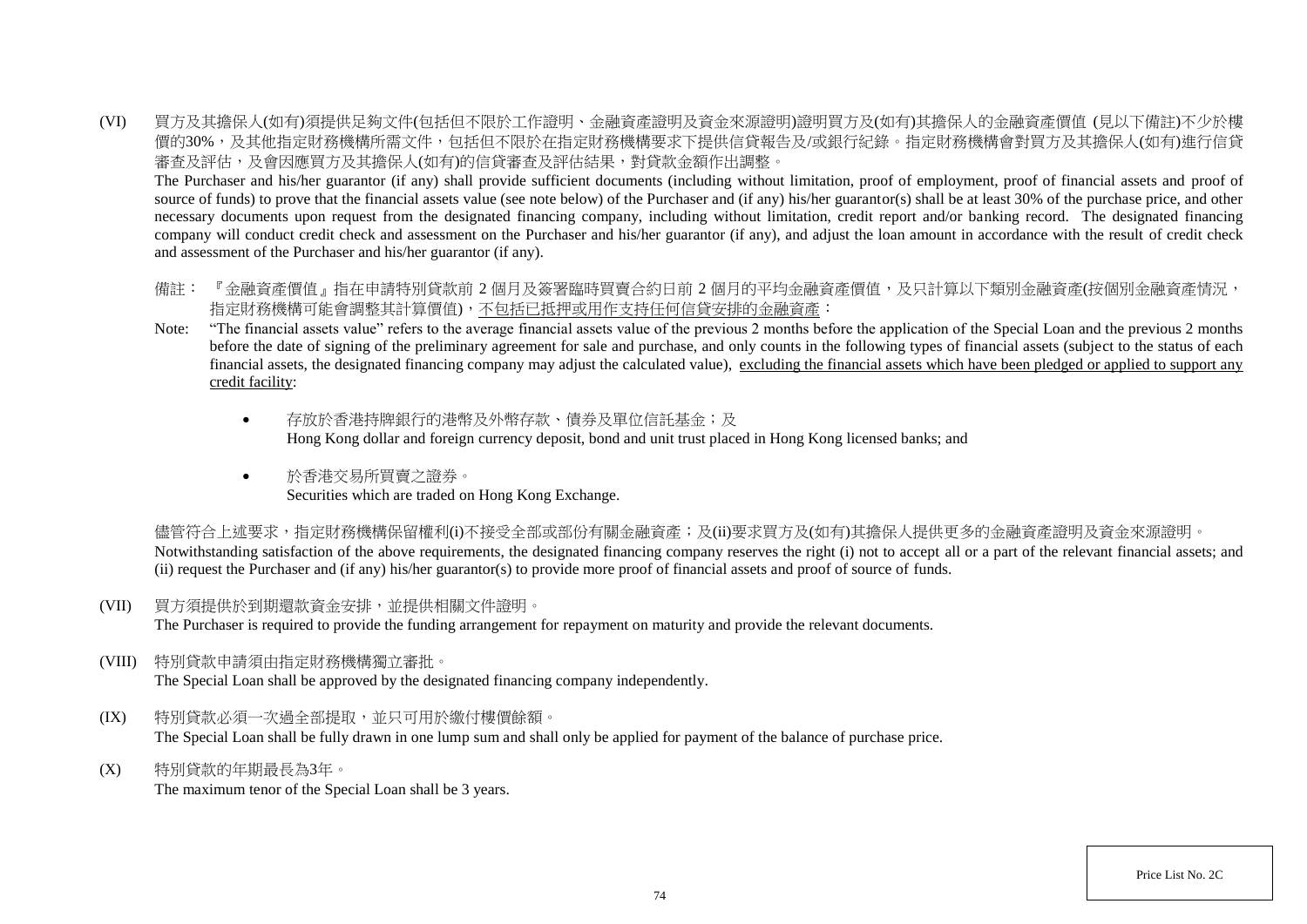(XI) 利率以香港上海匯豐銀行有限公司不時報價之港元最優惠利率計算,利率浮動,最終利率以指定財務機構審批結果而定。在買方遵守第**(III)**段所述的要求的前提 下,如買方按第(XII)段所述的方式準時償還特別貸款或提前全數償還特別貸款餘款而且已準時償還之前的每期供款,將獲豁免貸款利息。

Interest rate shall be Hong Kong Dollar Best Lending Rate quoted from time to time by The Hongkong and Shanghai Banking Corporation Limited, subject to fluctuation. The final interest rate will be subject to approval by the designated financing company. **Subject to the Purchaser complying with the requirement as mentioned in paragraph (III), if the Purchaser duly repays the Special Loan according to the manner as mentioned in paragraph (XII) or early fully repays the balance of the Special Loan and having paid each prior instalment on time, then interest on the Special Loan will be waived.**

- (XII) 買方須以以下方式償還特別貸款: The Purchaser shall repay the Special Loan in the following manner:
	- (i) 每月償還相當於樓價0.5%的本金金額;及 monthly repay the principal of an amount equivalent to 0.5% of the purchase price; and
	- (ii) 於到期日,全數償還特別貸款餘款及(如有)利息。 fully repay the balance of the Special Loan and (if any) interest on the maturity date.
- (XIII) 買方可向指定財務機構申請附錄 2(e)所述的延續貸款,於特別貸款到期日用以償還特別貸款。延續貸款的最高金額為特別貸款的到期日須償還的餘款減去樓價的 10%。指定財務機構會因應買方及其擔保人(如有)的信貸評估結果,對貸款金額作出調整。詳情請參閱附錄 2(e)。 The Purchaser may apply to the designated financing company for the Extended Loan as set out in Annex 2(e) for repayment of the Special Loan upon the maturity date of the Special Loan. The maximum amount of the Extended Loan shall be the balance of the Special Loan repayable on the maturity date of the Special Loan less 10% of the purchase price. The designated financing company will adjust the loan amount in accordance with the credit assessment of the Purchaser and his/her guarantor (if any). Please see Annex 2(e) for details.
- (XIV) 如買方提前全數償還特別貸款餘款,而且準時償還每期供款,買方可獲賣方送出以下列表指明的提前償還現金回贈(『提前償還現金回贈』)。 If the Purchaser early and fully repays the balance of the Special Loan and repays each instalment on time, the Purchaser shall be entitled to the Early Repayment Cash Rebate ("Early Repayment Cash Rebate") offered by the Vendor according to the table below.

| 全數償還特別貸款餘款日期                               | 提前償還現金回贈金額                         |
|--------------------------------------------|------------------------------------|
| Date of Full Repayment of the Special Loan | Early Repayment Cash Rebate amount |
| 首 12個月內                                    | 樓價 3%                              |
| Within the first 12 months                 | 3\% of the purchase price          |
| 第13至24個月內                                  | 樓價 1.5%                            |
| Within the 13th to 24th month              | 1.5% of the purchase price         |

## 賣方會將提前償還現金回贈直接用於償還特別貸款餘款。

The Early Repayment Cash Rebate will be applied by the Vendor for settlement of the balance of the Special Loan directly.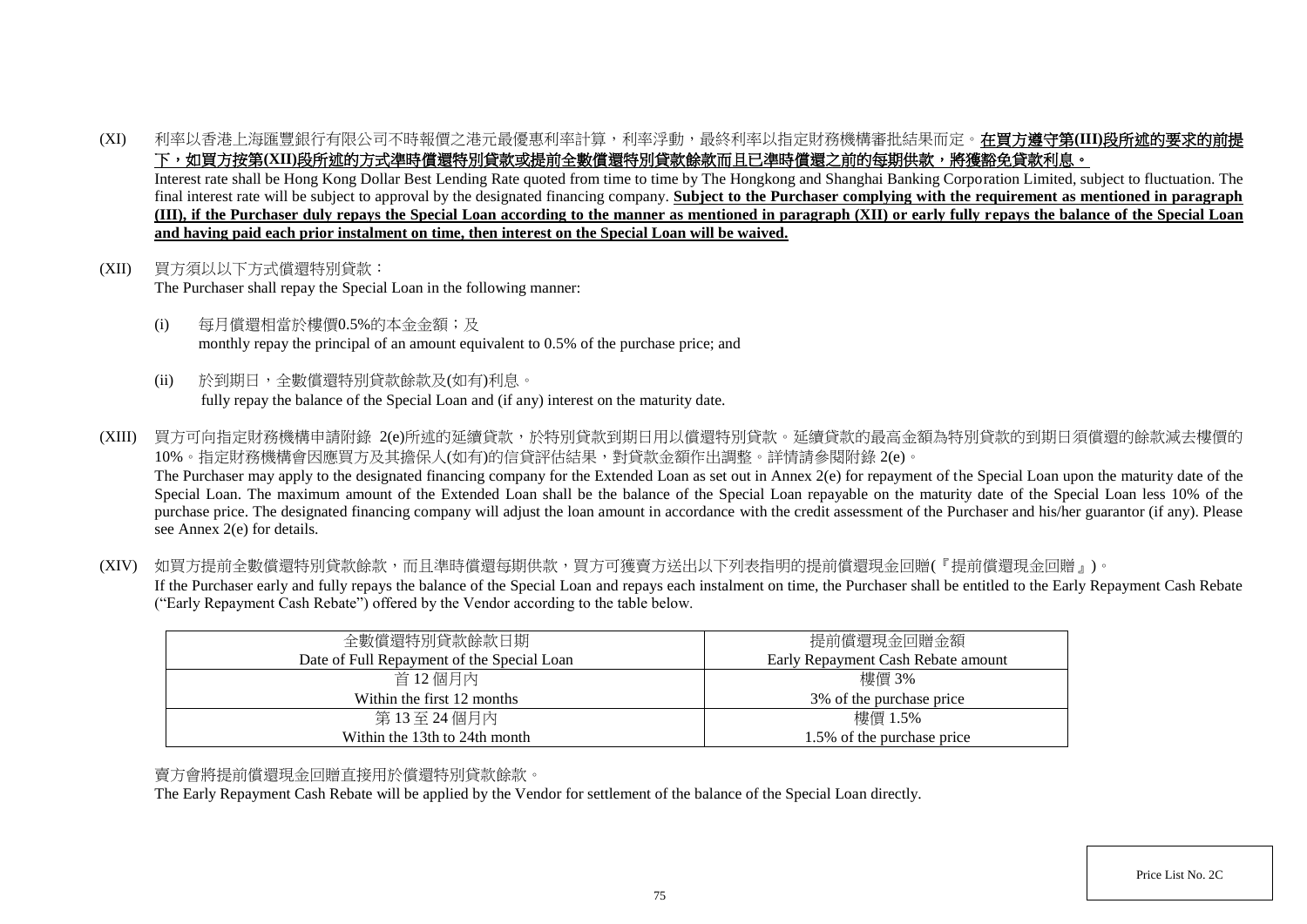(XV) 所有特別貸款的法律文件須由賣方代表律師辦理,並由買方負責有關律師費用及雜費。買方可選擇另行自聘律師作為買方代表律師,在此情況下,買方亦須負責 其代表律師有關特別貸款的律師費用及雜費。

All legal documents of the Special Loan shall be handled by the Vendor's solicitors and all the costs and disbursements relating thereto shall be borne by the Purchaser. The Purchaser can choose to instruct his/her own solicitors to act for him/her, and in such event, the Purchaser shall also bear his/her own solicitors' costs and disbursements relating to the Special Loan.

- (XVI) 買方須就申請特別貸款支付港幣\$10,000不可退還的申請手續費。 The Purchaser shall pay HK\$10,000 being the non-refundable application fee for the Special Loan.
- (XVII) 買方敬請向指定財務機構查詢有關貸款用途及詳情。貸款批出與否、批出貸款金額及其條款,指定財務機構有最終決定權。不論審批結果如何,買方仍須按買賣 合約完成住宅物業的交易及繳付住宅物業的樓價全數。

The Purchaser is advised to enquire with the designated financing company about the purpose and details of the loan. The approval, disapproval or the approved loan amount of the loan and the terms thereof are subject to the final decision of the designated financing company. Irrespective of the assessment result, the Purchaser shall complete the purchase of the residential property and shall pay the full purchase price of the residential property in accordance with the agreement for sale and purchase.

(XVIII) 此貸款受其他條款及細則約束。

This loan is subject to other terms and conditions.

(XIX) 賣方無給予或視之為已給予任何就特別貸款之安排及批核的陳述或保證。

No representation or warranty is given or shall be deemed to have been given by the Vendor as to the arrangement and the approval of the Special Loan.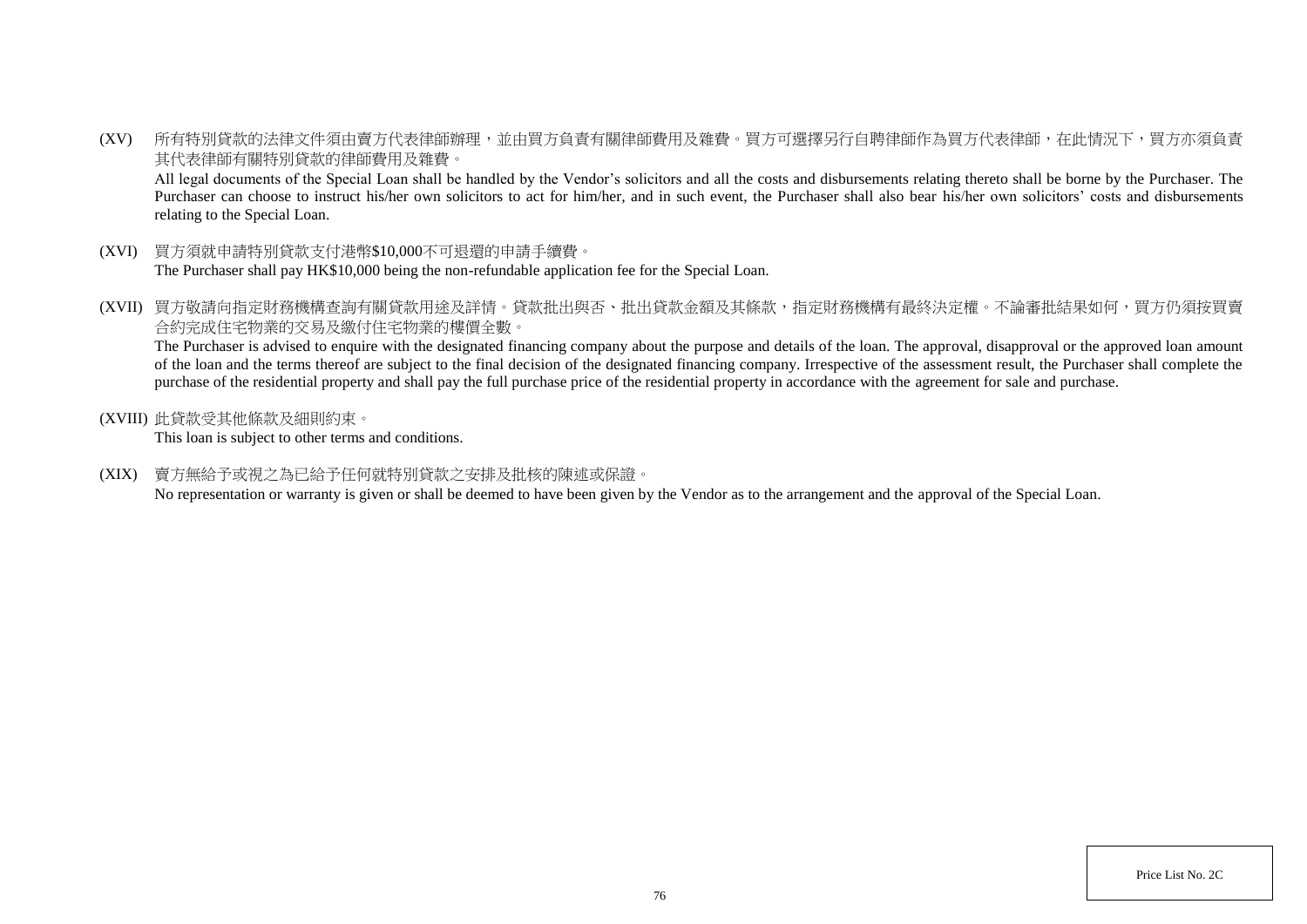- 附錄 2(e) 延續貸款 (只適用於個人名義買方)
- Annex 2(e) Extended Loan (applicable only to the Purchaser(s) who is/are individual(s))
- (I) 買方必須於有關貸款(指附錄 2(c)所述之 Regency 120 Plus 或附錄 2(d)所述之 3 年免息貸款計劃)的到期日前最少 60 日以書面方式向指定財務機構申請延續貸款 (『延續貸款』)。

The Purchaser shall make a written application to the designated financing company for the Extended Loan ("Extended Loan") not less than 60 days before the maturity date of the relevant loan (refer to Regency 120 Plus as set out in Annex 2(c) or the 3 Years Interest-free Loan Plan as set out in Annex 2(d)).

- (II) 延續貸款的最高金額請參閱有關貸款的附錄。 The maximum amount of the Extended Loan shall be as mentioned in the Annex of the relevant loan.
- (III) 延續貸款必須以有關貸款申請時所要求的第一法定按揭作為抵押。 The Extended Loan shall be secured by the first legal mortgage(s) as per the requirement at the time of application for the relevant loan.
- (IV) 該住宅物業只可供買方自住。 The residential property shall only be self-occupied by the Purchaser.
- (V) 買方及其擔保人(如有)須提供足夠文件證明其還款能力,包括但不限於在指定財務機構要求下提供信貸報告、稅單、其他收入證明及/或銀行紀錄。指定財務機構 會對買方及其擔保人(如有)進行信貸審查及評估。

The Purchaser and his/her guarantor (if any) shall provide sufficient documents to prove his/her repayment ability, including without limitation the provision of credit report, Tax Demand Note, other income proof and/or banking record upon request from the designated financing company. The designated financing company will conduct credit check and assessment on the Purchaser and his/her guarantor (if any).

(VI) 延續貸款申請須由指定財務機構獨立審批。

The Extended Loan shall be approved by the designated financing company independently.

- (VII) 延續貸款必須一次過全部提取,並只可用於償還有關貸款餘款。 The Extended Loan shall be fully drawn in one lump sum and shall only be applied for repayment of the balance of the relevant loan.
- (VIII) 延續貸款年期最長為 20 年。

The maximum tenor of the Extended Loan shall be 20 years.

(IX) 利率為香港上海匯豐銀行有限公司不時報價之港元最優惠利率,利率浮動。最終利率以指定財務機構審批結果而定。

Interest rate shall be Hong Kong Dollar Best Lending Rate quoted from time to time by The Hongkong and Shanghai Banking Corporation Limited, subject to fluctuation. The final interest rate will be subject to approval by the designated financing company.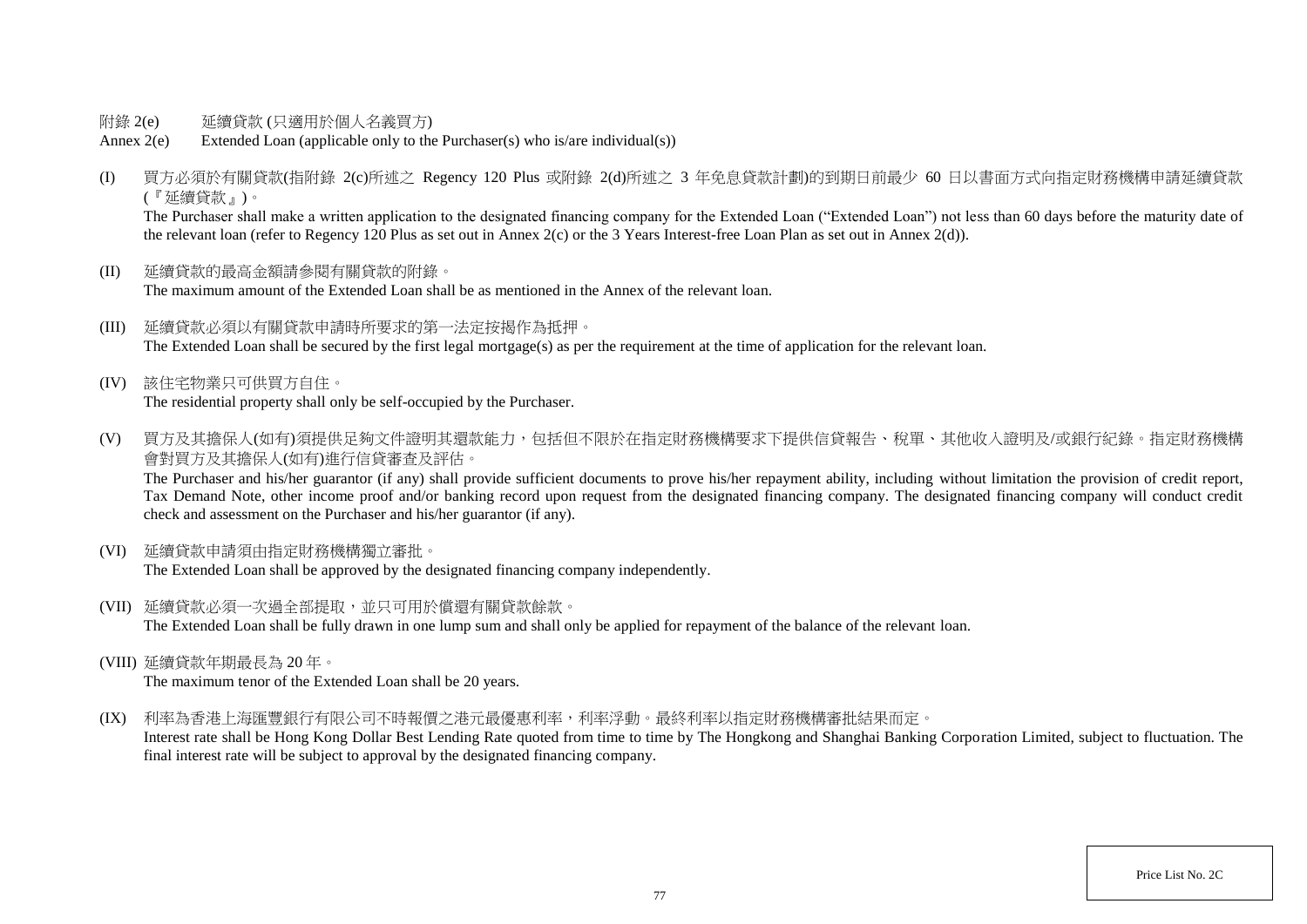(X) 買方須以按月分期償還延續貸款。

The Purchaser shall repay the Extended Loan by monthly instalments.

(XI) 所有延續貸款的法律文件須由賣方代表律師辦理,並由買方負責有關律師費用及雜費。買方可選擇另行自聘律師作為買方代表律師,在此情況下,買方亦須負責 其代表律師有關延續貸款的律師費用及雜費。

All legal documents of the Extended Loan shall be handled by the Vendor's solicitors and all the costs and disbursements relating thereto shall be borne by the Purchaser. The Purchaser can choose to instruct his/her own solicitors to act for him/her, and in such event, the Purchaser shall also bear his/her own solicitors' costs and disbursements relating to the Extended Loan.

- (XII) 買方須就申請延續貸款支付港幣\$5,000不可退還的申請手續費。 The Purchaser shall pay HK\$5,000 being the non-refundable application fee for the Extended Loan.
- (XIII) 買方敬請向指定財務機構查詢有關延續貸款用途及詳情。延續貸款批出與否、批出貸款金額及其條款,指定財務機構有最終決定權。 The Purchaser is advised to enquire with the designated financing company about the purpose and the details of the Extended Loan. The approval, disapproval or the approved loan amount of the Extended Loan and the terms thereof are subject to the final decision of the designated financing company.
- (XIV) 延續貸款受其他條款及細則約束。

The Extended Loan is subject to other terms and conditions.

(XV) 賣方無給予或視之為已給予任何就延續貸款之安排及批核的陳述或保證。

No representation or warranty is given or shall be deemed to have been given by the Vendor as to the arrangement and the approval of the Extended Loan.